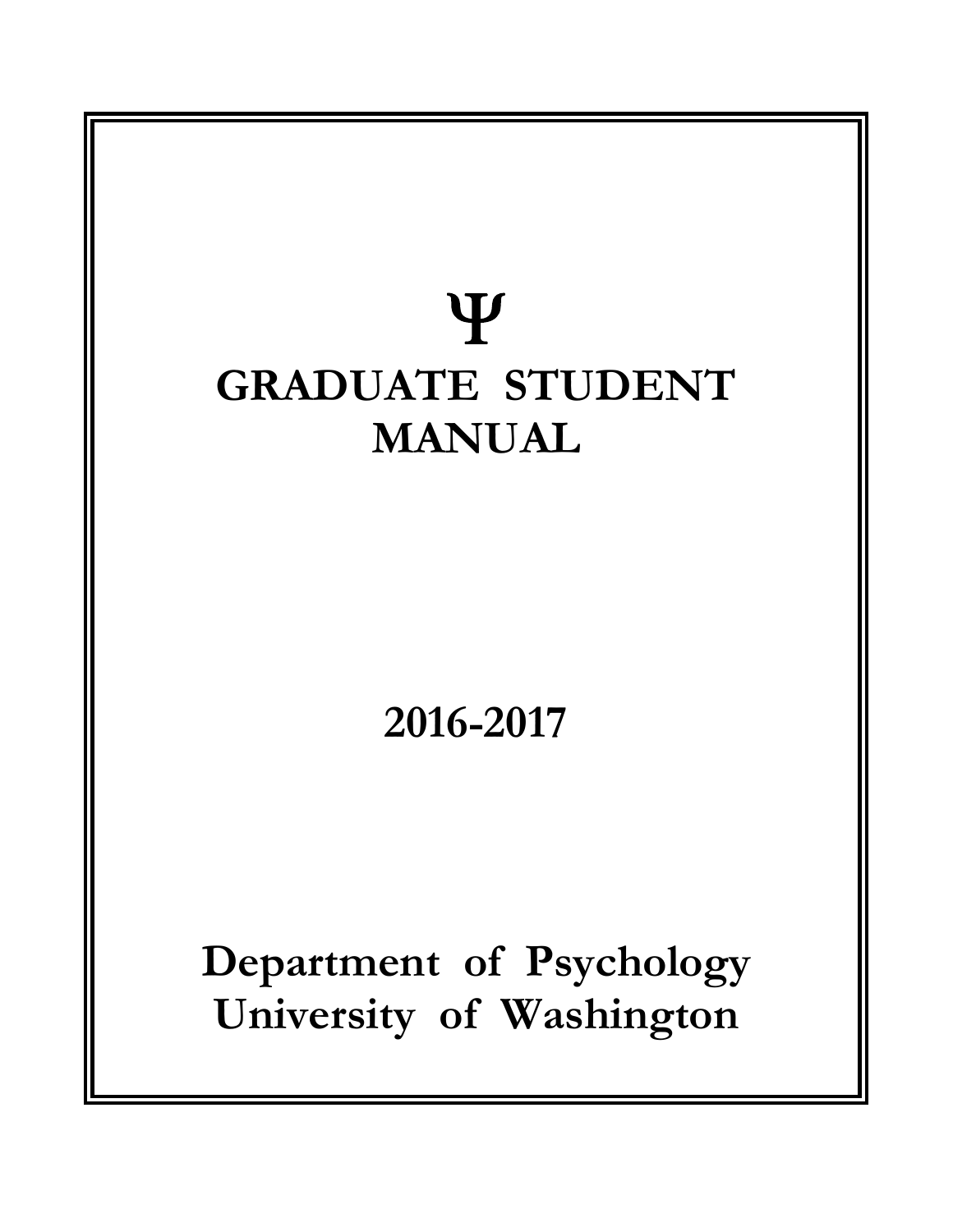The information in this Manual is designed to be a quick guide to all the information that you ought to know about procedures, polices, and miscellany of the Psychology Department and the UW Graduate School. Any University, Graduate School, and Departmental policies not included here have not, by that omission, ceased to exist. Consult the UW General Catalog for University rules and procedures for graduate requirements. Keep this guide as a reference throughout your program. You may receive revisions that should be added to this packet. If you think there is misleading or missing information, please make this known to the Director of Graduate Training or the Graduate Program Advisor.

This Manual is revised annually. Suggestions are welcome. Please send your suggestions to:

Jeanny Mai jeanny@uw.edu Nancy Kenney nkenney@uw.edu

Representative of the Graduate Program Action Committee (GPAC):

Annie Fast afast@uw.edu Ashley Ruba aruba@uw.edu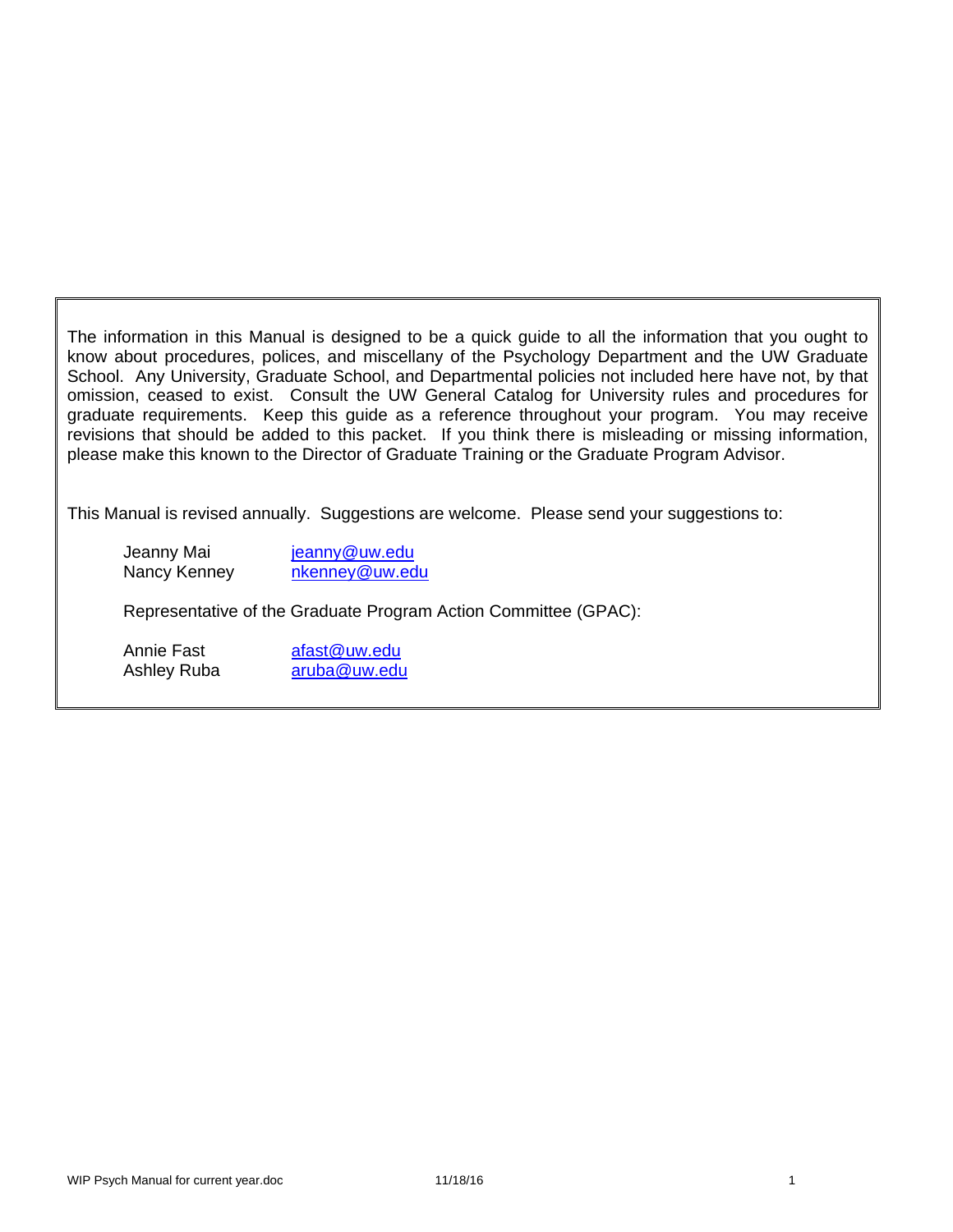# **TABLE OF CONTENTS**

| A. Basic Information for First Year Students<br>I.<br>Ш.<br>III.<br>IV.                                                                                                                                                                                                                                                                                      |  |
|--------------------------------------------------------------------------------------------------------------------------------------------------------------------------------------------------------------------------------------------------------------------------------------------------------------------------------------------------------------|--|
| B. Progressing Through the Program<br>L.<br>ΙΙ.<br>III.<br>IV.<br>V.<br>Finding a GSR (Graduate School Representative)<br><b>Reading Committee</b><br>$\bullet$<br>VI.<br>VII.<br>VIII.<br><b>Dissertation Submission Policy</b><br>$\bullet$<br>Of interest to Clinical student interns<br>$\bullet$<br><b>Hooding and Commencement</b><br>$\bullet$<br>IX. |  |
| C. Areas of Study and Area Course Requirements<br>L.<br>II.<br>III.<br>IV.<br><b>Quantitative Minor</b><br>$\bullet$<br><b>Diversity Science Specialization</b><br>$\bullet$                                                                                                                                                                                 |  |
| D. Policies and Procedures<br>I.<br>II.<br>Ш.<br>IV.<br>V.<br>VI.<br>VII.                                                                                                                                                                                                                                                                                    |  |
| E. Funding and Money Matters<br>I.<br>ΙΙ.<br>III.<br>IV.                                                                                                                                                                                                                                                                                                     |  |
| F. Appendices<br>L.<br>Ⅱ.<br>III.<br>IV.<br>V.<br>VI.                                                                                                                                                                                                                                                                                                        |  |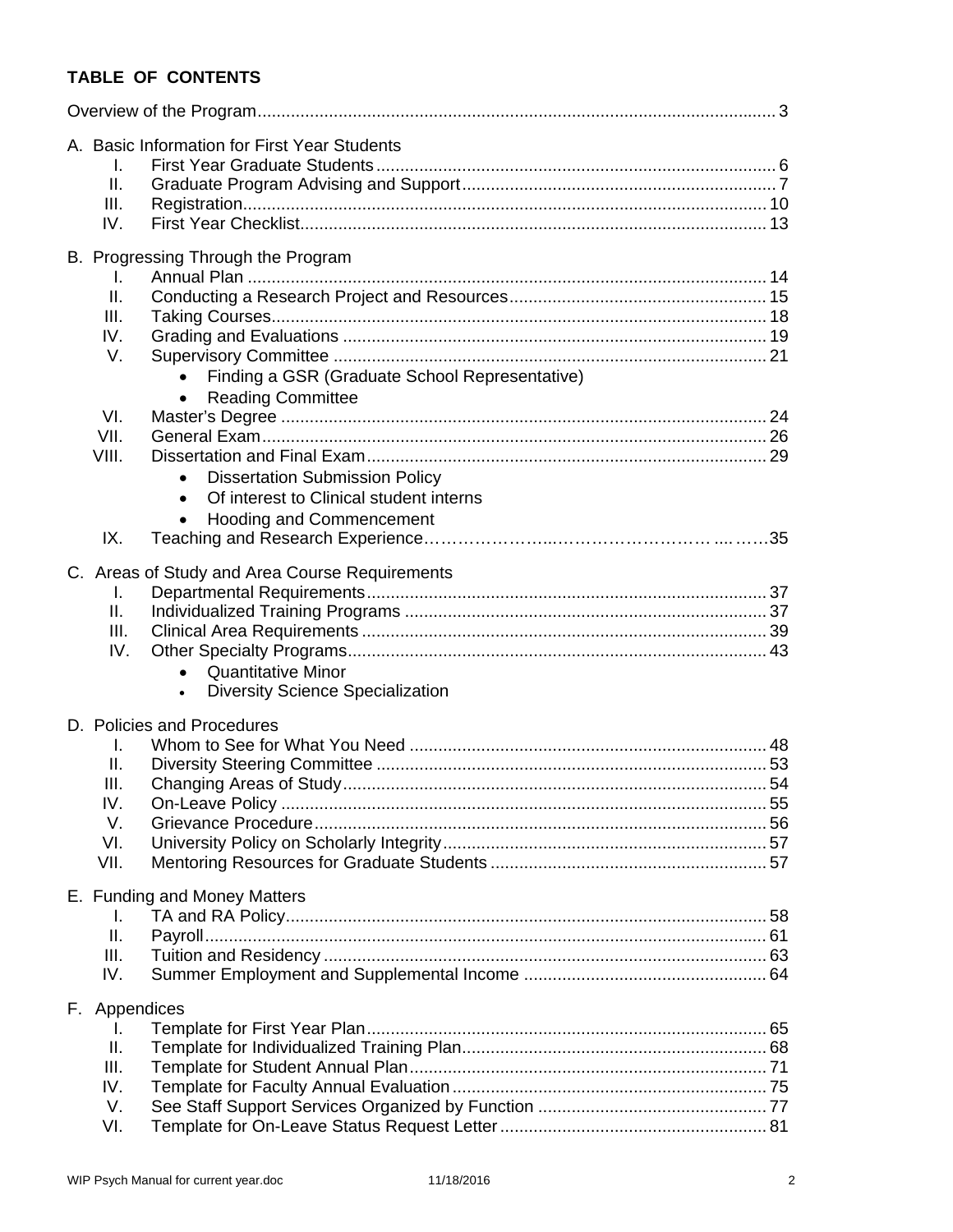#### **Overview of the Psychology Ph.D. program**

**1. Goal**. The goal of the Psychology Graduate Program at the University of Washington is to train the next generation of psychologists for excellence in research, teaching and/or clinical practice. Toward that end, graduate students are expected to take some formal course work. More importantly, you will be challenged to acquire and demonstrate mastery of a set of professional skills, including research, reading, writing, and speaking in your professional field.

Our program places an emphasis on self-definition of goals, and the development of individualized graduate programs centered around your goals. The purpose of this overview is to give you a general picture of the events that will constitute your graduate training, and define their general time scale.

**2. Areas and Advisors**. For administrative purposes, the Department is divided into eight Areas: Animal Behavior, Behavioral Neuroscience, Clinical (General Clinical), Child Clinical, Cognition & Perception, Developmental, Quantitative and Social Psychology & Personality. The specifics of graduate training vary somewhat among Areas, particularly between the clinical and non-clinical Areas.

Each student is admitted to the graduate program under the sponsorship of a particular faculty member, who becomes the student's Advisor. A Co-Advisor (and sometimes a tertiary advisor) is selected for each student. The Advisor and Co-Advisor help the student plan his/her course of study, and guide him/her in all aspects of graduate training. Each student is also assigned to an Area -- typically the Area to which his or her Advisor belongs.

**3. Coursework (revised Autumn 2015)**. Students in the non-clinical Areas are required to take about 10 courses in the first two years. Students in the clinical Areas take many more courses -- about 20 in the first three years. Non-clinical students will create an Individualized Training Plan (ITP) with their advisors documenting this coursework. All students are strongly encouraged to participate in seminars and advanced seminars throughout their graduate careers. (See page 37 for Department and Area requirements. Page 68 for the ITP template)

**4. Milestones (revised Autumn 2014)**. All graduate students are to meet all of the following milestones. The timing of the milestones indicates the preferred rate of passage through the program. However, research-specific constraints as well as individual factors such as health issues, family responsibilities, or need to modify academic training for excellence in an area of study may require that some students achieve certain milestones later (or earlier) than indicated here. Students may first petition their advisory team/Supervisory committee and then submit the petition to the Graduate Training Committee (GTC) for approval of a delay in achieving one or more milestone.

#### **First Year Clinical**

A. During their first year in the program all students in the clinical program will complete a formal research proposal that will be evaluated by their primary and secondary advisors. This proposal typically defines the research they will complete during their second year in the program. Proposals are due June 1.

#### **First Year (Second year Clinical)**

A. Students must present their first (second)-year research project at the Spring quarter Research Festival, which takes place the Wednesday after Memorial Day Weekend.

B. Students must complete a writing project by the end of Summer quarter that will be evaluated by the student's primary and secondary advisor.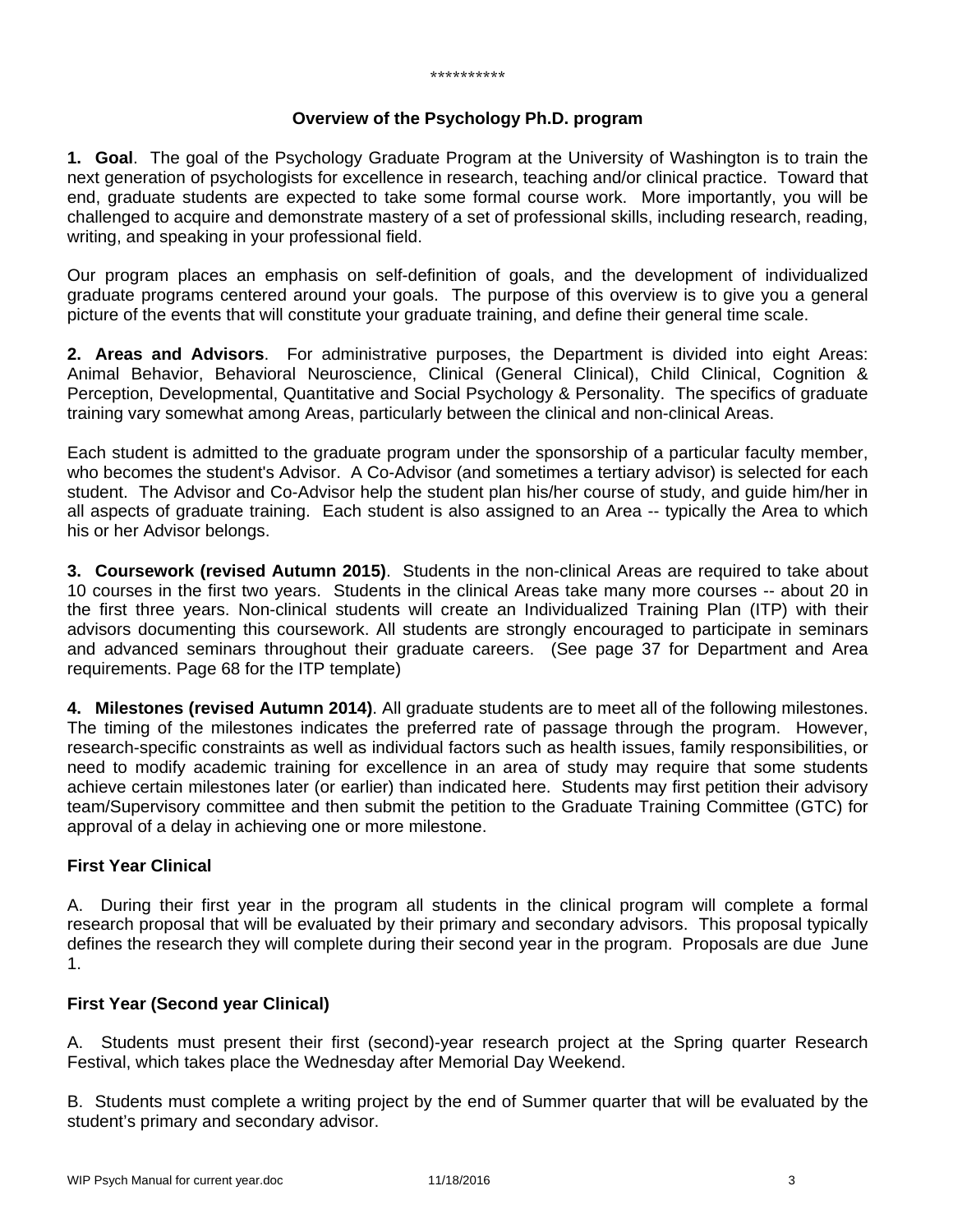I. Clinical students will prepare a research article or Master's thesis based on their research project. For students in other department training programs, possible writing projects are to be agreed upon by the student and primary and secondary advisors. The project may take one of the following forms. (Other options preferred by the student and her/his advising team are possible):

- a. a write up of the 1st/2nd year project
- b. a grant or fellowship proposal
- c. proposal for research project
- d. comprehensive literature review
- e. journal manuscript

 II. Project must be evaluated by primary and secondary advisors no later than the end of the 1st week of fall quarter of the student's second (third) year of training so that satisfactory/not satisfactory completion can be reported to GTC at Fall meeting (occurs within week 2 of Fall quarter).

# **Second Year (Third Year Clinical)**

A. Students must complete a writing project during their second year of study. This is due by the end of Summer quarter following their second year of training. For students in clinical training this project is the research article/Master's thesis described above.

 I. For students outside of clinical, this project may be an extension of the 1st year project into a more comprehensive research paper or journal manuscript or it may be a new project taking one of the following forms (as agreed by the student and her/his primary and secondary advisors). (Other options preferred by the student and his/her advising team are possible):

- a. a research paper/manuscript
- b. Master's thesis submitted to completion
- c. proposal for research project
- d. comprehensive literature review
- e. grant/fellowship proposal
- f. preliminary dissertation proposal

 II. The writing project will be evaluated by primary and secondary advisors no later than the end of the 1st week of fall quarter so that satisfactory/not satisfactory completion can be reported to GTC at its Fall meeting (occurs within week 2 of Fall quarter).

#### **Third Year (Fourth Year Clinical)**

A. Students must formally establish their Supervisory Committees (See page 21) by the end of Winter quarter of their 3rd/4th year of study. This includes selecting members and submitting the required signatures to the Graduate Program Advisor (Jeanny Mai).

B. Students must complete both the WRITTEN and the ORAL portion of the General Examination by the end of Summer quarter following their 3rd/4th year of study. (See page 26)

#### **Fourth Year (Fifth Year Clinical)**

A. If not done as part of the General Examination, students must present their dissertation proposals to their Supervisory Committee members no later than the end of summer quarter of their 4th/5th year of study.

I. Dissertation proposals may be written and/or oral.

 II. Whether as part of the General Examination or in a separate meeting, students must defend their dissertation proposals to their Supervisory Committees no later than the end of summer of their 4th/5th year of training.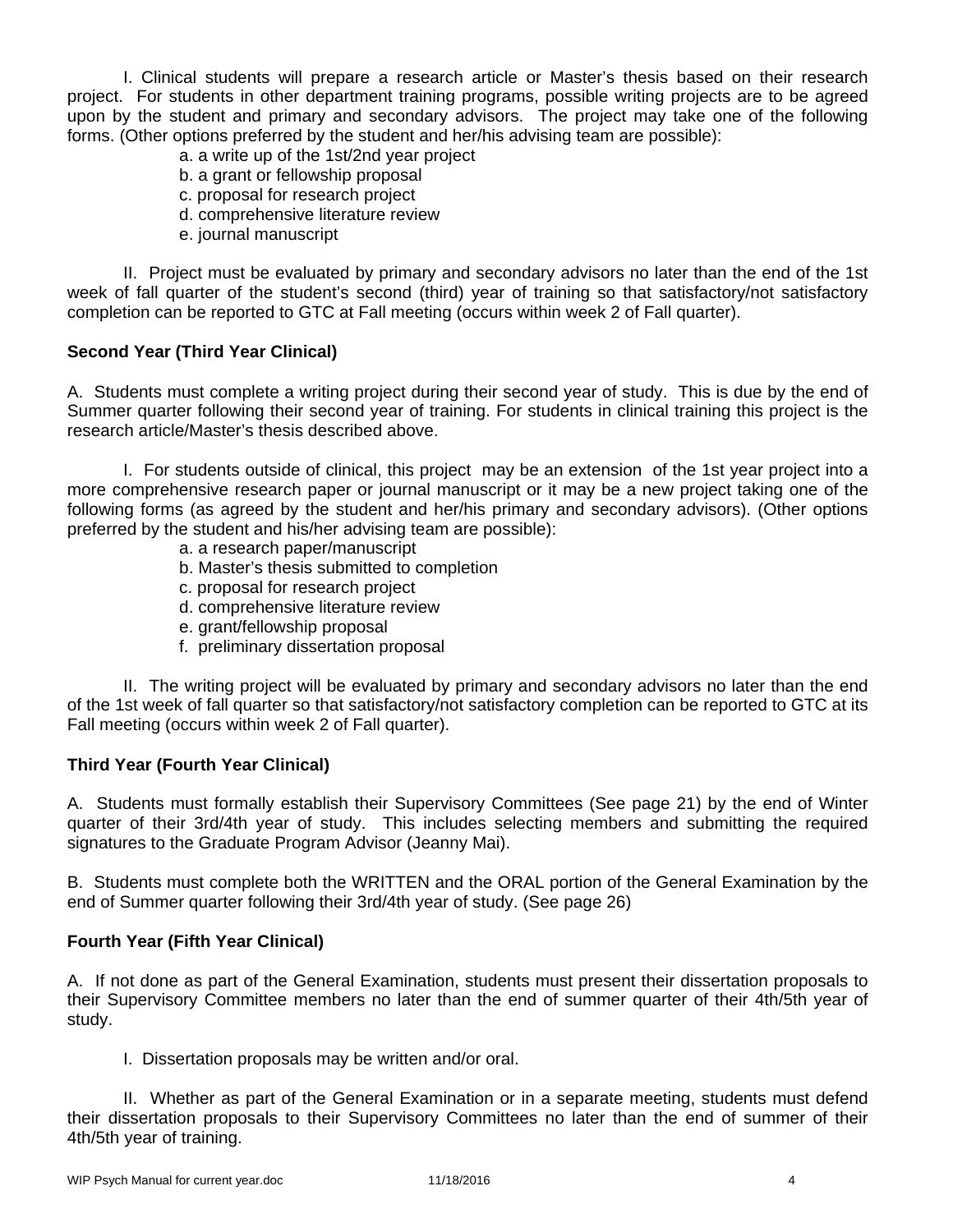#### **Dissertation Defense**

A. Students are expected to publicly defend their dissertation (See page 29) and complete our graduate training program (not including the required APA approved internship for clinical students) no later than the end of their 6th/7th year of training. The Reading Committee (See page 23) must be formed at least one full quarter before the defense and receive a full draft of the dissertation 6wks in advance of the defense date.

**Clinical training and internship**. This is required for all clinical students. Consult with your faculty advisors, the clinic director, and the director of clinical training about how to prepare for this required clinical training experience.

---

The rest of this manual provides more comprehensive descriptions of course work and milestones, including the many rules that apply to them, and some suggestions about how to accomplish them.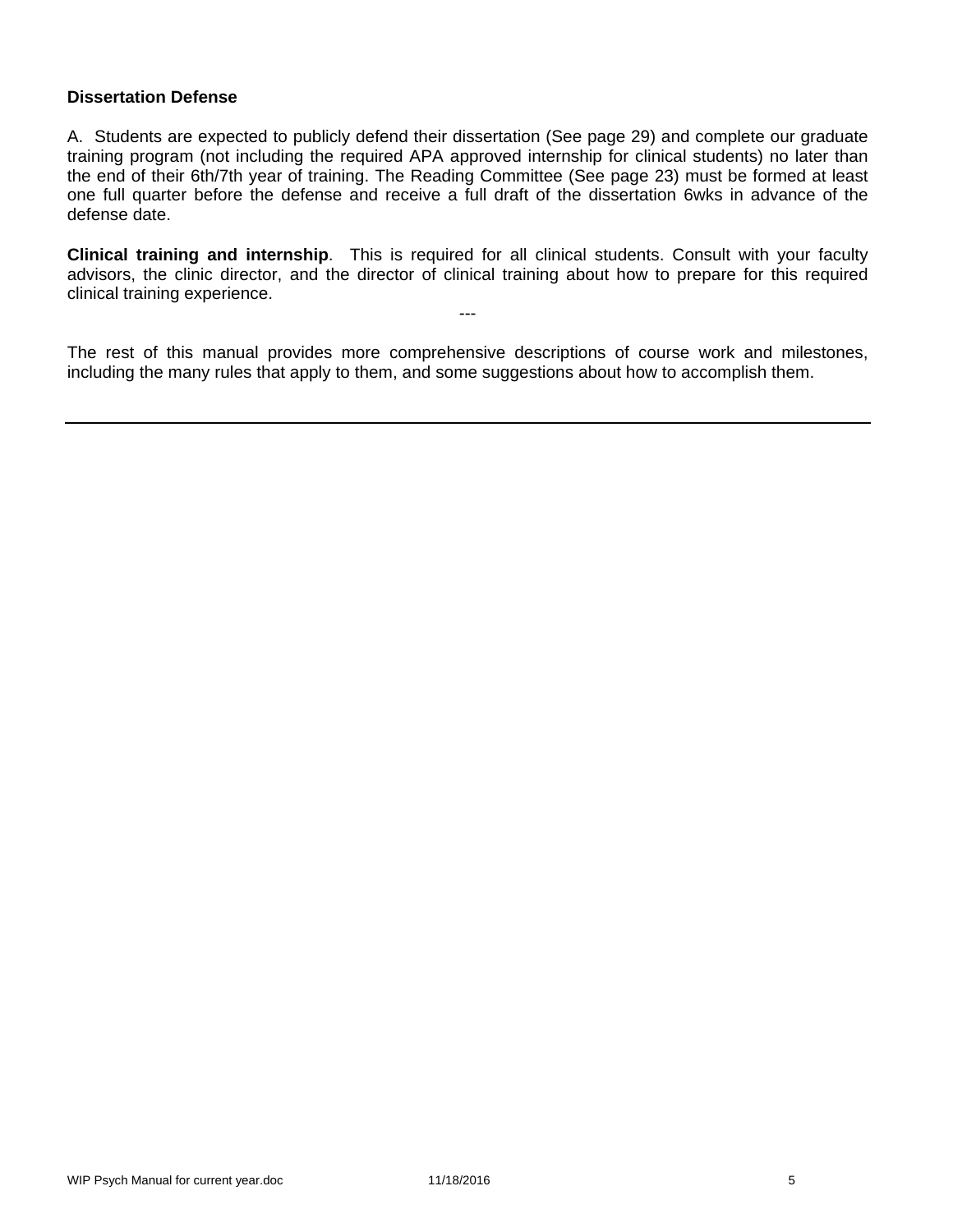# **A. Basic Information for First Year Students**

# **A. I. FIRST YEAR GRADUATE STUDENTS**

Welcome to the Psychology Department! This manual was written in an effort to guide you through your graduate program. Please read through the manual to get a clear picture of the procedures involved in completing the program. The first year of graduate school can be a difficult time. Many faculty members, advanced graduate students, and staff members are committed to helping new graduate students in their transition to graduate school. Please make use of these resources when the need arises. If you have questions not included in the manual, please contact the Graduate Program Advisor in Guthrie 127 (jeanny@uw.edu, 206-543-9329), your advisors, another graduate student, or the Director of Graduate Training, Nancy Kenney.

- **1. Faculty Advisors.** You will have been assigned two (primary and secondary) or more advisors in your major area who will assist you with planning your program for the first year. Your advisor(s) will also supervise your research during the first year. Although many students continue with this advisor past their first year and/or make this person the chair of their Supervisory Committee, this is not required. You should feel free to pursue work with another faculty member if that should better fit your educational needs. (See page 7, Graduate Program Advising).
- **2. Orientation Week.** First year graduate students are expected to attend an orientation seminar during the week prior to the start of classes, Autumn Quarter. Please register for orientation credit, under Psych 500 A.
- **3. First Year Plan and Individualized Training Plan (ITP).** Early in Autumn quarter of the first year (preferably during Orientation Week), new students are to schedule a planning meeting with their advisor(s). After the meeting, the student is asked to prepare a written version of his/her goals, coursework, research, etc., for the upcoming year which due to Jeanny within the first week of class (the First Year Plan, see page 65 for template). The ITP is due approximately within the first month of Autumn quarter with a review of the accomplished courses completed in every Spring quarter as part of the Annual Review process. (the ITP, see page 68 for template)
- **4. Course Requirements.** You should begin fulfilling departmental course requirements during the first year. In particular, you must complete courses to satisfy the statistics requirement by the end of the second year. Check with your area about specific requirements and refer to your approved ITP (See page 68).
- **5. First Year Research Project.** All first year students are required to conduct research during the year. This activity culminates in a formal presentation of your work at the annual Psychology Department Research Festival, held at the end of Spring Quarter. Clinical students present at the end of their second year in the program. All other students present at the end of their first year.
- **6. Annual Evaluations.** You will be evaluated at the end of each year by the faculty in your major area. The evaluation will be based on your accomplishments during the prior year, your ITP, and your Annual Plan which is prepared in May of each year to discuss the following year. (See the template, page 71). A letter providing feedback from the evaluation and any appropriate recommendations will be sent to you from your advisor(s). For more detailed feedback, you should talk with your advisor and/or the Area GTC Representative. (See Area Rep list, page 38)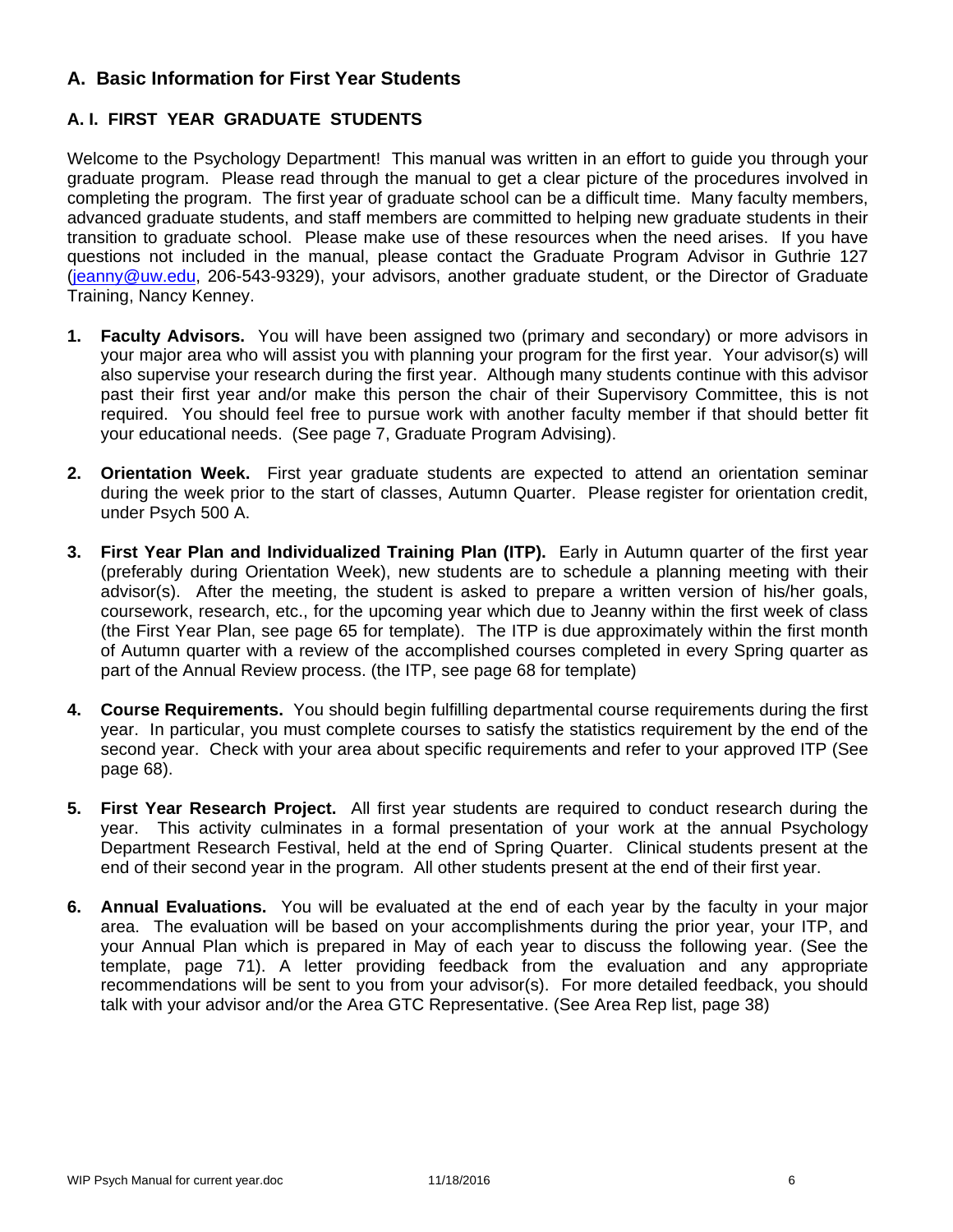- **7. Office Space.** Many students will have office space available through their advisors. If you do not, or would like to have space, some graduate student desk space is available in 3939 University Way NE (door code: 1720). The building will be locked at all times but will be accessible with code access. The offices in the building will require individual key access. This space includes equipment for computer use and internet access, a ping-pong table, and a kitchen with a refrigerator and microwave. Students are responsible for space assignments and upkeep in this area. Contact your Graduate Program Action Committee (GPAC) Representatives (See page 9).
- **8. E-Mail.** In order to sign up for a UW e-mail account, go to https://uwnetid.washington.edu/newid/. Then follow the online instructions. Send questions to UW Technology Service Center via their Web site (http://www.washington.edu/computing/help/) or call 206-221-5000.

# **A. II. GRADUATE PROGRAM ADVISING**

#### **Advisors/Co-Advisors**

Advisors work to help students with their goals and with their research. They also usually serve as the chair of the student's Supervisory Committee. Co-advisors are assigned to students to provide students with additional support. Students should feel free to approach their advisors and co-advisors with questions or concerns regarding their program. Advisors and co-advisors are also typically the ones who sign the Master's Warrant (See page 24). Although the advisors and co-advisors are assigned to students for the first year of the program, students may change these assignments. It is recommended that students who would like to change advisors or co-advisors discuss this possibility with their advisor or coadvisor. For a student perspective, consult with other graduate students, and/or GPAC (See page 9).

#### *Graduate Training Committee –* **Chaired by Nancy Kenney** (G306, 206-543-2563, e-mail: nkenney@uw.edu)

The Graduate Training Committee (GTC) is an appointed committee of the faculty. Faculty members of the Committee represent each of the sub-areas within the Psychology Department, and two graduate students attend the meetings to provide student input. The functions of the Committee are to:

- 1. Consider graduate training issues that relate to the entire department in order to make recommendations for departmental action. This would include such topics as departmental course requirements, research requirements, timing of general exams, etc.
- 2. Address grievances any student may have in regard to training issues or individual treatment within the department.
- 3. In collaboration with the Areas, review the progress of individual graduate students, recommend disciplinary actions when necessary (rare).
- 4. Keep abreast of changes in Graduate School policies in order to interpret them to students and faculty.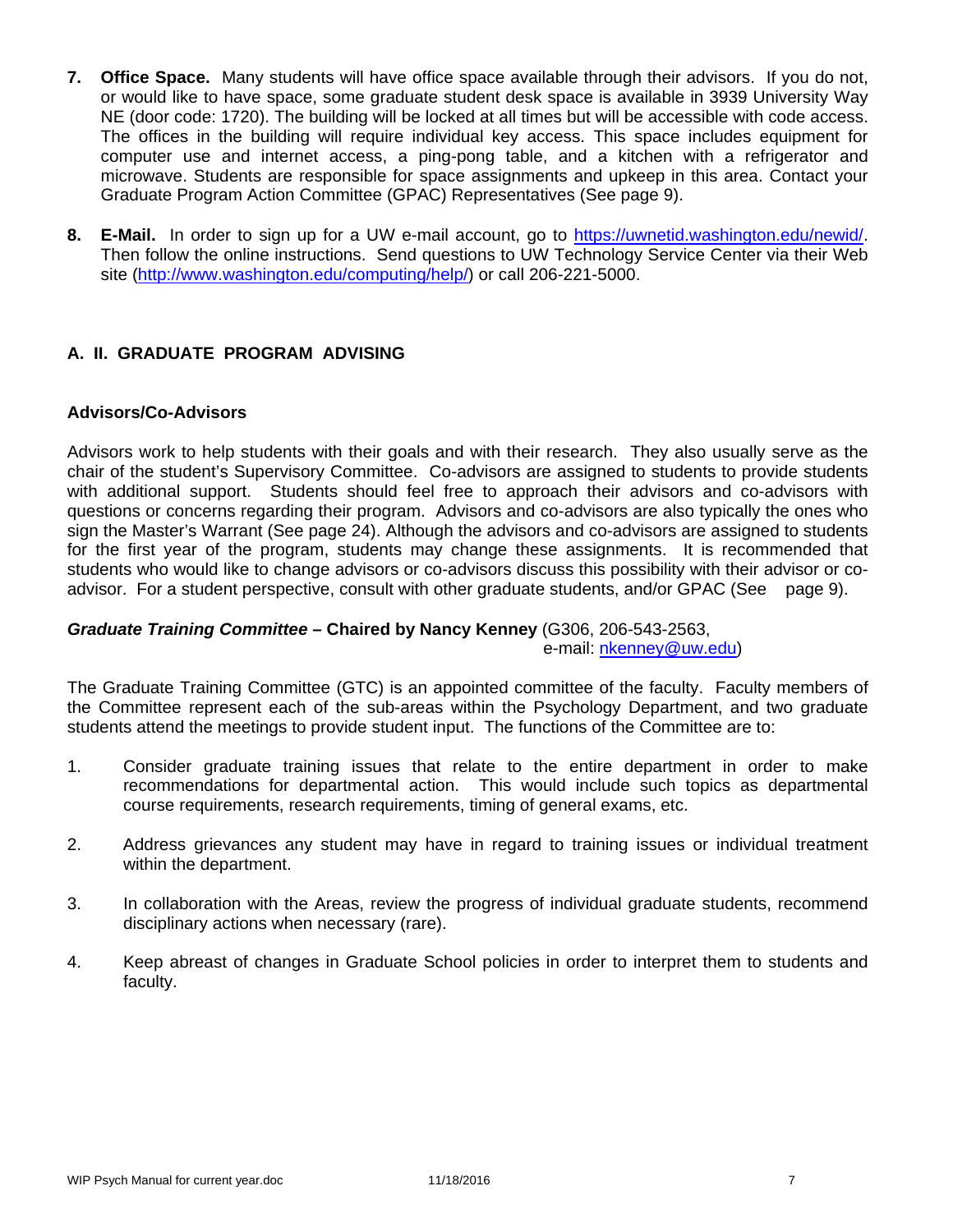#### **Graduate Program Coordinator – Nancy Kenney** (G-306, 206-543-2563, nkenney@uw.edu)

The Graduate Program Coordinator (GPC) supervises the activities of the Graduate Program Office, is the Chair of the GTC, acts as liaison with the Graduate School, assigns teaching assistants in collaboration with the Graduate Program Advisor and the Associate Chair, and provides individual counseling and troubleshooting to graduate students. Academic advising, in general, is provided by your own advisor, though the GPC may be more knowledgeable and up-to-date on some policies and requirements. If in doubt, see the GPC, who can refer you to a more appropriate person, if necessary. (Also see the 'Whom to See' list on page 46)

## **Graduate Program Advisor – Jeanny Mai** (G-127, 206-543-9329, jeanny@uw.edu)

The Graduate Program Advisor (GPA) may be the most important of all these sources, as she is knowledgeable about the Graduate School and the University, and knows the procedures that you must follow along the way toward your degree.

Graduate Program Advisor activities of importance to you include:

- 1. Keeping an updated record of your student status, Supervisory Committee members, etc. Also, if given some idea of your time schedule for completing requirements, she can remind you of procedural details you must attend to.
- 2. Making official requests to the Graduate School for Supervisory / Reading Committee formation and changes.
- 3. Scheduling General and Final Examinations with the Graduate School.
- 4. Preparing and distributing Master's / General Exam / Final Exam warrants. (The term 'warrant' refers to the document signed by the supervisory committee stating that the student has passed the Master's, General or Final Exam.)
- 5. Coordinating TA assignments in collaboration with the GPC and Associate Chair, handling TA budget questions, entering TA payroll appointments.
- 6. Questions concerning University and departmental requirements for grad student program, progress toward degree.
- 7. Registration problems.
- 8. Entering scholarships or fellowship awards, requesting non-resident tuition waivers from the Graduate school.
- 9. Organizing department events, such as Admissions Interview Weekend, Welcome Party, Research Festival and Hooding.
- 10. Graduate student travel support (Bolles and Wagner) and dissertation (Bolles) support requests.
- 11. Manages ALCOR, Psychology Department Scholar Award, and Hunt Fellowship funding allocations.

The Graduate Program Advisor also has many other responsibilities, including the time-consuming job of graduate admissions. So please be considerate of her time, especially in the months of December and January.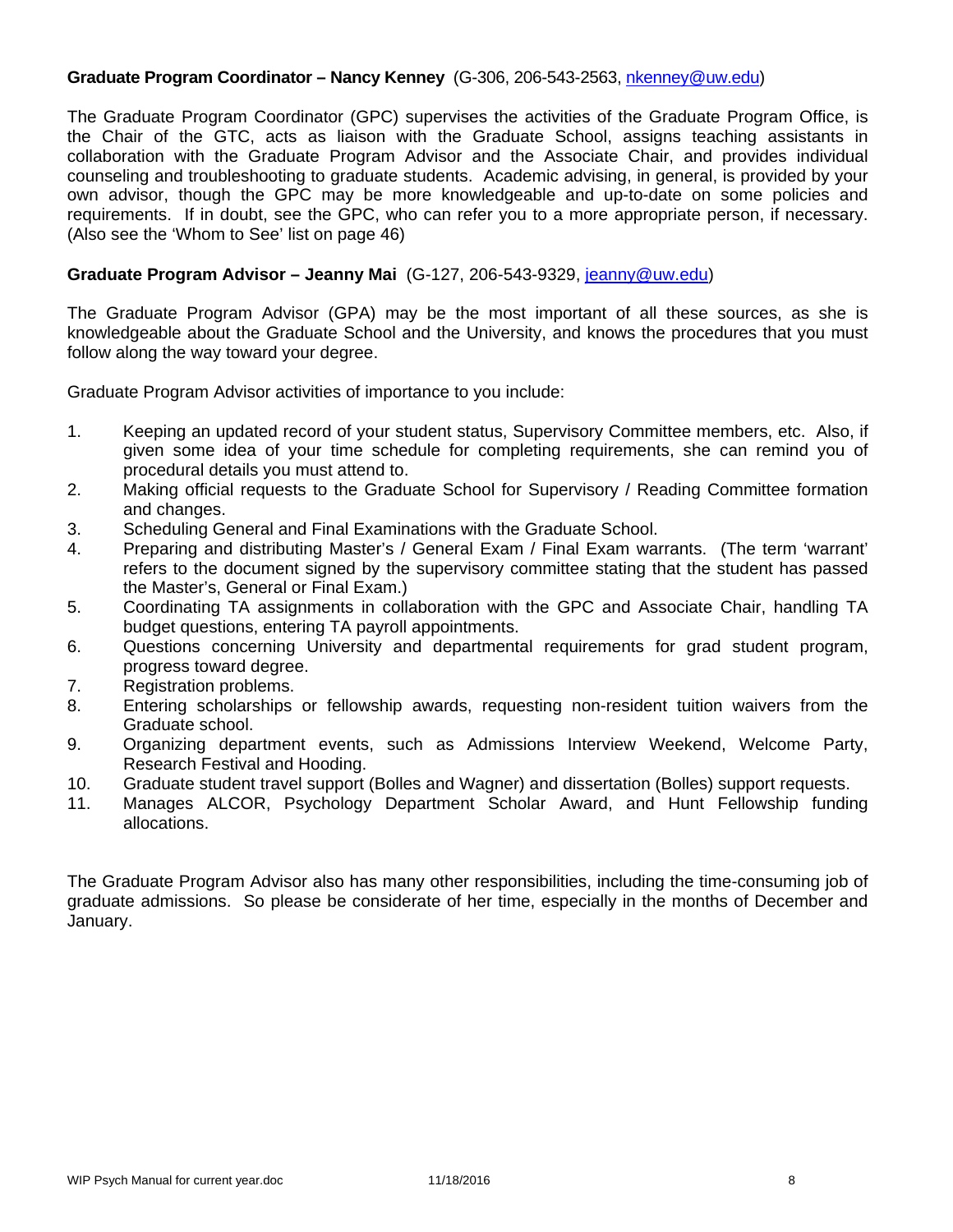# **Psychology Graduate Program Action Committee (GPAC)**

Founded in 1998, this committee represents all graduate students in the Psychology Department and serves as a liaison between students, faculty, and administration. **Membership is open to all psychology graduate students.** Students are invited to participate in this committee and are welcome to attend any meetings, to ask questions, or to raise issues pertaining to the Psychology Department.

GPAC Representative for this year is:

| Annie Fast           | afast@uw.edu                                         |  |  |
|----------------------|------------------------------------------------------|--|--|
| Ashley Ruba          | aruba@uw.edu                                         |  |  |
| <b>GPAC</b> website: | https://catalyst.uw.edu/workspace/gpacpsy/5179/23487 |  |  |

# **Graduate & Professional Student Senate (GPSS)**

## The Graduate and Professional Student Senate (GPSS) is the official student government representing the 15,000 graduate and professional students at the University of Washington. GPSS exists to actively support and improve all aspects of graduate and professional student life. GPSS provides and advocates for the tools needed to enhance personal and professional development, and safeguards the interests of the students it represents.

GPSS actively supports graduate and professional students and builds community among them with regular communications and opportunities for involvement as well as social events throughout the year. GPSS represents students to the University and the Legislature, funds graduate programming, and hosts regular social events. GPSS also involves graduate students in regular reviews of their programs and works on their behalf to ensure that graduate and professional students are supported in their studies. In addition, GPSS supports diversity programming to enhance and encourage an economically and culturally diverse campus.

Over 150 elected or appointed students represent the graduate and professional degree granting schools, departments, and programs. GPSS grants two senators for each graduate and professional degreegranting department at the University of Washington. Senators are expected to attend two meetings per quarter and to represent their fellow students on an internal GPSS committee or a university committee. GPSS has four elected officers: a president, vice-president, treasurer, and secretary. They are supported by a staff of nine. GPSS has thirteen internal standing committees in addition to the full Senate through which it conducts its business: Executive, Judicial, Elections, Academic and Administrative Affairs, Community Affairs, Diversity, Student Life, Graduate Program Review, Finance and Budget, Social, State Legislative Steering, Federal Legislative Steering, and Communication and Outreach.

GPSS Representatives for this year are:

| Jose Ceballos       | josemceb@uw.edu |  |
|---------------------|-----------------|--|
| <b>Patrick Rice</b> | pirice@uw.edu   |  |

GPSS website: http://depts.washington.edu/gpss/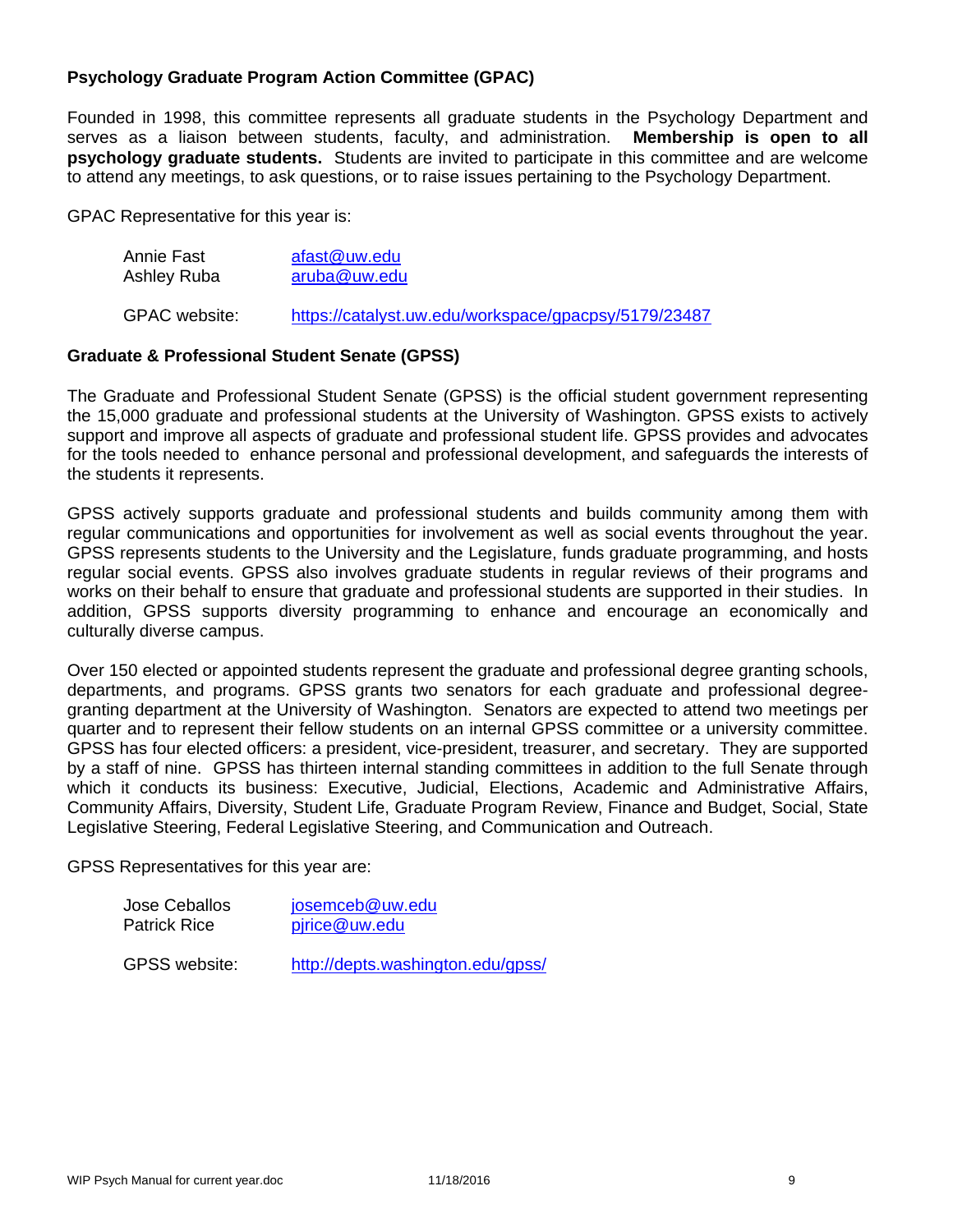# **A. III. REGISTRATION**

**Choose your courses**. Review the course requirements on page 35 and your approved ITP. A description of Psychology courses is found on the Psychology webpage (http://www.washington.edu/students/crscat/psych.html). In consultation with your advisor, design your ITP (see page 68) and Annual Plan (see page 71) and decide which courses to take. Also talk with other students or the instructor of the course.

**Look up courses in the Time Schedule**. Once you have decided upon the classes you want to take, look in the "Time Schedule" for the appropriate quarter to find out the days and times when these classes meet. The UW Time Schedule can be found on the UW website http://www.washington.edu/students/timeschd/.

**Entry Codes**. You should make note of the classes that need a "course entry code" or a "course permission card." The course entry code numbers are usually available from the instructor. If the course has variable credits, such as Psych 600, 700, or 800, the entry code numbers should be available in the main office of Guthrie (G-119A.) Course permission cards can be picked up at the main office. They need to be signed by the instructor of the course (or your advisor for independent research) and then exchanged for the course entry code number. If problems with entry codes occur during registration, you should contact the instructor, Kim Arbios, Course Scheduling Coordinator (206-543-1469, karbios@uw.edu), or Jeanny.

**During the academic year you must be registered for courses or petition for on-leave status.**  Failure to do so will result in being dropped from the University. (Exception: You do not need to go onleave or register for Summer Quarter. Summer quarter On-Leave status is automatic/free for all graduate students who were either registered or officially On-Leave during the prior Spring Quarter.) If you have a teaching or research assistantship or on financial aid, please see the section of this manual entitled "Number of Credits" on page 12.

#### *Registration*

Registration must be done before the first day of class to avoid a late first time registration fee (\$25). Changes in courses may be made no later than the fifth day of the quarter to avoid a change of registration fee (\$20), use of your one annual drop, and possible tuition forfeiture. Registration is done on the web at: http://myuw.washington.edu. If you have questions, please email the Registration Office (regoff@u.washington.edu), or call (206) 543-8580, Monday through Friday, 8:00 a.m. to 5:00 p.m., and a staff member will gladly assist you.

**Important**: Keep a file for yourself of all the courses you take, *including* seminars and independent studies. In this file enclose reading lists, syllabi, instructor name(s), and the quarter and year each course was taken. This file will be invaluable to you later; e.g., when you apply for licensing or teaching positions.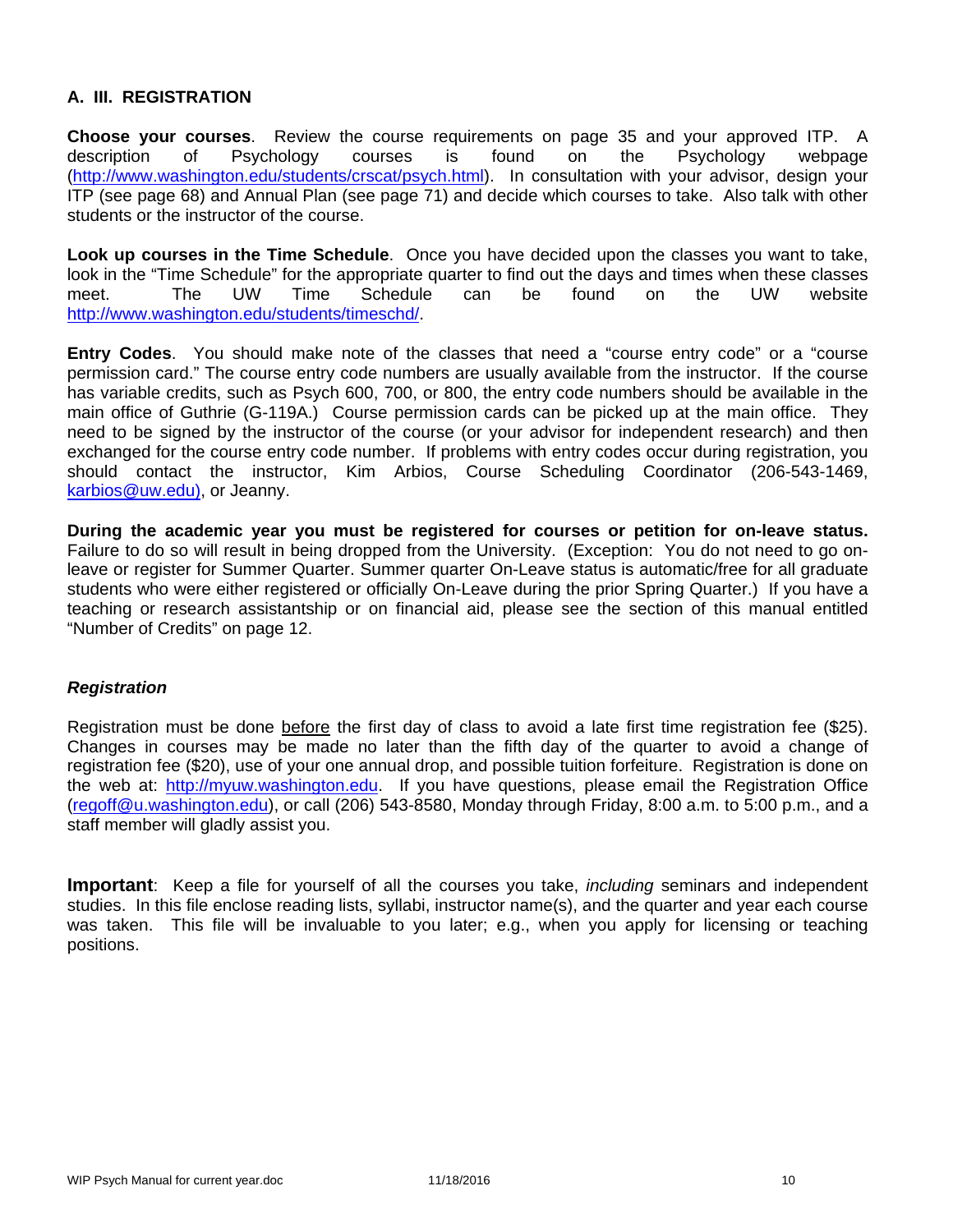# *10 Year Limit*

The count of years in the program begins during the Autumn Quarter following the student's admission. Quarters on-leave or assigned off campus count as if the student has been in residence, i.e., "the clock keeps ticking." Quarters in clinical internships also count in the determination of the student's number of years in the program. In the unlikely event it becomes necessary to complete your program in more than 10 years, this situation will be discussed by GTC and if approved, Jeanny will submit a petition to the Dean of the Graduate School for permission to extend the 10-year limit. A common goal is to finish the program in 5 to 7 years.

#### *Dropping and Adding Courses*

If you need to drop or add a course, be certain to do this within the first five days of the quarter to avoid a \$20 change of registration fee or possible tuition forfeiture. Once the change of registration fee is in effect, and you need to change your schedule, make all changes in ONE day, so you get charged once.

If you drop classes after the  $8<sup>th</sup>$  day of the quarter, you will be charged a \$20 (change of registration fee) and tuition forfeiture (next section).

# *Tuition Forfeiture*

Tuition forfeitures are fees that are charged when you make changes to your schedule from the 8th through the 30th calendar day of the quarter that result in you dropping from one tuition rate to another, or withdrawing completely from your classes.

#### https://f2.washington.edu/fm/sfs/tuition/forfeiture-refund

You should note, that you are permitted **only ONE** drop after the second week of the quarter (the "annual drop"), per academic year – choose wisely!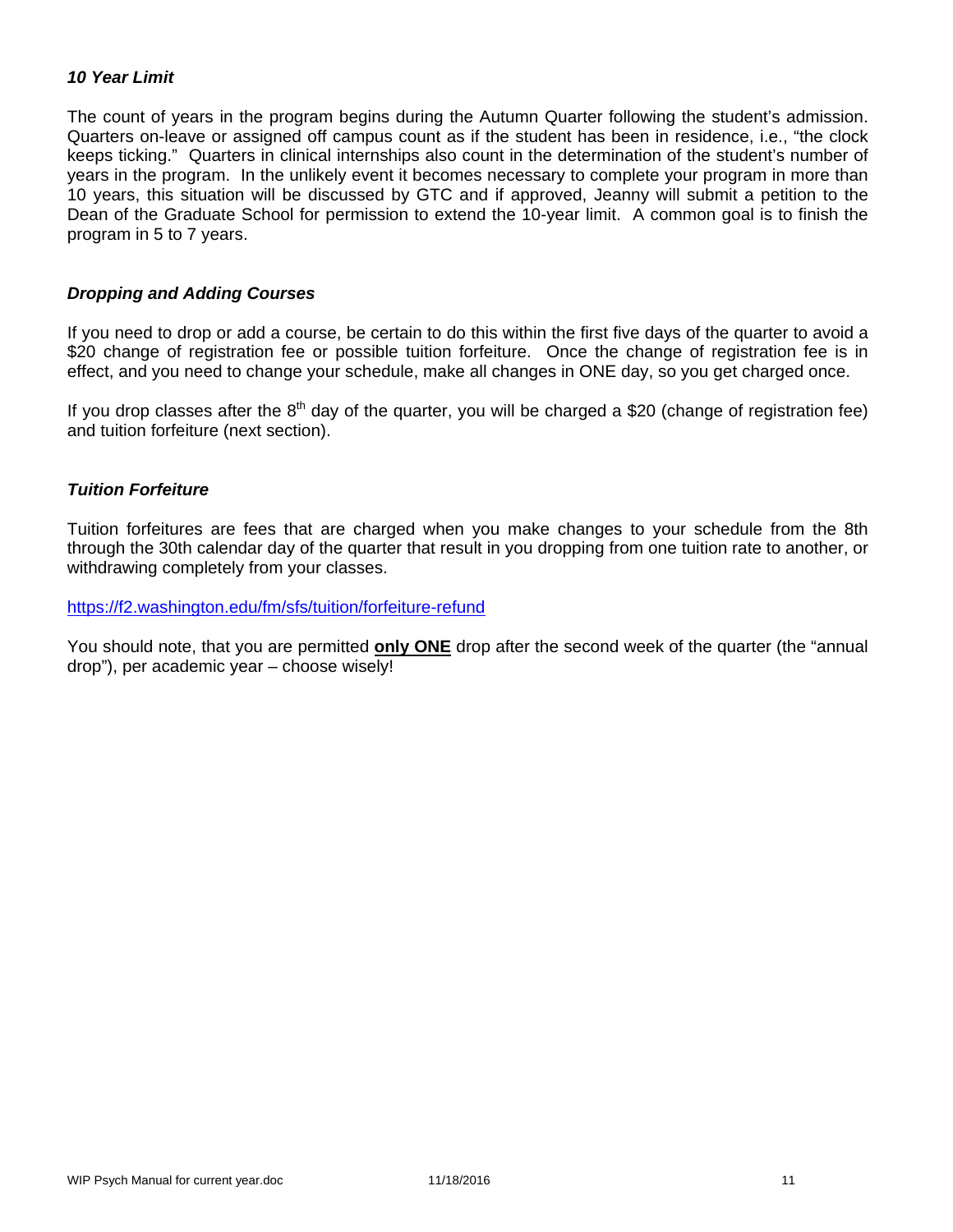## *Number of Credits*

TAs and RAs must register for a minimum of 10 credit hours for each quarter of their appointment (2 credits for Summer Quarter). These credits can include credit for Psych 600 (Independent Study/Research), Psych 700 (Master's Thesis), or Psych 800 (Doctoral Dissertation) with the number of credit hours commensurate with your time commitment to your research and individual study (suggested guideline of 3hrs/wk = 1 credit). Since you are virtually always conducting a program of independent study and research, you will generally register for several credits in one or more of these courses each quarter.

The tuition charge is the same for 7-18 credit hours. You will be charged additional tuition for credits in excess of 18. A minimum of 9 credits in Psych 700 is needed for the Master's Degree (See page 24). A minimum of 27 credits over at least 3 quarters in Psych 800 is needed for the Doctoral Degree (See page 29). There is no maximum number of credits for these courses, which can be earned over multiple quarters, but students cannot register for more than 10 credits of Psych 800 per quarter.

| <b>REGISTRATION REQUIREMENTS</b>          | Academic Year | <b>Summer Quarter</b> |
|-------------------------------------------|---------------|-----------------------|
| <b>Full time Status</b>                   | $10 - 18$     | $10 - 18$             |
| <b>Minimum Credits Required</b>           | 2             | $0^*$                 |
| Minimum Credits to maintain TA/RA         | 10            |                       |
| Minimum Credits to maintain Financial Aid | $5-10$        | variable <sup>+</sup> |
|                                           |               |                       |

\*If registered during previous academic year (Autumn, Winter, Spring)

+ For Full time Financial Aid you likely need anywhere between 5-10 credits every quarter (including summer). Please check with Student Fiscal Services (sfshelp@uw.edu, 206-543-4694, or chat with them at: http://f2.washington.edu/fm/sfs/students) for your particular situation.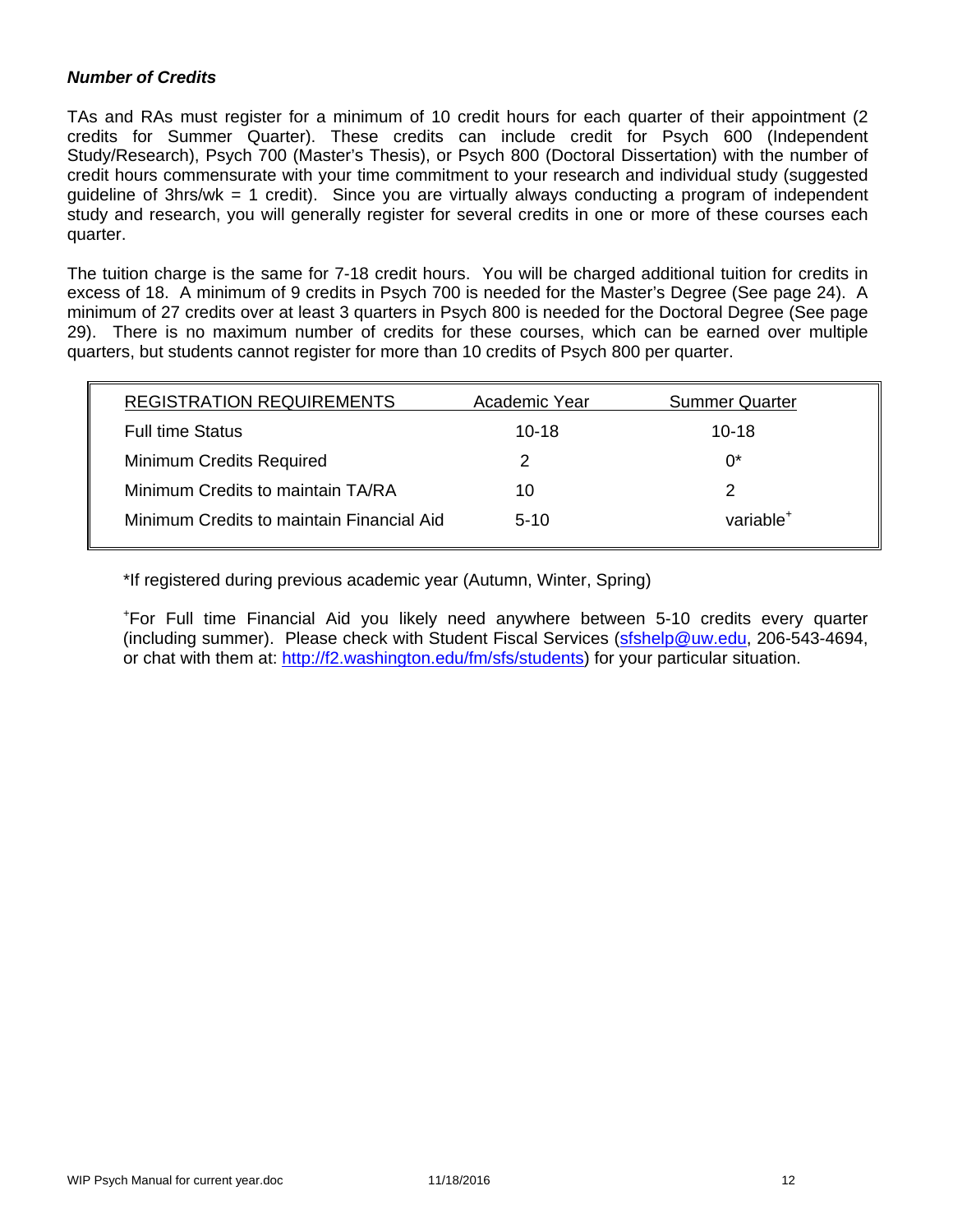# **A. IV. FIRST YEAR CHECKLIST**

- $\Box$  Attend the Psychology Orientation and the UW's Center for Teaching and Learning (CTL) TA/International TA/RA Conferences which occur the week before school starts
- $\Box$  Prior to the beginning of classes, meet with your advisor to go over course requirements, research plan, and TA/RA assignment
- Get Washington State driver's license (http://www.dol.wa.gov/)
- $\Box$  Complete payroll, insurance, and tax paperwork with our Payroll Coordinator, G-126, 206-543-3366, psypay@uw.edu
- $\Box$  Get e-mail account, office space, etc
- Acquire building keys in the Guthrie front office
- Pay student fees/tuition before the due date by the  $3<sup>rd</sup>$  Friday of the quarter
- $\Box$  Talk with more advanced students to get their tips on the program
- Complete your First Year Plan with your advisor (See First Year Planning Section, page 6 and page 65 for Template) Turn in the final version to your advisor by the end of the first week of classes
- Non-Clinical students: Complete your Individualized Training Plan with your advisors (See First Year Planning Section, page 6 and page 65 for Template). Submit your final version by November 1 to your area GTC Rep (See page 38).
- $\Box$  Register for classes before the first day of classes, including:  $\Box$  Orientation seminar, statistics sequence, Colloquium Series
- Keep a file for yourself of all the courses you take, *including* seminars and independent studies. In this file enclose reading lists, syllabi, instructor name(s), and the quarter and year each course was taken. This file will be invaluable to you later, e.g. when you apply for licensing or a teaching position.
- $\Box$  Prepare for the first/second year project
- $\Box$  Plan for summer funding
- Review this manual for information that might be helpful
- Get to know the cafes on and off campus
- $\Box$  If any concerns arise, don't be shy. Talk to your advisor, co-advisor, another student, the lead TA, the GPAC reps, the Graduate Program Advisor (Jeanny Mai), the Director of Graduate Training (Nancy Kenney), or anyone else you think might be helpful.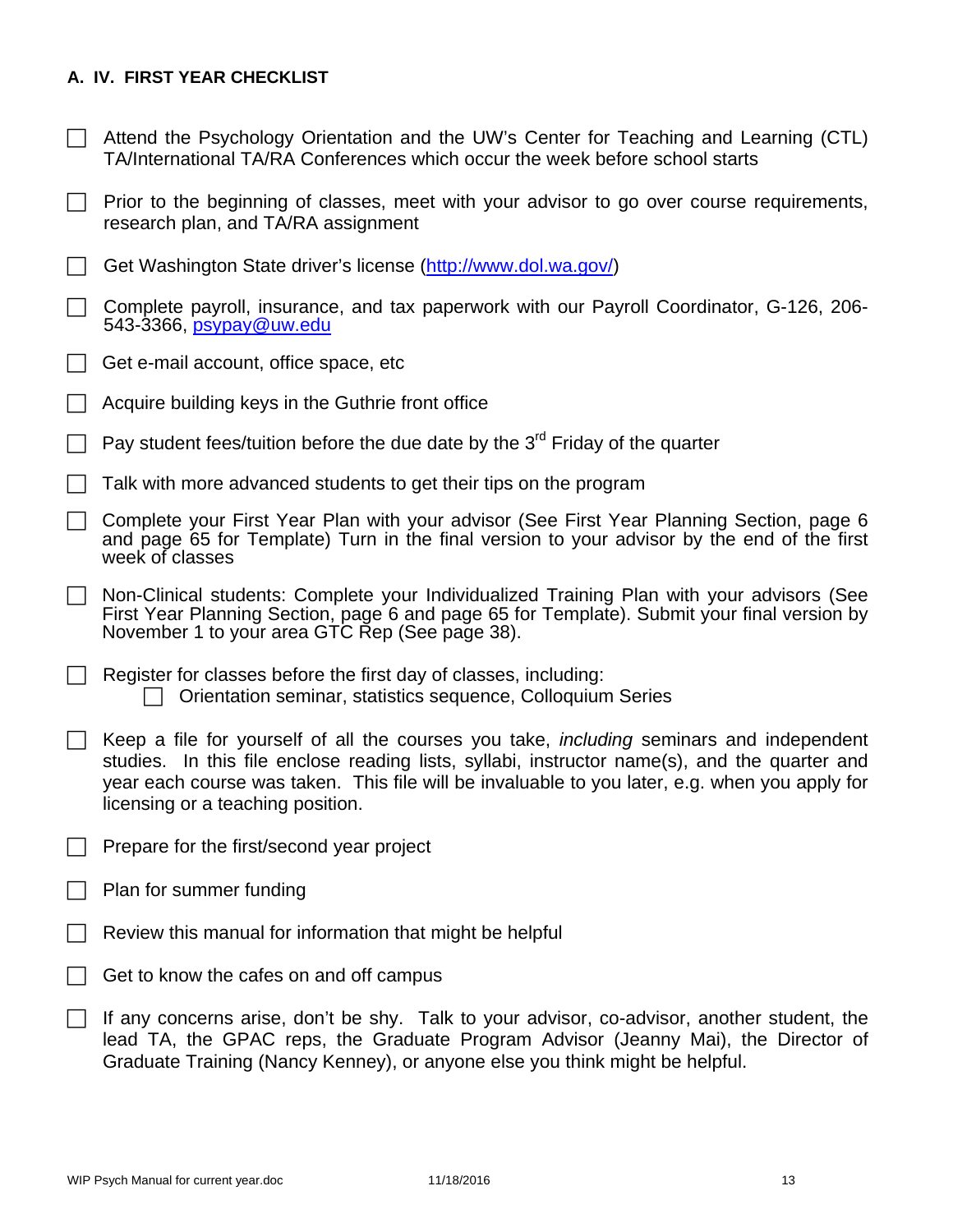# **B. PROGRESSING THROUGH THE PROGRAM**

## **B. I. ANNUAL PLAN**

All graduate students and their advisors are expected to participate in an annual planning and evaluation process. In 1999, 2003, and 2015, the faculty approved changes in the course requirements for our graduate program. The Planning/Evaluation undergoes revision and improvement as needed.

*First Year Plan*. Each new graduate student should study the planning template (See page 65). He/she should meet with his/her advisor(s) prior to the beginning of Autumn Quarter, and begin developing a plan for the first year of study. After the meeting, the student should prepare a draft of his/her first year plan, including goals, coursework, research, etc., for the upcoming year. The student and the advisor(s) should complete and sign the first year plan by the end of the first week of classes, and forward it to the Graduate Program Advisor (GPA, Jeanny Mai). She will forward the plan to the Director of Graduate Training (GPC, Nancy Kenney) for review from a Graduate Program perspective and thereafter place it in the student's file.

*Individualized Training Plan* (as of Autumn 2015). For non-clinical students, the ITP is due by November 1. This living document is created by student and advisors together and submitted to the area's GTC rep for evaluation and safe keeping. In the spring, as part of the annual evaluation process, students will update the plan with the courses they have completed the past year. Revisions to the initial course listings on the ITP can be made on the same form as needs, offerings, and goals may change. (See page 68)

*Annual Plan*. Annual plans are prepared in May of each year. Templates (See page 71) will be distributed via email as a reminder around April 1. The student and advisor should meet in early April or May, and the final version of the plan should be in the advisor's hands at the end of May. The student's co-advisor and/or committee should be involved as appropriate. The advisor will then draft a feedback/evaluation letter to the student, and forward both the plan and the draft evaluation letter to the Graduate Training Committee (GTC) Area Rep by mid-June.

*Evaluation/Feedback Letters.* Areas will meet and review the plans and letters at the end of Spring Quarter. Other Area faculty members will suggest additions or modifications to the letter. Letters should be signed by the advisor and the GTC Area Rep, and given to Jeanny for distribution. Students should receive their evaluation letters by about July 1.

Copies of the plans and letters will also be forwarded to Nancy Kenney (GPC), who will review them from a Graduate Program perspective. Problem cases will be considered by the Graduate Training Committee (GTC) at its meeting early in Summer Quarter. If needed, an additional letter advising the student of official actions by the GTC or the Graduate School will be sent to the student from the GTC. After review by the GTC, the original evaluation will be given to the student, the plans and copies of the evaluation letters will be placed in the student's file.

Templates setting forth the topics that need to be covered for both the student plan and the faculty evaluation letter can be found at the back of this manual. Topics include items such as goals, accomplishments, progress, development of skills in teaching and research, coursework, service, presentations, awards, and preparation of a *curriculum vitae* (academic résumé). (See page 71)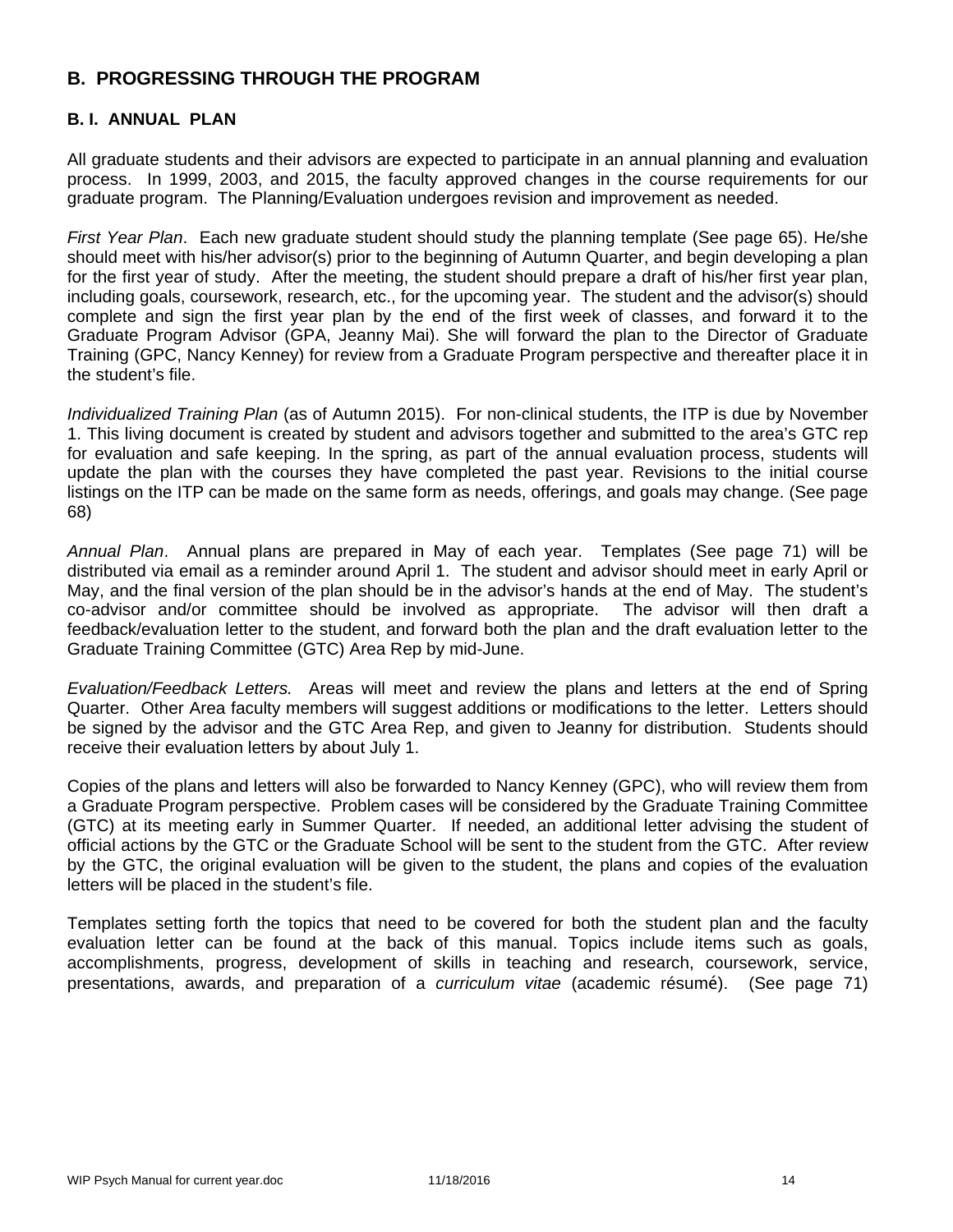# **B. II. CONDUCTING A RESEARCH PROJECT**

**1. General Considerations.** All students are expected to acquire research skills. All research must have a faculty sponsor, typically the student's advisor. A student's research experience begins in the first year of graduate school and should be an ongoing activity throughout his/her graduate career.

# **2. Acquisition of Research Participants (Subjects)**

*Animal Research* - The Office of Animal Welfare (OAW) is the key administrative unit responsible for implementing federal and non-federal requirements for use of vertebrate animals in research and teaching. http://depts.washington.edu/uwhsa/units/office-of-animal-welfare/ Please check with Michele Jacobs (G-119, 5-2027, e-mail: mjacobs@uw.edu) before contacting OAW.

*Human Participants -* The Psychology Research Pool (PRP) is an administrative mechanism that (a) offers a convenient way for undergraduate students enrolled in psychology courses to gain experience with a broad range of psychological research, and (b) furnishes faculty and graduate students in the Psychology Department with participants for their research projects. The PRP is designed to ensure that consistent and proper procedures are followed by all researchers for the protection of the participants. It is also designed to make participation by the students as easy and educational as possible. Every research study in the PRP must be individually approved by a UW IRB Committee, or it must receive administrative approval for exempt status from the Human Subjects Division. Research sessions are conducted on a daily basis throughout the quarter, including summer quarter. Detailed information regarding the PRP is contained on the PRP homepage of the department website (http://www.psych.uw.edu/psych.php?p=326).

A faculty member (Frank Smoll, PRP Coordinator) is responsible for the operation of the PRP. A psychology graduate student as Research Pool Manager is employed to conduct the day-to-day operations of the PRP. The PRP office is located in Guthrie Hall, room 232, email psypool@uw.edu, 3-9652.

*Infant and Child Participants* - Contact Jennifer McBride at the Communication Studies Participant Pool, partpool@uw.edu or 206-616-9081. You will need a faculty sponsor and human subjects approval for your research in order to use the participant pool. You should also talk to your advisor about funding. Check out their website: https://studies.uw.edu/information-researchers

**3. Research Space.** The Department Chair and Assistant Chair(s) coordinate space for animal research. The research space reserved by the Psychology Department for group studies with human participants (large groups up to 15) is G-184. Contact the Administrator (Michele Jacobs, G-119) for more information and/or to make reservations for this research space. Also contact your advisor for further options.

A departmental lab for running human subjects utilizing computers is located in the Chemistry Library building, Room 210E. Fourteen PCs allow experimenters to run multiple subjects at one time. Some rules governing the use of the computer lab include:

- 1) The room is for use by faculty, graduate students, or personnel under their direct supervision.
- 2) The room must be scheduled online at least one week in advance via PsyCal, https://depts.washington.edu/psych/department/
- 3) If you will not be using the room after you have scheduled it, please cancel the reservation in PsyCal so it can be made available to others.
- 4) The room should be scheduled in 30-minute increments. Please keep scheduling requests to 2 hours per day per person, or 10 hours per week. We will always attempt to accommodate requests for more time. Schedule only the time you know you will use.
- 5) The room is available from 8:00 AM to 7:00 PM, Monday through Friday.
- 6) You must provide your own software and supplies.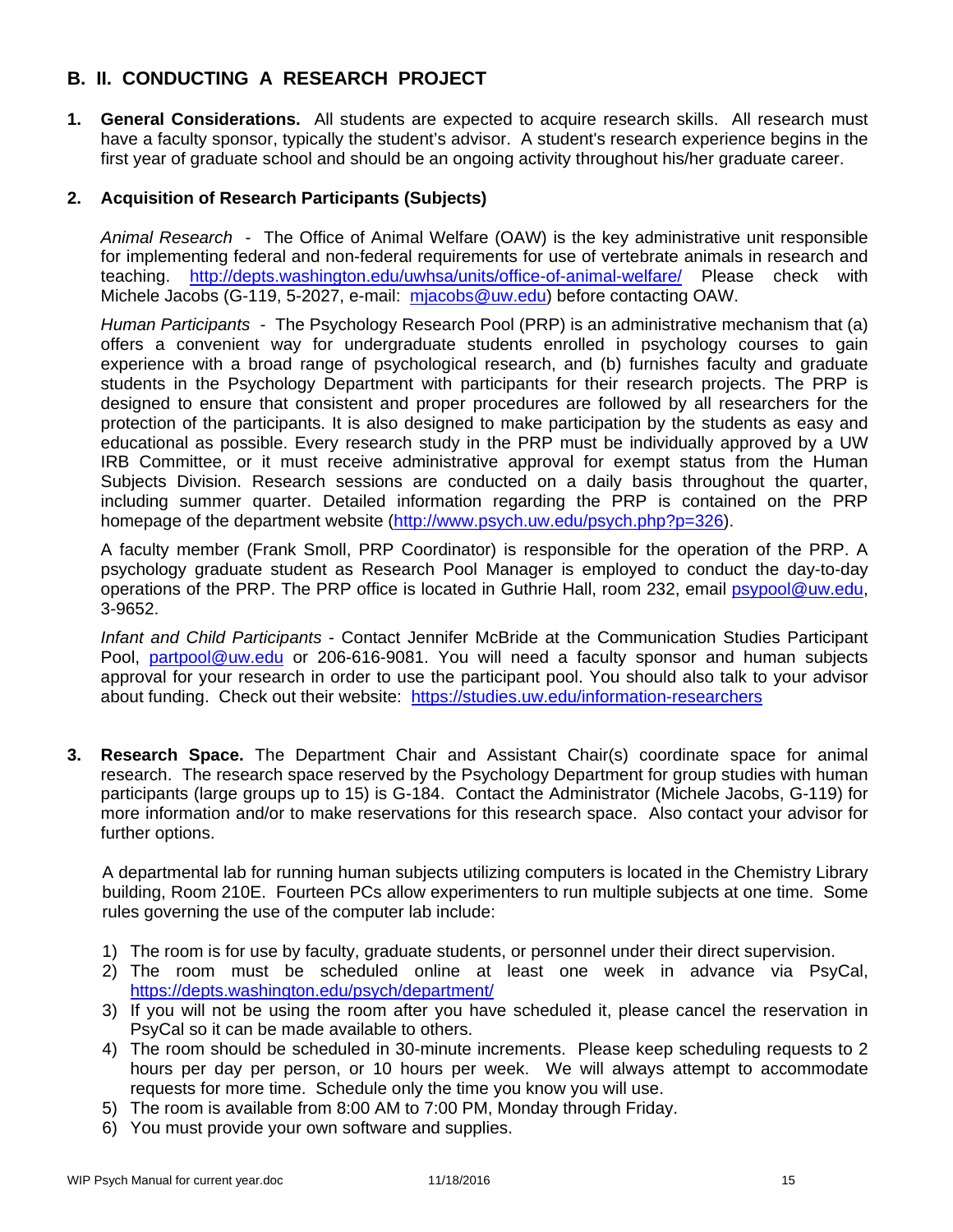- 7) When scheduling, please take into account set up and takedown time for your software. Also, please clean the room for the next person.
- **4. Equipment.** Small research equipment and audio-visual aids are available by reservation in PsyCal as well. The department orders new equipment on an annual basis. See the Administrator (G-119) for current inventory and future needs. The Office of Technical Services aka "the Shop" (G-28) also has equipment that may be borrowed for experimental research. A faculty member must sponsor equipment requests.
- **5. Financial Support.** The department generally cannot provide funds for student research projects. Clerical support such as typing questionnaires and manuscripts or Xeroxing for unfunded projects is not available. You may apply for funds for equipment, supplies, subject payment, etc., for your dissertation. To be eligible, you must have reached Ph.C. status (i.e. passed general exam). The Bolles Dissertation Fellowship award can only be used to assist your research and cannot be spent on travel expenses. Bolles application forms are available from Jeanny Mai.

Department-supported student travel is available annually (as of 2015-2016 academic year) for a student who is presenting at a conference. It can only be used on your primary transportation (commonly this is airfare), and not conference fees or hotel. Travel forms are available from Jeanny Mai.

The Department has a few awards that provide tuition waivers, stipend, and health insurance. Most of these awards can only be redeemed in Summer quarter and at 2cr (ALCOR and Psychology Department Scholars). The Hunt fellowship can be redeemed in either spring or summer quarter. Please watch the newsletter for the call for applications from Jeanny in the winter/spring quarters. Typically these awards will be awarded to students who are a little more advanced in the program, but not always.

If you are a research assistant on a grant, all grant-related work must be billed to the budget number on the grant. If your research is not funded by a faculty grant, you may write your own grant under sponsorship of a faculty member. For information on grants being offered, watch the Department Newsletter for agency requests for proposals, see Jeneil Legasse, discuss the possibility with your advisor, or visit the Grants and Funding Information Service (GFIS) office located in Allen Library South, Ground Floor, Research Commons, Consultation Studio.

**Grants and Funding Information Service (GFIS)**, located in Suzzallo Library, assists UW graduate students in their search for information about financial opportunities available outside the University of Washington. See their website at http://www.lib.washington.edu/commons/services/gfis or email them at  $gfs@uw.edu$  or call at 206-616-3084.

#### **6. Computer Facilities**

#### **Psychology Department Resources**

Each graduate student has a faculty advisor and/or faculty person with whom he/she is doing research. The computer facilities of the faculty advisor/research colleague are generally shared with his/her graduate students.

#### **Intradepartmental Resources (Guthrie)**

The Office of Technical Services aka "the Shop" (G-28, 206-543-8281) is responsible for computer maintenance, equipment, and software advice.

**Chemistry Library 210E, Guthrie Annex 3, 3939 University Way** - 14 Windows XP workstations in ChemLib's Research Lab. Guthrie Annex 3—Psychology Undergraduate Study Center (room 120)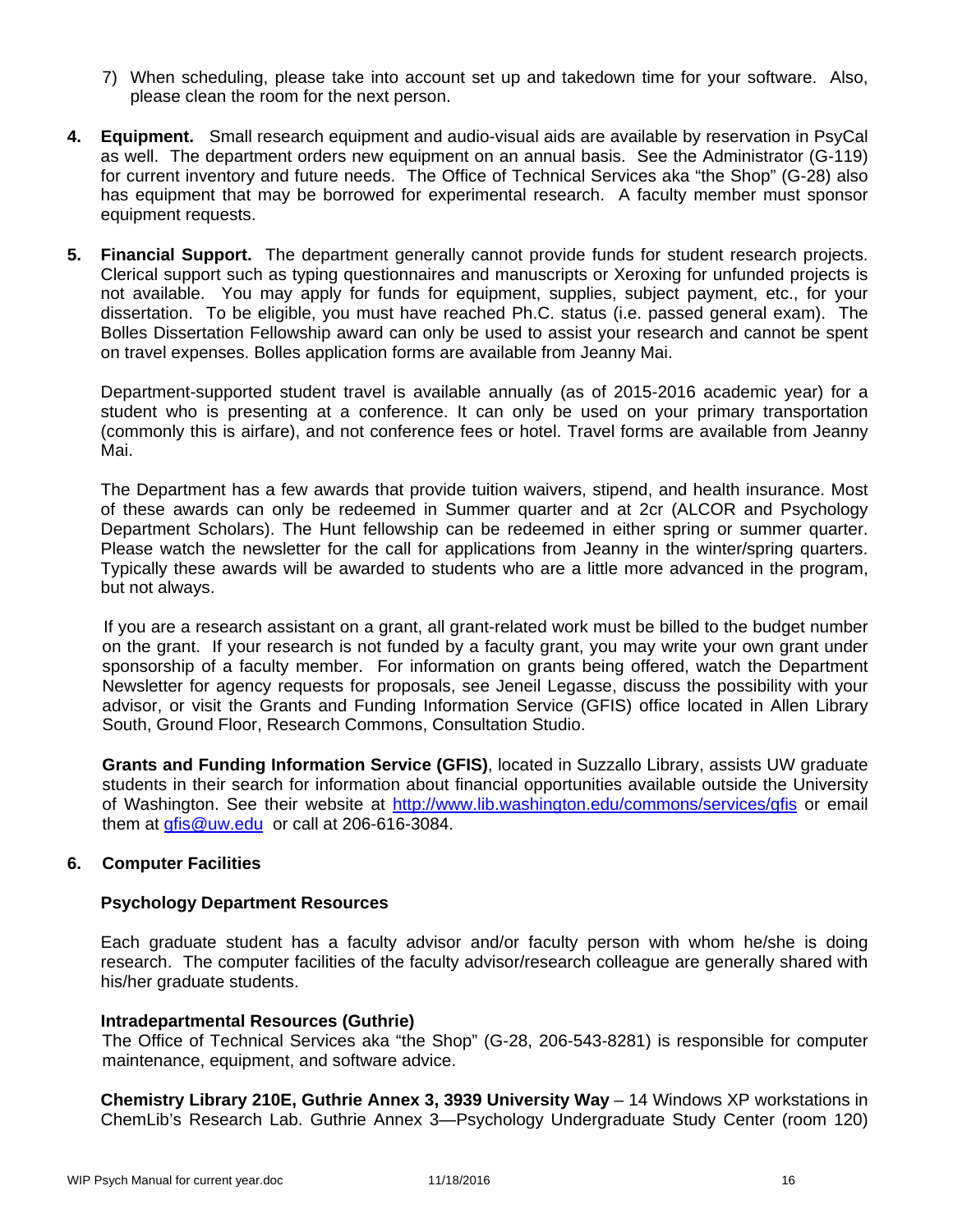with 3 Windows XP workstations and the 3939 University Way Graduate Student Lounge (door code 1720). All of these computers are connected to the Internet and to the departmental network.

**Guthrie Room 53** (Media Lab) – 2 PCs and 2 Mac computers with a b/w laser and a color printer. There is an array of web/image/video editing and presentation software available to graduate TAs and all faculty members.

An additional printer is located in room 119 (Main Office) – Laserjet 2430 connected to 3 Dell systems. We support all computer models, but specialize in Dell. For statistical analysis, we support Systat and SPSS. We recommend SPSS because it is used in the required statistics course sequence.

#### **7. Extra-Departmental Resources**

**Center for Social Science Computation and Research (CSSCR)** Savery Hall, Room 110 Phone: 206-543-8110 e-mail: CSSCR@uw.edu web: http://julius.csscr.washington.edu/

Students should familiarize themselves with this resource center. It is located in Savery Hall and exists to help social scientists with using computers in their research, particularly in the social sciences. The Center has a large number of terminals and printers, as well as microcomputer teaching classrooms. The Center offers basic courses free of charge in computing, e.g., SPSS X, MS Windows, etc. Consultants are available to assist you. Normally a Psychology graduate student serves as one of the consultants (Colin Beam for 2016-2017). The Center also has a special facility for graduate students equipped with high-powered computers and statistical packages, such as SAS, M-Plus, etc. **The Psychology Department is part of this center. Please use it!**

#### **IT Connect (Canvas, Catalyst)**

UW Tower, C-3000, M-F 8a-8p Phone: 206-221-5000 e-mail: help@uw.edu web: http://www.washington.edu/itconnect/learn/tools/

**Center for Teaching and Learning (CTL)**  100 Gerberding Hall Phone: 206-543-6588 e-mail: theCTL@uw.edu web: http://www.washington.edu/teaching/

**8. Undergraduate Research Assistants (499s**) The department requires undergraduate Psychology Majors to have some type of field or research experience. Undergraduate research assistants enroll in Psych 499 under the sponsorship of a faculty member. Often undergraduates help or work with graduate students. The Psychology Undergraduate Advising Office (G-114) manages the recruitment of undergraduate students for 499. Contact the Psychology Undergraduate Advising Office for further information or check the departmental website under undergraduate studies, Research opportunities: http://www.psych.uw.edu/psych.php?p=332

**Concluding Comments.** Conducting good research requires substantial planning and ongoing administration. Your advisor and those listed above are available to aid you in your research endeavors. Research skills will play an important part in your graduate career, so get started early, plan well, and don't hesitate to ask for help.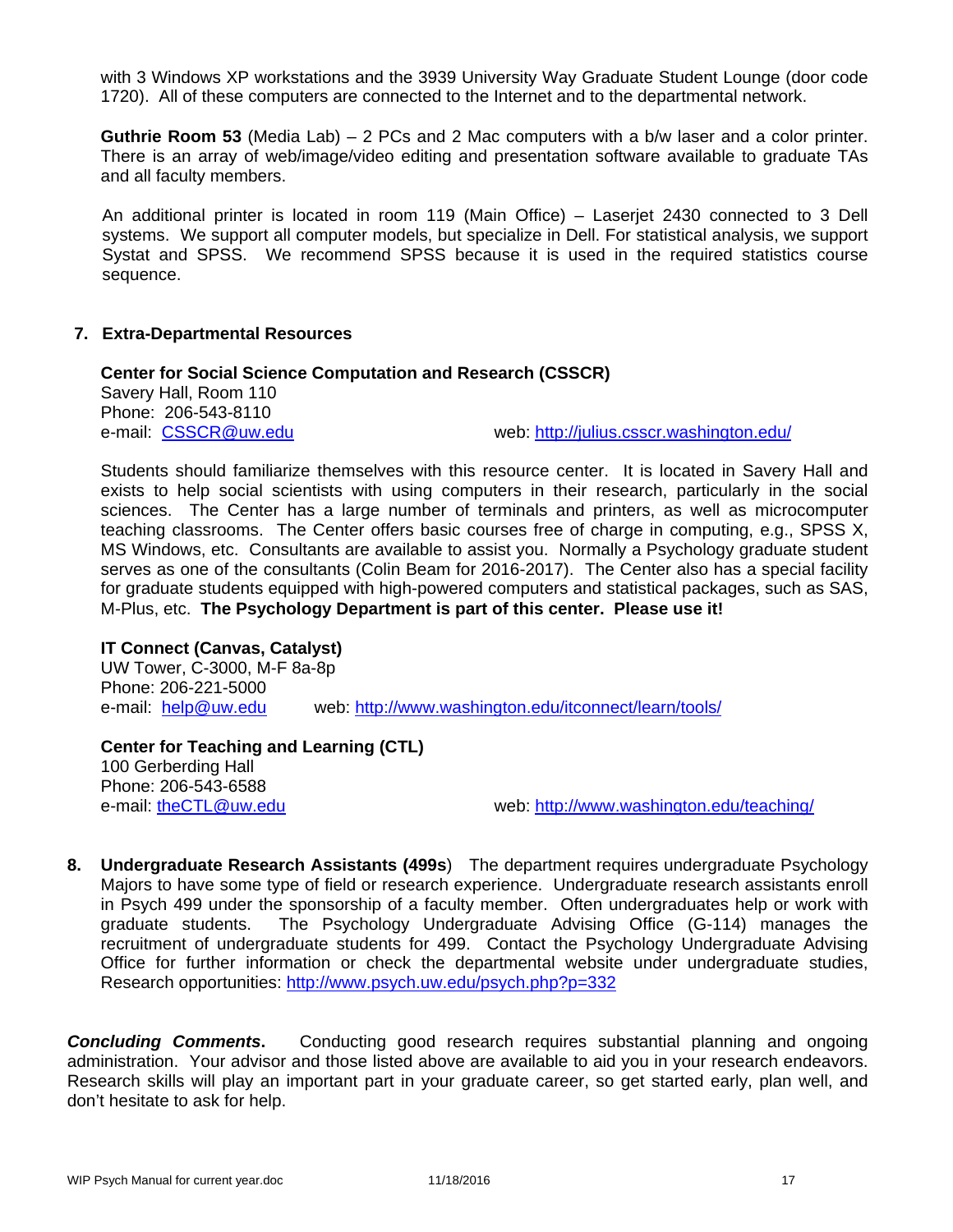# **B. III. TAKING COURSES**

1. *Philosophy.* The Graduate Program was revised in 1999, 2003, and 2015. The program features individualized programs centered around preparing you to meet your own self-defined goals. In keeping with this intention, **your individual coursework will be chosen carefully as part of the annual planning process**. You will need to invest some time in searching out the optimal set of courses to meet your goals to complete your Individualized Training Plan (ITP). Your advisor and advanced graduate students will be good sources of suggestions, especially for courses outside the Department.

Graduate School is not like undergraduate school in the sense that there is no set program to be completed. You should not be thinking "What do I need to do to pass this course?" but rather "What do I need to do to prepare myself in the best possible way for my career?"

2. *Required courses.* The Department and the Areas have adopted some minimal course requirements for graduate students (described in detail on page 37) In the non-clinical areas a minimum of about 10 courses is required (depending upon how you count). In the clinical areas a greater number of courses is required, and learning to do psychological testing and psychotherapy are additional objectives.

Most of your required coursework should be completed in your first two years of graduate study (three years for students in the clinical areas), before you take your General Exam. (See page 26)

- *3. Role of the Supervisory Committee.* Your Supervisory Committee will review your coursework in relation to your goals, and may also suggest or require additional coursework. This is one of the reasons that it is to your advantage to form your Supervisory Committee as early as feasible in your second year. (See page 21)
- *4. Seminars.* As you progress through graduate school, seminars requiring your active participation should replace lecture-type courses. At more advanced levels of graduate study, there is a temptation for students to narrow their focus to the topics studied in their advisors' labs. To counteract this tendency, we strongly urge advanced graduate students to continue to take a couple of advanced seminars each year in a broader range of topics. Seminars outside the Department will also be very valuable, but must be sleuthed out on your own.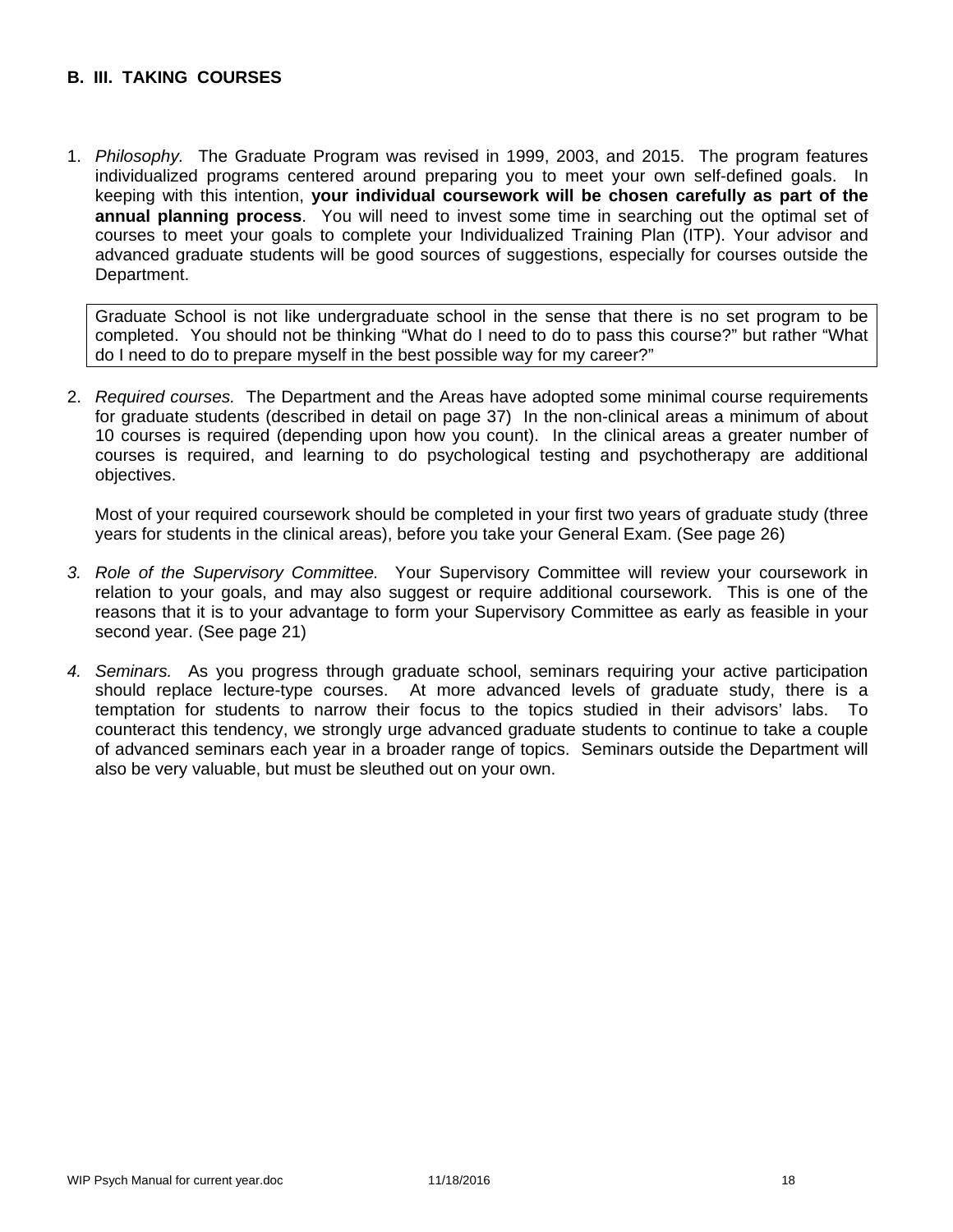# **B. IV. GRADING AND EVALUATIONS**

#### **Grades**

- 1. All courses fulfilling departmental requirements (400 & 500 level courses only) must be taken for a grade unless the course as a whole is offered on a Credit/No Credit basis. As stated by the Graduate School, a grade of 2.7 is the minimal satisfactory grade for a course to fulfill departmental requirements. In order to earn a graduate degree, you will need at least 18 graded credits (with grades above 2.7) and a minimum grade point average of 3.0.
- 2. Some courses will be offered as Credit/No Credit and designated as such in the Time Schedule. These courses cannot be counted toward the 18 graded credits required for the completion of a graduate degree.
- 3. You may opt to take courses other than those fulfilling departmental requirements on a Satisfactory/Not Satisfactory basis. You must make that designation when you register for the course. The instructor must give you a numerical grade (2.7 and higher for an S) that will be changed by the Registrar's Office for transcript purposes. Again, these credits will not be counted in the 18 graded credits required for graduation or your required courses.
- 5. Two sections of each independent study/research course (598, 600, 700 & 800) are offered; section "A" for graded credit, section "B" for Credit/No Credit. You should discuss which section to take with the person sponsoring your work. Grades in these courses are not considered in calculating your grade point average.

600 is for independent research, but per department recommendation, sign up for 700 instead 700 is for the Master's degree (9 credits required) – thesis required if you earn the MS 800 is for the Dissertation (27 credits required) and should be used as soon as your committee is formed and/or you have begun your own independent research

- 6. An "N" grade is given in independent study/research courses when a project continues over several quarters and will not be graded until its completion. You must maintain continuous registration in that course until a grade is given, and you must be consistent in registering for either the graded or the Credit/No Credit section. An "N" is considered a passing grade if you have financial aid.
- 7. An "X" grade appears on a student's transcript when the instructor has either not yet submitted a grade for a particular course or has marked the column "No Grade Now." X grades remain on a student's record until a grade is submitted. "X" grades do not affect the GPA, but "X" grades do affect student status and eligibility for some types of financial aid. As a result, please review your transcript each quarter to ensure you receive credit/grades for all your coursework.

#### **Evaluation Procedures**

- 1. Your most important evaluations will be provided by your advisor and in your annual evaluation/feedback letter.
- 2. If your quarterly or cumulative grade point average drops below 3.0, your name will appear on the "Low Scholarship List" sent by the Dean of the Graduate School to the Director of Graduate Training. The progress of those students will then be reviewed by the Graduate Training Committee at their next meeting (within the first two weeks of the same quarter), and one of the four possible actions listed next may be taken.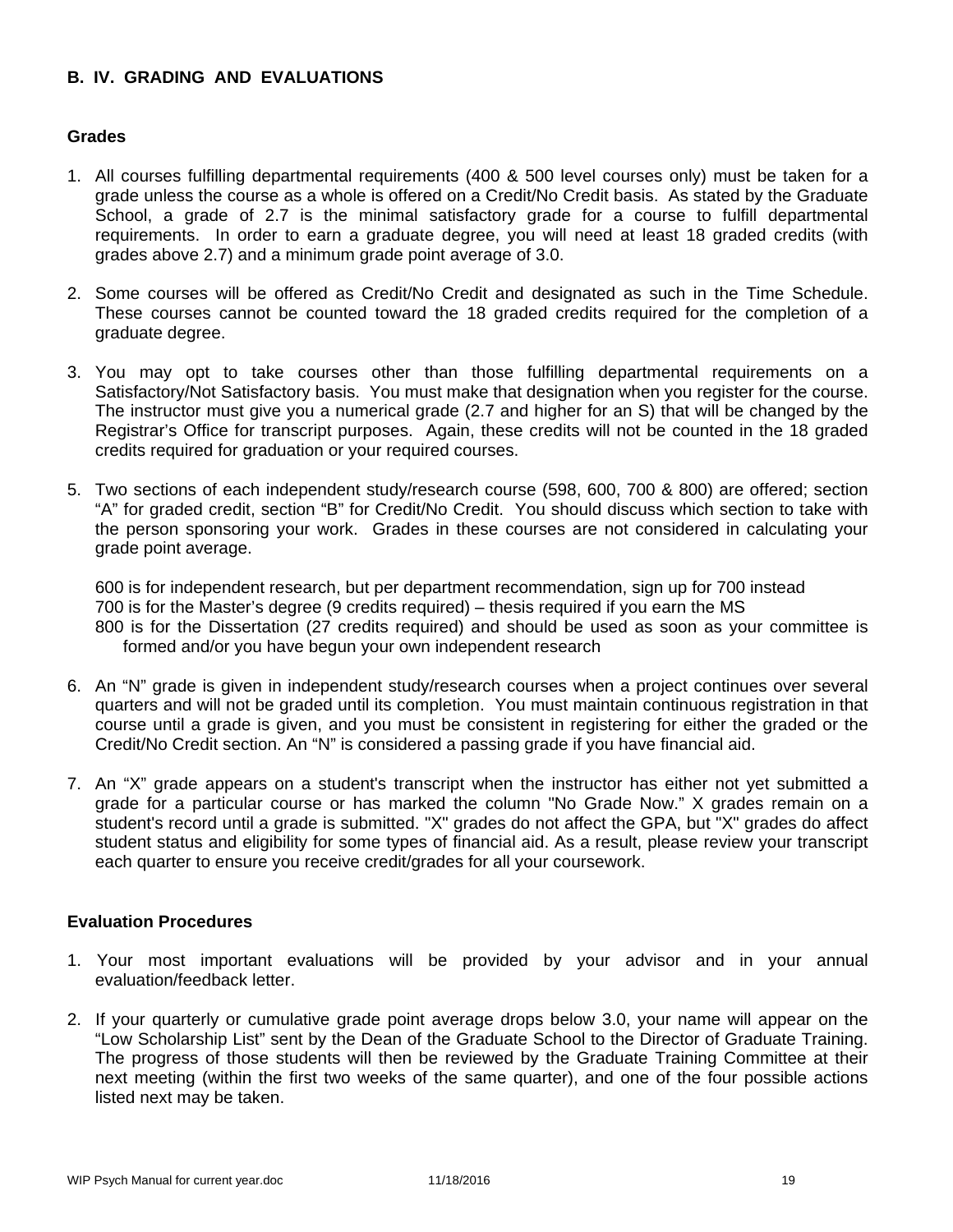- 3. In the unlikely event that your progress is less than satisfactory in any area of your program, you will receive feedback from the Director of Graduate Training, and in some cases, from the Dean of the Graduate School. There are four ways in which unsatisfactory progress can be communicated to a student. They are, in increasing order of seriousness:
	- a) a verbal warning from the student's advisor(s),
	- b) a written warning from the Director of Graduate Training ("Internal Watch list/Safety net"),
	- c) a change in the student's status to "Probation," or (external/Graduate School)
	- d) a change in the student's status to "Final Probation." (external/Graduate School)

Procedures a and b are essentially "internal" warnings within the department, whereas procedures c and d are actions taken by the Dean of the Graduate School.

"Probation" or "Final Probation" status results in a notation on your transcript and in a letter being sent to you by the Dean. Students in each of the "external" categories (3 and 4) will be informed in a letter from the Director of Graduate Training of the steps they must take to return their standing to that of a student in good standing. A student is not usually dropped from the University unless he/she has spent at least one quarter in the status of "Final Probation." Students on Probation or Final Probation status are less likely to receive assignments as teaching assistants (see "TA Assignment Procedures" on page 58).

- 4. At the request of any faculty member, Supervisory Committee, or individual student for him- or herself, the Graduate Training Committee will review the academic status of any graduate student and will make any appropriate recommendations.
- 5. You should receive your annual evaluation in mid-summer. Should you have questions about your evaluation, see your advisor or the Director of Graduate Training.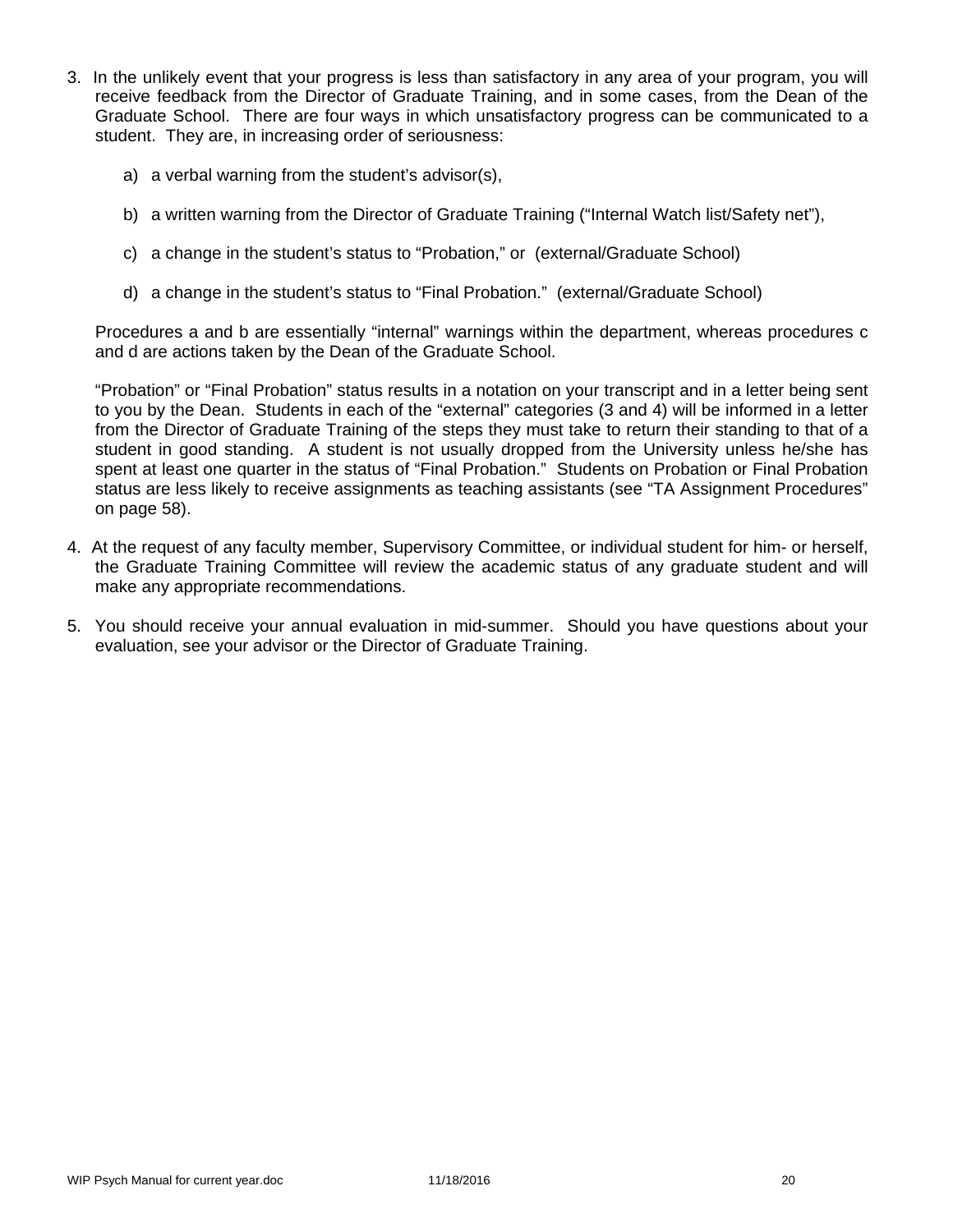# **B. V. SUPERVISORY COMMITTEE**

Your Supervisory Committee's roles are to guide you in the preparation of your graduate program, to conduct your General Examination, and to conduct your Final Examination.

- 1. *Composition of the Supervisory Committee*: You must set up a Supervisory Committee consisting of at least four and not more than seven members. This Committee must be officially formed at least four months prior to the time the request for the oral General Exam is presented to the Graduate School. It is advisable to have one or more members over the minimum number to assure a necessary quorum for meetings and examinations. The following are considerations for composition of the committee:
	- a) Members of the committee must be appointed Graduate Faculty. One or two members may be appointed who are not on the Graduate Faculty, if the majority of the members are Psychology Graduate Faculty members, and if a CV is provided to the Graduate Program Advisor for the non-Graduate Faculty member. Not every faculty member is a member of the Graduate Faculty, although most are. Some new assistant professors, lecturers, and research associates are not. If in doubt, ask the person you are considering having your committee, check with the Psychology Graduate Program Office, or call the Graduate School at 206-685- 2630. You may also check the following website: http://www.grad.washington.edu/gradfac/
	- b) A majority of your members must be from your major area, e.g., Clinical, Behavioral Neuroscience, etc. Normally, at least three of your members are core faculty in the Psychology Department, but members of other departments are also eligible.
- 2. *When to Form Your Supervisory Committee*: Your supervisory committee should be formed either at the end of your first year or as early as feasible in your second year in the program. It is advisable to form this committee early so that your committee members can have a voice in the curriculum you follow in preparation for your General Examination (see "General Examination" section on page 26.)
- 3. *Procedures for the Formation of Your Supervisory Committee*:
	- a) Get the "Application for Ph.D. Supervisory Committee" from the Graduate Program Office, by emailing Jeanny (jeanny@uw.edu).
	- b) Discuss your committee with each potential member and get a signature on the form for each member who is willing to serve on the committee. An e-mail concurrence may be attached to the request form in lieu of a signature. Clinical students will also need the Director of Clinical Training (Currently Ronald Smith, resmith@uw.edu) to approve his/her committee before forwarding it onto Jeanny.
	- c) Return the completed form with signatures or emails to the Psychology Graduate Program Office. After the Graduate Program Advisors evaluates the representation on your proposed committee, an official request will be prepared and sent to the Graduate School. You will receive an email confirmation when this has been completed.
- 4. *Graduate School Representative (GSR)*: You are expected to find a Graduate School Representative who is from a field other than Psychology and who does not have any conflicts of interest with you or your Chair. Budgetary relationships, personal relationships, primary or joint appointments in common with primary or adjunct appointments or research and/or publication relationships between the GSR and either the student or the committee chair are examples of possible conflicts of interest. The GSR represents the broad concerns of the Graduate School. The role of the GSR includes monitoring the conduct of the student's exams, resolving conflicts, and facilitating communications between committee members and the student. The GSR is charged with the additional responsibility of reporting directly to the Dean of the Graduate School on the content and quality of the General and Final Examinations. The main function of the GSR is to ensure that the process allows for fairness to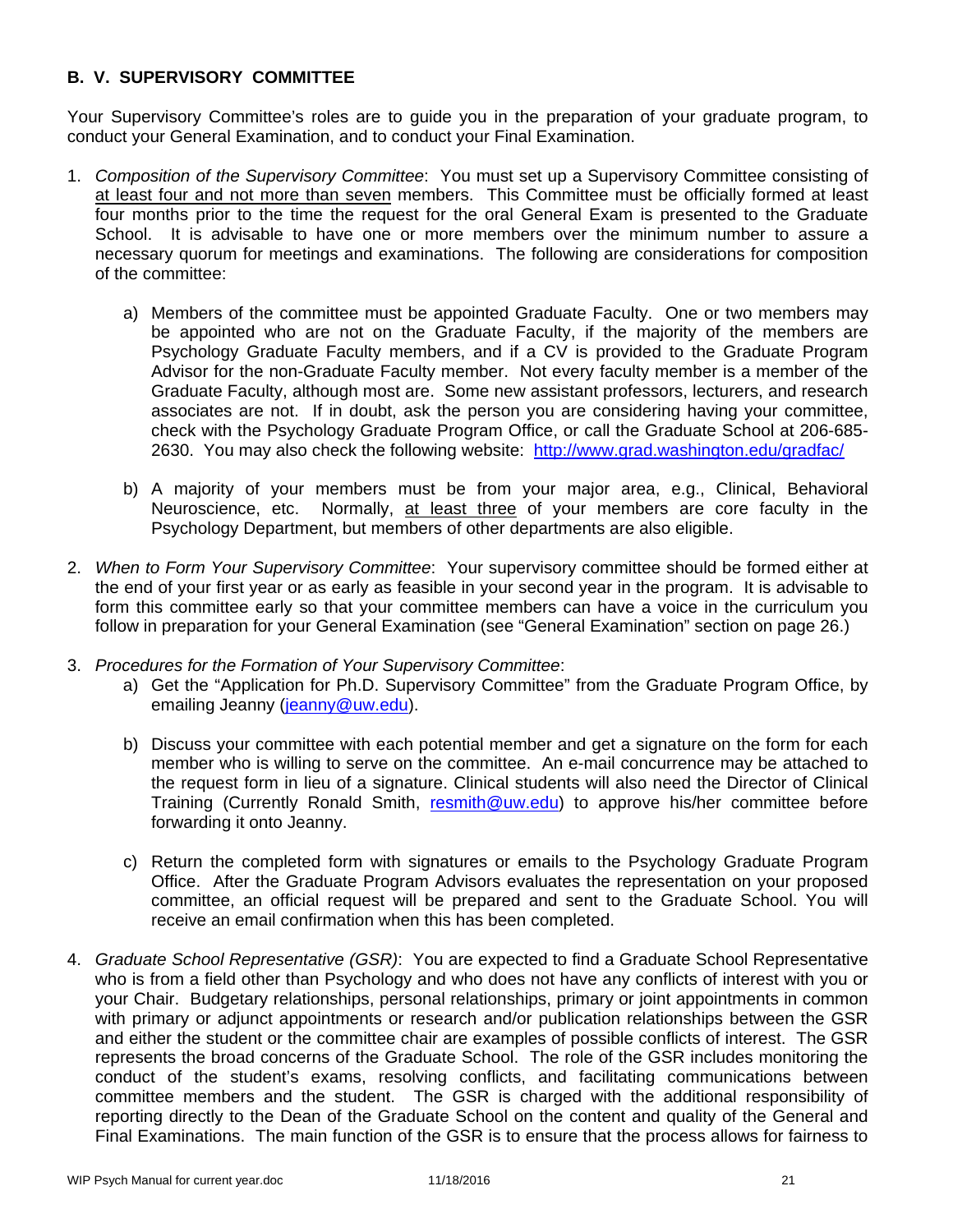all parties. **The GSR is currently a voting committee member**. Please see page 23 for information on locating a GSR.

- 5. *Changing (Reconstituting) Your Committee*: Within reason, it is possible to change the members of your committee. For example, if your dissertation focus has changed, a different committee member may be more appropriate. The Graduate School will not honor requests to change the GSR if the reason for the change is a scheduling difficulty. If you and your advisor decide that a change is needed, follow the steps outlined below.
	- a) Email Jeanny and ask for a "Request for Supervisory Committee Reconstitution" form.
	- b) Indicate the changes to be made, and your reasons for making these changes.
	- c) Get the signatures of any members who are being added to, or removed from, the committee. An e-mail concurrence may be attached to the request form in lieu of a signature.
	- d) Return the completed form with signatures or emails to the Graduate Program Office. After Jeanny evaluates the change(s) proposed, an official request will be prepared and submitted to the Graduate School.
- 6. Meetings with your Supervisory Committee
	- a) As early in your second year as feasible, you should meet with your Supervisory Committee to plan the course work, reading, and other activity you will undertake in preparation for your General Examination (both written and oral), which is normally taken during the  $3<sup>rd</sup>$  year.
	- b) The committee (a minimum of 4—the chair, the GSR, and any two other members of your supervisory committee) will meet for the oral portion of your General Examination.
	- c) Normally, a meeting is held to approve your dissertation proposal. The GSR is not required at this meeting, only at the oral General Exam and at the oral defense of the Dissertation (Final Exam).
	- d) The committee (a minimum of 4—the chair, the GSR, and any two other members of your supervisory committee) will meet for your Final Examination, during which you will defend your dissertation.
	- e) Other meetings may be scheduled as you and the chair of your committee deem necessary.
	- f) The GSR does not need to be present at routine supervisory meetings (e.g., to plan a course of study). The GSR is required to be present at the oral General Exam and at the oral defense of the Dissertation (Final Exam), and submit the GSR questionnaire to the Graduate School each time.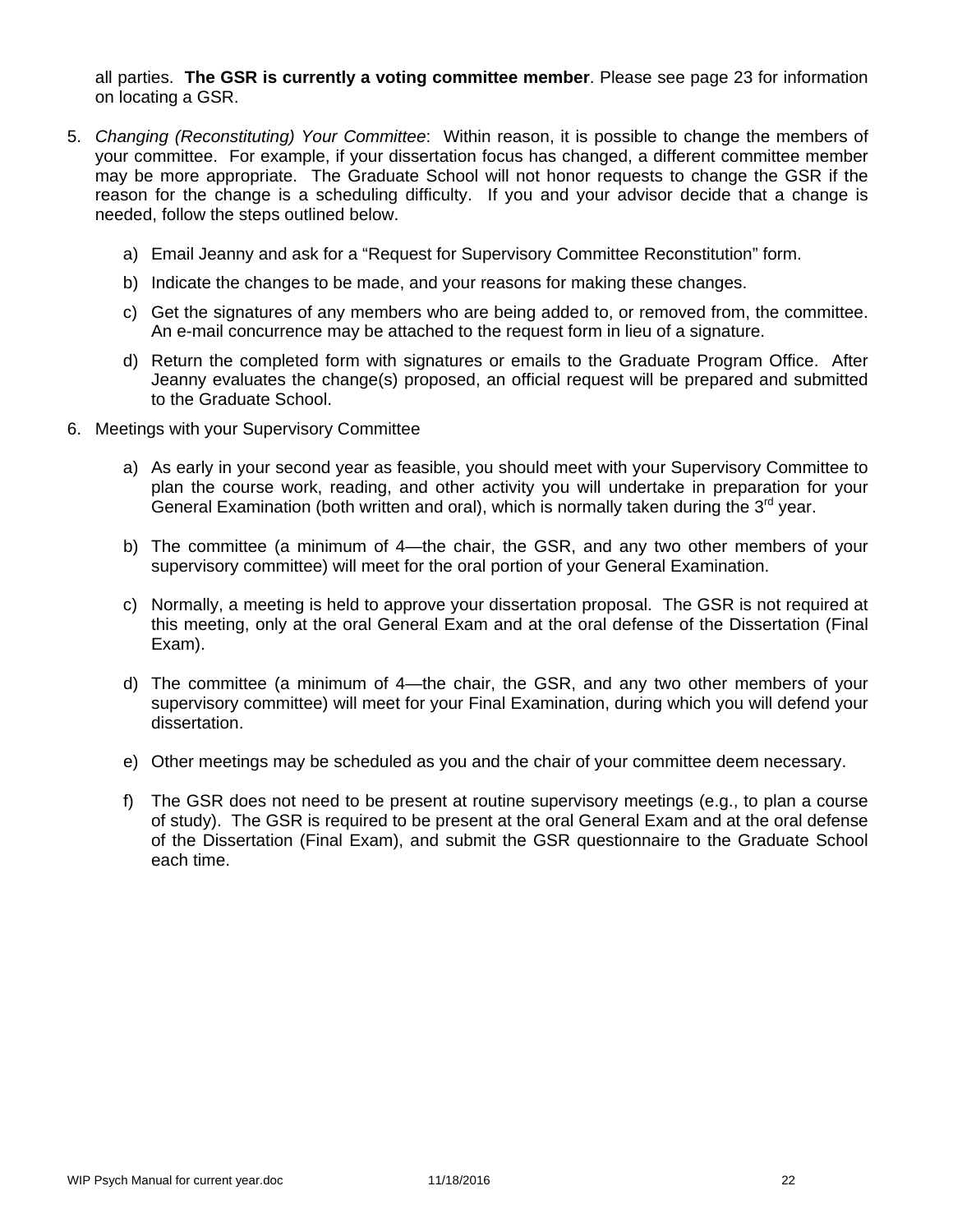# **Finding a GSR (Graduate School Representative)**

The GSR (Graduate School Representative) is a required member of your supervisory committee. This person has to be a member of the Graduate Faculty (not all faculty have this) and they must have an endorsement that allows them to chair a supervisory committee (not all Graduate Faculty members have this). This person should have some familiarity with the type of research that you intend to do (although this is not critical). They must be independent of your committee chair, e.g., they cannot have appointments in the same department as the committee chair and they can't be on the same grants. The role of the GSR is to assure that the committee holds the student to a high enough standard to maintain the reputation of the University and enforces rules and procedures in a way that is totally fair to the individual student.

The student is responsible for identifying a faculty member who is willing to serve as their GSR. This can be done in a number of ways. One way is to talk with your advisor and other Psychology Departmentbased committee members and/or to other faculty in your area seeking their suggestions for a good GSR. Talk to students, especially those who are finishing, about who they have as their GSR. Sometimes, though, the people known best in the department are not available for another committee appointment.

The Graduate Faculty Locator is another source of ideas about who to approach for your committee. The Graduate Faculty Locator is found at:

http://grad.uw.edu/for-faculty-and-staff/faculty-locator/

If you are looking for ideas of who you might ask, the "search by Research/Scholarly Interest" is the way to go. Type in various descriptors that reflect your research focus, e.g., "memory," nutrition," "adolescence." If no names come up try another topic area. All the people whose names come up in such a search are members of the Graduate Faculty, but not all have the chair endorsement needed to be a GSR. Only those whose names are followed by an asterisk (\*) can serve as your GSR. Once you have possible names, check out their department websites to see what you can learn about their research focus. If they look good, talk to your advisor and psychology committee members to see if they know the possible GSR. If all looks good, contact the prospect briefly explaining your research focus and asking if you can meet to discuss the possibility of them joining your committee as GSR.

#### **READING COMMITTEE**

The Reading Committee is a subset of your Supervisory Committee and must be appointed separately.

You should form your Reading Committee when you are close to defending your dissertation, at least one quarter prior to your defense. The purpose of this committee is to read the dissertation and agree that you are ready to defend it in an oral (Final) examination. Choose any three members of your supervisory committee (including the Graduate School Representative) who will agree to be on the committee. They will read the various drafts of your dissertation, make comments and suggestions for improvement, and sign the Doctoral Dissertation Supervisory Committee Approval Form (located on the Electronic Thesis/Dissertation page: https://grad.uw.edu/for-students-and-post-docs/thesisdissertation/finalsubmission-of-your-thesisdissertation/ ). Your entire supervisory committee must give approval to schedule the Final Examination and sign the exam warrant after your defense. See the section on Final Examination (page 29) for details on forming this committee.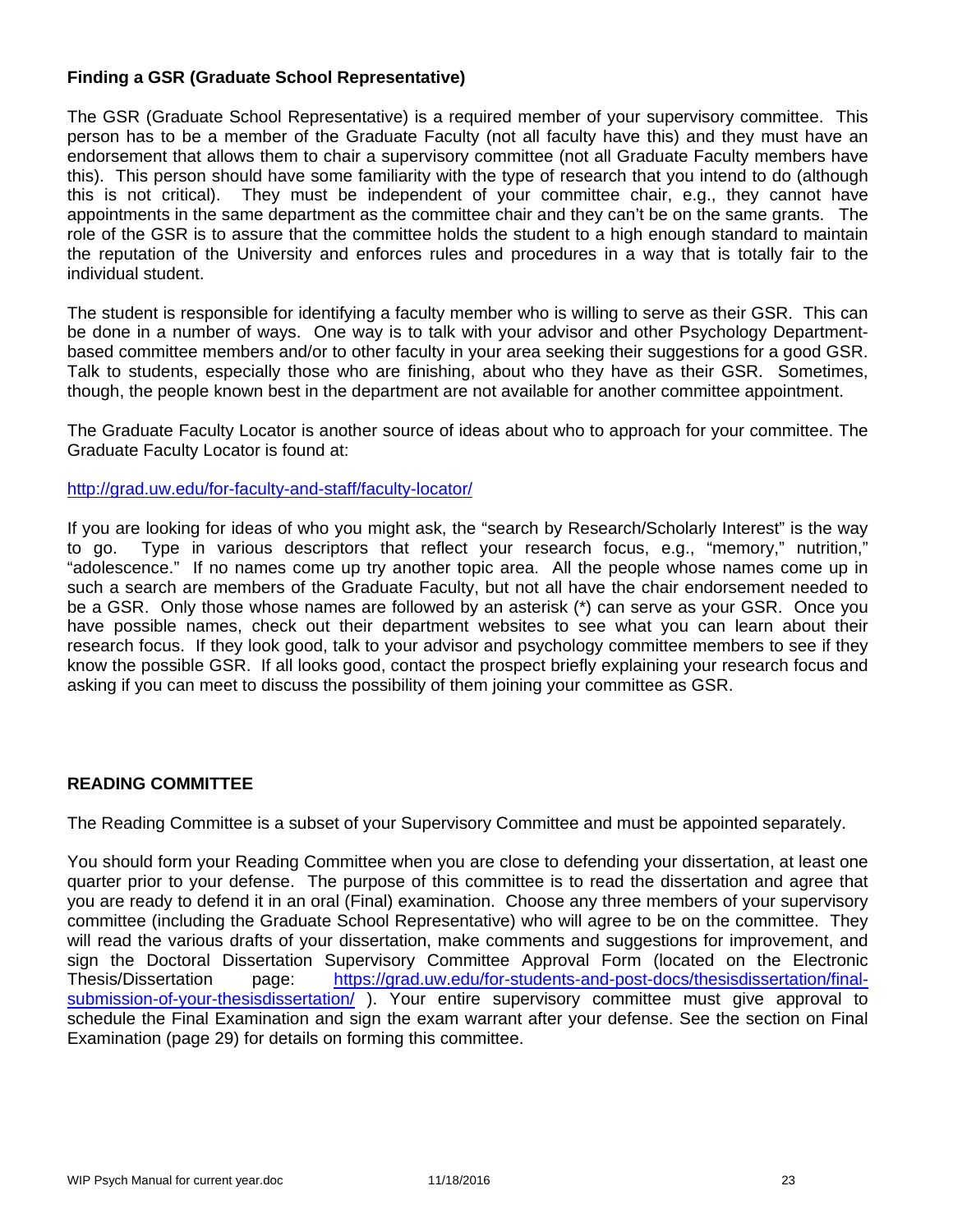# **B. VI. MASTER'S DEGREE**

The Psychology Department has an approved, *thesis only,* Master's Degree option that can be completed along the way toward the Ph.D. and is not a requirement of the Department (although some Areas may list this as an area requirement). You may, however, set a requirement to include a Master's degree in your Plan (see Annual Plan on page 14, or its template on page 71).

In the quarter in which you expect to complete a Master's degree, you must submit a Master's request to the Graduate School on-line at the following address: http://www.grad.washington.edu/mygrad/student.htm. You will be notified automatically if you meet the basic Graduate School requirements. If not, you will be notified of any contingencies to be met before a warrant may be issued or the degree is awarded. The warrant will be emailed to you by Jeanny. The Graduate School has its own form, which is the Master's Supervisory Committee Approval form (located on the Electronic Thesis/Dissertation (ETD) page: https://grad.uw.edu/for-students-and-postdocs/thesisdissertation/final-submission-of-your-thesisdissertation/). Any two members of your supervisory committee, or your advisor and one other Graduate Faculty member, are required to sign the warrant and the approval form for your Master's Degree. The signed warrant must be returned to the Graduate Program Advisor in Guthrie 127, while the approval form is uploaded to the Graduate School's Electronic Thesis/Dissertation page (https://grad.uw.edu/for-students-and-postdocs/thesisdissertation/final-submission-of-your-thesisdissertation/), both by the end of the quarter (Friday of Finals Week). Only ink signatures are accepted on either document.

Your Master's request is good for one quarter only. If you do not submit your thesis for the Master's degree by the last day of the approved quarter, you must notify the Graduate Program Advisor and reapply on-line during the next quarter.

*Requirements for the Master's Degree* http://grad.uw.edu/policies-procedures/masters-degreepolicies/masters-degree-requirements/

- 1. Total credits required for the degree program must be completed
	- All courses numbered 400-799 that are numerically graded 2.7 and above, or have a grade of Satisfactory or Credit ('S' or 'CR') count toward the 36 credit total. 499 courses are not counted in the 36 credit total.
	- Courses graded less than 2.7 do not count towards the 36 credit total.
	- At least 18 credits must be in courses numbered 500 and above.
	- 18 credits must be numerically graded in department approved 400-level courses accepted as part of the major and in 500-level courses. This excludes 499 and transfer credits.
	- No more than 6 graduate level quarter credits can be transferred from other academic institutions to count toward the 36 credit total.
	- No more than 12 UW Graduate Non-matriculated credits can be applied to the 36 credit total.
	- No more than 12 credits derived from any combination of UW Graduate Non-matriculated credits and transfer credits can be applied to the 36 credit total.
	- If a student repeats a non-repeatable class, only one set of credits counts toward the 36 credit total.
- 2. A minimum cumulative GPA (grade point average) of 3.00 is required for a graduate degree at the **University**
- 3. The Master's Degree Request must be filed according to posted quarterly dates and deadlines (http://grad.uw.edu/for-students-and-post-docs/dates-and-deadlines/).
- 4. Must complete all degree requirements within six years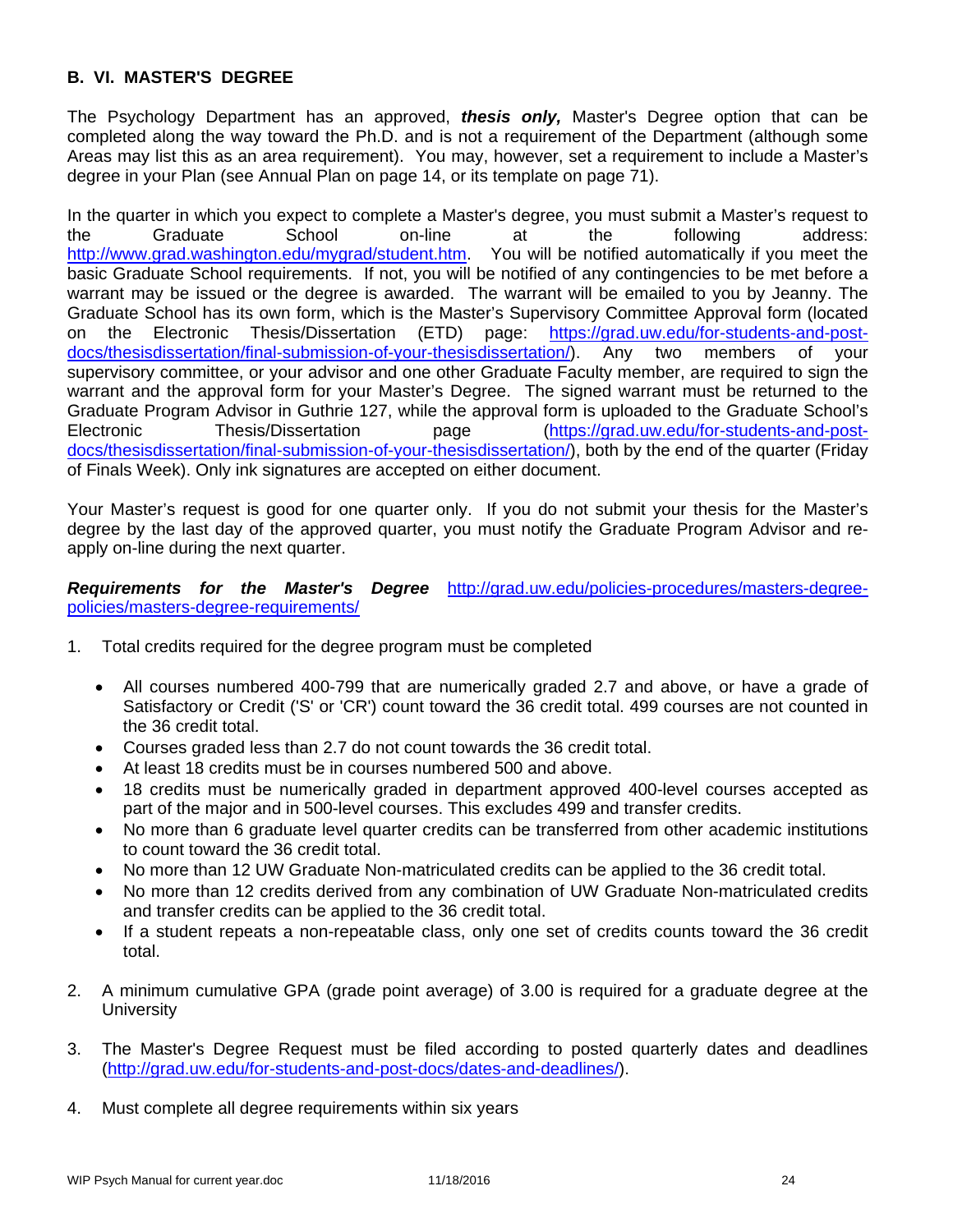- The timeframe/clock begins on the first day of the quarter that the Graduate Student uses a course to satisfy degree requirements when he/she is coded as either a Graduate Non-Matriculated student (Department Code with class 6) or as a Graduate Student (Department code with class 8) in the department to which he/she is admitted.
- UW Graduate Non-matriculated credits used towards the total credit total are counted in the six years.
- Quarters spent On-Leave and out of status are counted in the six years.
- 5. Must maintain registration through the end of the quarter in which the degree is conferred or, if eligible, pay the Graduate Registration Waiver Fee within 14 days following the last day of the quarter in which all degree requirements were met.
- 6. Thesis track students are required to complete a minimum of 9 thesis credits in their 36 credit total.
- 7. Thesis Track students are required to submit their acceptably formatted thesis online via the UW Electronic Thesis/Dissertation (ETD) (https://grad.uw.edu/for-students-and-postdocs/thesisdissertation/final-submission-of-your-thesisdissertation/) by 11:59 p.m. PST on the last day of the quarter (Friday of Finals Week).
- 8. Your signed warrant and signed Master's Supervisory Committee Approval Form (located on the Electronic Thesis/Dissertation page: https://grad.uw.edu/for-students-and-postdocs/thesisdissertation/final-submission-of-your-thesisdissertation/) must be submitted to Jeanny (signed warrant) and the Graduate School (upload signed approval form to ETD) by 4:30 p.m. PST on the last day of the quarter (Friday of Finals Week) in order for you to receive your degree within the same quarter. You are then eligible to participate in UW graduation ceremonies if you so desire. The Psychology Department does not hold a separate program for Master's recipients.
- 9. **There are no required fees**. You have the option to register your copyright via ProQuest for a fee. If you want to order bound (paper) copies of your document, you may do so through the UW Copy Centers or through ProQuest. Questions should be directed to the UW Copy Centers or to ProQuest at 1.800.521.0600, ext. 77020 – available 8:00 a.m. – 5:00 p.m. EST, Monday through Friday (excluding U.S. holidays).
- 10. If the thesis is submitted online after the quarter ends, you must register for the following quarter or utilize the Registration Fee Waiver option (pay \$250 instead of registering—this is usually the option for a student who is in his/her last quarter), which allows you up to 14 days after the last day of the quarter to submit your thesis (http://grad.uw.edu/policies-procedures/general-graduate-studentpolicies/graduate-registration-waiver-fee/) for an M.S. conferred the following quarter. Please talk with Jeanny before choosing this option. The Graduate School strictly enforces the deadline for dissertation submission and the enrollment requirement.
- 11. View complete Final Submission Instructions including Electronic Thesis/Dissertation (ETD) online: https://grad.uw.edu/for-students-and-post-docs/thesisdissertation/final-submission-of-yourthesisdissertation/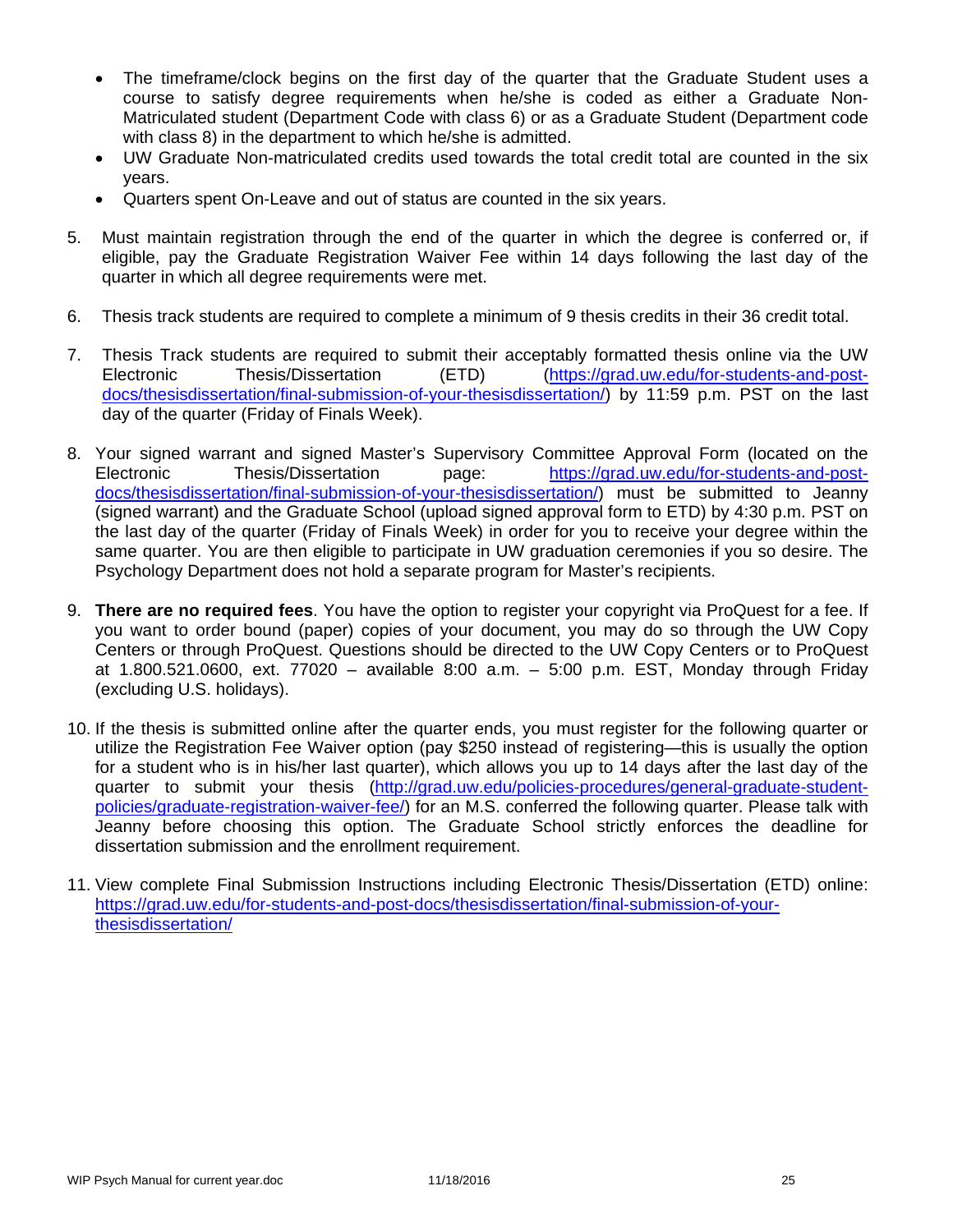# **B. VII. GENERAL EXAM**

- 1. The General Exam is a requirement of the Graduate School. The General Catalog states that you should take your General Exam when your background of study and preparation is sufficient to justify undertaking the examination. Although there may be more than one part to the examination (See page 26), the only requirement from the Graduate School is an oral examination attended by at least four members of your committee, including the Chair and the GSR (See page 21). Your entire committee should be given the opportunity to participate in setting both the format and the content of your exam.
- 2. You must have completed two years of graduate study and be well along in your course requirements before you take the General Examination. The Graduate School requires that all coursework, including departmental requirements, be completed at this time. Exceptions may be granted with the signed approval of your advisor.
- 3. You must have formed a Supervisory Committee at least four months prior to taking your exam.
- 4. You must be registered at the UW for a minimum of 2 credits for the quarter in which you complete the General Examination.
- 5. You should plan to take the General Exam as early as feasible in the  $3<sup>rd</sup>$  year of study. Any student who has not passed the General Examination prior to the beginning of the fourth year of study may be recommended for Probation. If you have not passed the General Examination by the beginning of the third quarter of your fourth year, you may be recommended for Final Probation. (Exception: Students in the Clinical areas will have a nine-month extension of these deadlines.)
- 6. You must schedule the oral part of the examination. Arrange a date and time for the exam that is agreeable with all your committee members and schedule the room via PsyCal. Forward these confirmation emails to Jeanny. Submit your request online: http://grad.uw.edu/for-students-and-postdocs/mygrad-program/. She must have every committee member's acknowledgement that your exam is occurring before she will approve your general exam request. Please submit your request at least three weeks before your intended date. Email confirmations that do not state date/time/location will not be accepted. **Everyone on your committee must agree that you can schedule your exam, even if a member is not attending.**
- 7. The exam warrant is available via pdf which Jeanny will then email to you. On exam day, print and take it to your exam. The warrant is signed by all committee members present (minimum of four required) at the exam upon satisfactory completion and returned to the Psychology Graduate Program Office.
- 8. The Graduate Program Office will submit the outcome to the Graduate School. If this is filed by the last day of the quarter you will be designated as a doctoral Candidate (Ph.C.) for that quarter. Otherwise you become a Candidate at the end of the following quarter (that is, if you complete your exam during a school break, your Ph.C. will be awarded at the end of the following quarter). **You will be eligible for your Level 2 raise once the Graduate School awards your Ph.C. status.** Keep this in mind as you schedule and complete your exam.
- 9. If you do not pass, the exam must be rescheduled.
- 10. The General Examination and Final Examination may not be taken in the same quarter. You may take the General Examination one quarter and take the Final Exam the next.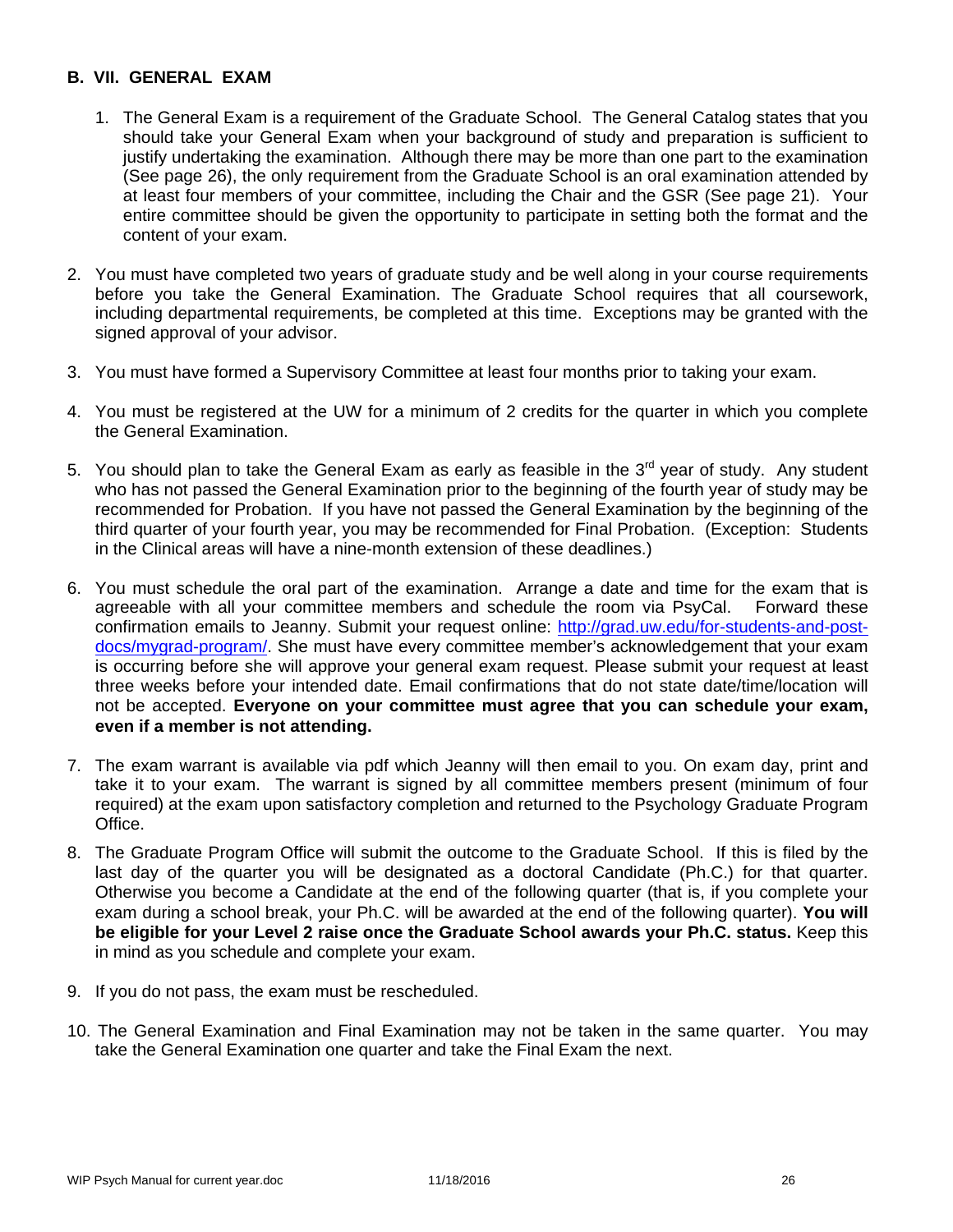# **Format of the General Examination (as of Spring 2016)**

There are three components of the Psychology Department General Exam: Two written requirements (a Depth Requirement, a Breadth Requirement) and an Oral Exam.

Depth Requirement

- Review Paper (typically at least 20 pages of review plus references, abstract, and title page)
- NRSA full application (not just 6 page research plan)
- Another major grant application (not an NSF grad fellowship)
- Written exam covering depth reading list that is completed over 3-5 day period

Breadth Requirement

 Written exam covering breadth reading list that is completed over a 3-5 day period Oral Exam

- At least 2 weeks after Breadth and Depth Requirements are complete.
- In-person meeting in which committee asks questions covered by reading list, primarily following up on written products produced by students for the Breadth and Depth requirements.

Students must pass each of the three components to move on to candidacy status and to receive Level 2 TA/RA Pay in subsequent quarters. Passing each component requires a majority of the committee to approve (3 of 4 members including 3 committee members plus the GSR). If a component is not passed, the student must complete that component again. All three components should be complete by the first day of Fall Quarter of a student's fourth year, except by permission from the GTC, or the student will be placed on the departmental warning list.

Full Details:

- 1. In the student's second year s/he should form the Supervisory Committee and inform the Graduate Program Advisor.
- 2. No later than 3 quarters before the anticipated oral exam, the committee should meet with the student to determine the exam format and topics for reading list. The Graduate School Representative (GSR) may be notified of such a meeting but their attendance/participation is not required during these planning meetings. The GSR should, however, know what the consensus of the exam format will be before the oral general exam (Suggested timing: Fall of 3rd year)
- 3. By start of the second quarter before the exam, the reading list must be finalized by the committee and student. The list should have 35-55 items on it, aiming for the lower end if more books or monographs are included and the longer end if the list is primarily journal articles. Half of the readings should be in the student's depth area (e.g., spatial reasoning) and half should be in the student's breadth area (e.g., cognitive psychology). (Suggested timing: first day of Winter Quarter of 3rd year)
- 4. Beginning at least 2 quarters before the oral exam, the student should be reading and beginning his/her paper or grant if those options are selected. Importantly, faculty may NOT provide any feedback on written products nor may they disclose or allude to the questions on the exam in advance of the exam. If paper/grant will be submitted to a journal or funding agency, faculty feedback on the written document must occur after the oral exam. (Suggested Timing: Winter and Spring quarters of 3rd year)
	- a. If a paper or grant proposal is selected for the depth requirement, it is due at least 3 weeks before the date of the oral exam.
	- b. If an exam is selected for the depth requirement, it must be completed at least 3 weeks before the oral exam. Students have 3-5 days to work on this exam (as determined by the committee in advance).
	- c. Everyone will do a breadth written exam and it must be completed at least 2 weeks before the oral exam. Students have 3-5 days to work on this exam (as determined by the committee in advance.
	- d. This timeline assures that the committee has at least 2 weeks to review both the breadth and depth requirements and prepare for the oral component.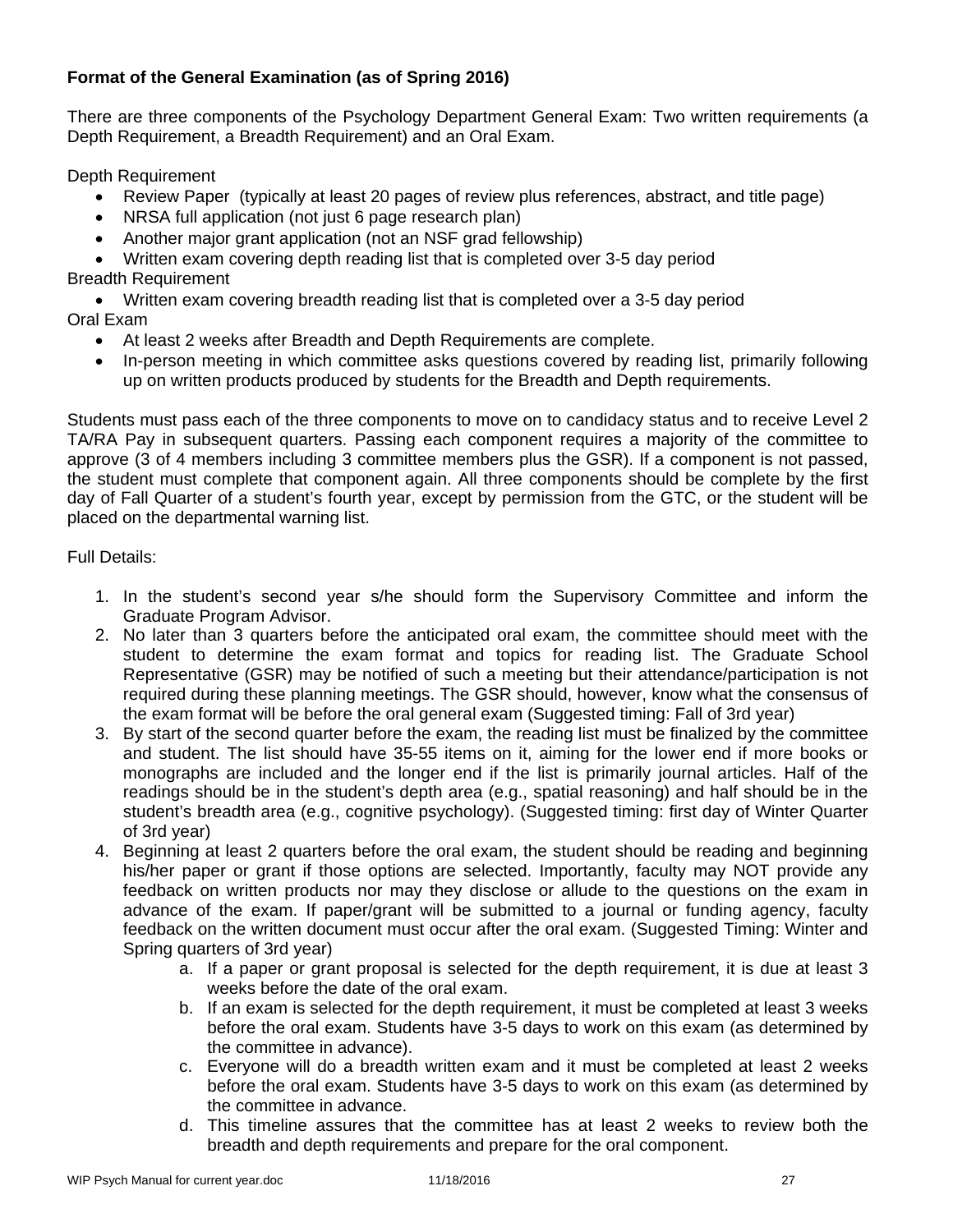- e. The GSR should receive the above items, as courtesy, however it is up to the individual GSR as to the extent of his/her participation. Some GSRs only participate by attending the oral general exam, while others may want to do more. The GSR is a voting member of the committee and should kept updated on the general exam process as a whole. A group email with student and Supervisory Committee during this process will suffice.
- 5. The final requirement is the oral exam. This component is required by the Graduate School and must be scheduled with the Graduate Program Advisor at least three weeks in advance so that a General Examination warrant can be issued. At that meeting, the committee will ask questions that follow from the student's depth and breadth written products and/or exams. Following the questioning period, the warrant will be signed by all attending committee members and should be returned to the Graduate Program Advisor immediately. The GSR has their own paperwork to complete and submit to the Graduate School (the Graduate Program Advisor can assist in retrieving this form if needed). (Suggested timing: end of spring quarter of 3rd year).
- 6. This full process should be complete by the end of the summer after a student's 3rd year. Note that if a student completes the oral exam during the summer quarter, the student must be enrolled and tuition must be paid for summer quarter. If the oral exam is completed in the period between the end of the summer quarter and the start of the fall quarter, the student must be registered (and tuition paid) the following fall. If a student completes his/her oral exam during this "down period", the student will not have "candidate status" awarded until the last day of autumn quarter and will therefore not receive a Level 2 TA/RA rate until Winter quarter (students who complete oral exams in spring receive a pay raise and "candidate status" in summer, those who complete oral exams in summer quarter receive a pay raise and "candidate status" in the fall). If a student wants to complete the oral general exam after the first day of fall quarter of the student's 4th year, he/she must ask for an extension from the GTC.

**Clinical General Exam Requirements:** The Clinical and Child Clinical Areas have a fixed format and content for the general exam. Four things are required (taken from the current Clinic Training Manual):

In order to successfully pass generals four things are required:

1. A written publication-quality empirical article conducted after beginning graduate school at the University of Washington. The student should have played a key role, both conceptually and analytically, in preparing the study on which the article is based, and the student should be first or sole author. This study will usually be the student's second year project. However, in cases where the second year project is not publication-worthy, another piece of work can be used to meet this requirement. The requirement is that students will have to submit the article to a peer-reviewed journal for review.

2. A comprehensive written review of the literature on a topic of the student's choice, based on consultation with the student's advisor and committee. The form and nature of the review should be agreed upon before the student begins work so that shared expectations are clear. The general exam review paper would ideally be in the form of a Clinical Psychology Review or Psychological Bulletin article. The paper should be in the 30-50-page range and should include a thorough and critical review of the relevant literature. It should discuss important theoretical and methodological issues in the topic area and address future directions in which empirical and theoretical development should proceed. Expository methods could include qualitative analysis of the extant literature and/or, if desired, a meta-analysis of the body of relevant empirical results that also addresses the elements described above.

3. A formal written research proposal that will be the basis for the doctoral dissertation. The proposal will typically be in the same area as the literature review paper, but it may also be in a different area, reflecting the student's current research interests. In the latter case, the dissertation research proposal should include a review of the relevant literature on the new topic. This review need not be as comprehensive as the literature review in (Requirement 2), but it needs to be at least at the level of a literature review for a major journal article or NRSA/NSF proposal and demonstrate that you know the background literature. A first draft of the proposal should be distributed to the committee at least three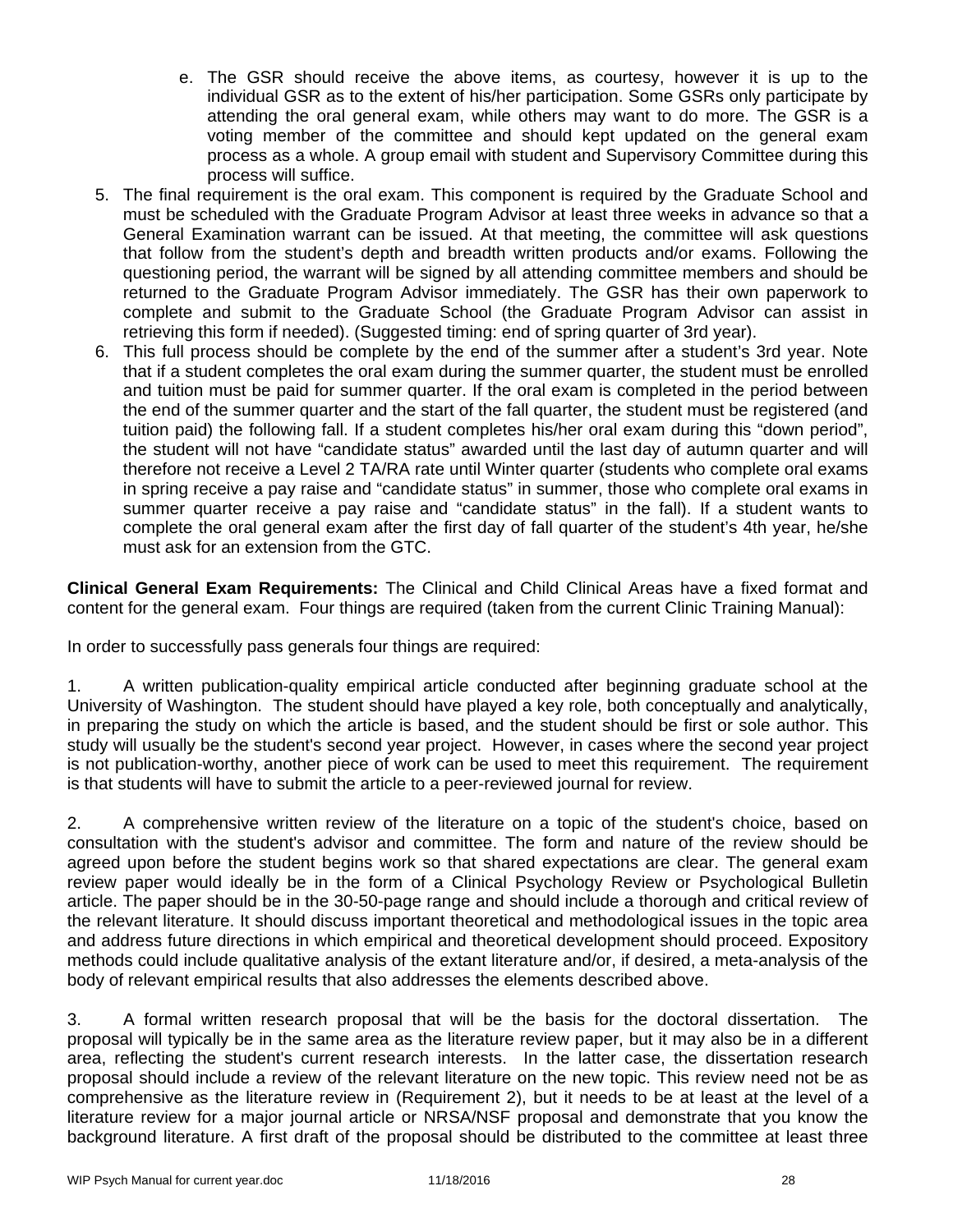weeks prior to the examination date to ensure the opportunity to incorporate feedback into the final proposal.

4. An oral defense of the literature review paper (Requirement 2) and the dissertation research proposal (Requirement 3), planned in consultation with the chair and other members of the committee. This oral defense before the student's doctoral committee will include both a presentation by the student and a period of questioning from the committee.

**Protocol for papers to your committee:** Check with your committee members to see if they would like a hard copy of general exam materials and dissertations. Some may be satisfied with an electronic version, whereas others would rather not have to print large documents or would prefer a hard copy to write on. You should also submit a copy of your vita to your committee members.

# **B. VIII. DISSERTATION AND FINAL EXAMINATION**

The dissertation and defense of it, in the Final Examination, are the final requirements for the Doctoral Degree. You must have achieved Candidate status, i.e., passed your oral General Examination, at least one quarter prior to the Final Examination. The dissertation should demonstrate "original and independent investigation and achievement [and]... should reflect not only mastery of research techniques, but also ability to select an important problem for investigation."

1. You must complete a minimum of 27 credits of dissertation research (800) distributed over a minimum of three quarters. No more than 10 credits of 800 are allowed per quarter. At least one of these quarters should be after you have passed your General Examination. Your Final Exam cannot take place in the same quarter as your General Exam.

2. As you near completion of your dissertation, obtain the signatures/emails of three members of your Supervisory Committee whom you would like to be on your Reading Committee. Request the necessary form for establishing a reading committee from the Graduate Program Advisor (G-127) and return the completed form with approvals to her. An official request will be submitted to the Graduate School for approval. The Graduate School will then confirm the Reading Committee by sending an email. Please form your Reading Committee at least one quarter prior to your final examination (defense).

3. After a complete draft of your dissertation has been prepared and reviewed by your Supervisory Committee Chair, you should submit the complete draft to your Reading Committee Members. This is to occur no later than six weeks prior to the expected final examination (defense) date. It is reasonable to provide all other members with a copy at this time as well. Reading Committee members are expected to thoroughly read the dissertation and provide the student with clear feedback on the quality of the work within two weeks of receipt of the paper.

4. If all members of the Reading Committee agree that the dissertation is of sufficiently high quality to advance to the defense, the student will proceed to schedule the defense.

5. To schedule your Final Examination, arrange a day and time agreeable with your entire supervisory committee (not just the Reading committee, but everyone). A minimum of 4 members of your committee—one Graduate School Representative (GSR), one chair, and 2 members must be present at the examination. Forward these confirmation emails to Jeanny.

6. Reserve either G57 or GA3 room 120 via PsyCal. If neither of these rooms is available, see Kim Arbios (G122) for assistance in locating and securing a room that can handle approximately 30 attendees for your defense. Information on day, time, student name, dissertation title, and a current photo, etc. will be provided to Jeanny Mai who will assure that advertising posters are created and posted and the information is provided to all faculty and students by email. The presentation will also appear on the department calendar.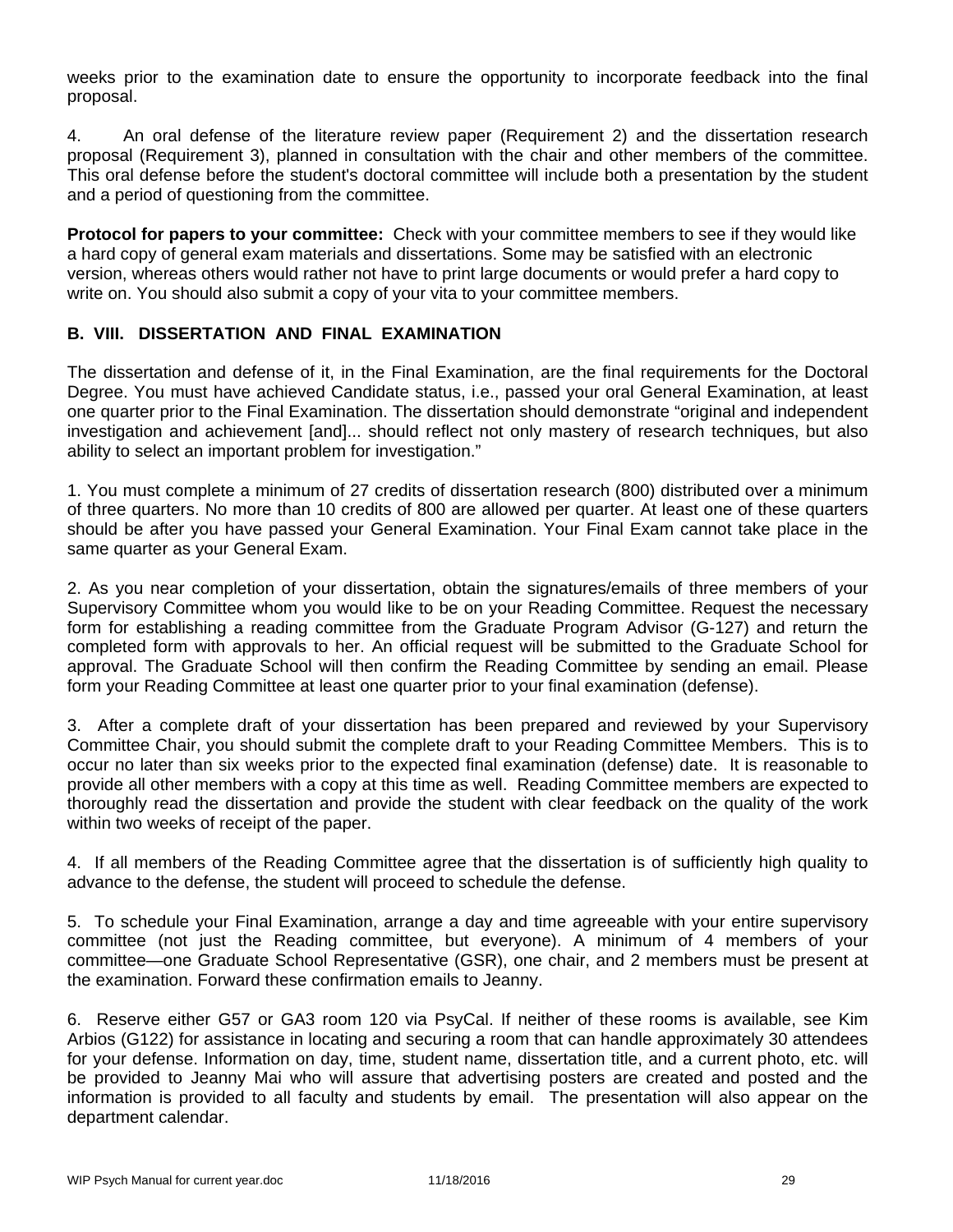7. Submit your request online: https://grad.uw.edu/for-students-and-post-docs/mygrad-program/. Jeanny must have every committee member's acknowledgement that your exam is occurring before she will approve your final exam request. Please submit your request at least three weeks before your intended date. (NOTE: This timeframe differs slightly for Spring quarter exams due to the Commencement Program's advance printing deadline.) Email confirmations that do not state date/time/location will not be accepted. Everyone on your supervisory (not just reading) committee must agree that you can schedule your exam, even if a member is not attending.

8. All dissertation presentations (the start of the defense) will be open to the public. All department faculty and graduate students will be encouraged to attend.

9. Dissertation presentations will be 40-45 minutes in length followed by a 5-10 minute period when questions from the public are invited. Presentations should be pitched to communicate with the general department (more like job talks) and not simply specialists in the field or committee members who have guided the research. Committee Members should limit questions at this time to points of clarification. In the odd case in which a member of public raises an inappropriate issue in this question period, it will be the responsibility of the committee chair to deflect such questions.

10. Faculty and students other than the supervisory committee and the candidate will leave after the public presentation. Traditional scrutiny of the candidate through questioning by the Supervisory Committee will take place during the hour following the presentation.

11. Candidates should be encouraged to refrain from bringing refreshments to their defense. The supervisory committee chair should provide a reception for successful candidates after the defense is completed. All department faculty and graduate students as well as friends and relatives of the candidate should be invited to these receptions. Faculty and graduate students should make it part of our department culture to attend as many of these defenses and reception as possible.

12. The exam warrant is available via pdf which Jeanny will then email to you. On exam day, print and take it to your exam. The warrant is signed by all committee members present (minimum of four required) at the exam upon satisfactory completion and returned to the Psychology Graduate Program Office. You should also bring 1 print-out of the "Doctoral Dissertation Supervisory Committee Approval Form" (located on the Electronic Thesis/Dissertation page: http://grad.uw.edu/for-students-and-postdocs/thesisdissertation/final-submission-of-your-thesisdissertation/) to get signed by your reading committee in original ink signatures as well.

You will then upload the signed approval form and the Survey of Earned Doctorates (https://sed.norc.org/survey) certificate of completion to ETD by 11:59 p.m. PST on the last day of the quarter (Friday of Finals Week). See below for Final Submission instructions.

13. Submit your dissertation online through the UW Electronic Thesis/Dissertation (ETD) Administrator Site (http://www.etdadmin.com/washington), by 11:59 p.m. PST on the last day of the quarter (the Friday of Finals Week) within the quarter that you defended or by the Friday of Finals Week in the quarter immediately following (See page 32 for the Department's Policy on Dissertation Submission).

You must be registered at least part-time for the quarter in which you defend and the quarter in which you submit your dissertation (if they are happening in separate quarters). If the dissertation is submitted online after the quarter ends, you must register for the following quarter or utilize the Registration Fee Waiver option, which allows you up to 14 days after the last day of the quarter, to submit your dissertation (http://grad.uw.edu/policies-procedures/general-graduate-student-policies/graduate-registration-waiverfee/) for a Ph.D. conferred the following quarter. Please talk with Jeanny before choosing this option. The Graduate School strictly enforces the deadline for dissertation submission and the enrollment

requirement.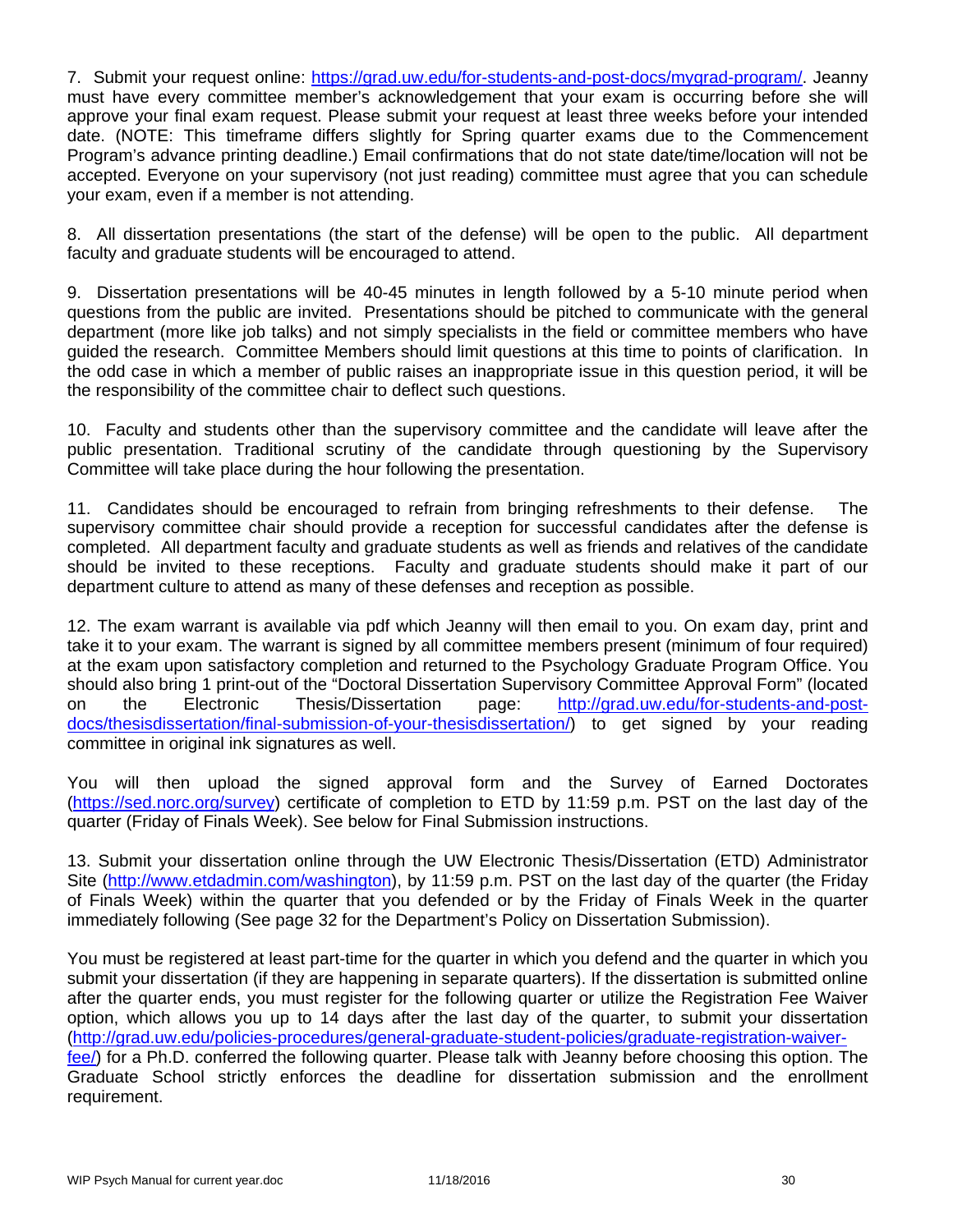**Requirements for Doctoral Degree which must be met before a Final Examination will be scheduled** 

https://grad.uw.edu/policies-procedures/doctoral-degree-policies/doctoral-degree-requirements/

- 1. Completion of a program of study and research as planned by the graduate program coordinator in the student's major department or college and the Supervisory Committee. At least 18 credits of course work at the 500 level and above must be completed prior to scheduling the General Examination.
- 2. Presentation of 90 credits, 60 of which must be taken at the University of Washington. With the approval of the degree-granting unit, an appropriate master's degree from an accredited institution may substitute for 30 credits of enrollment.
- 3. Numerical grades must be received in at least 18 quarter credits of course work taken at the UW prior to scheduling the General Examination. The Graduate School accepts numerical grades in department approved 400-level courses accepted as part of the major and in 500 level courses. This excludes 499 credits. A minimum cumulative GPA of 3.00 is required for a graduate degree at the University.
- 4. Creditable passage of the General Examination. Registration as a graduate student is required the quarter the exam is taken and candidacy is conferred.
- 5. Preparation of and acceptance by the Dean of the Graduate School of a dissertation that is a significant contribution to knowledge and clearly indicates training in research. Credit for the dissertation ordinarily should be at least one-third of the total credit. The Candidate must register for a minimum of 27 credits of dissertation over a period of at least three quarters. At least one quarter must come after the student passes the General Examination. With the exception of summer quarter, students are limited to a maximum of 10 credits per quarter of dissertation (800).
- 6. Creditable passage of a Final Examination, which is usually devoted to the defense of the dissertation and the field with which it is concerned. The General and Final Examinations cannot be scheduled during the same quarter. Registration as a graduate student is required the quarter the exam is taken and the degree is conferred.
- 7. Completion of all work for the doctoral degree within ten years. This includes quarters spent On-Leave or out of status as well as applicable work from the master's degree from the UW or a master's degree from another institution, if applied toward one year of resident study.
- 8. Registration maintained as a full- or part-time graduate student at the University for the quarter in which the degree is conferred (see detailed information under Final Quarter Registration). (Exception for Clinical Students only – see Final Exam before Internship, page 33)
- 9. A student must satisfy the requirements that are in force at the time the degree is to be awarded.

# **Submission of Dissertation to the Graduate School after Defense**

In most cases, the student will submit their dissertation, Survey of Earned Doctorates (https://sed.norc.org/survey) certificate of completion, and signed "Doctoral Dissertation Supervisory Committee Approval Form" (located on the Electronic Thesis/Dissertation page: https://grad.uw.edu/forstudents-and-post-docs/thesisdissertation/final-submission-of-your-thesisdissertation/) to receive their Ph.D. in the same quarter. If that is not possible, the student must submit their dissertation, Survey of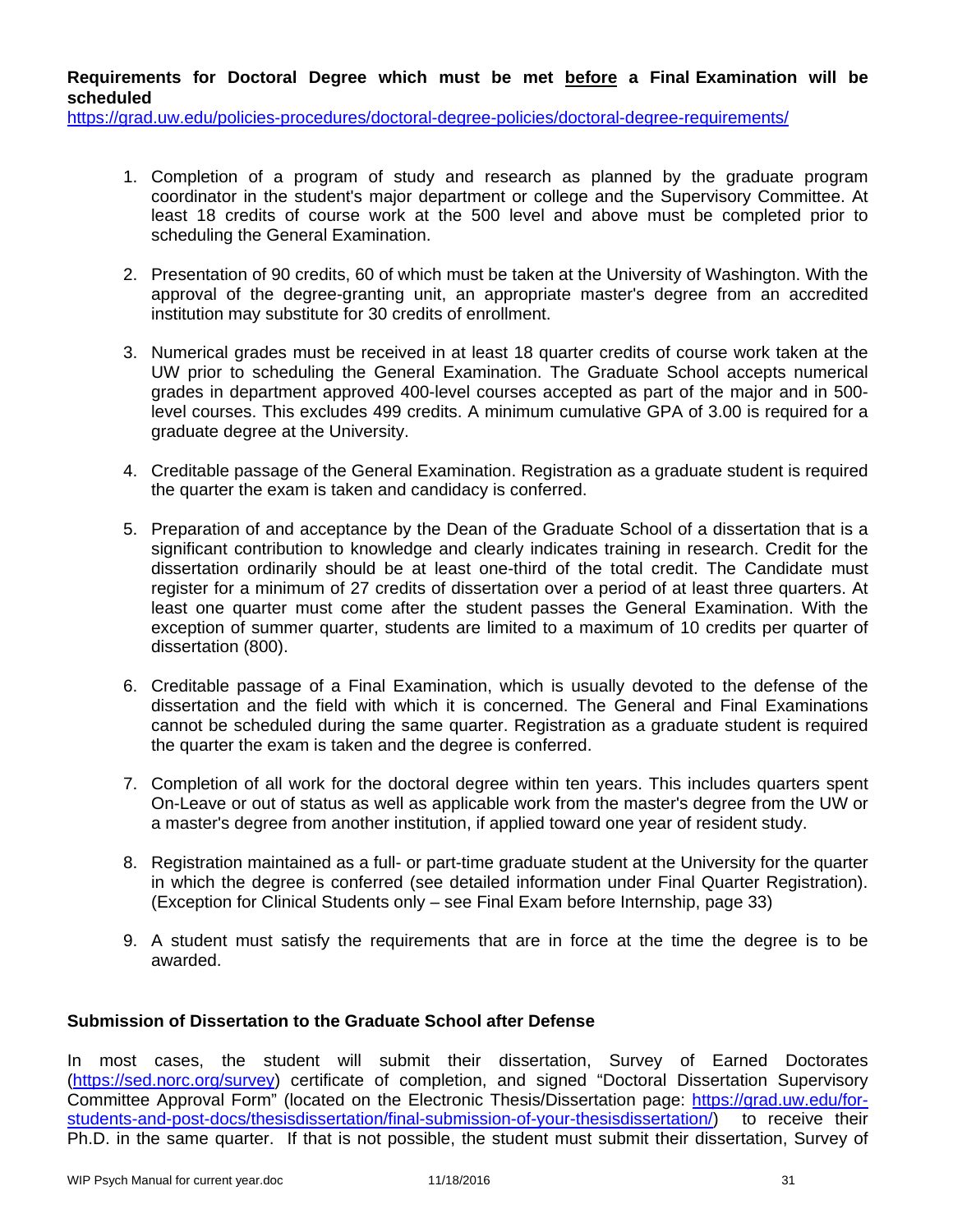Earned Doctorates (https://sed.norc.org/survey) certificate of completion, and approval form to the Graduate School no later than the last day of the quarter following the quarter in which they defend.

Examples:

- Student's final examination is during Winter Quarter, the dissertation would be submitted to the Graduate School by the last day of Winter Quarter (Friday of Finals week) but no later than last day of Spring Quarter (Friday of Finals week) of the same academic year. The approval form and the Survey of Earned Doctorates (https://sed.norc.org/survey) certificate of completion is due by 11:59 p.m. PST on the last day of the quarter (Friday of Finals Week) for either Winter or Spring, depending on the student's timeline.
- Student's final examination is during Spring Quarter, the dissertation would be submitted to the Graduate School by the last day of Spring Quarter (Friday of Finals week) but no later than last day of Autumn Quarter (Friday of Finals week) of the same academic year. The approval form and the Survey of Earned Doctorates (https://sed.norc.org/survey) certificate of completion is due by 11:59 p.m. PST on the last day of the quarter (Friday of Finals Week) for either Spring or Autumn, depending on the student's timeline. Whether the submission will be in Summer or Autumn quarter will be determined in consultation with the Supervisory Committee.

Please Note: a student must be registered for the quarter in which they defend AND for the quarter in which they submit their dissertation and approval form/SED certificate to the Graduate School. The only exception is when the student opts to pay a late fee and submits their dissertation and approval form to the Graduate School within 14 days from the end of the quarter in which they successfully defended the dissertation. Otherwise, if registering for an additional full quarter, the student would need to know how to fund themselves if department funding (TA) is not available.

The date of degree award will be the quarter the dissertation and approval form/SED certificate is submitted to the Graduate School, not the quarter of the defense.

**Clinical Students:** The APA requires a PRE-DOCTORAL INTERNSHIP for a clinical degree. If your Ph.D. is conferred *prior* to completion of internship, that would violate APA regulations. When it comes time for licensing, you may find yourself ineligible. The next few sections are meant for you!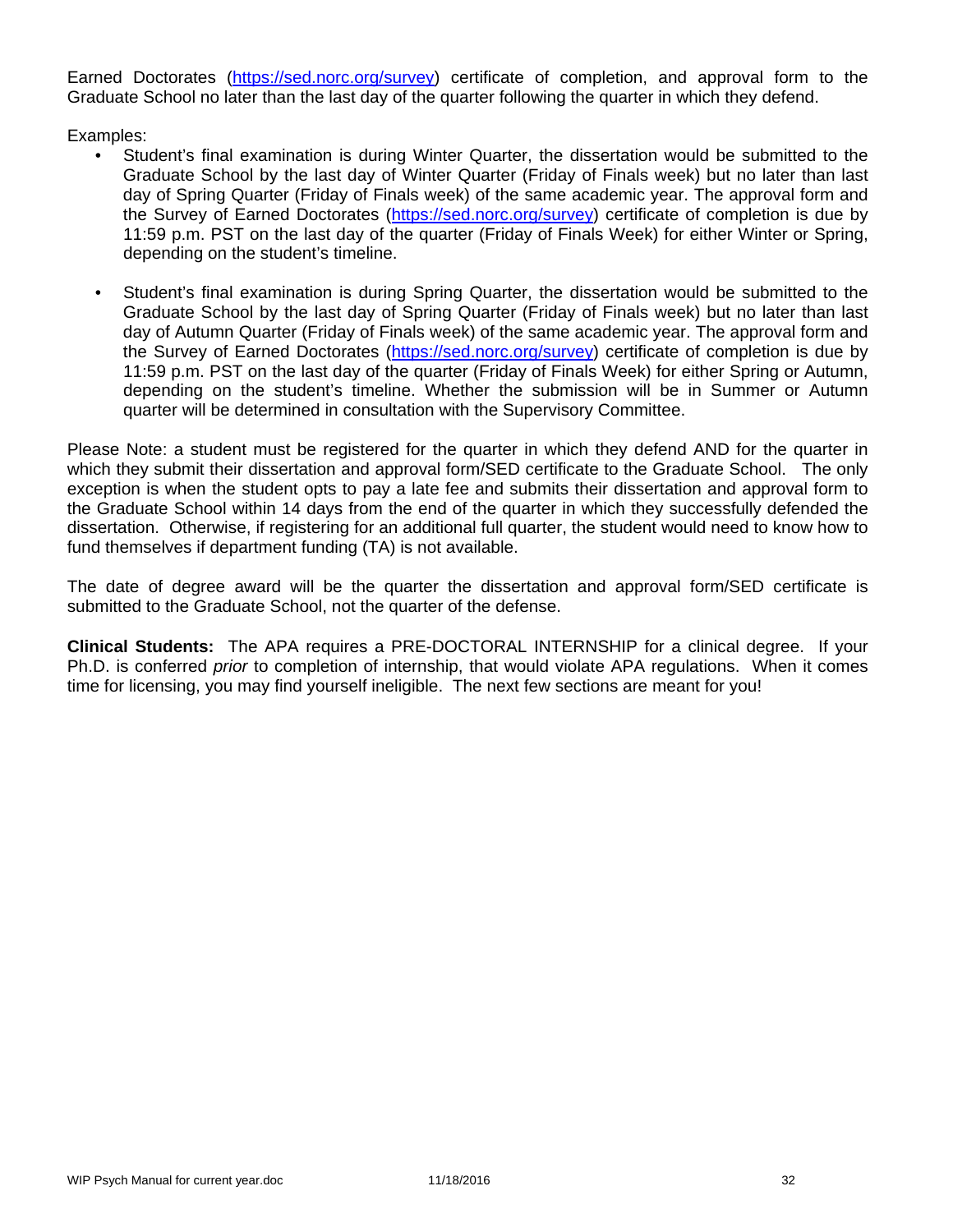# **FINAL EXAM (Dissertation Defense) BEFORE OR DURING the beginning of INTERNSHIP OPTION**

If you take your final exam (defend your dissertation) before you go on internship or towards the beginning of internship (usually the first summer or sometimes the autumn quarter), you have only one choice for turning in the final draft and approval form to the Graduate School:

After your defense, please notify Jeanny to submit a Petition to the Dean to waive the registration requirement at the time of dissertation and approval form/SED certificate submission. Then you or Jeanny holds onto the signed approval form – until the final quarter of your internship, or the following quarter. Once your internship has been successfully completed, you should get a letter from your internship supervisor stating that this is the case and send copies to both the Clinical Director and the Graduate Program Advisor in the Psychology Department. You then upload your dissertation and submit the paperwork to the Graduate School to get your degree. (Or have that trusted friend submit the paperwork for you in your absence.) Registration is NOT necessary at the time of dissertation submission, provided that your petition has been approved.

# **FINAL EXAM (Dissertation Defense) AFTER INTERNSHIP OPTION**

If you **do not** take your final exam (defend your dissertation) before you go on internship, you must be registered for a minimum of two credits in the quarter in which you do defend. This requires enrollment for a minimum of two credits.

The cost will be around \$1607.00 (WA residents) or \$2758.00 (non-WA residents) for the minimum two credits. The Psychology Department is unable to provide tuition assistance.

# **IMPORTANT**

The soonest you can receive your degree is when you complete your 12-mo internship commitment, your final defense, and dissertation submission process and where everything falls in the Academic Calendar. Then the degree is conferred at the END of the quarter. This becomes crucial when you have a job that begins in September and requires the Ph.D., but your degree is not effective until December! As soon as you have been placed, find out the END of your internship so you can start planning ahead.

# **Spring Hooding and Commencement Ceremonies, Post-docs, and Jobs**

Students who are on internship often wish to participate in our spring Department Hooding Ceremony and the campus-wide June Commencement. Although, according to both APA and University regulations, you cannot formally receive your degree before the internship is completed and the dissertation is turned in to the Graduate School, you can participate in these spring activities if you obtain a letter from your internship director stating that you will successfully complete your internship on (date). It is necessary to turn in the paperwork by the end of spring quarter in order to participate in hooding and commencement activities. At commencement, you will receive an empty diploma cover, and the diploma itself will be conferred at the end of the quarter in which you complete all requirements. Thus, if your internship ends after the last day of Summer quarter, the degree will be formally conferred at the end of Fall quarter, but you can still participate in Spring hooding. Please note that because the internship is an integral part of the degree, clinical students are not allowed to participate in hooding or Commencement prior to beginning their internship even if they have already defended their dissertation.

A related issue occurs when a job or postdoctoral appointment requires that the degree be completed. In such instances, the letter from the internship director, plus one from the UW Director of Clinical Training stating that you will finish all degree requirements by the closing date of the internship, has been sufficient to start jobs and postdocs that begin before the next formal graduation date. This is another good reason to make every effort to defend your dissertation before the internship year ends (and, even better, before it begins).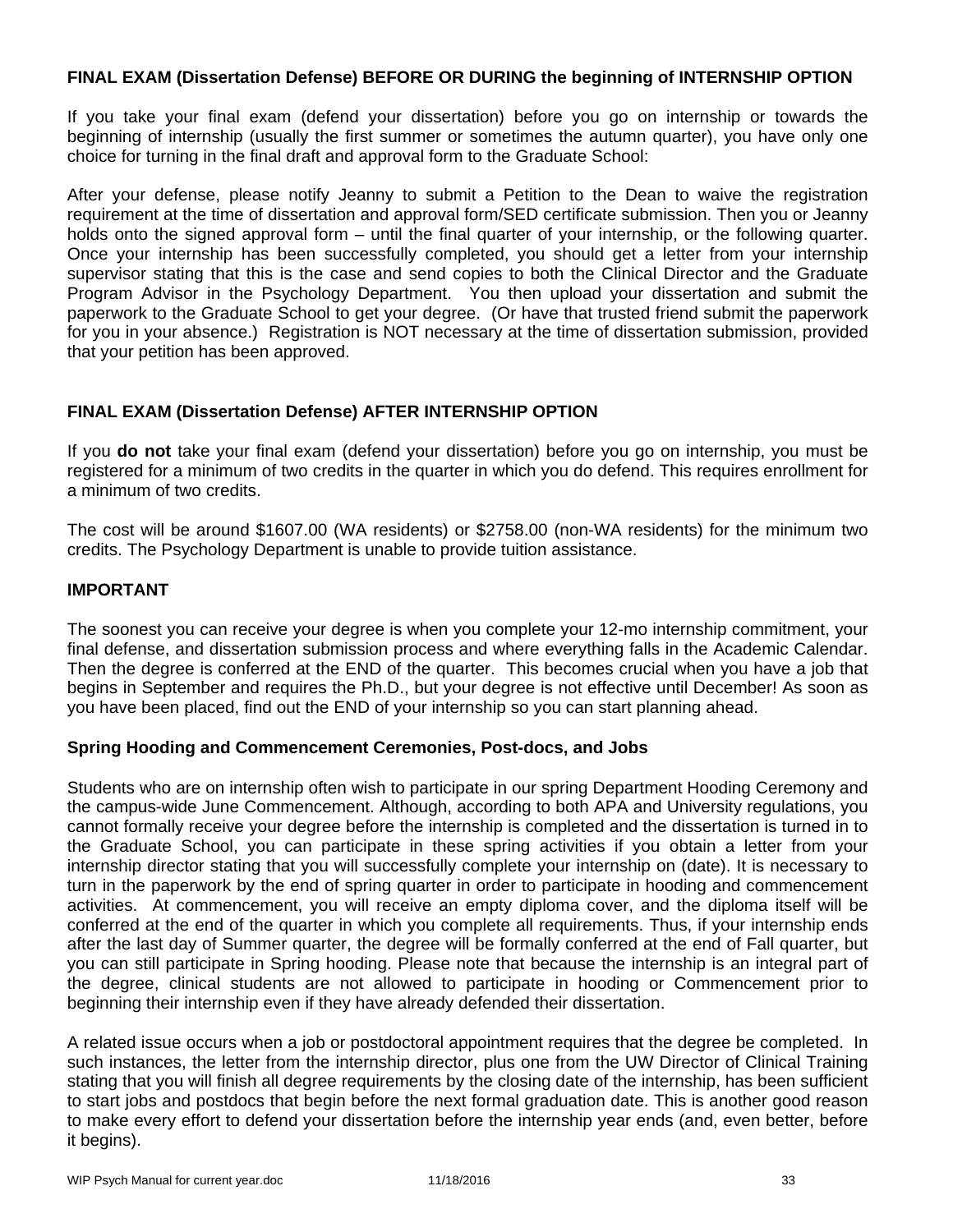In either of these instances, please provide three copies of the internship director's letter for (1) the Director of Clinical Training, (2) the Graduate Program Advisor, and (3) your advisor.

Beginning in 2012, a notation concerning where and when you completed your internship will be added to your final post-graduation transcript. This will be helpful when you apply for licensure. Please let the Director of Clinical Training know the specific date your internship will end.

These requirements and others, can be found at the Graduate School's Student Services website: http://grad.uw.edu/for-students-and-post-docs/

**Please remember that in most cases Departmental requirements take precedence over the minimal requirements listed by the Graduate School.**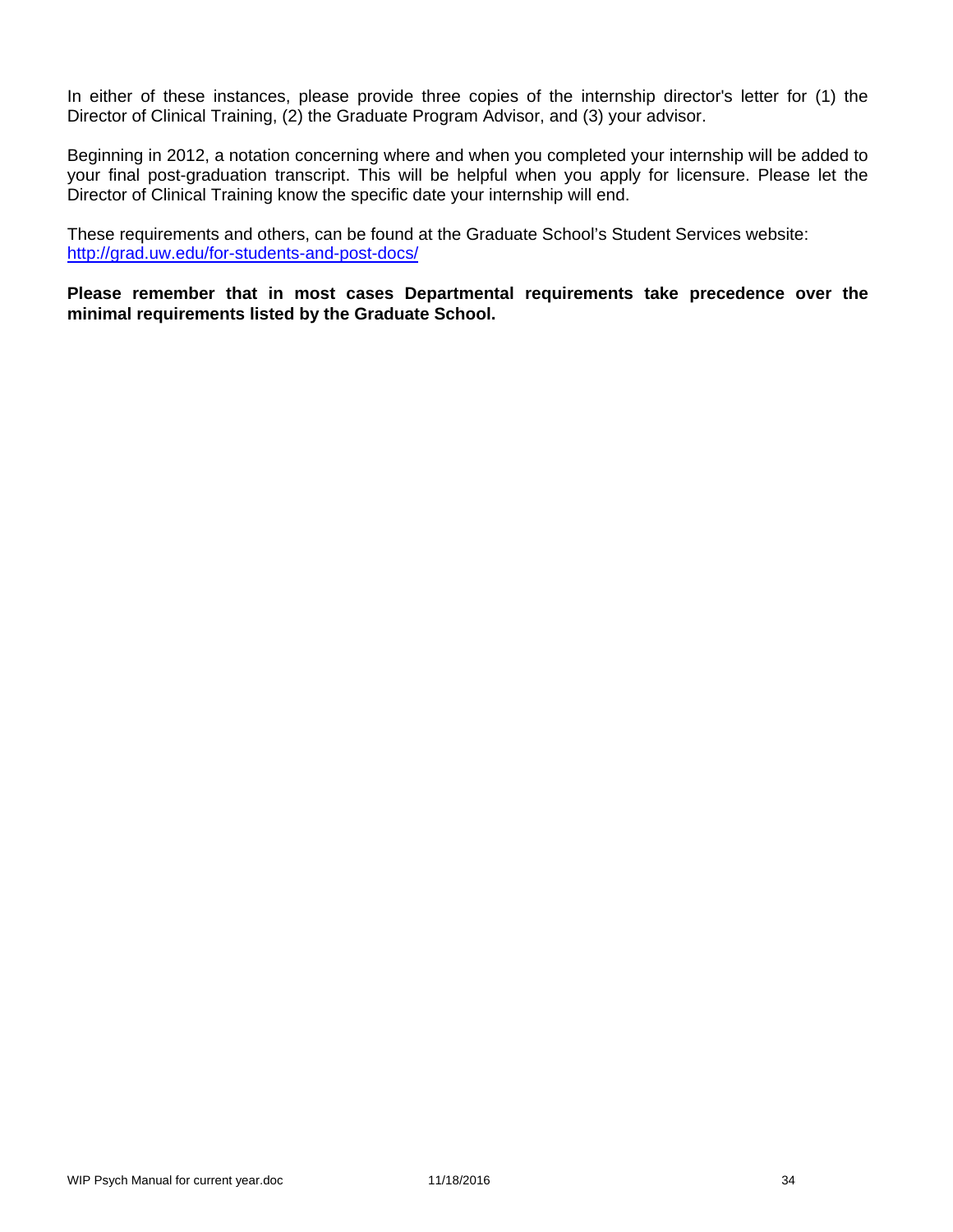# **B. IX. TEACHING AND RESEARCH EXPERIENCE**

Your graduate experience should involve training in research and in teaching. Adult and Child Clinical students also receive specific training in clinical methods and ethics. It is important to include all of these elements in your training program.

# **Research Training:**

All students are expected to acquire research skills. Your advisor(s) will play a major role in guiding your research training. Talk with your advisor as soon as possible to develop a plan for your first year of research. Students (other than those in the clinical areas) must complete a research project and present at the departmental Research Festival at the end of their first year of study. Clinical students present their research at the Research Festival at the end of their second year in the program. All research conducted by graduate students must have a faculty sponsor, typically your advisor. Your research training should be an ongoing activity throughout your graduate career.

# **Teaching Training:**

A teaching portfolio that reflects a variety of teaching experiences will be invaluable to those students aiming for positions at institutions that emphasize undergraduate teaching and/or research/teachingbased universities. Teaching skills are also beneficial for anyone who plans to present talks at research meetings and/or train graduate students in research. You should plan your teaching training in the same way you plan your research preparation.

Teaching experience is ideally gained by undertaking a progressive series of teaching experiences. The following graduated plan is the ideal:

- 1. TAing a course without sections, such as Psych 101.
- 2. TAing a course with section meetings for which the TA is responsible for facilitating discussions, planning and presenting some course material and/or conducting reviews of lecture material.
- 3. TAing a course in which the TA gives an extensive lecture to the entire class in addition to the usual responsibilities for section meetings.
- 4. TAing a course with multiple weekly section meetings developed and conducted by the TA, such as Psych 209.
- 5. TAing a lab course within your area of study. While many of these labs have predetermined syllabi, the TA has a great deal of freedom in determining how the material is presented and how student progress is assessed.
- 6. Serving as an independent course instructor. This role can be undertaken as instructor of a course regularly taught within the department or it may involve the development of an entirely new course. Such positions require that a student have successfully passed their General Exam and have previous training in teaching most often gained by classroom experience and in a course in pedagogy. (Such a course -- Psych 537: Teaching of Psychology -- is offered every other year by Michael Passer, typically in Spring Quarter. The Graduate School also offers GRDSCH 610: Teaching Mentorship)

Following this ideal plan is not always possible due to scheduling conflicts and funding uncertainties. But it is to your advantage to seek all types of teaching experiences especially those requiring greater involvement and independence.

**Teaching Portfolio:** You should keep careful records of all your teaching experiences noting the tasks you performed for each course. Syllabi for the courses and any course materials you develop (review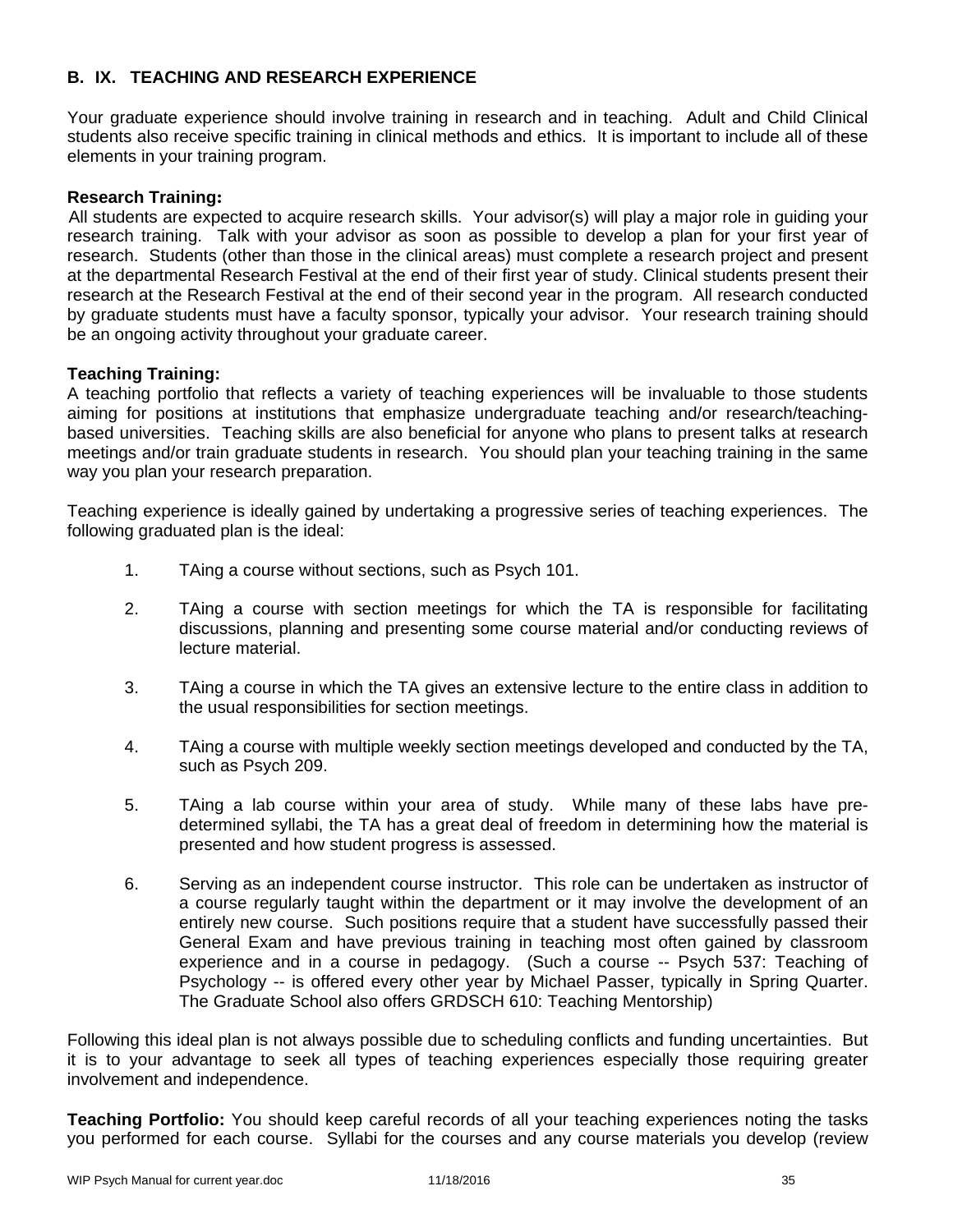sheets, exams, etc.) should be included in your portfolio. Student and instructor evaluations of your performance should be sought for each course and included in your portfolio.

While this may seem like busy work as you begin the process, the portfolio will serve you well as you apply for jobs and move up the academic ladder.

Syllabi and reading lists of courses you take but do not TA should be kept in a separate file. These will be useful if you are ever asked to develop a similar course. Clinical students will need such information if they apply for licensure.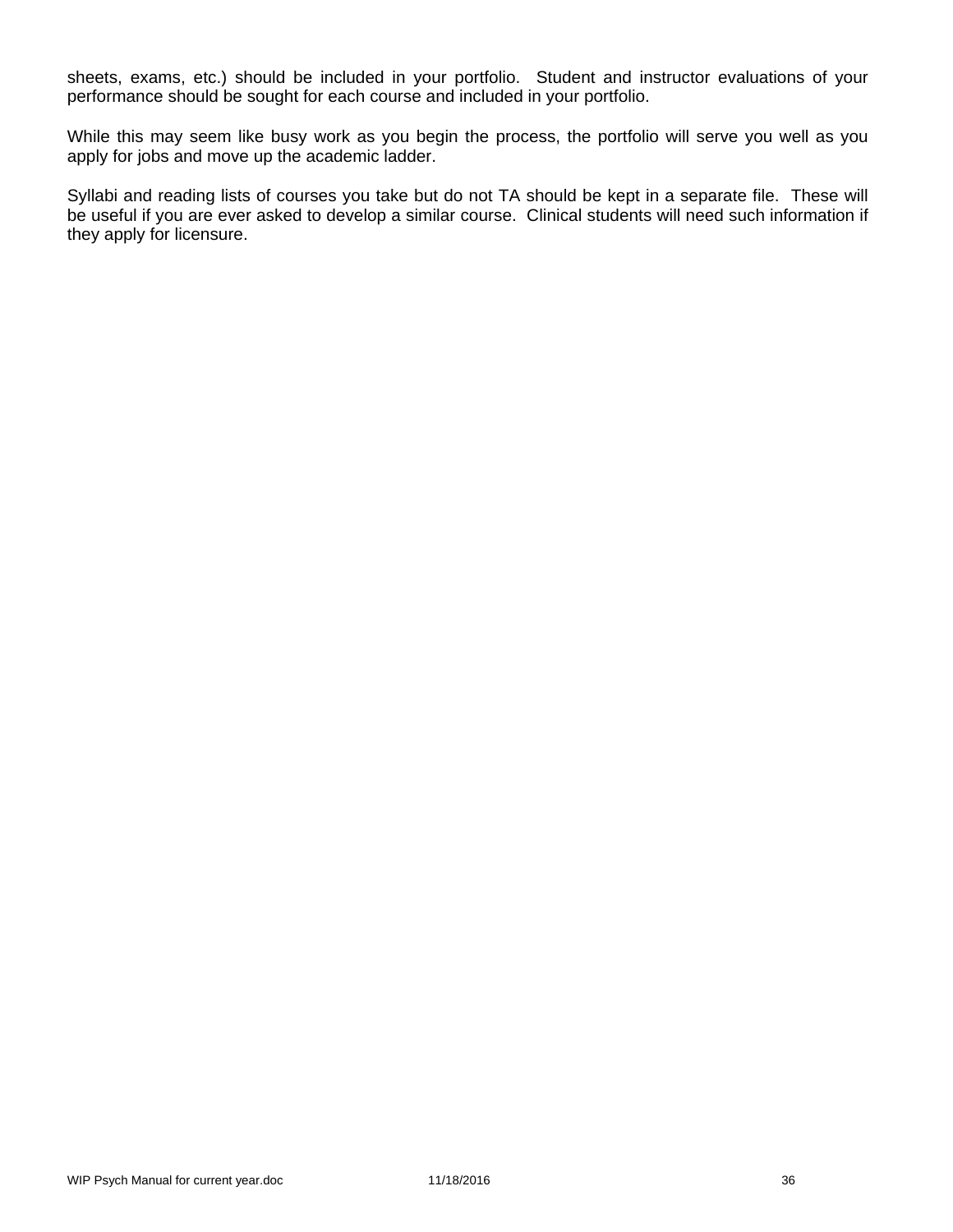## **C. AREAS OF STUDY AND AREA COURSE REQUIREMENTS**

# **C. I. DEPARTMENTAL REQUIREMENTS**

The Department of Psychology has course requirements for all graduate students. They are:

- **1.** *Orientation:* Psych 500A (1 credit) & *Psychology Proseminar:* Psych 500B (1 credit) First year students are required to take Psych 500A, Psychology Orientation. This course is held at the end of September, during the week prior to the official start of the academic year. All first year students are also required to register for Psych 500B, Proseminar in Psychology their first two academic quarters (autumn/winter) with the third quarter that spring as optional, however registering for Proseminar in the spring of the  $3<sup>rd</sup>$  year IS required. We recommend attendance to special sessions of the Proseminar as relevant thereafter. Sessions open to all students are advertised in advance.
- **2.** *Department Colloquium:* First-year students are required to register for and attend the Departmental Colloquium (Psych 550A) their first three quarters. Attendance at the colloquium is strongly recommended thereafter. In order to receive credit, students will need to complete a brief survey after the talk; forms will be provided at class.
- **3.** *Statistics and General Methodology: During the first year*, you must successfully complete (accomplished by achieving a grade of at least 2.7) or place out of (and replace with higher level courses) two basic statistics courses and two laboratories:

| Psych 522 | Laboratory in Statistical Computation I      |
|-----------|----------------------------------------------|
| Psych 523 | Laboratory in Statistical Computation II     |
| Psych 524 | Introduction to Statistics and Data Analysis |
| Psych 525 | Linear Models and Data Analysis              |

In addition, ALL students are required to take at least one additional course in quantitative methods (statistics, mathematics, or computational science) OR in a methodology directly relevant to their area of focus. Such courses are to be specified in each student's Individualized Training Plan (see page 68).

4. *Dissertation Credits*: Psych 800 – **27** Minimum.

## **C II. INDIVIDUALIZED TRAINING PLAN (as of Autumn 2015) (FOR ALL STUDENTS OTHER THAN THOSE IN ADULT OR CHILD CLINICAL AREAS)**

Students pursuing clinical training should see specific course requirements for Adult and Child Clinical Training on pages 39 to 42 of this manual.

All students outside of the clinical training programs are required to have an approved Individualized Training Plan (ITP). These plans are designed in consultation with the student's Primary and Secondary Advisors during the student's first quarter of study and reviewed and revised as necessary as part of the Annual Plan Process (see page 14). Individualized Training Plans are to be developed taking into account the student's previous training, their specific educational needs, and their career goals. The required minimal components of these plans are described below but individual student's plans will typically indicate requirements beyond the minimums. A student's ITP must be submitted to the Graduate Training Committee (GTC) no later than the last day of Autumn quarter of the first year of study. The GTC will review plans of first-year students during their regular Winter-quarter meeting. Plans should be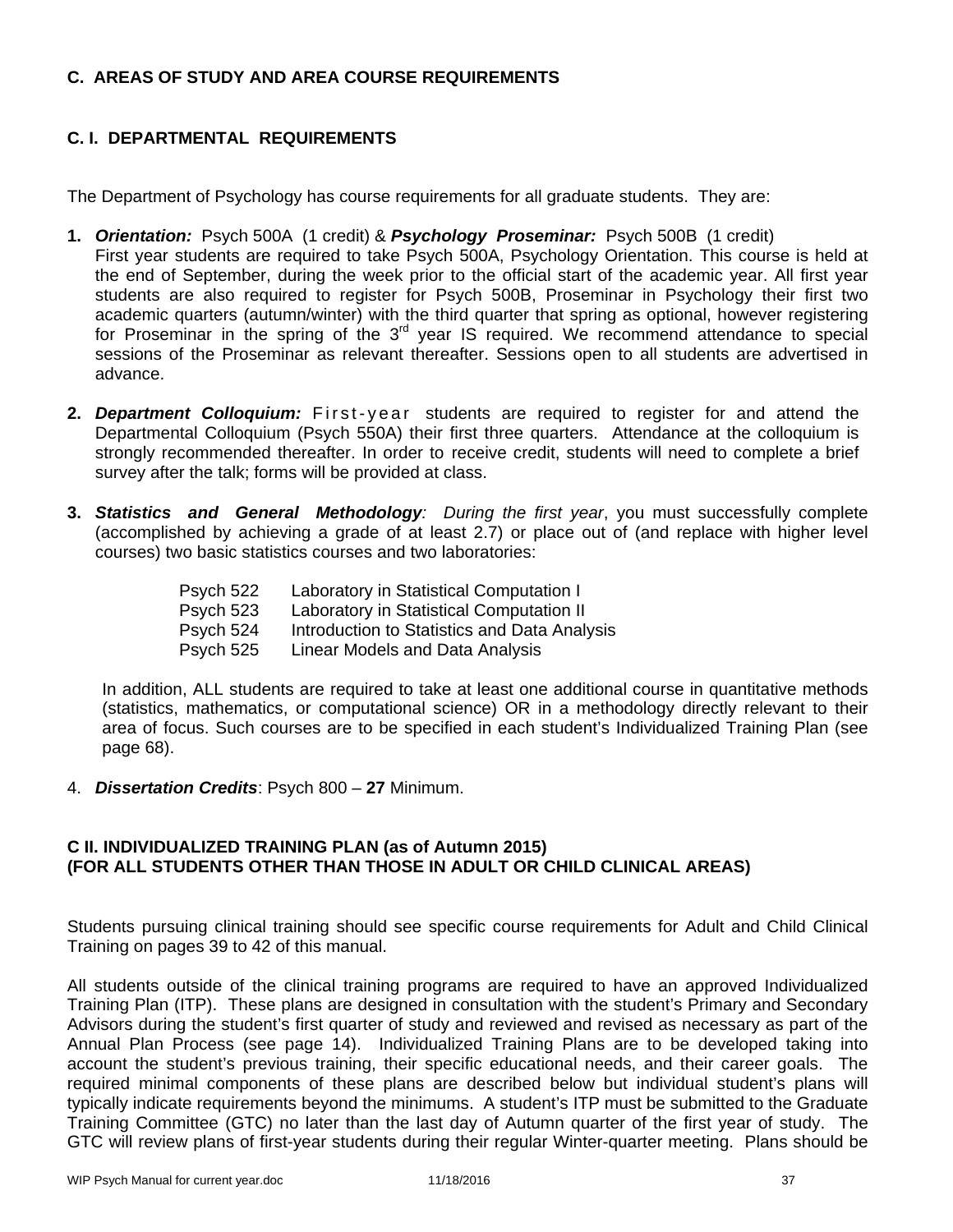reviewed annually by students and advisors/Supervisory Committee members as part of the Annual Plan Process. Any revisions to the ITP must be submitted to the Graduate Training Committee at the time the Annual Plan is submitted. Revised ITPs will be reviewed by GTC at their Summer-quarter meeting.

## *1. Minimal Individualized Training Plan Requirements:*

- I. One quantitative methods/statistics course beyond those indicated in #3 above OR one methodology course directly relevant to the student's research focus.
- II. Three 500-level Core Concepts Courses.
- III. Three advances or focused training courses that provide specialized training in a research focus.
- IV. Three quarters of seminars, brown bags or journal clubs. It is strongly recommended that plans require quarterly attendance at such meetings throughout the student's training.
- Courses required for an Individualized Training Plan may be taken outside the Department of Psychology but students are strongly urged to utilize department-based options when available.
- All course work in these areas should be taken for a numerical grade, unless the course itself is offered only on a credit/no credit (CR/NC) basis. **As stated by the Graduate School, at least half of your program must be in courses 500 or above.**

*2. Role of the Supervisory Committee in the Individualized Training Plan.* Although your original training plan is established at approved by your Primary and Secondary Advisors, the plans should be reviewed and evaluated by your Supervisory Committee once it is established. Your Supervisory Committee may recommend or require additional courses prior to completion of your General Examination.

## *Area Representatives - Graduate Training Committee 2016-2017*

|                                 | Area Rep (GTC)                  | Area Coordinator (Head) |
|---------------------------------|---------------------------------|-------------------------|
| <b>Animal Behavior</b>          | David Barash(ASp), Renee Ha (W) | <b>Eliot Brenowitz</b>  |
| <b>Adult Clinical</b>           | <b>Bob Kohlenberg</b>           | Jane Simoni             |
| <b>Behavioral Neuroscience</b>  | <b>Ellen Covey</b>              | <b>Ellen Covey</b>      |
| <b>Child Clinical</b>           | Kevin King                      | <b>Shannon Dorsey</b>   |
| <b>Cognition and Perception</b> | Susan Joslyn                    | <b>Scott Murray</b>     |
| Developmental                   | Kristina Olson                  | <b>Betty Repacholi</b>  |
| Social Psychology & Personality | Yuichi Shoda                    | <b>Tony Greenwald</b>   |
| Quantitative                    | <b>Brian Flaherty</b>           | <b>Brian Flaherty</b>   |

Graduate Student Representatives: Ruiyu Zeng (2016-2018) & Saethra Fritscher (2015-2017)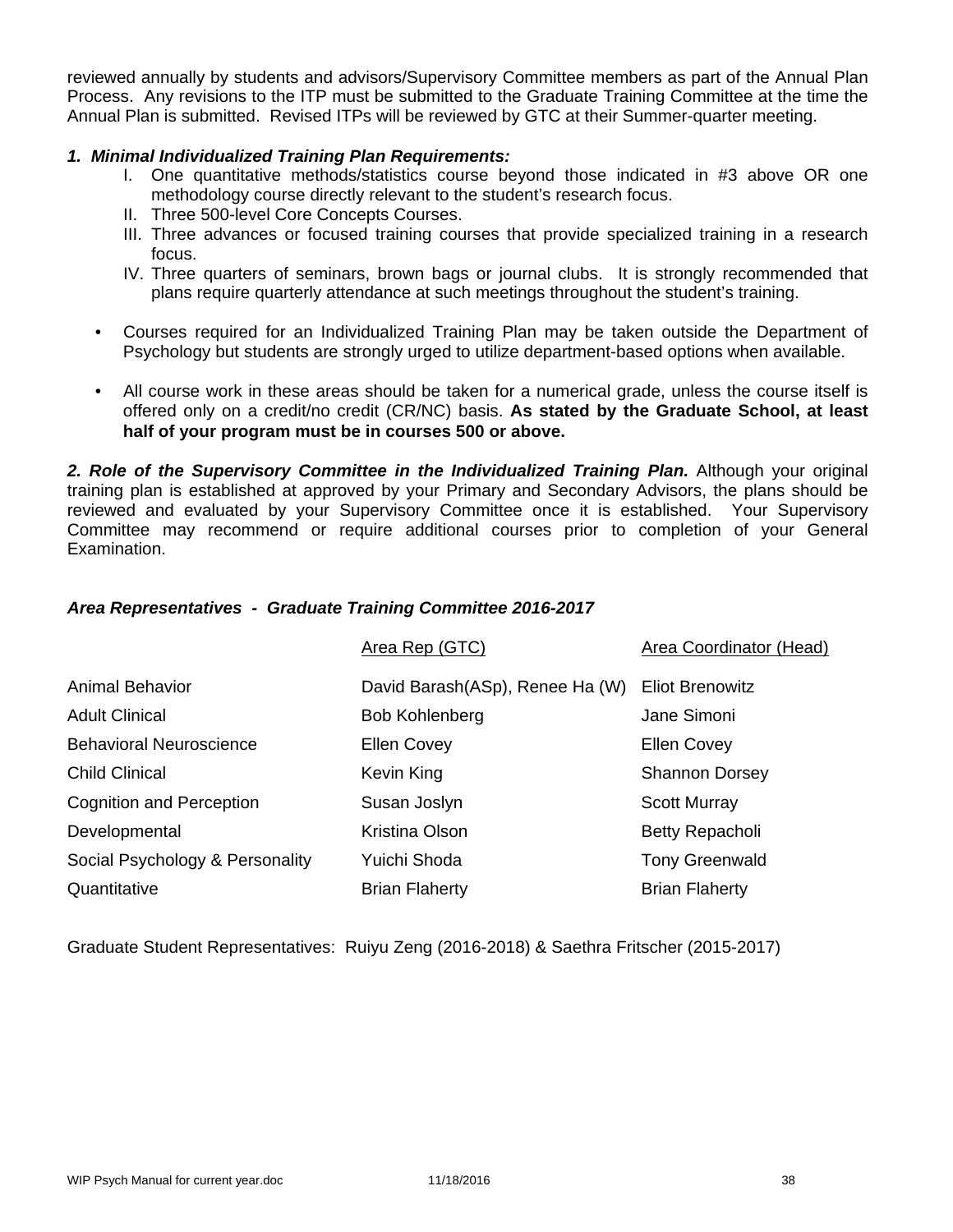# **C. III. ADULT AND CHILD CLINICAL AREA REQUIREMENTS**

Taken from the current Clinic Training Manual. Please view the Clinic Training Manual for more details.

#### Quick Listing of All Required Courses for Clinical Psychology

| 500 Sec A | 1 credit                 | <b>Psychology Orientation</b>                         | (register 1st quarter only)                           |
|-----------|--------------------------|-------------------------------------------------------|-------------------------------------------------------|
| 500 Sec B | Total of 3 credits       | Proseminar                                            | (register AWS qtrs during 1st year)                   |
| 550 Sec A | Total of 3 credits       | Psychology Colloquium                                 | (register AWS gtrs during 1st year)                   |
| 591       | Total of 2 credits       | Issues in Clinical Psychology                         | (register A&W qtrs during 1st year)                   |
| 524       | 4 credits                | Intro to Stats. & Data Analysis                       | (must register also for lab: Psych 522)               |
| 522       | 2 credits                | Lab. in Statistical Computation I                     | (required for those taking Psych 524)                 |
| 525       | 4 credits                | Linear Models & Data Analysis                         | (must register also for lab: Psych 523)               |
| 523       | 2 credits                | Lab. in Statistical Computation II                    | (required for those taking Psych 525)                 |
| 531       | 4 credits                | Research Methods in Clinical and Community Psychology |                                                       |
| 517       | 3 credits                | Core Concepts in Systems of Psychotherapy             |                                                       |
| 560       | 2-30 credits total       | <b>Research Strategies</b>                            | (lab-based research seminar; sign up whenever         |
|           |                          |                                                       | offered<br>by<br>advisor<br>your<br>and<br>you<br>are |
|           |                          |                                                       | participating in lab meetings)                        |
| 580       | 3 credits                | Minority Mental Health                                |                                                       |
| 586       | 3 credits                | <b>Clinical Personality Assessment</b>                |                                                       |
| 587       | 2 credits                | Clinical Methods: Interview                           |                                                       |
| 588       | 2 credits                | <b>Clinical Methods: Ethics</b>                       |                                                       |
| 589       | Total of 8 credits       | <b>Clinical Supervision</b>                           | (2nd year students must register for AWSS)            |
| 593A      | Var. credit (1-6 cr/gtr) | Clinical Practica/Colloquium**                        | (A - 2nd yr students – Coll. attend. reg'd)           |
| 593B      | Var. credit (1-6 cr/gtr) | Clinical Practica/Colloquium**                        | (B - 3rd yr and above)                                |

\*\*Required for all students seeing clients in the clinic.

#### *APA-Required Breadth Requirements*

As an APA-accredited program, we adhere to mandated requirements for demonstrated breadth of knowledge (discipline-specific knowledge or DSK) outside of the clinical specialty. **Specifically, students must complete coursework in the following discipline-specific areas: (1) biological aspects of behavior; (2) cognitive aspects of behavior; (3) social aspects of behavior; (4) human development; (5) affective aspects of behavior; and (6) history and systems of psychology.** Courses offered within the clinical area do not satisfy these requirements. For example, a course in child psychopathology will not satisfy the developmental DSK requirement, nor will a course in cognitive therapy satisfy the cognitive requirement. Since licensing boards scrutinize graduate school transcripts to make sure these DSK requirements have been satisfied, it is recommended that whenever possible, you satisfy the requirement with a major course (i.e., a Core Concepts in ...or Advances in ...course) offered by faculty in other major areas of the department. Highly specific courses (e.g., courses in psychopharmacology or fMRI techniques for "biological bases") do not meet the APA "broad and general" DSK course requirement. Likewise, Psych 550-level seminars do not satisfy this requirement. Non-clinical courses in other departments may sometimes satisfy a DSK requirement. If in doubt, consult with the Director of Clinical Training.

#### *Additional Requirements for General ("Adult") Track Students*

| 511 | 3 credits | Core Concepts in Personality                   |
|-----|-----------|------------------------------------------------|
| 519 | 5 credits | Core Concepts in Psychology of Behavior Change |
| 518 | 5 credits | Core Concepts in Behavior Disorders            |

#### *plus……*

One course each in Biological, Social, Cognitive, Developmental, and Affective Bases of Behavior, (see APA DSK requirements above) The History and Systems requirement is satisfied by directed readings in Psych. 591.

One of the following courses Note: Cannot be used as an out-of-area (developmental) DSK course; see below)

571 Child Psychopathology or

572 Child Treatment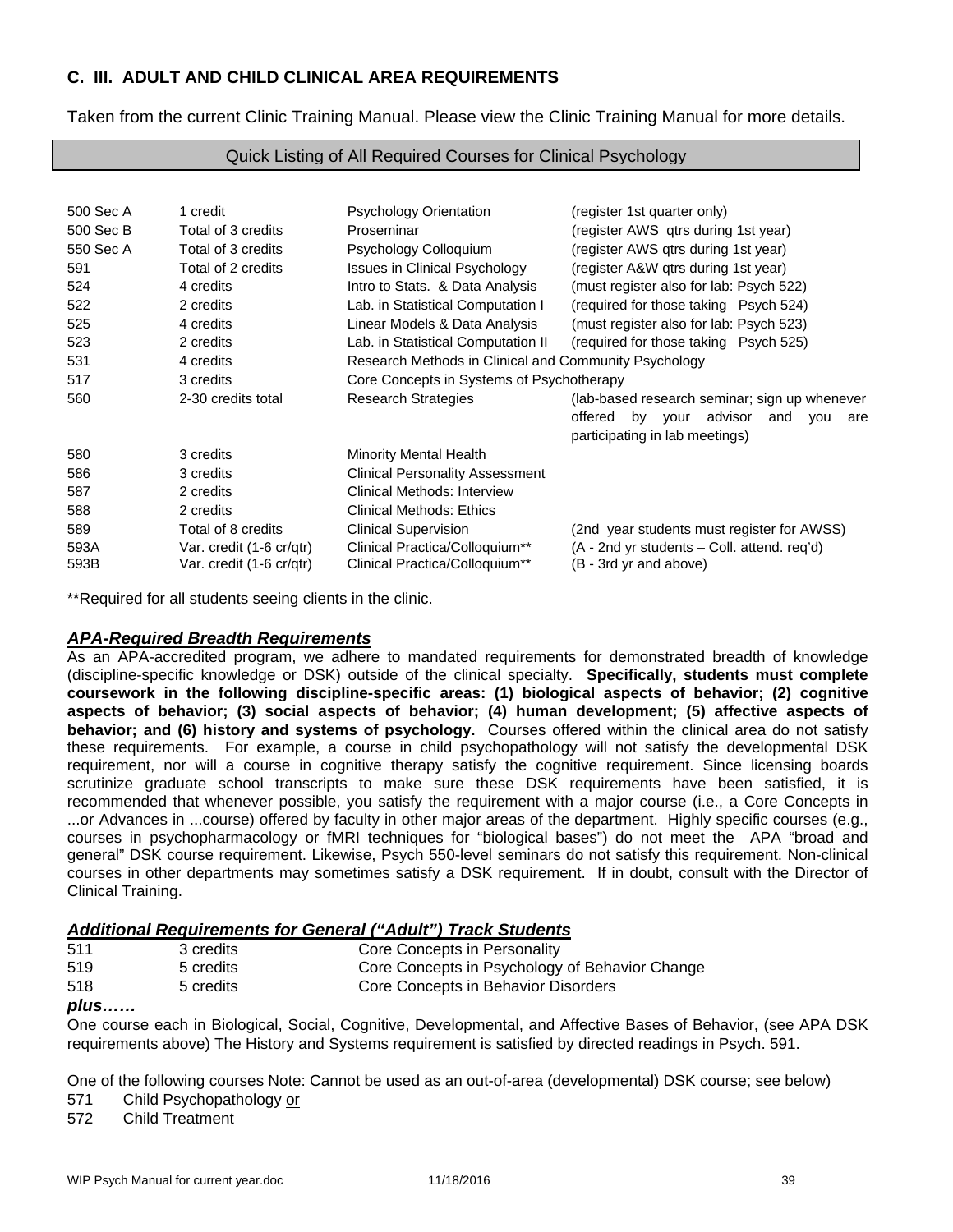Two courses in Assessment (but all three of the courses listed below are recommended for coverage of personality, cognitive, and behavioral assessment):

- 586 Clinical Personality Assessment **and** a choice of:
- 576 (Assessment of Intelligence w/ 590 practicum), or **577 (Psychological Assessment)**

Please note that training in cognitive assessment is required as a basis for neuropsychological assessment training, certain outside practica, and internship assignments. Ideally, students in our program will have training in personality, cognitive, and behavioral assessment.

#### *Additional Requirements for Child Track Students*

| 553  | 6 total   | Seminar in Child Clinical Psychology | (required AWS qtrs for 1st & 2nd year) |
|------|-----------|--------------------------------------|----------------------------------------|
| 571  | 5 credits | Child Psychopathology                |                                        |
| 572  | 4 credits | Approaches to Child Treatment        |                                        |
| 576  | 5 credits | Assessment of Intelligence           | (must register for Psych 590 also)     |
| 590  | 2 credits | Practicum in Psych. Assessment       | (required for those taking 576)        |
| 573  | 5 credits | Psychological Assessment of Children |                                        |
| plus |           |                                      |                                        |

At least one treatment seminar. One additional quantitative methods course.

#### *Practicum Requirements*

Practicum placements may occur either within the department (internal practica taught by clinical faculty) or outside the department (external practica). In addition to internal (Psych 594) practica, at least one external practicum is required for students in the adult track (must register for Psych 597 credit). Two practica, ideally one assessment-based and one treatment-based, (either internal [Psych 594] or external [Psych 597]), are required for child track students. See Appendix C for complete registration information.

#### *Out-of-Area Requirements*

The Director of Clinical Training has no official say over what is required or offered in other areas in the Psychology Department. In general, courses used to fulfill within-area requirements may not also be used to fulfill out-of-area requirements. In addition, non-clinical courses taken at previous institutions toward another degree (e.g., a master's degree) may not be used toward fulfilling course requirements for the Ph.D. at the University of Washington unless approved by the head of the area in question based on the syllabus from the course in question.

*For Adult clinical students*, six or more courses must be taken from curriculum offerings outside the clinical area. Five of these courses must meet the APA curriculum guidelines for "discipline-specific knowledge." Therefore, students must complete one "broad and general" course each covering biological, cognitive, affective, developmental, diversity/individual differences, and social aspects of behavior, plus at least one course in psychological measurement (see next section). The balance of the six-or-more courses is to be determined by mutual agreement between the student and co-advisors or supervisory committee. These courses should be selected with an eye toward developing cohesive themes of subspecialty expertise pertinent to the student's future research and clinical endeavors.

*For Child clinical students*, the out-of-area coursework consists of the three core developmental courses listed below, which also serve to meet the aforementioned APA guidelines for one course each in social, cognitive, and biological bases of behavior. One 400-level course on the same topic may be substituted for the following courses with the approval of the advisor. A course cannot satisfy both the developmental and another DSK requirement.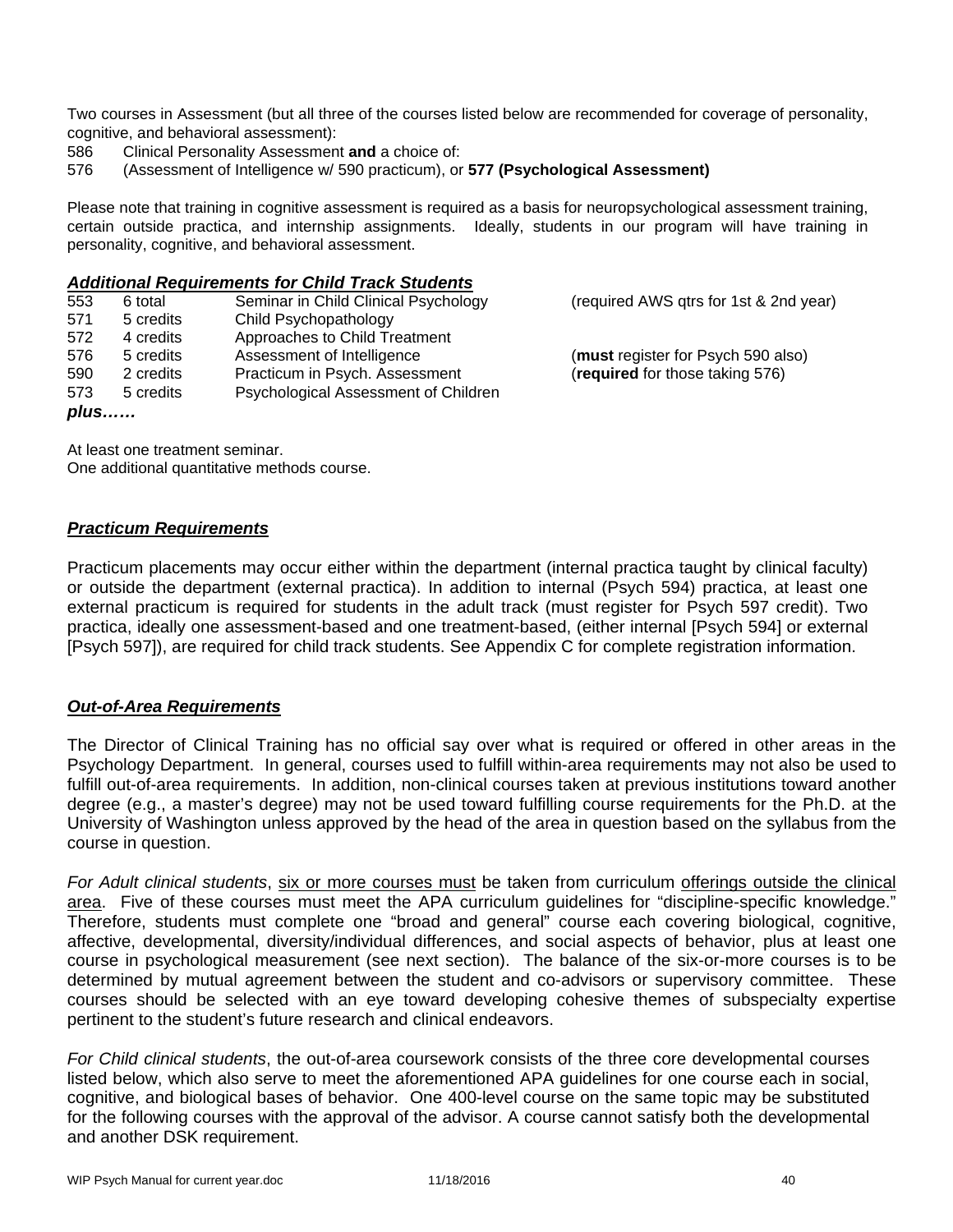- Psych 513 Core Concepts in Biological Basis of Development (4)
- Psych 514 Core Concepts in Early Cognitive and Linguistic Development (4)

Psych 515 Core Concepts in Personality and Social Development (4)

## **Domain-Specific and Profession-Wide Competency and Curricular Elements**

According to current regulations of the APA Commission on Accreditation, students in accredited programs must develop and demonstrate doctoral-level competency in the following domains of knowledge and behavior:

- 1. History and systems of psychology
- 2. Affective aspects of behavior
- 3. Biological aspects of behavior
- 4. Cognitive aspects of behavior
- 5. Developmental aspects of behavior
- 6. Social aspects of behavior<br>7. Advanced integrative know
- Advanced integrative knowledge combining the above areas
- 8. Psychometrics and measurement
- 9. Research methodology
- 10. Techniques of data analysis
- 11. Psychopathology (a program-specific topic)
- 12. Theories and techniques of assessment and diagnosis
- 13. Theories and methods of intervention
- 14. Professional values, attitudes, and behaviors
- 15. Communication and interpersonal skills
- 16. Ethical and legal standards
- 17. Theories and methods of supervision
- 18. Theories and methods of consultation and interprofessional collaboration
- 19. Individual and cultural diversity (e.g., personality, ethnic, cultural, gender-related, etc.) relevant to all of the areas above
- 20. We add Psychopathology (a program-specific topic) to this list of knowledge competencies

As a program, we are expected to provide coursework and other modes of training in all of the above areas, and to foster "attitudes essential to lifelong learning, scholarly inquiry, and professional problem solving." (Colloquia and seminars are one vehicle for the latter.)

**Licensure considerations**. State licensing boards expect your transcript to reflect formal coursework in all of the above areas. Our clinical curriculum covers all of the topics relevant to the clinical and professional domains. Areas (1) through (9) are the "Discipline –Specific Knowledge" areas that are satisfied by coursework in other areas of the department (History and Systems being covered in Psych 591) and should be taken very seriously if you expect to get licensed in some states. As noted elsewhere, graduate "Core Concepts" and comprehensive "Advances in…" courses offered by other areas of the department will pass muster, but highly specific courses (e.g., courses in psychopharmacology or fMRI techniques for "biological bases") do not meet either APA or most licensing board requirements. Licensure applicants in some states have been asked to provide copies of the course syllabi in areas where there are questions, so by all means save hard and/or electronic copies of every course syllabus you ever receive, even in your clinical courses. One issue we sometimes have to deal with is designated "semester hour" requirements in certain states, which can cause problems because of our quarter system. You'll need to demonstrate that your course is as comprehensive as a semester course (they are, of course, and in a shorter time span, which is why you're always feeling overwhelmed), and you'll need your syllabus for this as well.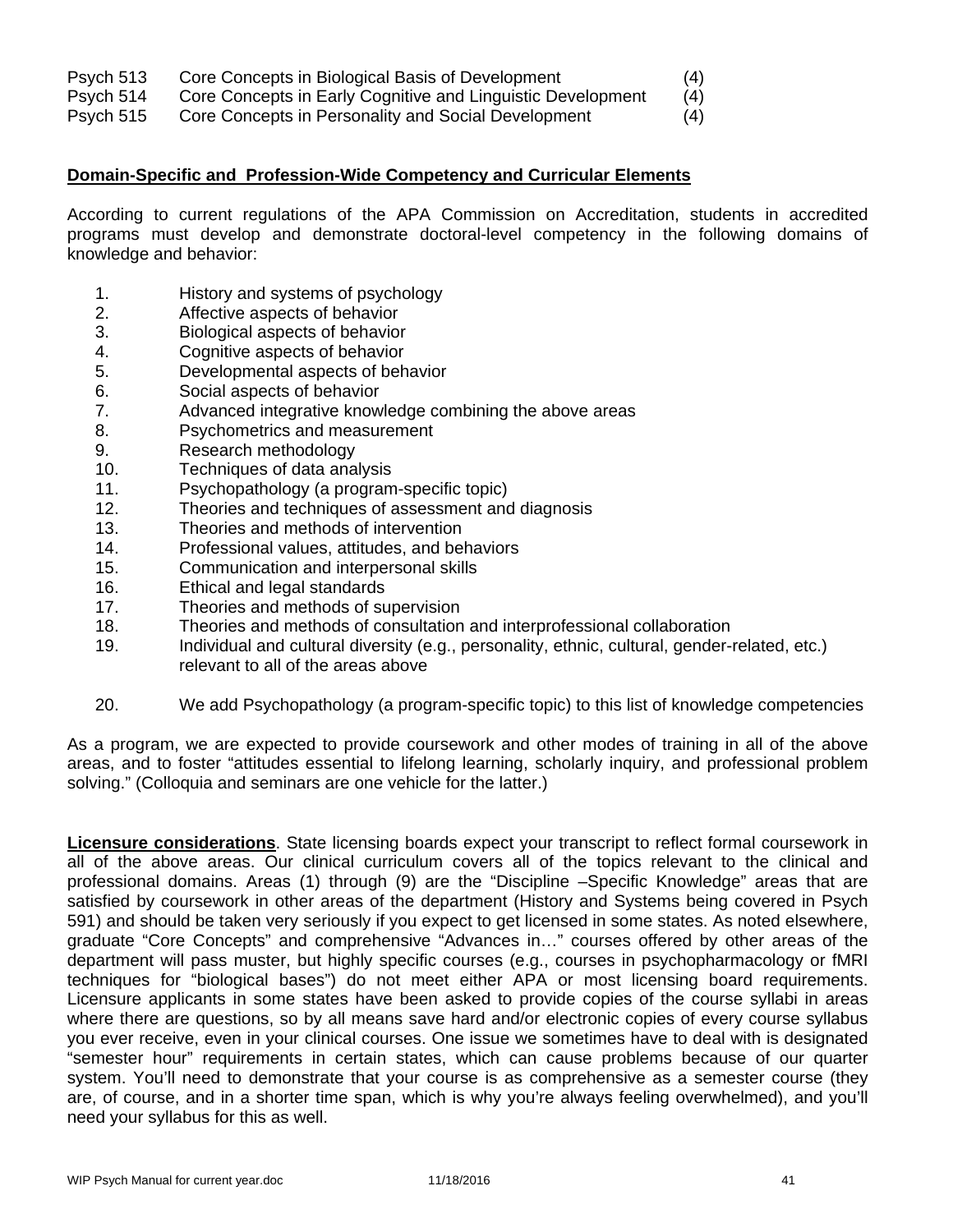Finally, in addition to keeping an electronic or hard copy of every course syllabus syllabus as you go through the program, it is strongly recommended that when you graduate you deposit all relevant materials (syllabi, transcript, etc.) with the Association of State and Provincial Licensing Board's Credentials Bank. For a modest fee, this will keep everything you need for licensure in any state or province available to be forwarded to the particular licensing board. The web address is http://www.asppb.net/?page=TheBank.

#### **Other Requirements:**

Psych 800 – 27 Minimum Required Credits in Dissertation Research

A one-year APA-accredited predoctoral internship or its equivalent. An unaccredited internship (rarely requested and definitely not recommended) must be approved by the clinical area faculty.

Note: A masters thesis is not required, but virtually all students submit the required write-up of the second-year research project and submit it to the Graduate School to satisfy this requirement for the masters degree. We strongly recommend this course of action so that, in the event that unexpected events should prevent you from completing the doctoral program, you will have the masters degree. The masters is also desirable for some sources of employment outside the department even while you're working toward the doctorate.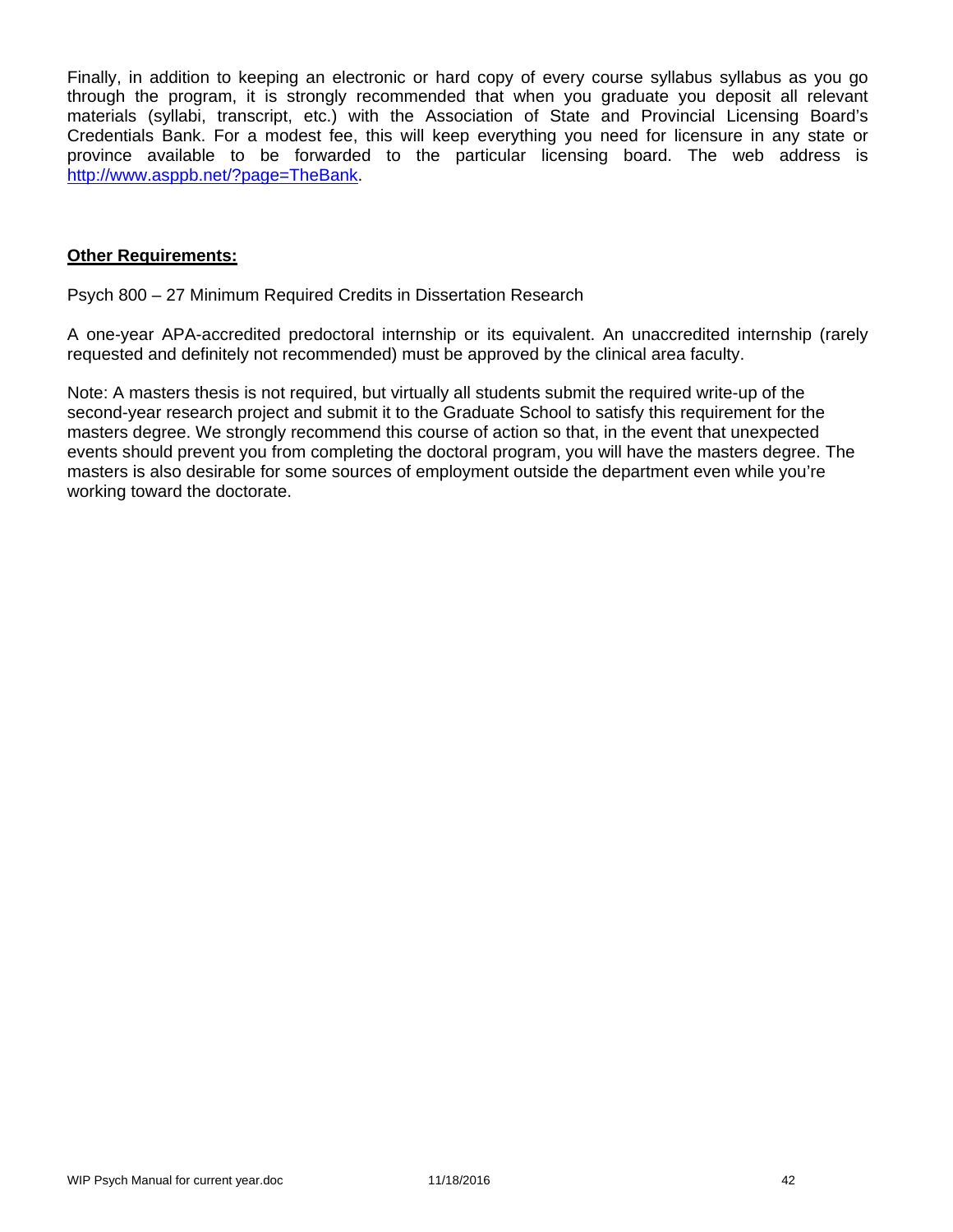# **C. IV. OTHER SPECIALTY PROGRAMS**

In some cases, concentrations of work have been developed outside of the Department's Area structure. Two current specialty programs are listed below. Consult the advisor if you are interested in these programs.

# **Quantitative Minor (coordinated by Brian Flaherty)**

Obtaining the quantitative minor denotes that a graduate student has fulfilled statistical, mathematical, computational, and/or other research methods training beyond basic department and area requirements. The following steps are required to obtain the minor.

- 1. Complete PSYCH 524 and 525 (or equivalent), passing with at least a 3.5 GPA
- 2. Formulate a plan of study with advisor(s)
- 3. Obtain final approval of plan
- 4. Complete plan and final documentation

Specifics about the plan of study, course requirements, and optional paper follow.

#### **Plan of study**

Before taking courses for the minor, formulate a plan of study. Your plan should be tailored to your research interests, as well as meet the requirements for the minor (see below). The plan should explain how your proposed coursework and any independent work advances your research interests.

Discuss this plan with your advisor and your area's quantitative point person. Once it is agreed upon by the student, advisor and area's quantitative point person, the plan must be submitted to a core quantitative faculty member for final approval. Upon final approval, the plan should be filed with the Department's Graduate Program Advisor (Lists of core quantitative and area quantitative point people are at the bottom.)

NOTE: Generally, the plan of study should be completed and approved prior to taking any courses toward the minor.

#### **Course requirements**

Coursework for the quantitative minor is in addition to Psych 524 & 525 (and their associated labs, 522 & 523) or equivalent courses required of all students. In order to be admitted to the Quantitative minor, 524 and 525 must each be passed with a grade of 3.5 or higher.

Four additional quantitative courses (for a minimum of 12 credits) are required for the minor. To count toward the minor, a course must be rigorous and include assessment of student learning. The student must attain a basic level of competence in the technique(s) presented. Merely knowing how to run software for the method is not enough. For this reason, CR/NC courses, labs, software classes, and workshops typically will not count toward the minor.

Most graduate students will have no trouble choosing their additional coursework from among regularly offered courses, in Psychology, CSSS or elsewhere on campus. Other students may wish or need to go farther afield. The quantitative faculty will endeavor to keep an up-to-date list of courses that count toward the minor on the web but students may petition inclusion of a specific course. Do this by providing a syllabus, any additional information necessary to assess if the course meets the rigor and student assessment criteria, and a brief rationale for the inclusion of the course. Petitions for course substitution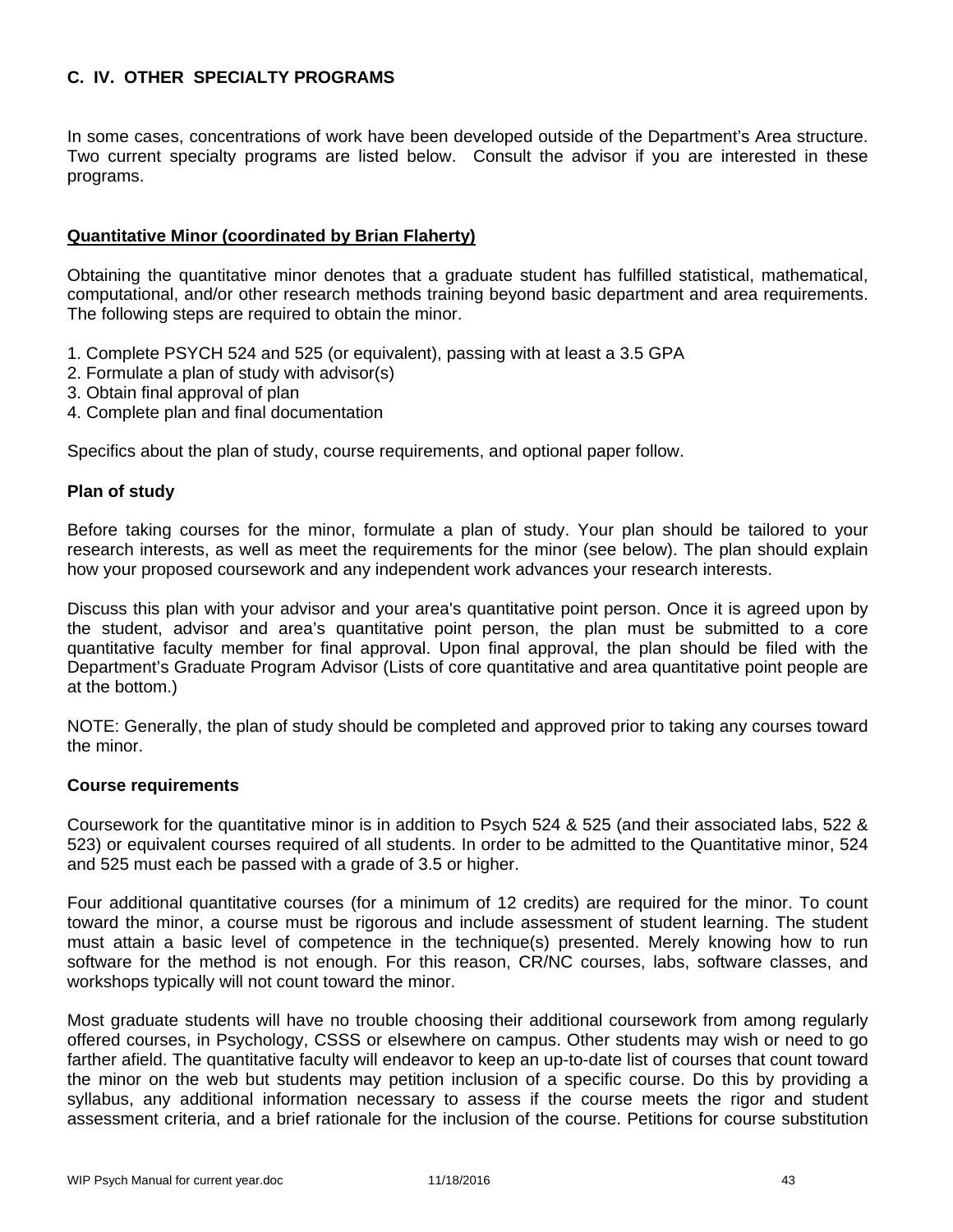should be submitted to the core quantitative faculty, who will determine whether the course is acceptable for inclusion in the minor.

All four additional quantitative classes must be passed with a minimum grade of 3.3.

# **Optional paper**

In place of one of the four additional courses, a student can choose to write a quantitative research paper or substantive research paper employing sophisticated quantitative techniques. Pedagogically, the goal of the paper is for the student to demonstrate competence in one or more quantitative methods they have learned. This paper will be read and evaluated by two quantitative faculty. Once approved, the paper should be submitted for a conference presentation and/or publication. When a student opts to write such a paper, the minimum number of additional course credits (over and above Psych 522, 523, 524, and 525) required for the minor is reduced to nine.

#### **Final documentation**

Once completed, record your work for the minor on the "Documentation of Completion of the Quantitative Minor" form available from the Graduate Program Advisor and on the webpage describing the Quantitative minor (link below).

This information and the minor application can be found here: http://web.psych.washington.edu/psych.php?p=224

The current list of courses automatically applicable to the minor is here: http://web.psych.washington.edu/psych.php?p=505

"Documentation of Completion of the Quantitative Minor" form: https://depts.washington.edu/psych/files/areas/quant\_minor/form.pdf

Core Quantitative faculty are: Boynton, Flaherty, King, Little, Miyamoto, Shoda.

Area Quantitative point people: Animal Behavior – Jim Ha Behavioral Neuroscience – Jeansok Kim Cognitive/Perception – Geoff Boynton Adult Clinical – Lori Zoellner Child Clinical – Kevin King Social – Yuichi Shoda, Tony Greenwald Developmental – Jessica Sommerville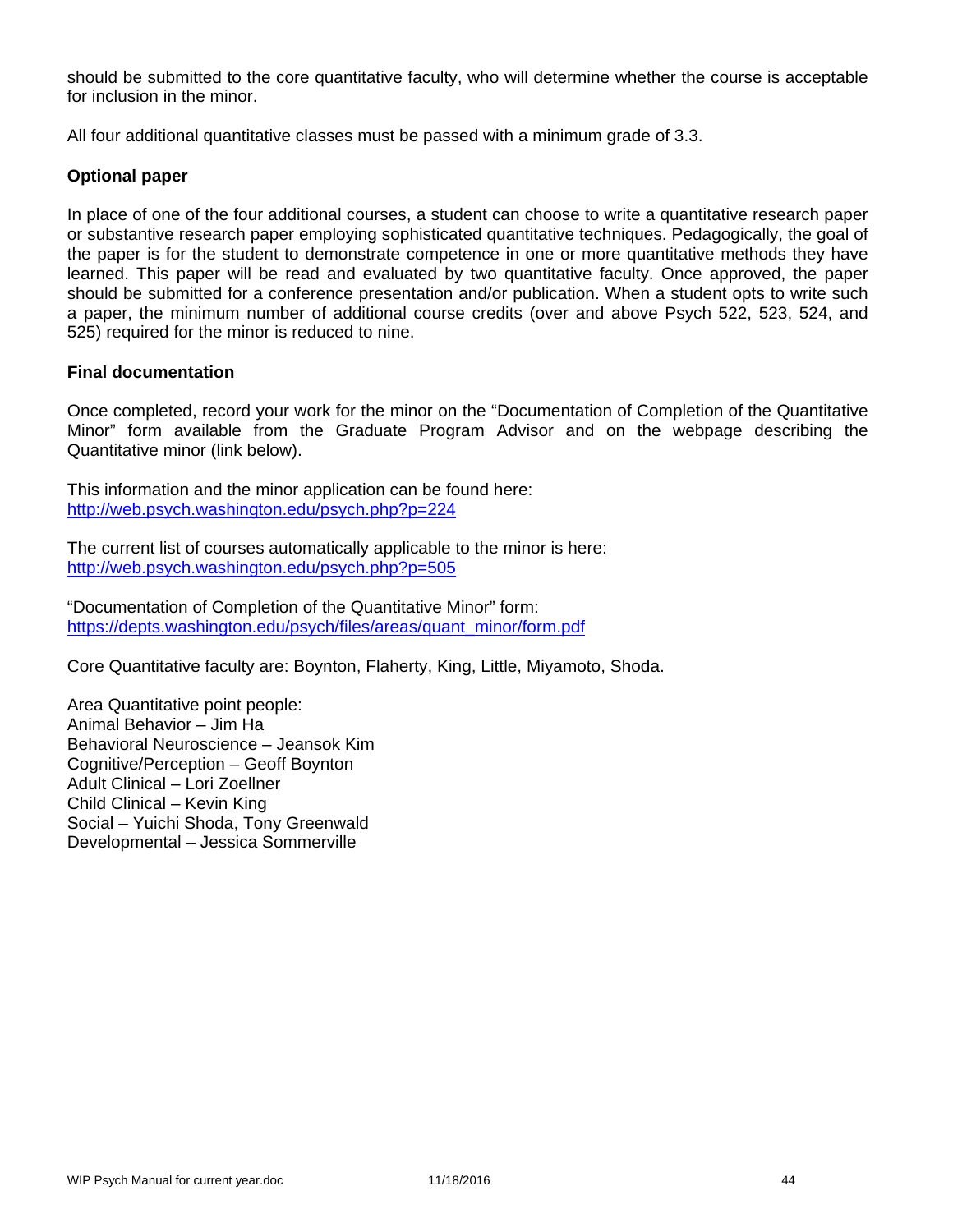## **Diversity Science Specialization**

A comprehensive understanding of human behavior requires examination of the meaningful differences between and among people across the diversity of human experience. These differences are often rooted in current and historical experiences of oppression and prejudice that have disproportionately devalued people of different identities including, but not exclusive to, races, cultures, ethnicities, sexual orientations, genders, gender-identifications, abilities, and socioeconomic statuses. The goal of the Diversity Science Specialization is to inform our understanding of human behavior and develop competency in the following areas:

- 1. The unique and intersecting psychologies and perspectives of underrepresented groups.
- 2. Psychological processes that contribute to the development of identity and bias.
- 3. Exploring, identifying, and questioning biases within our own research and the field at large.
- 4. The development of psychological services and empirical investigations that are applicable to and implementable in marginalized communities.

Students who complete the requirements for this specialization are expected to understand the above four competencies and apply them to their field of study.

#### **Requirements**

- 1. Successful completion of at least three courses which focus on the relationship between marginalized populations and some aspect(s) of psychology.
	- a. At least two of these courses must be offered through the psychology department. Courses must be at the 400 or 500 level or above. A representative list of department courses which meet the Diversity Science Specialization requirements are posted on this website, and faculty will consider whether any additional courses meet the requirements on a case-by-case basis.
	- b. One of the required courses may be taken outside the Psychology Department. This course can be selected from a pre-approved list (see 'Courses' link below) or the student may seek the approval of the Diversity Science Specialization committee to use an unlisted course to fulfill this requirement.
	- c. All students working towards the Diversity Science Specialization must enroll in at least one quarter of the Diversity Science Brown Bag (Psych 557), usually offered during winter term.
- 2. After the completion of required coursework, the student will prepare a capstone paper or presentation demonstrating their expertise and understanding of at least one of the four core competencies of the Diversity Science Specialization. This paper may take one of three forms:
	- a. A critical review of research relevant to one or more of the four core competencies in their area of scholarly interest OR
	- b. A research proposal or empirical paper reporting an original study on a topic relevant to one of the four core competencies of the specialization OR
	- c. A prospectus for a course focusing on a topic related to one or more of the core competencies that the student might teach during their career.

The paper will be reviewed and approved by 2 members of the Diversity Science Specialization faculty and 2 student members of the Diversity Steering Committee.

#### **Extra Courses required for the specialization certificate**

https://depts.washington.edu/psych/files/diversity/DiversityScienceCertificate.pdf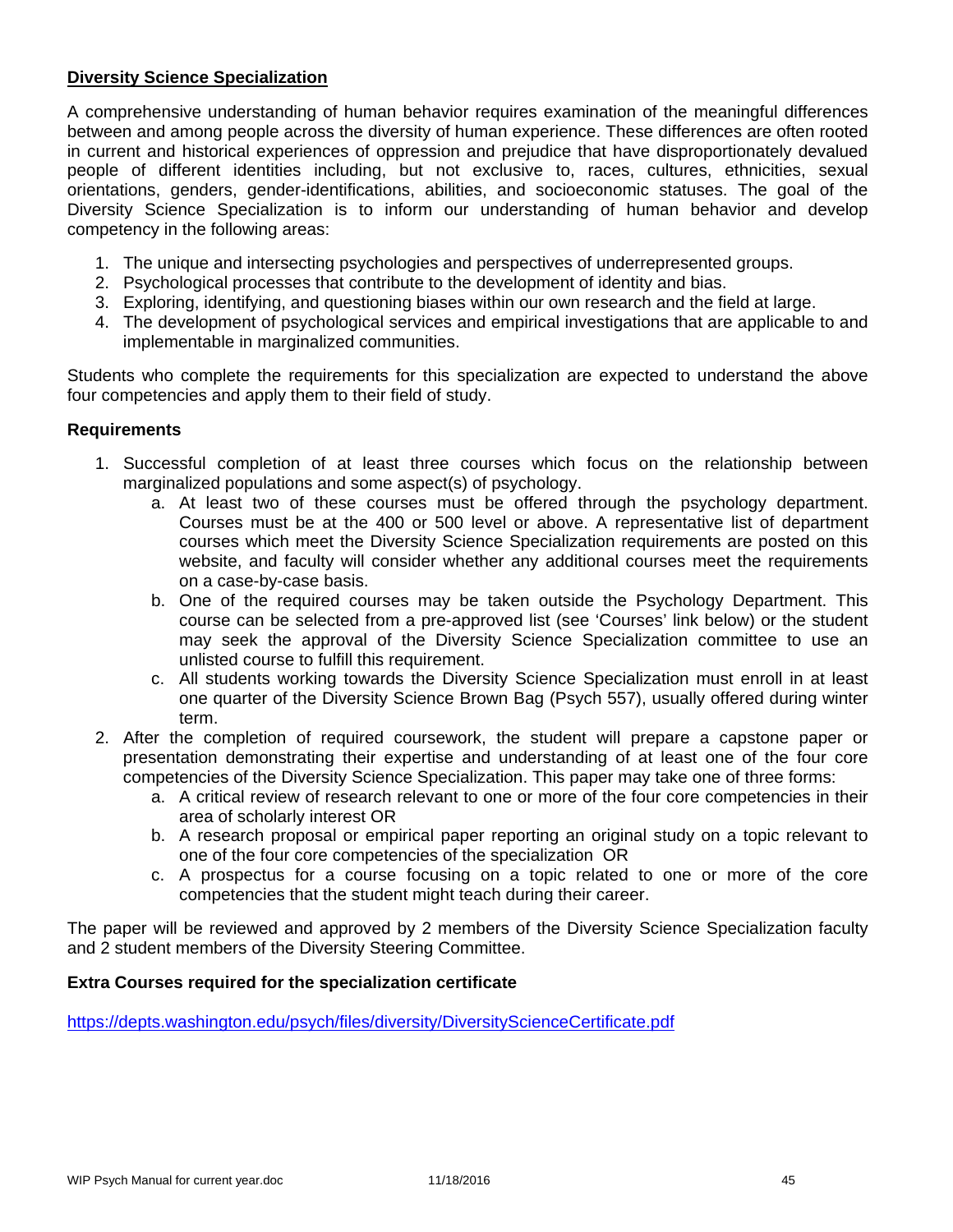# **Application**

Once you have completed the requirements and wish to apply for the Diversity Science Specialization, please take the following steps:

1. Complete the form "Documentation of Completion of the Diversity Science Specialization" https://depts.washington.edu/psych/files/diversity/DiversitySpecialization.pdf

2. Finalize your capstone paper if it is not already complete.

3. Write a brief cover letter in email form to the DSC co-chairs (currently Sarah Edmunds and Arianne Eason) that explains your rationale for why your capstone paper fulfills the goals of the diversity science specialization (above). Attach the "Documentation…." form (Step 1) and your capstone paper (Step 2).

4. The DSC co-chairs will assign and forward your application to 2 DSC faculty members and 2 DSC student members. (If there is any reason that you would not want your application reviewed by a specific faculty or student member, please let the co-chairs know in a separate email.) The appointed review committee will email among themselves approve or make recommendations as to how to improve your capstone paper.

5. You will receive the review committee's decision in an email. If the committee approved your capstone paper and coursework, Jeanny Mai will also be CC'ed on the email. Because Jeanny will have your entire application as well as the email endorsement of the DSC review committee, she will be able to grant you the Diversity Science Specialization at the end of the quarter in which you receive your decision. It is your responsibility to follow up with Jeanny if you do not hear from her after you receive your decision.

If you are interested in completing the Diversity Science Specialization, or have any questions, contact: psychdsc@u.washington.edu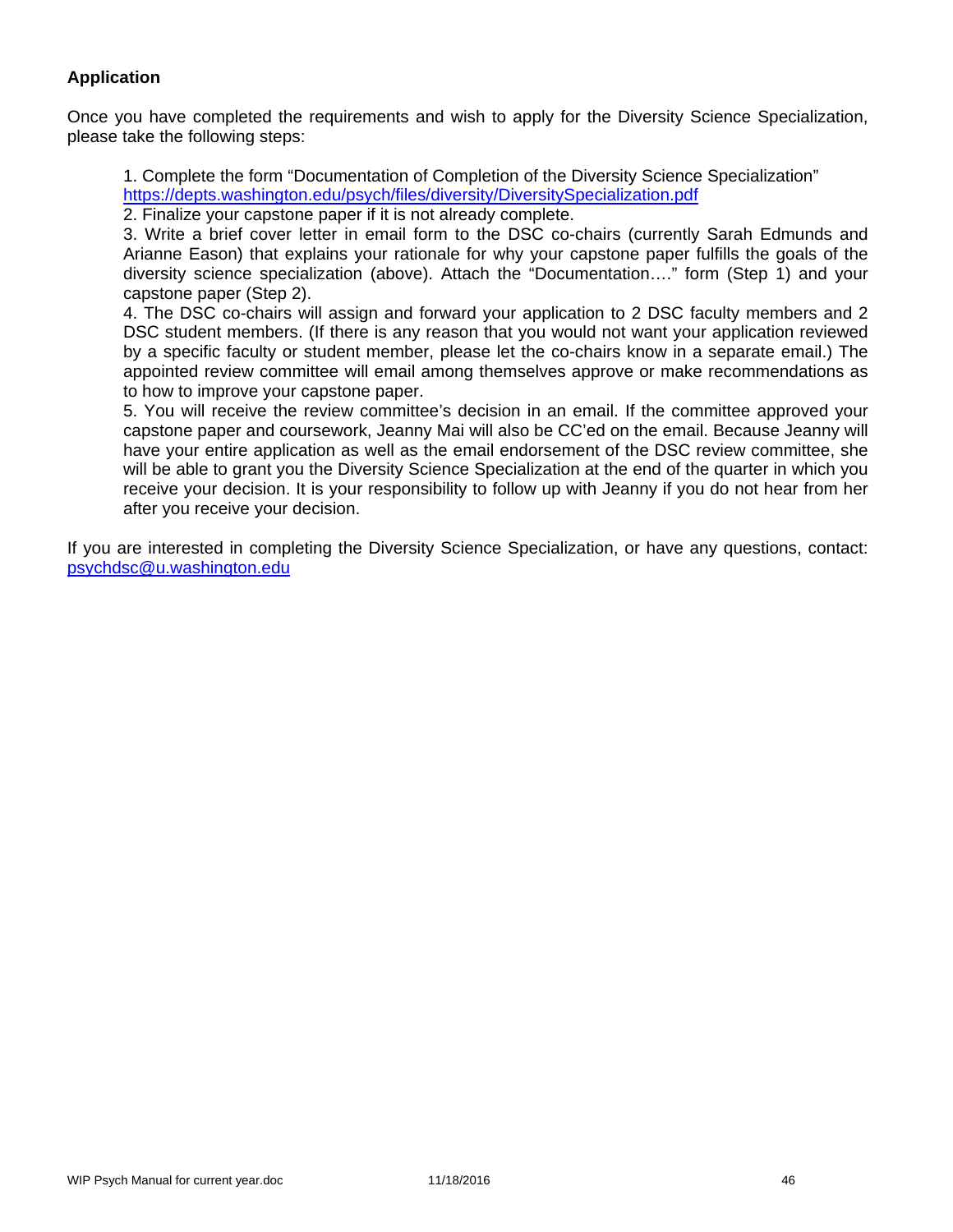# **D. POLICIES AND PROCEDURES**

# **D. I. WHOM TO SEE FOR WHAT YOU NEED**

During your graduate career you will often have the need to draw upon the services and facilities offered by the Psychology Department. The faculty and other graduate students usually help you discover the ins and outs of locating these potential services. The following list of the staff and their responsibilities is included to give you an idea of whom to talk to as your needs as a graduate student change and develop.

# **Sheri J.Y. Mizumori**, Chair (G-121, 5-9660)

e-mail: mizumori@uw.edu

- **For problems not solvable, or solved by anyone else.**
- ◆ Schedule an appointment through Joanne Edwards (G-121, 5-8035, joannee@uw.edu)

## **Joanne Edwards**, Assistant to the Chair (G-121, 5-8035)

e-mail: joannee@uw.edu

(if Joanne is on vacation, see Michele Jacobs)

- Schedules appointments for the Chair (Sheri Mizumori)
- Consults on University and Departmental policies regarding faculty
- Coordinates faculty searches
- Handles all aspects of new faculty/post doc/clinical/visiting faculty appointments, from advertising, visa requests (if necessary), compilation of required documents, to processing the payroll actions
- Coordinates faculty reappointment, promotion and tenure reviews
- Coordinates faculty merit reviews
- Coordinates faculty professional, sick leave and family leave
- Receives and distributes Human Subjects Applications to the appropriate departmental committee
- Bearer of a wealth of information on all aspects of the department

**Nancy Kenney**, Associate Chair & Director of Graduate Training, Graduate Program Coordinator (GPC) (G-306, 3-2563) Please see page 7.

e-mail: nkenney@uw.edu

**Jeanny Mai**, Graduate Program Advisor, GPA (G-127, 3-9329) Please see page 8.

e-mail: jeanny@uw.edu

(if Jeanny is on vacation, see Michele Jacobs or Nancy Kenney)

# **Michele Jacobs**, Administrator (G-119, 5-2027)

e-mail: mjacobs@uw.edu

 (If Michele is on vacation, see Jeneil Lagasse for admin assistance and William Kaplan for facilities assistance)

- ◆ Liaison with Human Resources Office
- Coordinates new permanent staff hires/reclassifications/layoff
- Handles staff personnel issues/policy questions
- Supervises payroll functions, academic support staff, and computer support staff
- Assists faculty with cost share questions regarding faculty effort
- ◆ Prepares and maintains faculty release/recapture plan
- Approves grant proposals/RRF applications/TRANSPASU forms
- Faculty Effort coordinator—Cost share and effort report access
- Manages remodel projects for Guthrie Hall, Guthrie Annexes and other Psychology space
- Schedules major maintenance or repairs needed in Guthrie Hall, Guthrie Annexes and other Psychology space
- Security problems in Guthrie Hall, Guthrie Annexes and other Psychology space
- Oversees space allocations (academic, research, and operations) in Psychology assigned space
- ◆ Handles requests for phone install and repair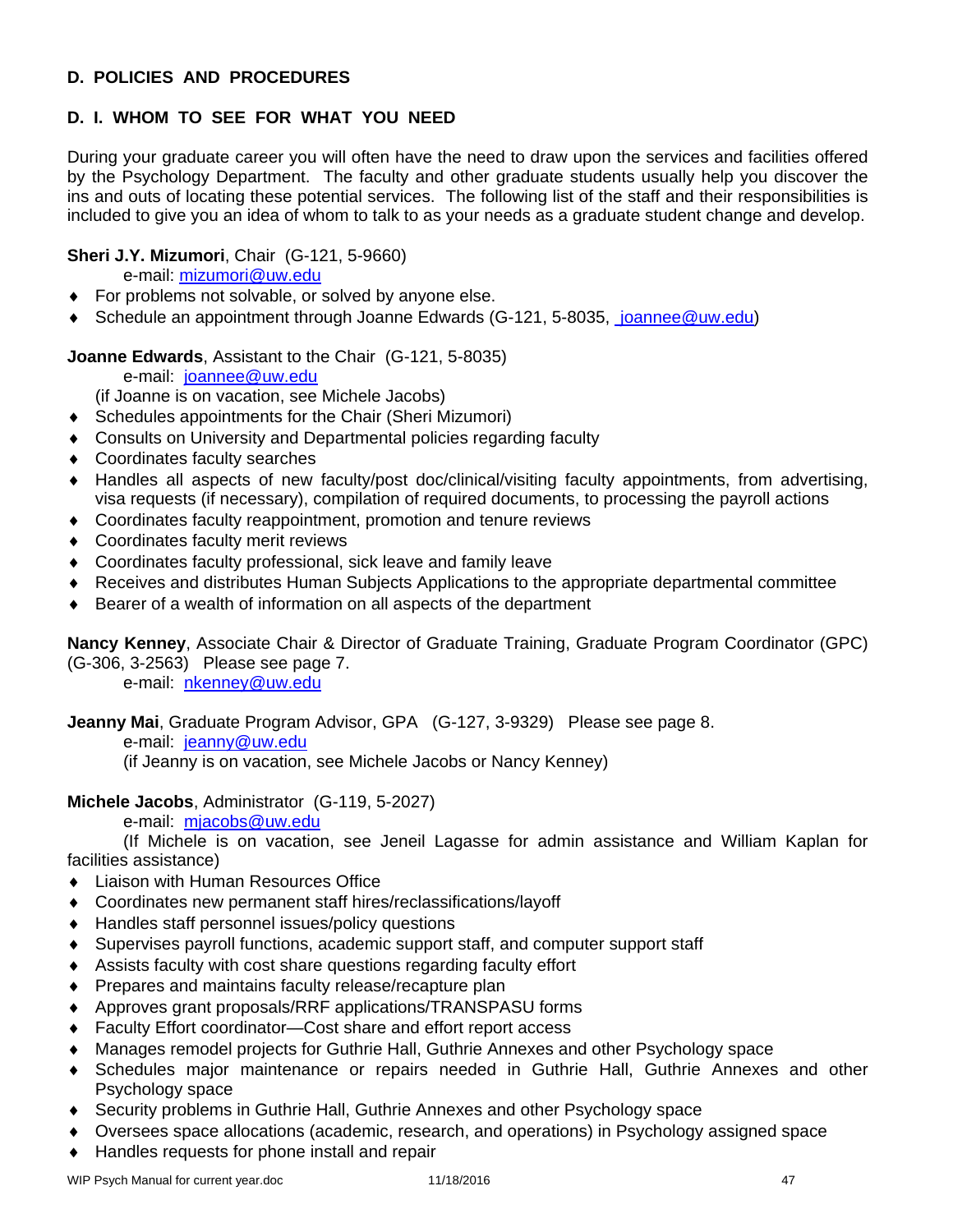Questions regarding Records Retention schedules (document retention/archiving)

**Jeneil Lagasse**, Associate Administrator (G-129, 3-8879)

e-mail: jeneil@uw.edu

 (If Jeneil is on vacation, see Yuri Clancy for grant assistance and Michele Jacobs for admin assistance)

- Advises faculty/staff on current UW and State administrative and fiscal policies and procedures
- Fiscal oversight of department, state and RCR budgets. Provides projections for departmental budget and expenditures on state and RCR budgets.
- Handles policy questions for externally and UW funded research grants and contracts, fiscal reporting and expenditures
- Loads monthly expenditure data from FIN (or EDW) and OPUS and makes sure the load is accurate. Creates PDF files of budget reports used for printing and distribution to PIs. Distributes quarterly budget reports for grants/gifts/departmental funding.
- ◆ Processes requests for SecureID
- Authorizes access to UW Administrative Systems and systems requiring Astra authorization (Payroll, Financial Desktop, eProcurement, Equipment Insurance)
- Processes travel requests for faculty from department funding sources
- Supervises department grant management and grant fiscal staff
- Reviews and authorizes CTA expenditures
- Reviews and authorizes Procard new and renewal applications; and temporary limit increases
- Provides quarterly Grad Operating Fee instructions to Grad Program Advisor for NRSA students
- Authorizes SAGE and eRA Commons access for faculty and grant proposal preparers
- Assistant to the Administrator: handles immediate administrative problems in her absence

**Yuri Clancy**, Grants Administrator, Budget Fiscal Analyst Lead (G-137, 3-6121),

e-mail: clancy@uw.edu, psygrant@uw.edu

(if Yuri is on vacation, see Jeneil Lagasse)

- Maintains information for preparation of grant proposals re: fringe benefits, indirect costs, proposal application materials
- Assists grad students on NRSA/external fellowship funding requests
- Coordinates receipt of grants, advance budget requests, no-cost extentions, closeouts
- Works with OSP, GCA and external sponsors to facilitate post award grant management
- Administers outgoing subcontracts on Psychology grants
- Issues personal services contracts and large purchase orders (equipment)
- General compliance questions or problems related to grants/external funding
- Answers questions about allowability of purchases on grant budgets
- Post-Award management: Monitors externally funded budgets for compliance, allowability, and discrepancies; assists PI with projecting expenditures to prevent deficit spending
- Oversees budget reconciliation and corrections to fiscal transactions on externally funded grants
- Assists faculty with annual grant progress reports—NIH/eSNAP
- Checks budgets/formatting/submission requirements on all outgoing non-competing and foundation proposals, maintains files on proposals submitted
- ◆ Monitors psygrant@uw.edu email account
- Answers questions about how labs should use their petty cash accounts, performs annual revolving fund verifications

# **Vicki Paulus**, Budget Fiscal Analyst (G-136, 6-4574)

e-mail: vpaulus@uw.edu

(if Vicki is on vacation, see Yuri Clancy)

- Checks budgets/formatting/submission requirements on all outgoing new and competing proposals, maintains files on proposals submitted
- Helps develop detail budgets for PIs and new investigators for grant submissions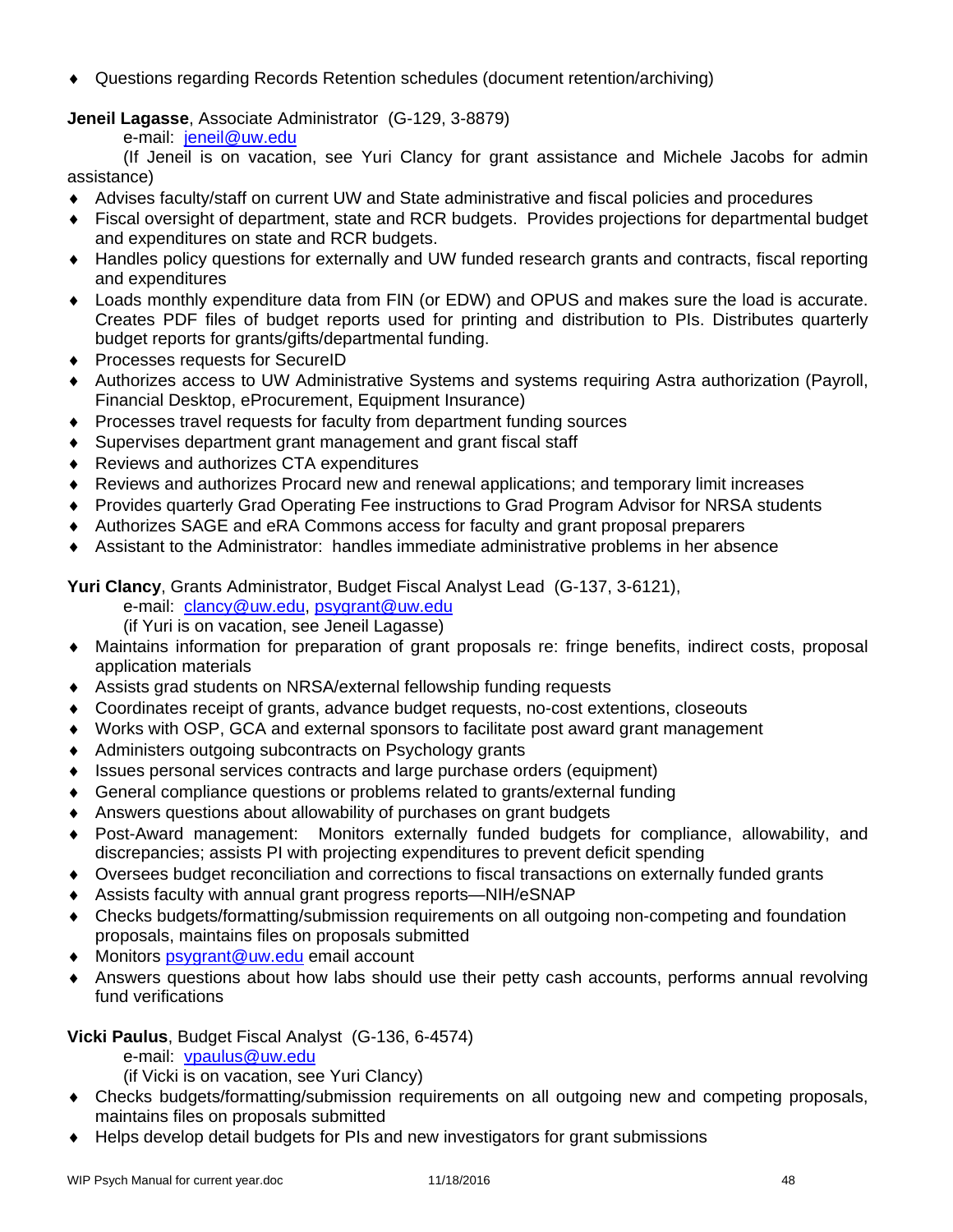- ◆ Monitors psygrant@uw.edu email account
- Assists faculty with annual grant progress reports—NIH/eSNAP
- Monitors subcontract invoices, works with PI on review and approval
- Post-Award management: meet with PIs to review current budget status and future projections discussions
- Petty Cash Custodian: handles Petty Cash reimbursements: advises whether purchases may be reimbursed under Petty Cash.
- Backup for purchase order requests/procard purchases for labs
- ◆ Backup reviewer for procard transactions
- Backup Travel reservations for guests, grad students and faculty who don't have a Travel Visa Card
- Reconcile monthly transactions on main department budgets (RCR, State), reviews/corrects state and RCR project code reporting. Assist with preparing budget reports.

**Margaret Cheng**, Fiscal Specialist (G-130, 6-5275)

e-mail: marcheng@uw.edu

(if Margaret is on vacation, see Vicki Paulus or Jeneil Legasse)

- Monitors/reconciles internally funded (RRF, ADAI, Bridge funds) budgets, Fellowship Awards, Endowment accounts and departmental gift accounts
- Monitors/reconciles Bolles Fellowship award expenses
- ◆ Reconciles externally funded budgets
- ◆ Reconciles state and RCR project code reporting
- Travel reservations for guests, grad students and faculty who don't have a Travel Visa Card, reconciles department CTA account
- MyGrad coordinator for grad travel requests
- ◆ Prepares travel reimbursement paperwork
- ◆ Questions on travel covered by grants
- Questions concerning purchasing supplies/equipment for grant use
- Handles purchase order requests/procard purchases for grants, internal, fellowship, gift and state funds
- Reconciles Procard accounts for all department Procard holders
- Orders supplies for department and office supply orders for research labs
- Maintains detailed budget files on expenditures
- Petty Cash Custodian: handles Petty Cash reimbursements: advises whether purchases may be reimbursed under Petty Cash.
- Oversees cash deposits and coordination with Bank Reconciliation

#### **Melissa Harrell**, Payroll Coordinator (G-126, 3-3366)

e-mail: psypay@uw.edu

(if Melissa is on vacation, see Michele Jacobs)

- Processes payroll appointments and payroll changes for new and existing employees and maintains a complete files of departmental employment and service records
- Provides orientation to new employees regarding departmental processes and policies, benefits, and union membership
- Processes corrections to payroll errors (OSETs), overpayments, retroactive payments
- Enters and coordinates temporary hourly hires in UW Hires system
- Sets up and authorizes access to Leave and Time Reporting (LTR) system (hourly timesheets, monthly work and leave reporting) for employees, supervisors and approvers
- Answers LTR timesheet and leave questions for all employees
- Enters work/leave/overtime data for Classified and Professional staff in the Online Work and Leave record System (OWLS)
- Coordinates background checks for student hourly and volunteers
- Distributes and monitors return of Grant and Contract Certification Reports (GCCRs)
- Answers questions concerning payroll checks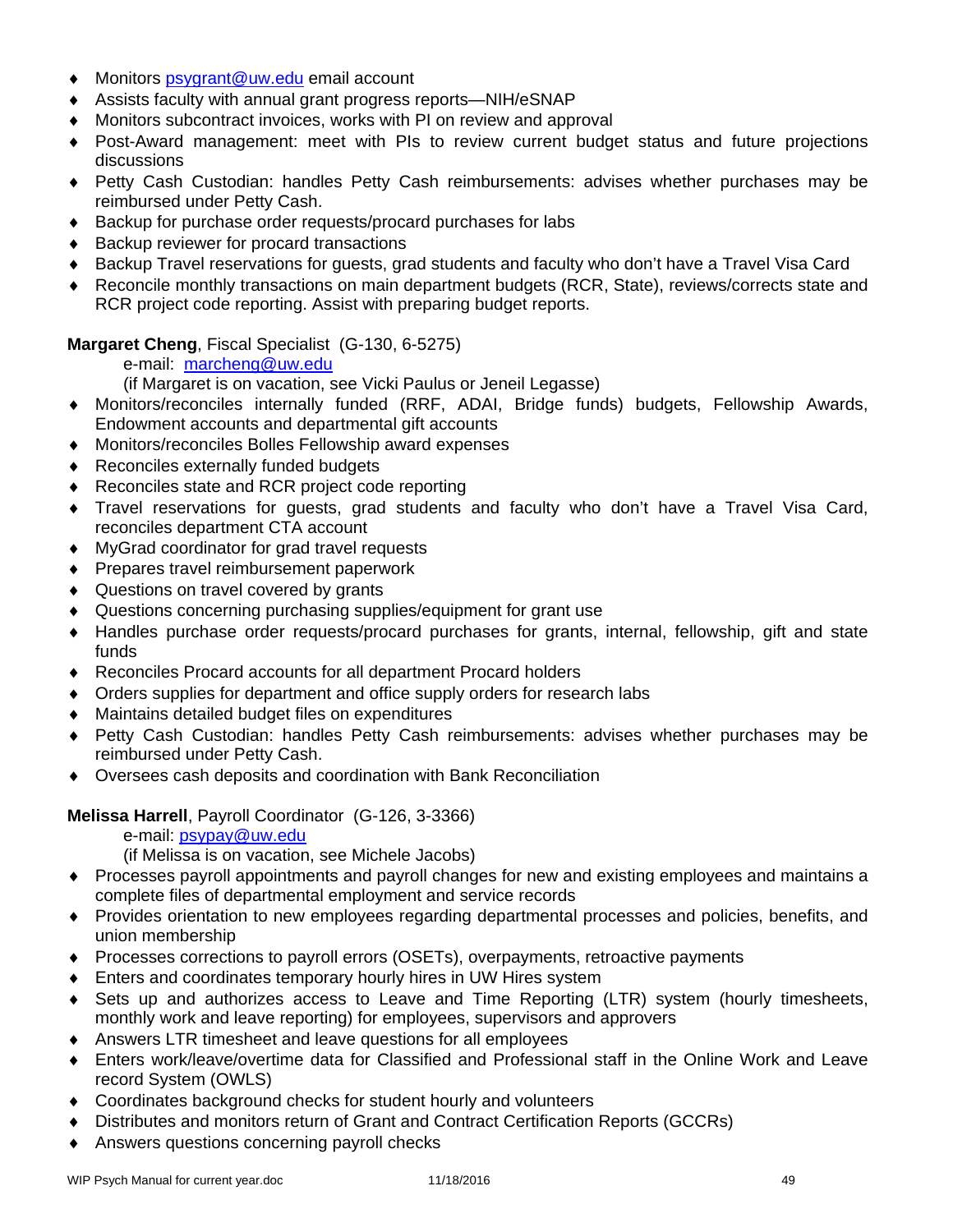- Supervises distribution of emergency payroll checks and W-2s
- ◆ Supervises hourly assistant

# **William Kaplan,** Office Manager, (G-119B, main office, 3-2640)

e-mail: wkaplan@uw.edu

(if William is on vacation, see Michele Jacobs)

- Keys and access codes to rooms/secure areas in Guthrie and Annexes
- Schedules major maintenance or repairs needed in Guthrie Hall, Guthrie Annexes and other Psychology space
- Security problems in Guthrie Hall, Guthrie Annexes and other Psychology space
- Issues Building Use Permits for after hours use of buildings (for grads, hourly and volunteers)
- Copy System Administrator: issues copy accounts and updates copy user numbers for access to departmental copy machines
- Equipment check out (laptops, cameras, projectors, etc)—see PsyCal to reserve equipment
- Mailboxes and questions concerning mail delivery to Guthrie
- Exam and other class material processing for TAs and lecturers
- ◆ Office machine servicing (Xerox, Fax)
- $\bullet$  Problems with the copy machines
- Coordinates shredding services for confidential documents per retention schedules
- Overnight express mail service questions
- Course entry codes for independent study (496,498,499,596,598,599,600,700,800)
- ◆ Issues Parking Validation Coupons for department quests
- ◆ Issues UWATS codes for departmental budgets
- Maintains bulletin boards in Guthrie lobby and in hallway outside Guthrie 121

**Sarah Burdell**, Acting Advancement & Outreach Coordinator (G-138, 6-5274)

e-mail: sburdell@uw.edu

(If Sarah is on vacation, see Dana Arnim or Michele Jacobs)

- Oversees alumni and donor relations, gift stewardship, annual giving campaign and department fundraising activities
- Liaison between department and UW/College advancement staff
- Point of contact for all development related business. Coordinate monetary and in-kind donations to the department. (Not grants.)
- Prepares informational materials to support gift requests and outreach events
- Psychology Colloquium Series lectures: scheduling, publicity. Talk to her if you want to bring a speaker to campus.
- Coordinates annual Edwards Lecture Series
- Advice or help with publicity, catering, room reservations, transportation, etc.

**Dana Arnim**, Program Coordinator, Advancement & Outreach (G-130, 6-5275)

e-mail: darnim@uw.edu

(If Dana is on vacation see Sarah Burdell or Jeneil Lagasse)

- Processes honorarium payments and travel expenses for guest speakers/lecturers
- Confirms hotel, plane and ground transportation arrangements with Department's guest speakers and **lecturers**
- Secures rooms for speaker visits including lecturer room, seminar, and graduate student lunch
- Purchases food for graduate student lunches and refreshments for seminars/lectures
- Advice or help with catering, room reservations, transportation, etc.
- Updates department website, Facebook page and other social media with information on lecturers or other advancement related announcements
- Receives/receipts monetary and in-kind donations to the department. (Not grants.)
- **Prepares thank you letters to donors on behalf of Chair**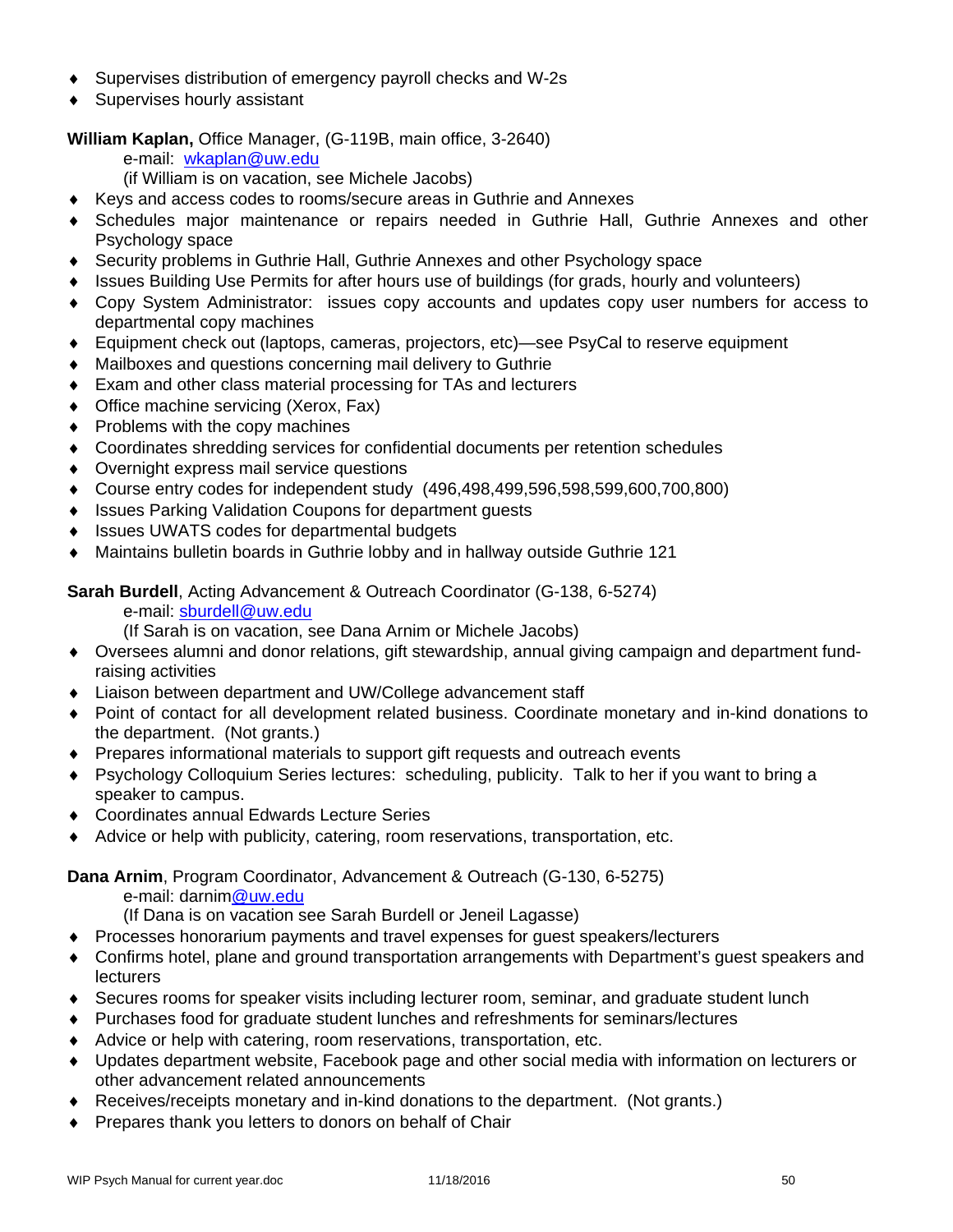# **Kim Arbios,** Course Scheduling Coordinator (G-122, 3-1469)

e-mail: karbios@uw.edu

(if Kim is on vacation, see Carrie Perrin)

- ◆ Time Schedule coordinator—UW and Department
- ◆ Reserves rooms for classes and review sessions
- ◆ Orders textbook desk copies
- Assists with change of grades or removal of incompletes
- ◆ Publishes office hours
- ◆ Edits course descriptions
- Distributes course entry codes to instructors
- Assists graduate instructors
- Prepares and submits new course and course change applications
- Edit and publish in-house e-newsletter. Send items to psynews@u.washington.edu

## **Undergraduate Advising Office,** psyadv@uw.edu, (G-119A, 3-2698)

- ◆ Carrie Perrin, Director, cyoung@uw.edu
- ◆ Vicky Hansen, Academic Advisor, hansenv@uw.edu
- ◆ Cy Delgado, Academic Advisor, delgadoc@uw.edu

## **Advising Office staff work with undergraduate students in a variety of ways, including:**

- Academic planning for current and prospective psychology majors
- Assistance and referral for students experiencing academic and other challenges
- ◆ Graduate school and career planning
- Connecting students with resources to complement their academic programs (undergraduate research, community based fieldwork, study abroad, departmental honors program, peer tutoring and student leadership)

## **Technical Support Services Staff** (G-28, Basement, 3-8281)

**Doug Kalk,** Senior Computer Specialist (G-28, 3-8281)

e-mail: dougkalk@uw.edu

- ◆ Computer hardware and software support
- Computer/printer purchases
- ◆ Sets up new computers/printers
- **Troubleshoots computer/printer problems**
- ◆ Repairs computers/printers or sends out for repair
- Maintains department admin servers
- Maintains lab servers
- ◆ Hardware/software integration
- ◆ Software license/media purchases

# **Rich Ball,** Senior Computer Specialist (G-28, 3-8281)

e-mail: richb@uw.edu

- ◆ Computer hardware and software support
- ◆ Sets up new computers/printers
- Troubleshoots computer/printer problems
- ◆ Repairs computers/printers or sends out for repair
- ◆ Large package receiving and delivery (not express)
- Questions concerning A/V and other equipment owned by the department
- Coordinates surplus equipment and furniture storage and pickup
- ◆ Departmental equipment inventory management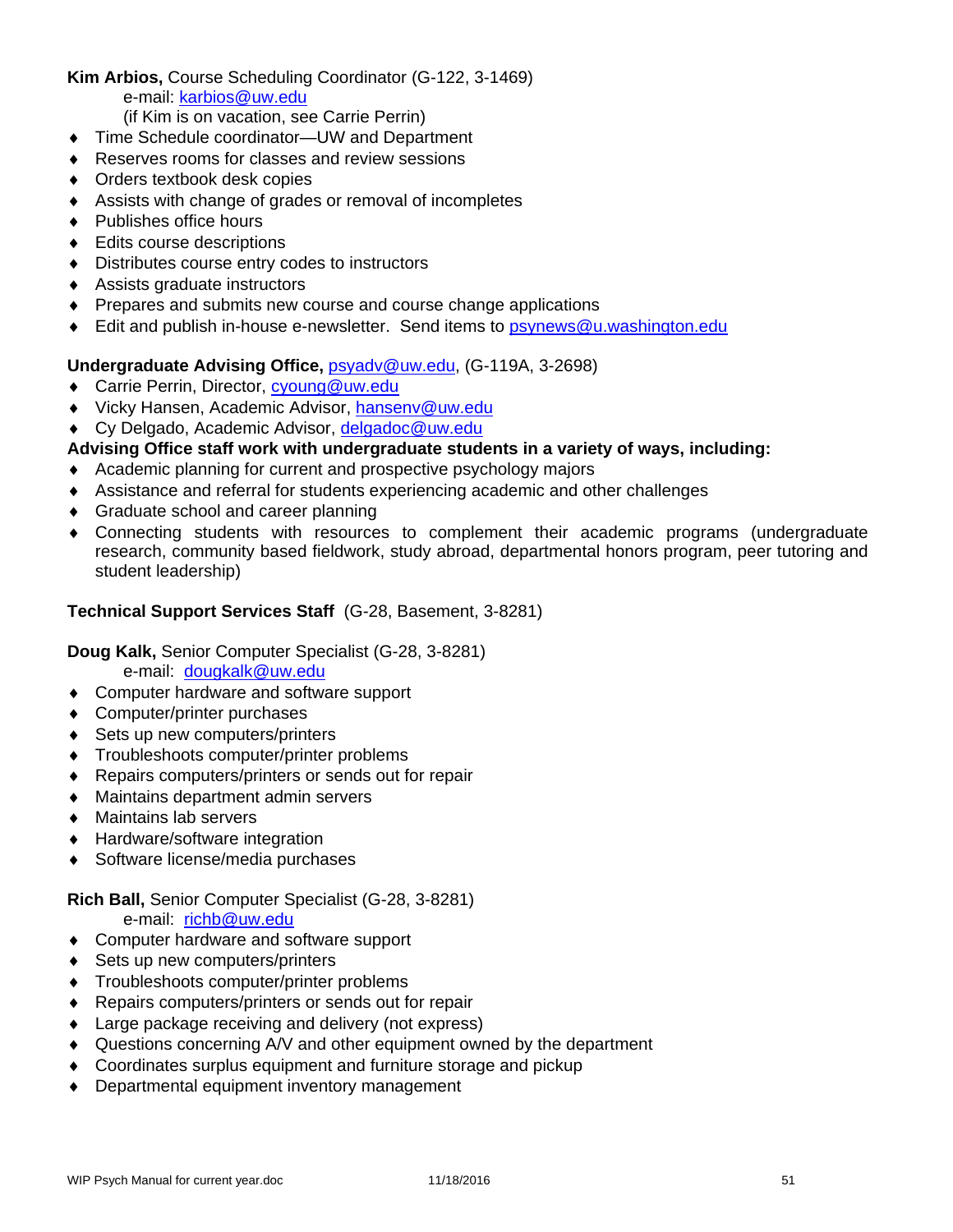# **Shawn Heide**, IT Architect & Systems Manager (G-53, 5-2079)

e-mail: medialab@uw.edu

(if Shawn is on vacation, see Doug Kalk or Rich Ball)

- Manages department-wide IT system, including psych intranet, administrative functions and web services
- Departmental/Clinical Database/Server Administrator
- Directs operations in the department's Media Lab (Rm 53), which supports teaching in the department
- Supports departmental laptops & other presentation equipment in checkout pool
- Provides instruction in presentation, multimedia, and web editing software
- System administrator and consultant for Presentation & Lecture Lab (Rm 57), seminar rooms (Guthrie 211 & 315), and Psych Study Center (Guthrie Annex 3 – 120)
- Equipment set up/consultation for weekly department lectures
- Assists with first year presentations
- Departmental consultant for web-related issues
- Departmental Webmaster

# **Clinic Support**

**Amanda Patrick,** Clinic Manager (GA1-107, 3-6511)

 e-mail: apatrick@uw.edu (if Amanda is on vacation, see Sean Hudspeth)

- Oversees day-to-day operation and administration of the Clinic
- Assists the Clinic Director with policy development
- Implements and enforces Clinic policies (including HIPAA compliance)
- Consults with students, faculty and staff on clinic policy, and UW rules and regulations
- Hires, trains and supervises the front desk staff and the Clinic Program Coordinator
- Oversees the accounts receivable function in the Clinic, monitors the budget, and prepares financial reports
- Serves as financial manager for the specialty clinics within the Clinic
- Oversees quarterly client file audit
- ◆ Building Coordinator for Guthrie Annex 1

**Sean Hudspeth,** Clinic Program Coordinator (GA1-121, 3-6511)

e-mail: seanxiao@uw.edu

(if Sean is on vacation, see Amanda Patrick)

- Assists in the Clinic's day-to-day administrative operations
- ◆ Consults with students on Clinic policy and practices
- Handles administrative aspect of appointment, promotion, and reappointment of clinical supervisors
- Coordinates admission process for Child Clinical graduate program applicants
- Maintains outside practicum information and clinical supervisor information
- First-line of contact for problems with Clinic A/V equipment or new assessment system
- Prepares monthly insurance billing for specialty clinics
- Manages the inventory of client testing materials
- Coordinates reservations of Clinic conference room (GA1-120)
- Clinic purchasing

# **See Staff Support Services Organized by Function in Appendix IV, Page 77.**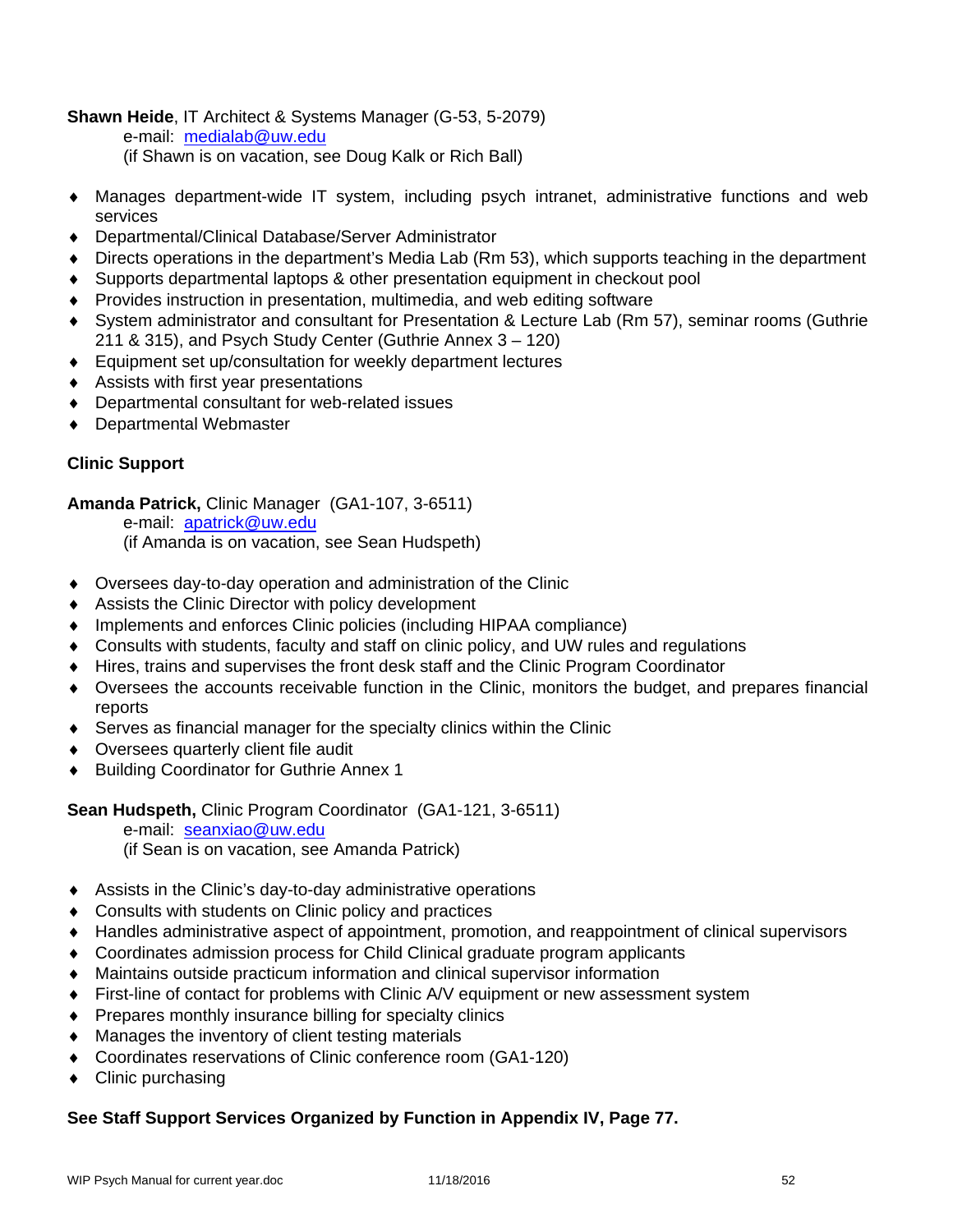# **Graduate Training Committee:**

Nancy Kenney (Chair)<br>
Kristina Olson (Assoc. Chair, Developmental) 
Nancy Kenney (Director of Graduate Training)<br>
Jeanny Mai (Graduate Program Advisor) Kristina Olson (Assoc. Chair, Developmental) David Barash(ASp)/Renee Ha (W) (Animal Behavior) Ellen Covey (Behavioral Neuroscience) Bob Kohlenberg (Adult Clinical)<br>
Susan Joslyn (Cognition & Perception) Brian Flaherty (Quantitative) Susan Joslyn (Cognition & Perception) Yuichi Shoda (Social & Personality)

Student Representatives: Saethra Fritscher (2015-2017) & Ruiyu Zeng (2016-2018)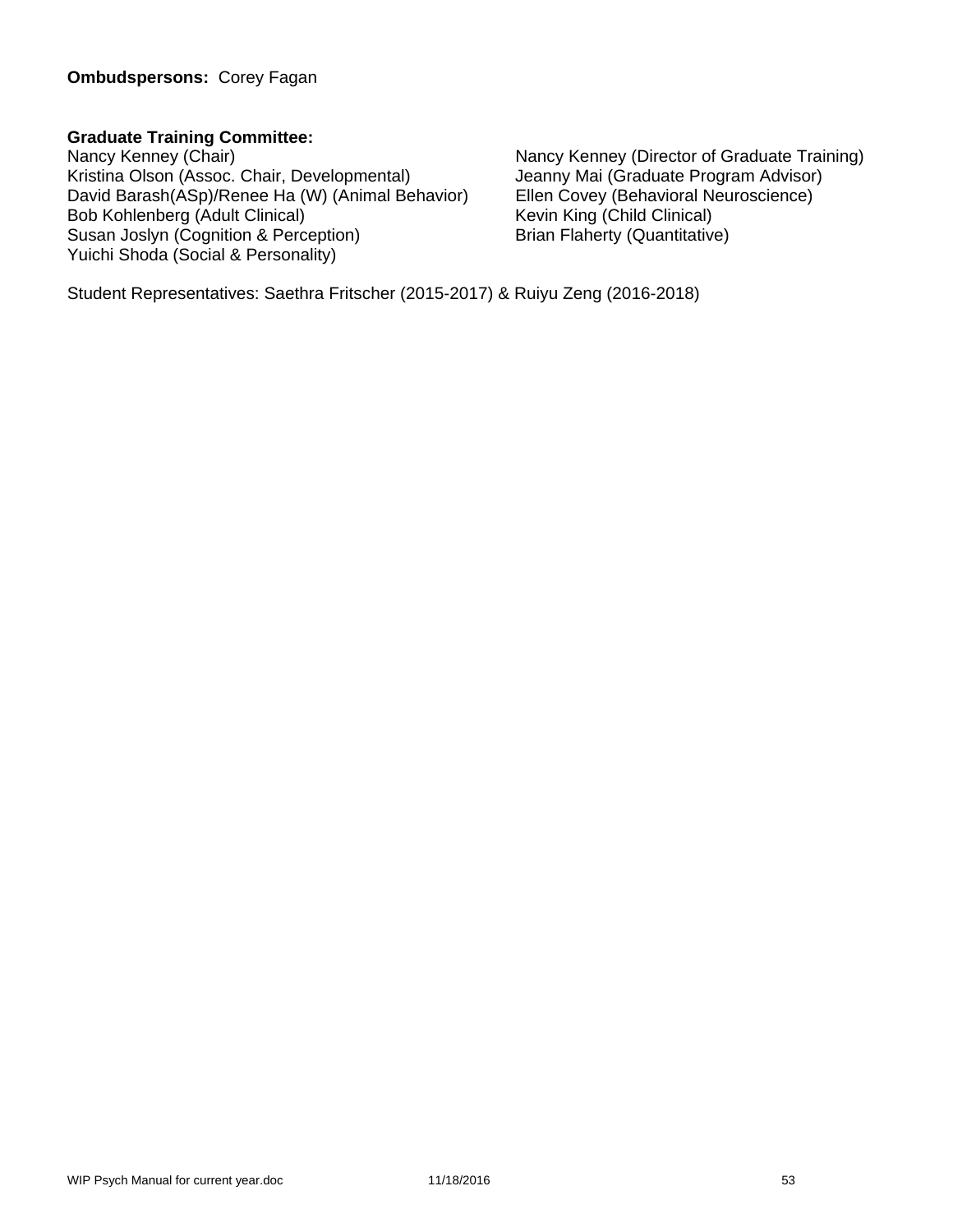## **D. II. DIVERSITY STEERING COMMITTEE**

#### **Diversity Steering Committee**

The Diversity Steering Committee is an umbrella organization of graduate students and faculty members that oversees events and diversity-related initiatives within the psychology department. For 2016-2017, faculty and graduate co-chairs are Dr. Bill George, Frances Aunon, Ari Eason, and Sarah Edmunds.

We consider human diversity as referring to groups of people who experience themselves as differing on one or more of a variety of dimensions including, but not limited to, race, culture, ethnicity, age, gender, sexual orientation, economic class, and disability status.

Our overall goal is to encourage and foster the growth and maintenance of a diverse academic community by: 1) encouraging and supporting research on diversity related topics; 2) encouraging the development of diversity related curriculum at both the undergraduate and graduate levels; 3) overseeing the graduate-level Diversity Science Specialization; 4) addressing the issues and concerns of students and faculty within the department on issues of enrollment, retention, and curriculum, as well as larger societal concerns.

We hold quarterly meetings and maintain a listserv. Anyone is welcome to attend meetings and joint the listserv; please email psychdsc@u.washington.edu for more information.

Recent Diversity Steering Committee Initiatives:

- Diversity Science Specialization
- Teaching Curriculum Resources
	- o Diversity RA
	- o Diversity Learning goals
	- o Diversity Training for Faculty
- Psych 250 TA (Racism and Minority Groups) duties/support
- High School Visits (Essence of Success)
- Inclusion of Diversity section in the UW Psychology Senior Exit survey

Interested in becoming a member? Committee meets twice a quarter. Committee sign-ups happen at the end of the year (you will receive a flier in your mailbox).

If you are interested in talking about diversity-related issues involving the Psychology Department, you may contact: Contact: psychdsc@uw.edu

Join their listserv at: https://mailman1.uw.edu/mailman/listinfo/psychdiversity

#### **Minority Student Representation**

We currently have 30 graduate students from diverse ethnic backgrounds representing 29% of the graduate student population in the Department. Minority students are found in almost all major areas of the department, although they are most numerous in clinical, child clinical, social, and cognitive psychology.

#### **Minority Faculty Representation**

Ana Mari Cauce, Ph.D. John Miyamoto, Ph.D. Sapna Cheryan, Ph.D. Sheri Mizumori, Ph.D. Stephanie Fryberg, Ph.D. Yuichi Shoda, Ph.D. William H. George, Ph.D. Joseph Sisneros, Ph.D. Jeansok Kim, Ph.D.

Jaime Diaz, Ph.D. Jaime F. Olavarria, M.D., Ph.D. (emeritus)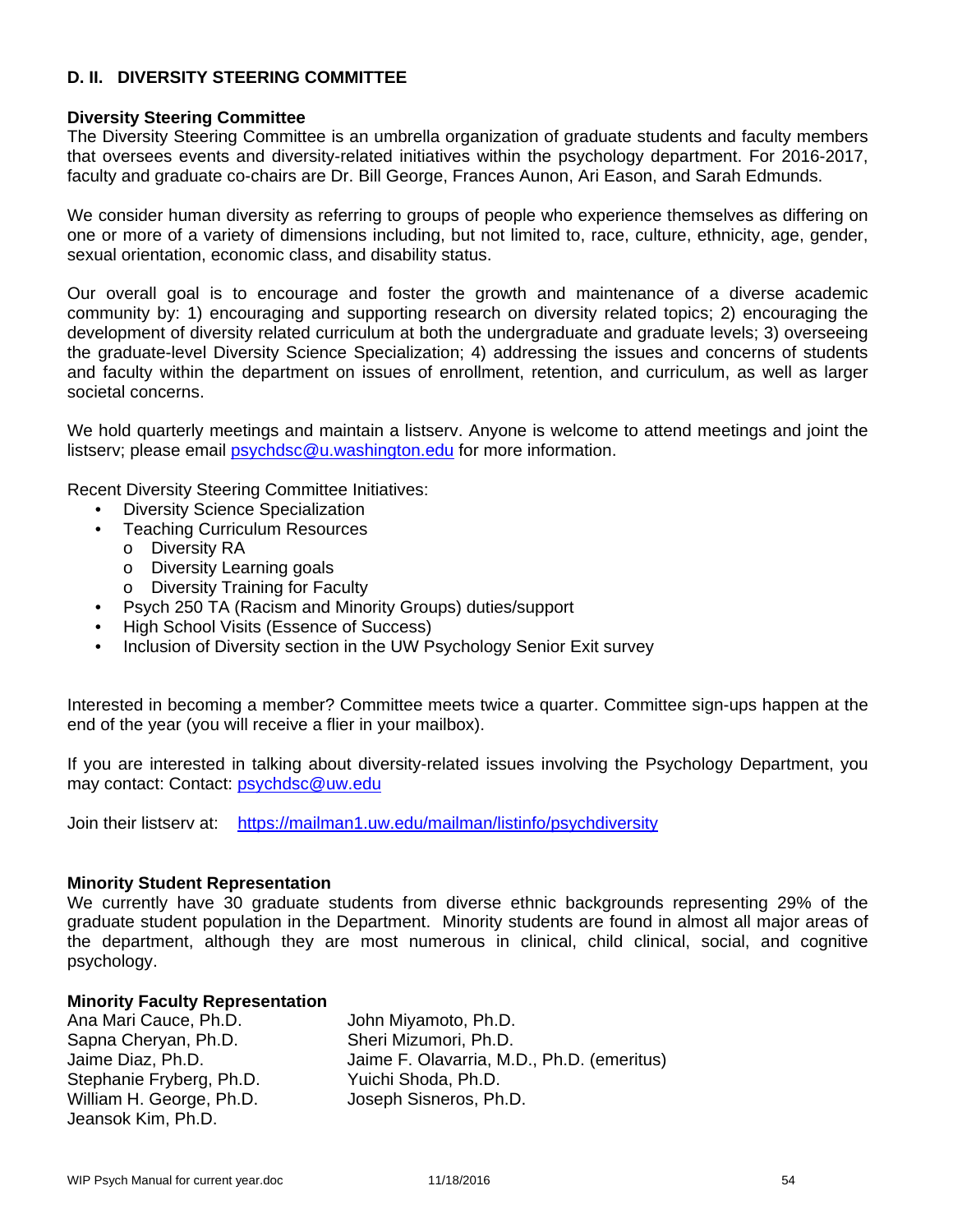## **D. III. CHANGING AREAS**

Occasionally, after some time in our graduate program, a student decides that he or she wishes to transfer to another Area or program within the Department of Psychology. Transfers into the Clinical Area are discouraged and virtually impossible. In any case, such a transfer requires an application process and is subject to the following conditions:

- 1. The student finds a new faculty advisor within the Area or program to which he or she wishes to transfer. This faculty member must be willing to serve as the student's advisor and to supervise the student's research in the new Area or program.
- 2. If the student requesting the transfer was admitted to the department with a promise of financial support and is within the first four years of graduate training, *the Area to which the student is transferring* assumes responsibility for providing TA or RA support through the remainder of the student's first four years in the Department. However, it is assumed that the transfer is in the student's best interest, and the Department as a whole can be asked to assist in solving a support problem if it arises.
- 3. The faculty of the Area or program into which the student wishes to transfer approve the transfer. Requests for such transfers will be considered by the faculty of an Area or program. Financial support for the transferring student becomes part of the admissions plan for the Area.

 A student who wishes to make such a transfer should begin conversations with the Graduate Program Coordinator (Nancy Kenney) as early as possible.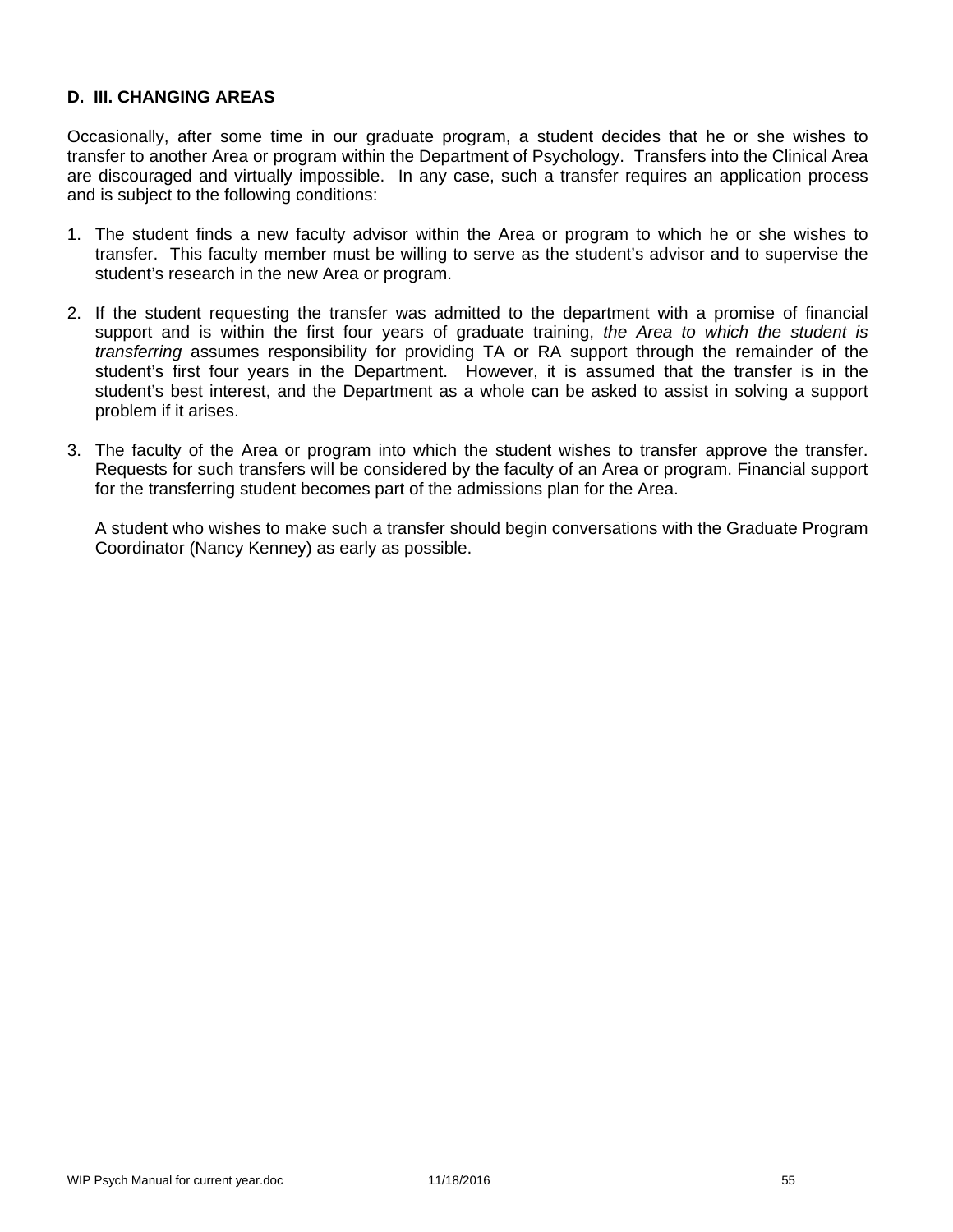# **D. IV. ON-LEAVE STATUS**

**Each quarter (except summer) you must either register for classes or petition for on-leave status.** The on-leave petition is found on the website below ("Graduate School On-Leave Information"). Provide your letter (see section below "Psychology Department On-Leave Policy") to Jeanny as part of the departmental procedures for going on-leave. Then, you can submit your on-leave request online and pay a \$25 per quarter fee. The on-leave request window is only good for one quarter a time. Please submit no later than by the 5th calendar day of the quarter in which you begin your leave period. If you have already registered for that quarter, you must officially drop all classes *before* the first day of school in order to receive the on-leave status. See http://www.washington.edu/students/reg/calendar.html for more details or call 206-543-4000.

International students, please check with your ISS advisor for advice on going on-leave: http://iss.washington.edu/procedures/drop-and-withdrawl

## *Graduate School On-Leave Information*

http://grad.uw.edu/policies-procedures/general-graduate-student-policies/graduate-on-leave-status/

## *Psychology Department On-Leave Policy*

- 1 year of leave (4 quarters) will be granted automatically, provided the student is in good standing, the student's primary and secondary advisors and the Director of Graduate Training agrees, and subject to departmental and university restrictions. A letter signed by the student and both primary and secondary supervisors stating the reason for leave and the expected date of return should be given to the GTC representative before the beginning of leave. If the student is not in good standing, arrangements for leave must be made in the same way as for extensions of leave beyond 1 year.
- Extensions of leave beyond 1 year will require the following on an annual basis (this process should be initiated 10 weeks before the administrative deadline for the initiation of the desired leave extension (the beginning of the final quarter of the current leave).
	- o A meeting with the student's primary and secondary advisors and the current area GTC representative.
- Requests for on-leave extension must be made by the student in a letter written to the area GTC Representative, explaining why an extension to the 1 year limit should be granted and including a proposed date of return.
	- o Valid reasons for extended leave would include such factors as temporary medical, personal, financial or family commitments/difficulties that impede performance of typical graduate training responsibilities OR internship/teaching/temporary work opportunities that would significantly further the student's academic training and professional career. In some cases appropriate documentation may be requested of the student by their supervisor, the GTC representative or the Director of Graduate training.
	- o Evidence of a serious intention on the part of the student to finish their PhD including a proposed date of return and a timeline for completion of the remaining training milestones.
- The GTC rep or the student's primary advisor will circulate this letter and an email to all area faculty and to the Director of Graduate Training recommending whether or not leave should be extended. If any member of the area disagrees with this recommendation then the matter will be put to an area vote. If the Director of Graduate Training disagrees with the recommendation then leave will not be granted.

Extensions of leave will not be granted to students who have begun other careers and are unlikely to return to the program.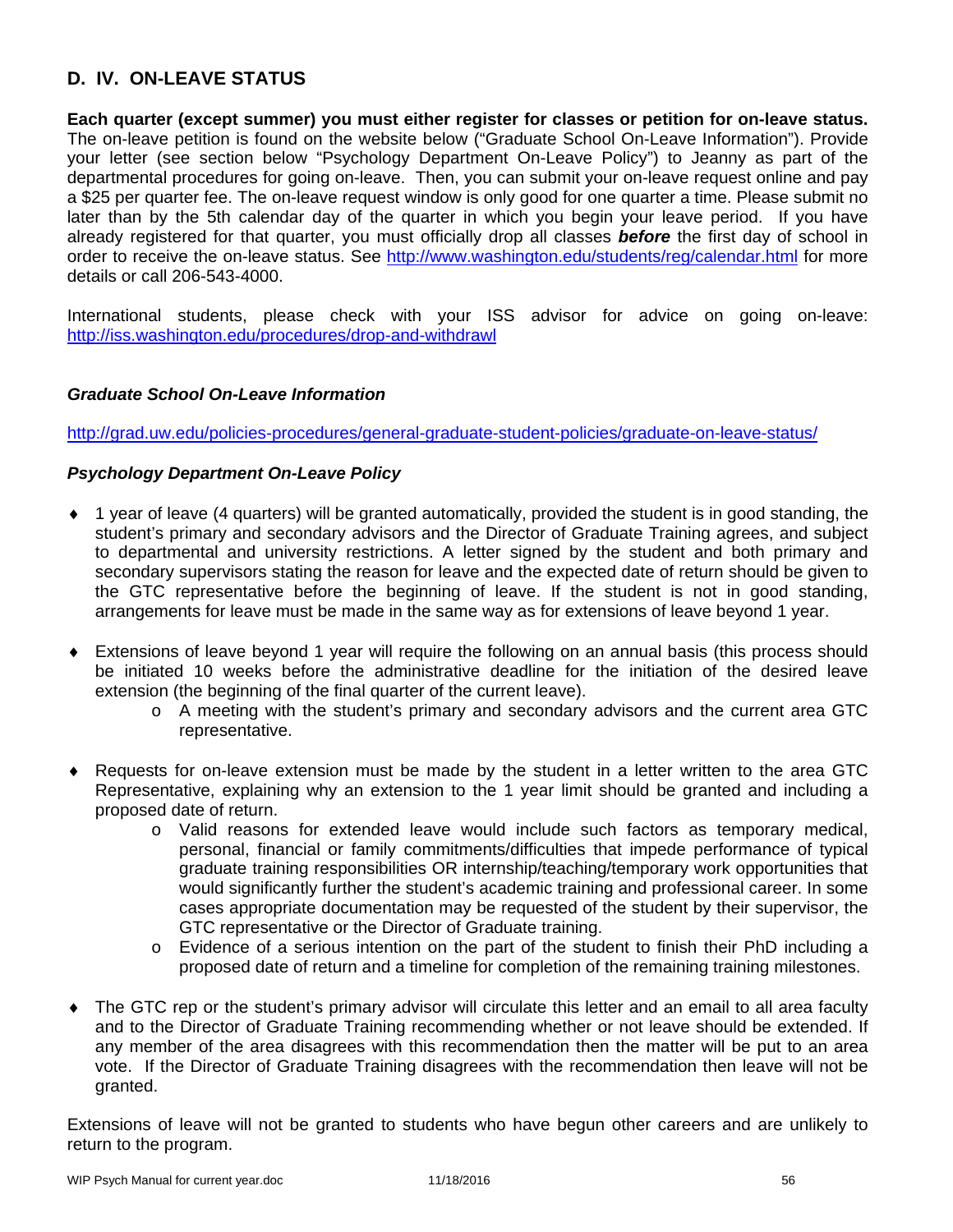Please see page 81 for the Template for On-Leave status request letter.

#### *Procedure for re-enrollment*

UPON EXPIRATION OF YOUR LEAVE period, you may either petition to extend your leave or, if you wish to enroll, simply register for courses before the beginning of the quarter in which you wish to return.

# YOU MUST EITHER BE **REGISTERED** OR **OFFICIALLY ON-LEAVE** EACH ACADEMIC QUARTER.

Failure to register or extend your leave of absence will result in dropping you from University enrollment. You must then re-apply to the Graduate School and submit a \$250 reinstatement fee before the application deadline. Moreover, readmission is not automatic, but must be approved.

If you were registered or officially on-leave during the 3 previous academic quarters, then you need not register or go on-leave for summer quarter. (If you were on-leave the previous summer and all 3 academic quarters as well, then you DO need to extend your on-leave status.) However, it is recommended that you notify Jeanny of your plans.

# **D. V. GRIEVANCE PROCEDURE**

The Psychology Department is committed to supporting graduate students and working to resolve any problems and/or conflicts that may arise. Students are encouraged to address situations proactively. It is recommended that you attempt to resolve any problems or conflicts informally. At this level, the subject remains confidential.

Depending upon the nature of your concern, the appropriate avenue for addressing the situation may vary. Within the department it may be best to confer with your advisor(s) first. If this is not appropriate, or you do not reach a satisfactory resolution, see your Area Representative, your Area Coordinator (Area Head) or the Graduate Training Coordinator, and finally, the Department Chair. At any time, you may also contact the Departmental Ombudsperson for advice. Corey Fagan is the appointed Ombudsperson for 2016-2017.

If necessary, however, a formal complaint may be made in writing. Once a statement is put in writing it becomes part of the record and at that point is available to anyone with an interest in the subject, including those involved in the situation. This can be done either within or outside the department.

If you fail to resolve the difficulties within the department, there are avenues available to you outside the department as well; for example, the Ombudsman (http://www.washington.edu/ombud/, 206-543-6028).

There is also a detailed grievance procedure in your union contract (http://www.washington.edu/admin/hr/laborrel/contracts/uaw/addons/). Please consult with your local representative if the measures above do not result in satisfaction.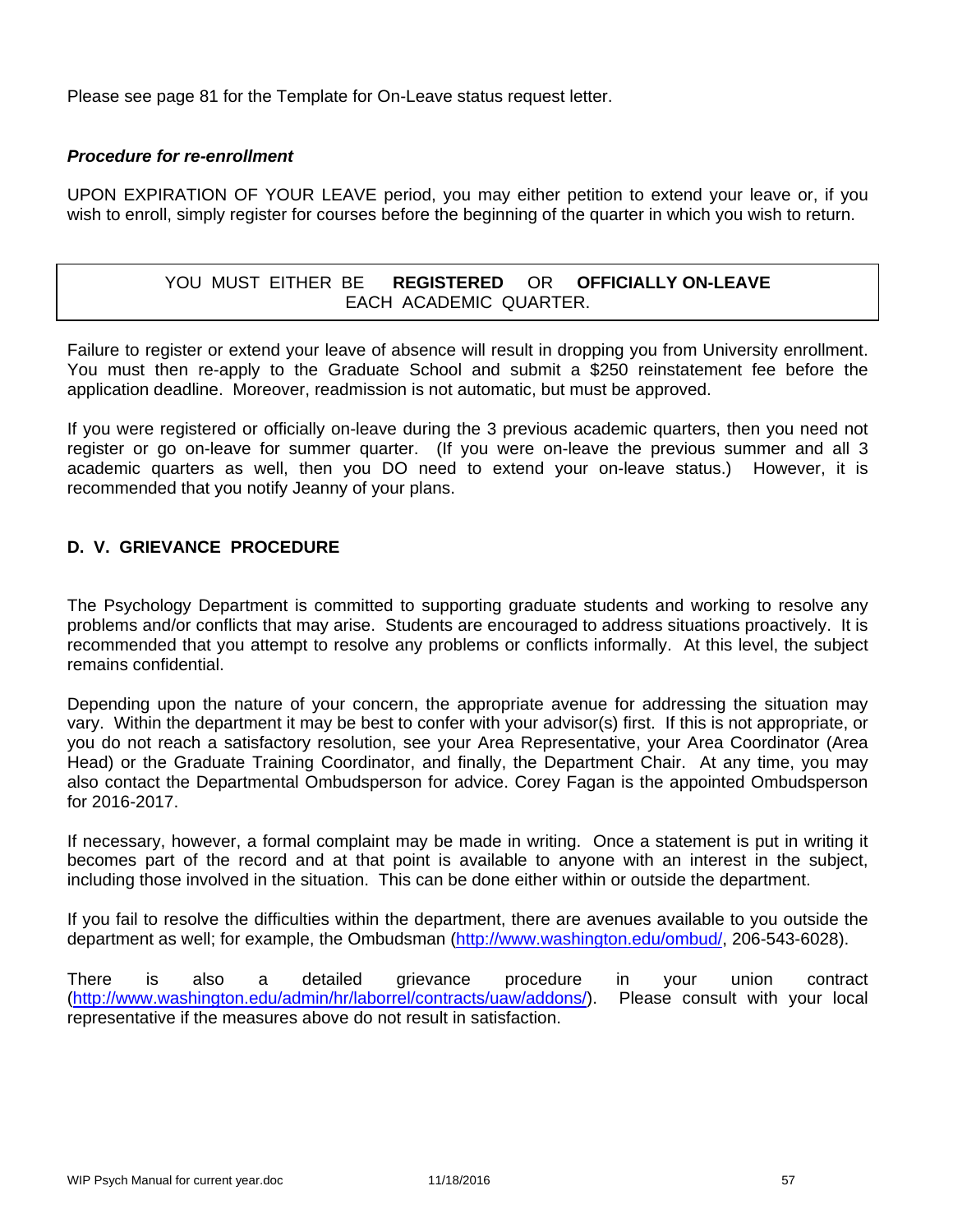# **D. VI. UNIVERSITY POLICY REGARDING SCHOLARLY INTEGRITY**

Because of the importance of issues of scholarly or scientific misconduct to the operations of the University and because significant expertise is required to address such issues, the University has established an Office of Scholarly Integrity (OSI) under the Vice Provost (http://ap.washington.edu/osi/, 206-543-3643). This Office assumes primary responsibility for investigating and resolving allegations of scientific and scholarly misconduct by its faculty, staff, and students. Please refer to Executive Order #61 (https://www.washington.edu/admin/rules/policies/PO/EO61.html) and your union contract for further information.

Inappropriate activities include:

Intentional misrepresentation of credentials Falsification of data Plagiarism Abuse of confidentiality Deliberate violation of regulations applicable to research Other practices that seriously deviate from those commonly accepted by the scientific community in proposing, carrying out, or reporting results

## **D. VII. Mentoring Resources for Graduate Students**

Mentoring focuses on the human relationships, commitments, and resources that help graduate students find success and fulfillment in their academic and professional pursuits. The following websites lists numerous resources for both students and faculty.

Mentoring Resources for Graduate Students and Faculty http://grad.uw.edu/for-students-and-post-docs/core-programs/mentoring/

Center for Teaching & Learning, Services for Departments and Programs http://www.washington.edu/teaching/about-the-ctl/ctl-services/services-for-departments-and-programs/

Center for Workforce Development http://www.engr.washington.edu/cwd/

Students are also encouraged to meet with the Director of Graduate Training, or the Chair as appropriate, to discuss mentoring as needed.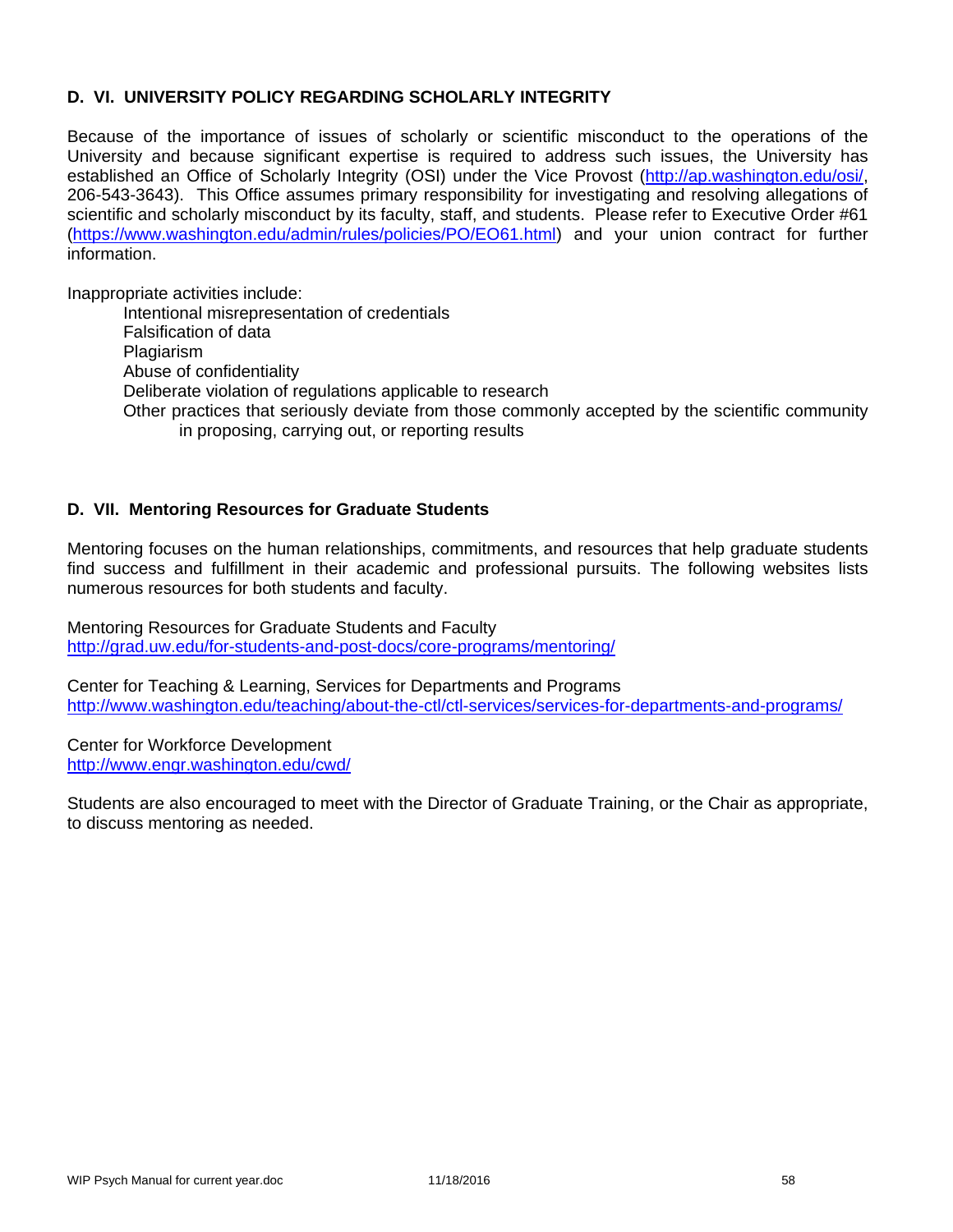# **E. FUNDING AND MONEY MATTERS**

# **E. I. TA and RA Policy**

## **TA Assignment Procedures**

Many of these procedures are now governed by the union contract between the UW and the graduate students' representative UAW. For details see: http://www.washington.edu/admin/hr/laborrel/contracts/uaw/addons/

- 1. In the fall of each year, the Psychology Department surveys the courses to be taught in the following year and the grants pending and makes an estimate of the number of TA and RA slots likely to be available. This estimate is used, in conjunction with commitments already made to continuing students, in deciding how many new graduate students will be accepted for the following year. Definite offers of support are not made to new students until the funds for each position are assured.
- 2. Each quarter, all current graduate students and faculty are asked to state preferences for funding and assistance for the following quarter via Catalyst survey. Preferences for Autumn Quarter are collected during Summer Quarter. New first year students serving as TAs are automatically assigned a course.
- 3. Make sure to submit the TA request Catalyst survey by the deadline listed when the quarterly request email is sent.
- 4. Based on stated preferences, and funding priorities (see Priorities, page 62), formal appointment offers are made for both TA and RA positions just prior to the beginning of the quarter for which they are effective. It is not possible to make these any further in advance primarily due to the uncertainty of course registration and research funds.
- 5. *Students on Probation.* If a student is on External Probation or Final Probation status with the Graduate School, he or she cannot be a candidate for a TA Fellow or Lead TA position. If a student is on internal warn status, he or she can only be appointed to the Lead TA or TA Fellow positions after consultation with, and approval of, the student's advisor(s) and the Director of Graduate Training. After each meeting of the Graduate Training Committee (GTC), the faculty member in charge of recruiting and assigning the Lead TA and TA Fellow positions will be informed about students who are currently not in good standing (or are in questionable standing) in our program.

**SUMMER QUARTER WARNING**: The promise of support given to incoming students is for the regular academic year. Summer Quarter operates on a separate budget and is outside of this promise. Therefore, most students have to look elsewhere for summer support. It follows that the TA priority system, being based on the promise of a support letter, does NOT apply to Summer Quarter. The most important criteria in selecting for summer TAs are competence, instructor preference, and student preference.

There are only one-fourth as many Teaching Assistantships available during Summer Quarter as there are during each of the three quarters of the academic year. This does not include several courses taught entirely by senior graduate students. Hence, we can NOT give TAs to all those graduate students who request them for Summer Quarter. You should consult your advisor and the faculty member who heads your area for other possible sources of Summer Quarter financial support.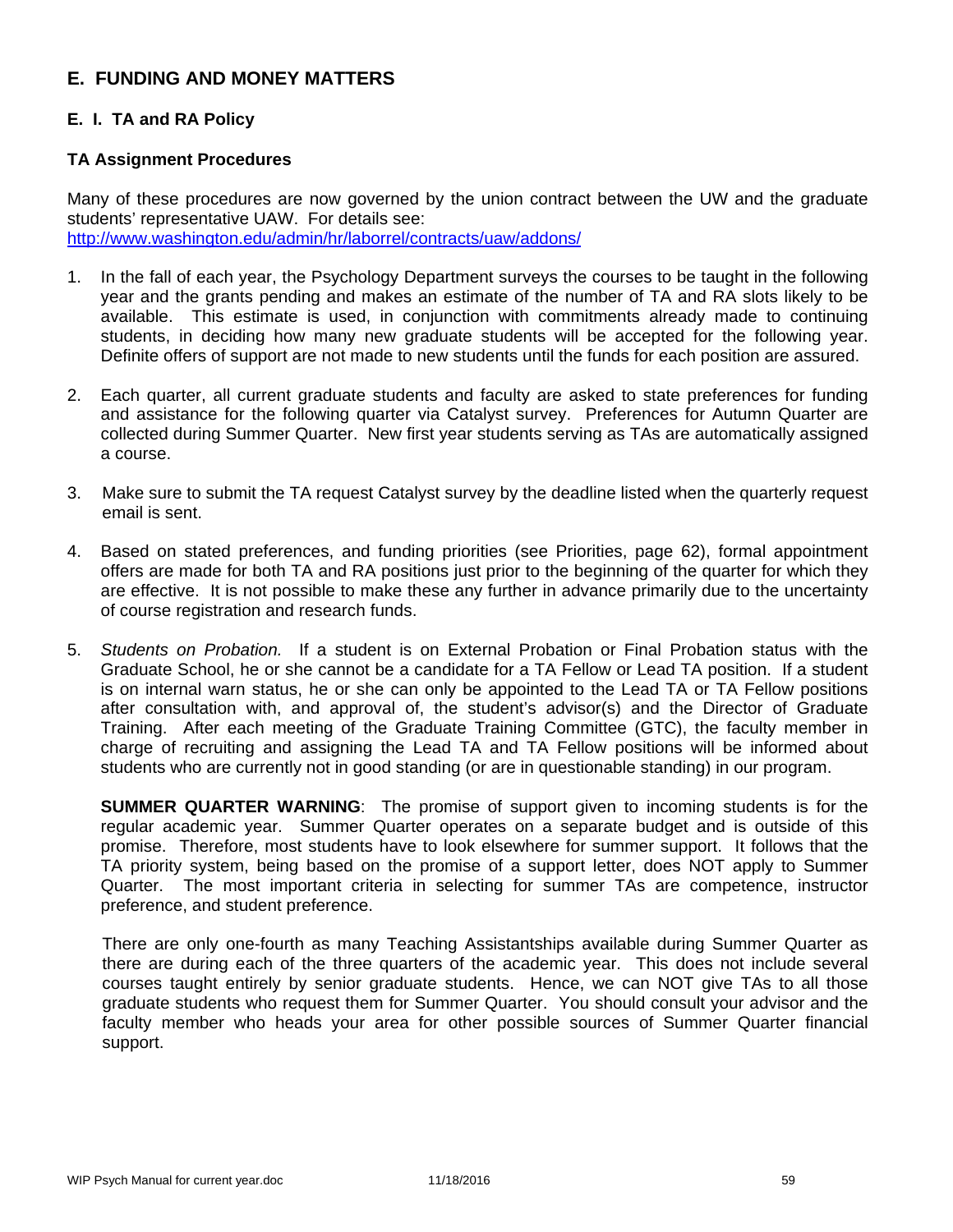Graduate students who rely on TAs should, from the beginning of the year, work on alternative sources of summer support. If, for example, you are offered a Research Assistantship that supports you in some but not all of the four quarters, if possible, try to arrange for the RAship during summer quarter as one of those quarters. (See also, Summer Quarter Warning, page 58 and Summer Employment, page 64)

## **TA Assignment Priorities**

Teaching Assistantship assignments are made near the end of the quarter prior to the actual appointment. This process requires students to complete a Catalyst survey on which they specify their requests for TA positions for the following quarter. TAs are then assigned courses by the Director of Graduate Training in collaboration with the Graduate Program Advisor, according to the following criteria: a) the student's qualifications to teach the course, b) the student's priority ranking (see below), c) the preferences of the instructor (from among qualified potential TAs) and of the graduate students (from among available courses), and d) the student's demonstrated teaching ability. The overriding consideration in assigning TAs is the quality and enhancement of instruction.

The following priority system is applied in the TA assignment process:

- Priority I First-year students who were given an explicit promise of support during that year as an inducement to enter the program. These students are top priority for TAs only in the Autumn, Winter, and Spring Quarters of their first year. In Summer Quarter, they are on a par with students in Priority II and III. Only Priority I students are guaranteed a TAship during the academic year.
- Priority II Second-, Third-, and Fourth-year students who were admitted with explicit promises of support or, who were later placed at this priority level by the faculty in their area or program, and who are not on Probation or Final Probation with the Graduate School.

In some cases, Priority III students may be given preference over Priority II students in making TA assignments, e.g., courses requiring special knowledge or skills such as statistics or clinical seminars.

Priority III Students beyond their 4th year of study, and students on Probation or Final Probation.

*An internal action, i.e., department watch or warn status, does not affect a student's priority level.* 

As far as possible, student and instructor requests for positions will be matched within the guidelines shown above. Instructors and students are given up to six choices of requests for appointments. If the first choice request is not possible, attempt is made to provide the second or third choice. As instructors are held responsible for the conduct of courses, every effort is made to provide them with the personnel they request. Any student who is assigned to a class that he or she did not request can contact the Director of Graduate Training to discuss the assignment or request a review of the assignment.

*TA Evaluations and Priorities for Future TA Assignments*: As the assignment of TAs is primarily to provide undergraduate teaching services, formal evaluation of students in terms of their competence as TAs will be considered in the making of future assignments. All TAs teaching quiz sections **must** be evaluated by the students in their classes. In addition, instructors will be requested to evaluate their TAs each quarter. Evaluations, along with formal letters of appointment for each TA, will be placed in a separate folder for each student and will be made available for review upon request.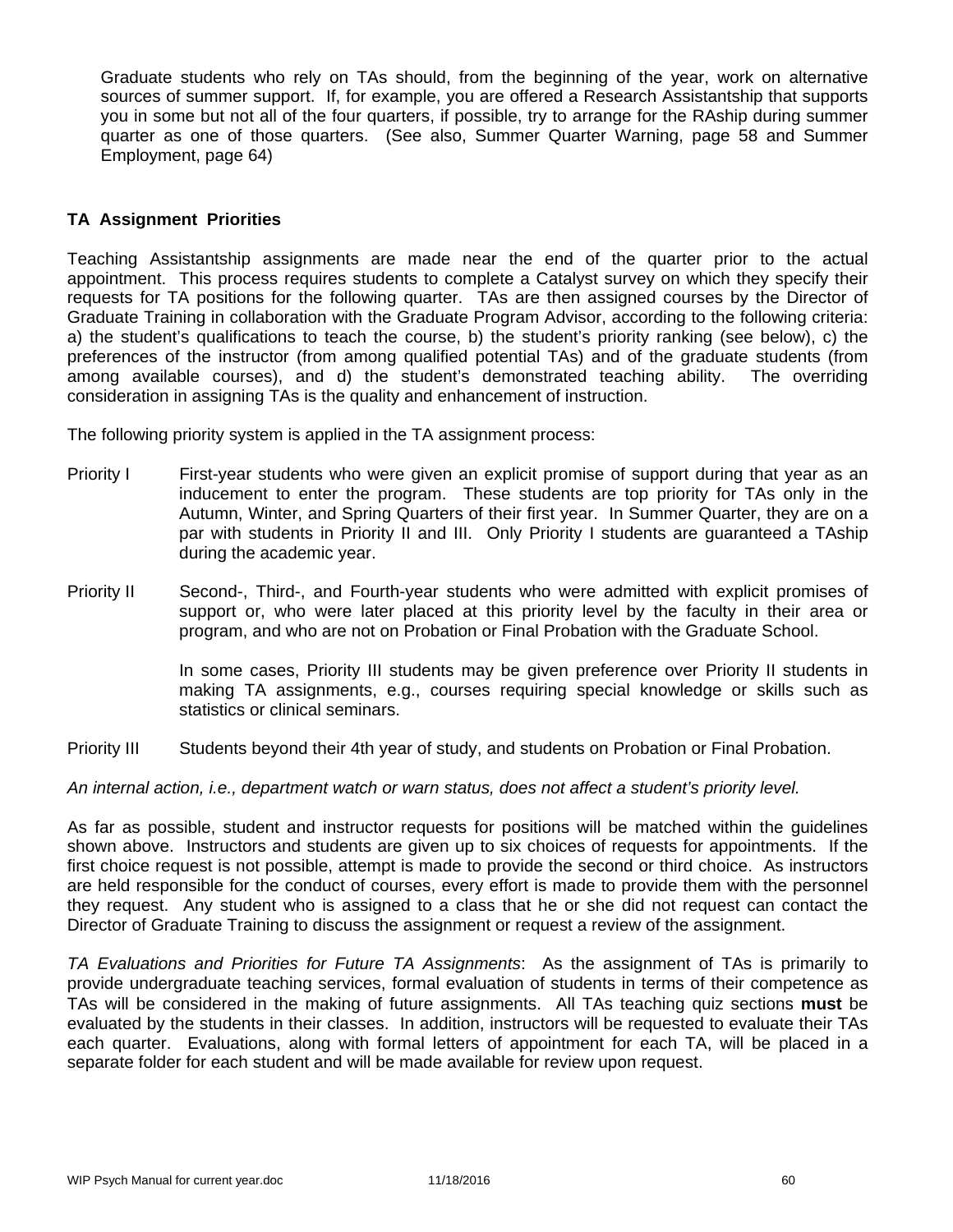## **Teaching Experience Requirement**

Since the Psychology Department has required that students obtain teaching experience if they wish to receive recommendations for teaching jobs, students requesting TA positions who have not previously held such a position will have some priority over students who have been teaching regularly. This, of course, will be weighed with other factors, including the needs of the course in question.

Teaching appointments are of two general kinds: assistant to the instructor of the course in large classes or laboratories; or instructor of the course. In the former case, we restrict the level to the payroll rate determined by the student's progress in the program (look for salary levels under Appointment Ranks section, page 61). In the latter instance, we appoint the graduate student at the Pre-doctoral Instructor salary level regardless of program status. For budgetary reasons, we are limited to a very small number of such positions to cover both kinds of appointments.

#### **Research Assistantships**

If a student is requested by the Principal Investigator (PI) and wishes to accept the appointment, that student will be awarded the RA position. This is done because PIs are responsible for the conduct of the research

The RAs' responsibilities are to the PI and the respective research project providing the salary (which may or may not coincide with the student's own personal research interests). **These appointments should never be confused with fellowships which allow the student research freedom**.

#### **Fellowships and Traineeships**

Graduate students are encouraged to apply for any other advertised fellowship or traineeships for which they are eligible. Watch the Departmental newsletter, or your e-mail, for announcements of awards, internships, etc., being offered by other agencies. See information on-line at: http://www.lib.washington.edu/commons/services/gfis/

In many instances, only part of the student's tuition and fees are paid by the fellowship or training grant. *Questions concerning payment of tuition should be clarified before the onset of the appointment.*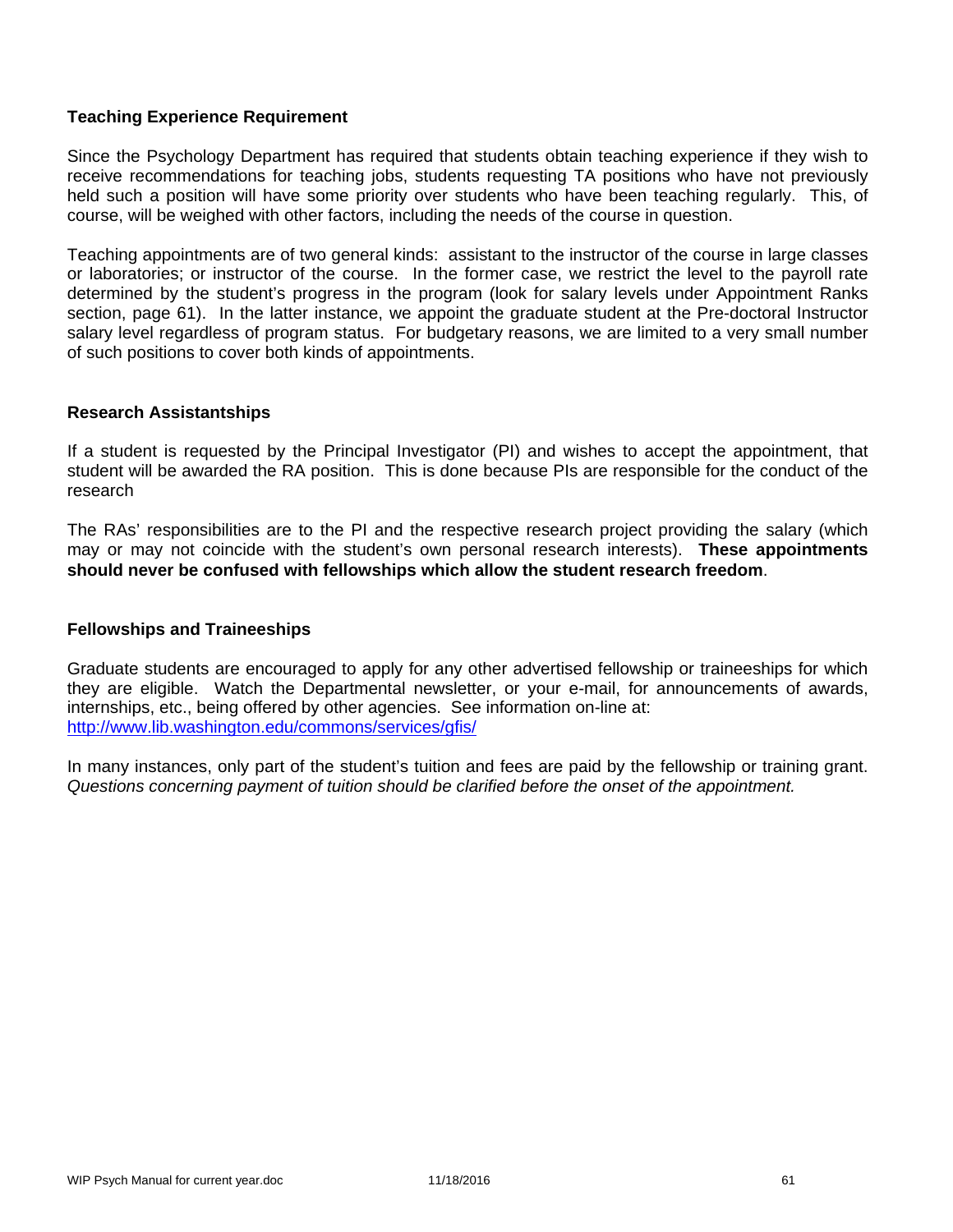## **E. II. Payroll Procedures**

## **Payroll**

Assignments to TA positions are made on a quarterly basis only. After the TA or RA assignment has been made and the level established, payroll entries are submitted by the Payroll Coordinator (G-126). Students for whom this is a new appointment must complete and sign the Employee Person Data / Campus Contact Data Form, a W-4 form, INS form I-9 (Employment Eligibility Verification), and a direct deposit authorization.

**Income Tax Information.** You will receive a W-2 form (statement of income and taxes withheld) in January following the calendar year worked. Your W-2 will be mailed to your permanent address. **Please be sure to keep your mailing information current via MyUW in Employee Self-Service (ESS).**

#### **Paydays and Paychecks**

Paychecks for salaried, monthly, and hourly appointees (TAs, RAs, Fellows, Trainees) are issued on the  $10^{th}$  and 25<sup>th</sup> of each month. Time sheets for hourly employees are to be submitted on the 1<sup>st</sup> and 16<sup>th</sup> days of the month, with payday following on the  $25<sup>th</sup>$  and the following on the 10<sup>th</sup> of the next month. Earnings information is available on payday via MyUW in ESS on the Earnings Tab.

Each employee has a "home department" where the individual's composite pay, money from all sources and issued each payroll resides. Sometimes things go awry and expected paychecks are missing or incorrect. Any question concerning your paycheck should be directed to the Payroll Coordinator, (G-126). Emergency checks can be arranged, and in most cases take a couple days.

#### **Appointment Ranks**

The University has two main types of pay scales for TAs and RAs. They can be found in the general catalog under the graduate school appointment section or see: https://grad.uw.edu/graduate-studentfunding/funding-information-for-departments/administering-assistantships/tara-salaries/ for a list of monthly salaries. Below is a summary of our most common appointment ranks.

| <b>TAs</b>                                           | RAs                                                  | <b>Status</b>                                                 |
|------------------------------------------------------|------------------------------------------------------|---------------------------------------------------------------|
| <b>Predoctoral Teaching</b><br>Associate I (PDTAI)   | <b>Predoctoral Research</b><br>Associate I (PDRAI)   | 1 <sup>st</sup> year and up, until you pass generals          |
| <b>Predoctoral Teaching</b><br>Associate II (PDTAII) | <b>Predoctoral Research</b><br>Associate II (PDRAII) | Ph.C. (Candidate) Status Awarded<br>i.e., General Exam Passed |
| Predoctoral Instructor                               | Researcher                                           | Primary course instructor                                     |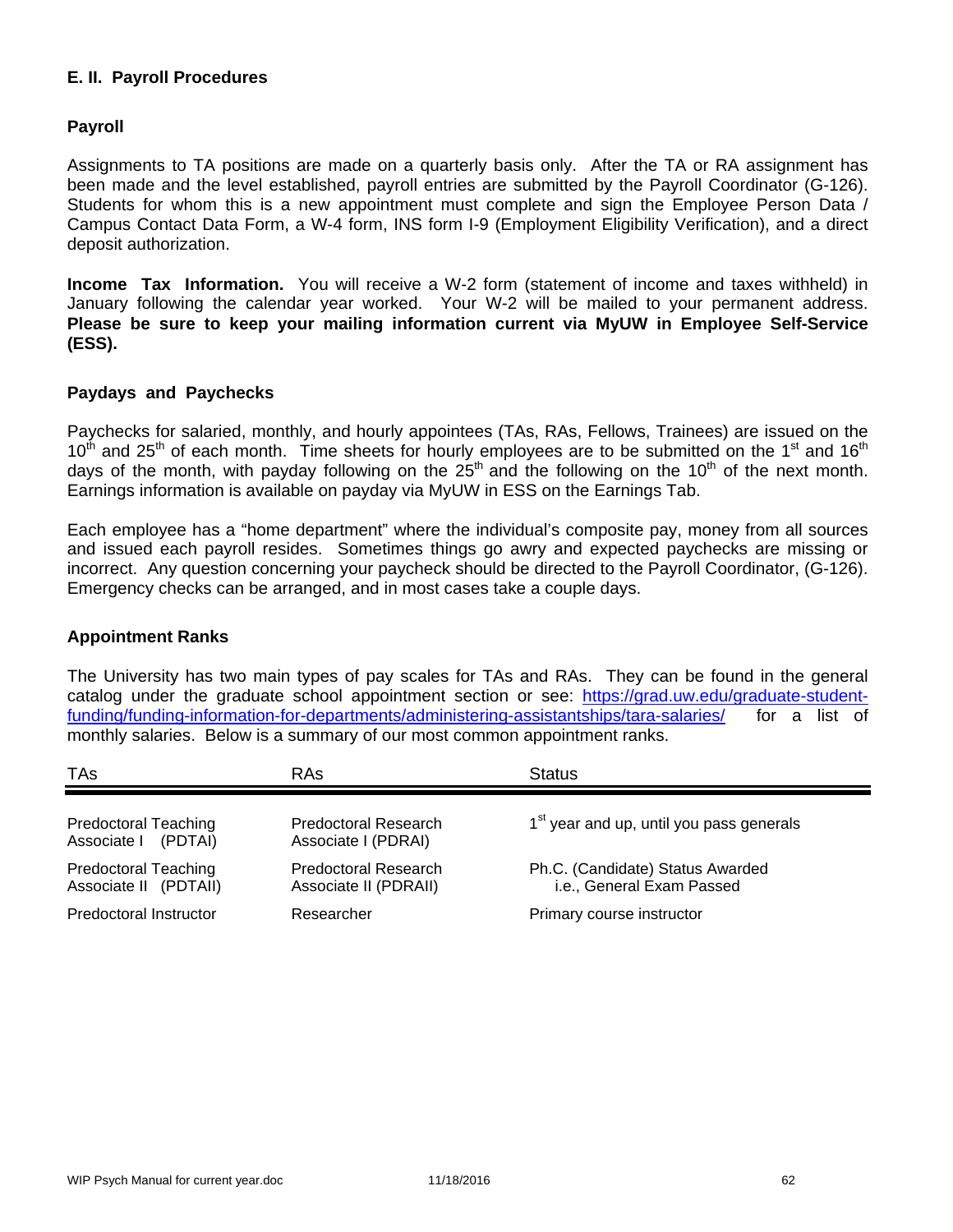The Psychology Department petitioned and received permission to pay our students at a higher level than the base UW rate. This is called the variable rate scale and can be found at: https://grad.uw.edu/graduate-student-funding/funding-information-for-departments/administeringassistantships/tara-salaries/. As a result, we now have only two (higher) pay levels. The first level will be paid to all students until such time as they pass their general exam. The second level will be paid to all students who have successfully passed the general exam to attain Ph.C. status. To clarify, the second level grade will begin the quarter the Ph.C. status is awarded by the Graduate School. If you complete your generals during a school break, your Ph.C. will be conferred at the end of the following quarter (that is, your raise won't go into effect for a full quarter). Please keep the quarterly deadlines in mind as you schedule your generals.

Your salary level as an RA is determined by your graduate student classification (see appointment ranks above).

The funding level at which you are hired at the beginning of the quarter is in effect for the entire quarter of your appointment. If you become eligible for the second pay level during the quarter, you will not be promoted to the higher salary until your Ph.C. status is awarded AND you hold a TA/RA appointment.

## **Standard Deductions from TA/RA Paychecks**

- 1. Federal Withholding Tax on salary
- 2. "Medical Aid" (state accident/health insurance termed "Workingman's Compensation" to provide for on-the-job injuries.) This deduction is quite small so it is the least painful of these deductions. In cases of injury during the period of your service appointment, contact the Administrator (G-119), who has the appropriate claim forms.
- 3. Union Dues: All TA/RAs are obligated to pay union dues. These are automatically deducted for employees upon written authorization by the individual employee. Recognized payroll deduction authorization cards may be submitted to the Employer's Payroll Office. Importantly, students who are being paid hourly rates rather than TA/RA appointments may be eligible to stop making dues payments, but it is the sole responsibility of the employee to file a written notice with the Employer's Payroll Office and also to file written notice with the Union (Washington Federation of State Employees, 1212 Jefferson Street, Suite 300, Olympia, Washington 98501) thirty (30) calendar days prior to the effective day of the month following the 30-day period above. See the union contract for more details.

# **Standard Appointment Periods**

1. Teaching assistantships, as stated earlier, are made on a quarterly basis only, and have UW prescribed payroll dates which do not coincide with the actual instructional period of the quarter. These payroll periods are as follows:

| Sept. 16 - Dec. 15 (3 months)                      |
|----------------------------------------------------|
| Dec. 16 - Mar. 15 (3 months)                       |
| Mar. $16$ - June 15 $(3 \text{ months})$           |
| June 16 - Aug. 15 (TAs) or June 16 - Sept 15 (RAs) |
|                                                    |

The TA's responsibility is to the course and the instructor to whom he/she is assigned for the entire quarter which the above appointment periods represent, not to exceed 220 hours during the pay period hours and excluding the one week of vacation per payroll period as authorized in the union contract. There is now a provision for vacation which should generally be taken during quarter breaks. This does not carry over into future years.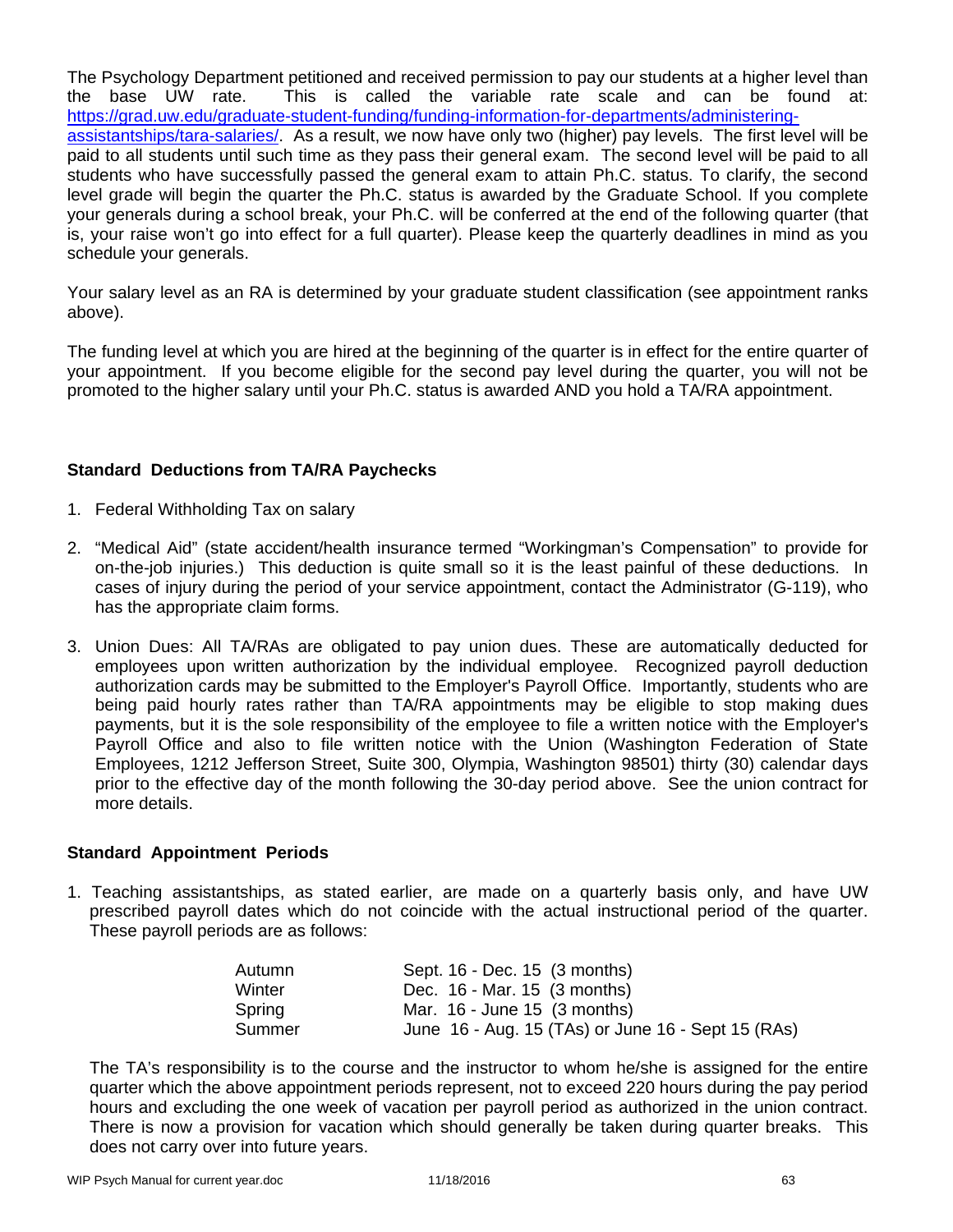2. Research assistantships can be for any period, but usually follow the quarterly dates as in the TA appointments. The standard practice is to make RA appointments for full or half months, although there is no regulation prohibiting the appointment for irregular periods, in which cases payment is computed on a daily basis from the monthly rate. However, the RA, unlike the TA, is expected to be on duty during the actual period of the appointment, not to exceed 220 hours and excluding the one week of vacation per payroll period as authorized in the union contract.

For further information please consult your union contract at http://www.washington.edu/admin/hr/laborrel/contracts/uaw/addons/

*Qualifying for a Tuition Waiver*: During Autumn, Winter, and Spring Quarters (the academic year) both RAs and TAs must be employed full time (20 hours per week) and be on the active payroll for at least five of the six pay periods in order to qualify for a tuition waiver. You must also be registered for a minimum of 10 credits per quarter to qualify – see below.

# **E. III. TUITION AND RESIDENCY**

#### **Tuition**

Full-time graduate tier 1 tuition effective 2016-2017 is as follows: resident - \$5422/quarter or non-resident - \$9438/quarter. http://opb.washington.edu/content/quarterly-tuition-and-fees

#### **Residency**

If you are currently a non-resident who expects to be eligible for resident status after living here for at least one year, *please apply for residency during Spring Quarter of your first year*. This is essential for students appointed as teaching or research assistants during their graduate training.

To obtain resident status, you must submit a formal application. This process takes time and should be started early. The application is available on-line at https://registrar.washington.edu/students/residency/ . Many criteria must be met (such as registering to vote, obtaining a Washington State driver's license and registering your car.) A list of all the documents needed is available at: the following website: https://registrar.washington.edu/students/residency/application-process/. Residence applications and further information are also available at the Residence Classification Office, 264 Schmitz Hall (phone: 206-543-5932).

Due to restrictions in granting of residency to out of state "students" by the State of Washington, please pay careful attention to the distinction between stating that you reside in Washington solely for school versus with the intent to live in Washington for other purposes. https://registrar.washington.edu/students/residency/residency-requirements/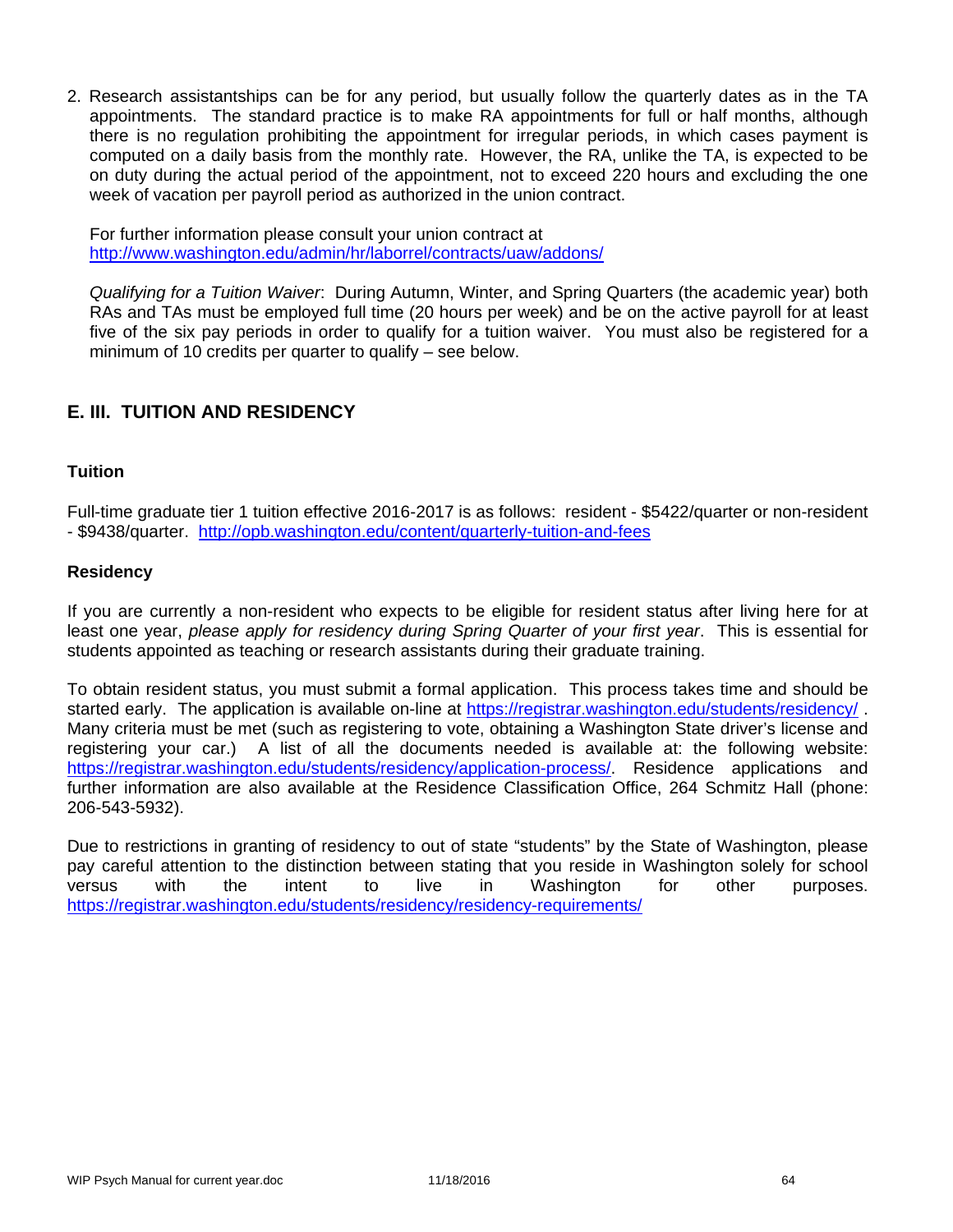#### **Payment of Tuition and Fees**

One of the eligibility requirements for holding TA/RA positions is full-time registration of a minimum of 10 graduate credits per quarter. Exception: For Summer Quarter only, the minimum is 2 graduate credits. See: Registration Requirements chart on page 12. If you have a student loan you may be required to register for the full 10 credits during the Summer Quarter as well. If you are unsure, please check with Student Fiscal Services in Schmitz 129 and speak with a counselor. http://f2.washington.edu/fm/sfs/

Most of the tuition and fees will be automatically paid for any TA or RA who is appointed to a 50% or greater position (i.e., 20 hours or more per week). However, you will receive a bill for certain fees that must be paid by Friday of the third week of the quarter. Failure to pay these fees by the deadline will result in an additional "late payment fee" being assessed to your account. See the Academic Calendar or the General Catalog for deadlines and rates. http://www.washington.edu/students/reg/calendar.html

## **EVEN IF YOUR TUITION BILL IS INCORRECT, BE SURE TO PAY THE REQUIRED STUDENT FEES PRIOR TO THE DUE DATE.**

# **E. IV. SUMMER EMPLOYMENT AND SUPPLEMENTAL INCOME**

## **Summer Employment**

The number of summer TA positions available is nearly one fourth of those available during the academic year. It is, therefore, important for graduate students to plan ahead for alternative funding in the form of RA, fellowship, or traineeship appointments, and even to prepare small research grant applications to such on-campus facilities as the Alcohol and Drug Abuse Institute, etc., by contacting their faculty advisors, training grant directors, and, in the case of grant applications, Yuri Clancy, the Grants Administrator. (See page 16, for more information on funding opportunities.)

#### **Appointments in Excess of 50%**

All graduate student service appointments are normally limited to 20 hours per week (50% time). This includes hourly supplementation and other forms of University employment when performed in addition to a regular graduate student service appointment.

It is likely that a student will be supported over 50% at a point while in the program. Going over 50% requires checking with the student's advisors to ensure that the extra workload won't negatively impact the student's own research, progress in the program, and/or the student's first employment position.

Due to immigration rules and regulations, international students must submit a CPT (Curricular Practical Training request: https://iss.washington.edu/employment/f1-employment/cpt) if they wish to be employed above 50%. It is very important to not begin work on the supplemental position until a new I-20 is issued. International students, please visit the International Student Services website above and consult with your ISS advisor and Jeanny should you wish to accept additional, on-campus employment over 50%.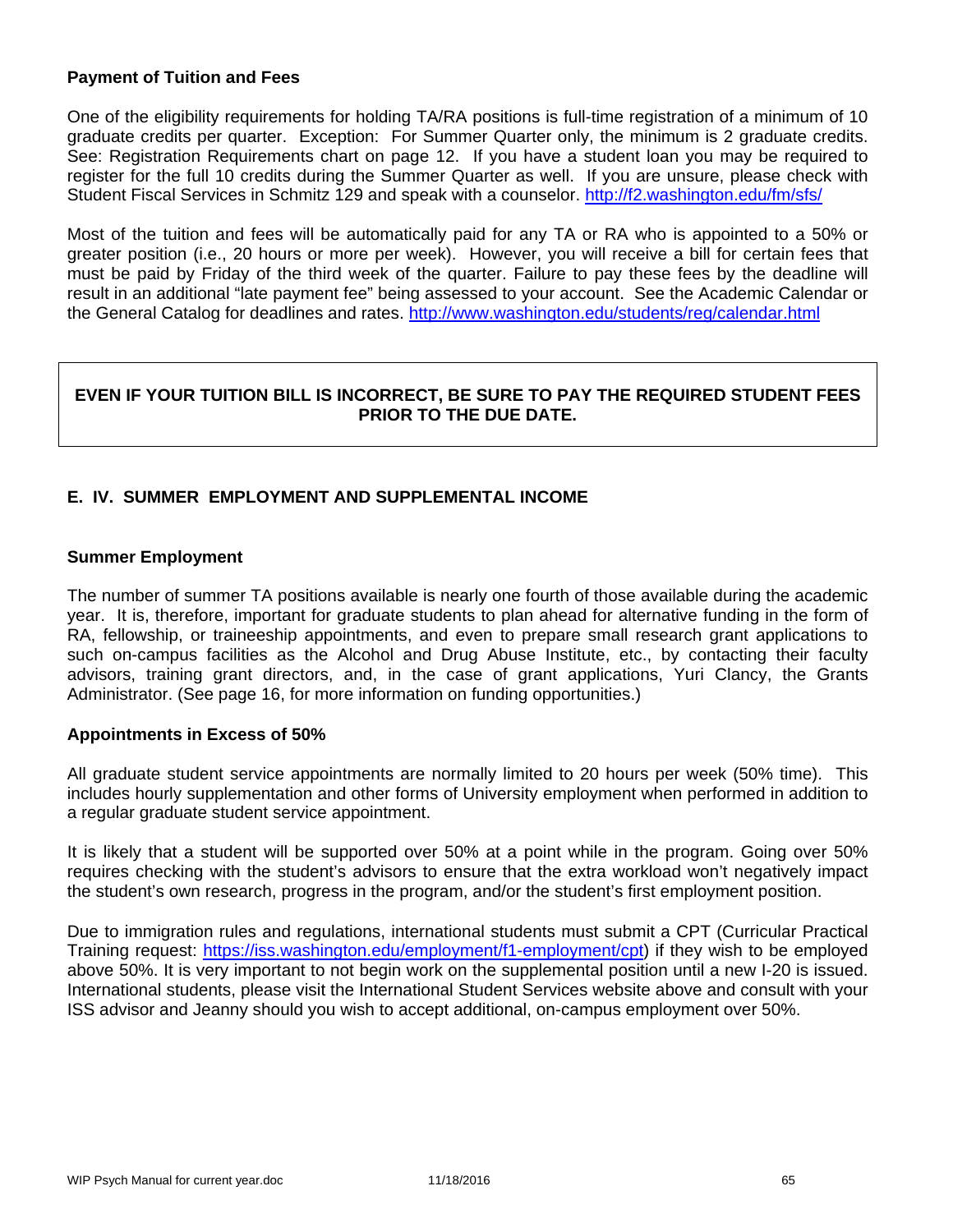# **Template for First Year Planning Meeting**

The purpose of this template is to help new graduate students and their advisors prepare for a discussion of the student's plans for the first year. Be sure to schedule the meeting as soon as possible. Use this template to provoke your thinking, and jot down notes before the meeting. This is also the time to check in with your co-advisor and get his/her thoughts on your plan. A good time to do this is after talking with your advisor but before finalizing the written version of the plan. The final written version is due on Friday of the first week of classes.

## **Template for signatures:**

| [Type your name under this line] |  |
|----------------------------------|--|

\_\_\_\_\_\_\_\_\_\_\_\_\_\_\_\_\_\_\_\_\_\_\_\_\_\_\_\_\_\_\_\_\_\_\_, Advisor [Type your advisor's name under this line]

\_\_\_\_\_\_\_\_\_\_\_\_\_\_\_\_\_\_\_\_\_\_\_\_\_\_\_\_\_\_\_\_\_\_\_, Co-Advisor

[Type your co-advisor's name under this line]

#### **1. Long-term goals**

- a. Where do your interests lie within Psychology? (Be as specific as you can.)
- b. What are your goals for the coming 10 year period (e.g., after graduate school, do you want to teach? Do research? Work in industry? Postdoc? Other? Undecided, keep XX range of options open?)
- c. What new skills/knowledge are most needed to take you toward your goals. Which of them can you acquire this year, and how?

#### **2. Plans for the coming year**

- a. Research
	- I. Research projects to be initiated?
	- II. Any writing to be done?
	- III. Research presentations planned (e.g., Journal clubs? Research Festival?)
	- IV. Clinical students: What is a realistic research plan, given your heavy course load?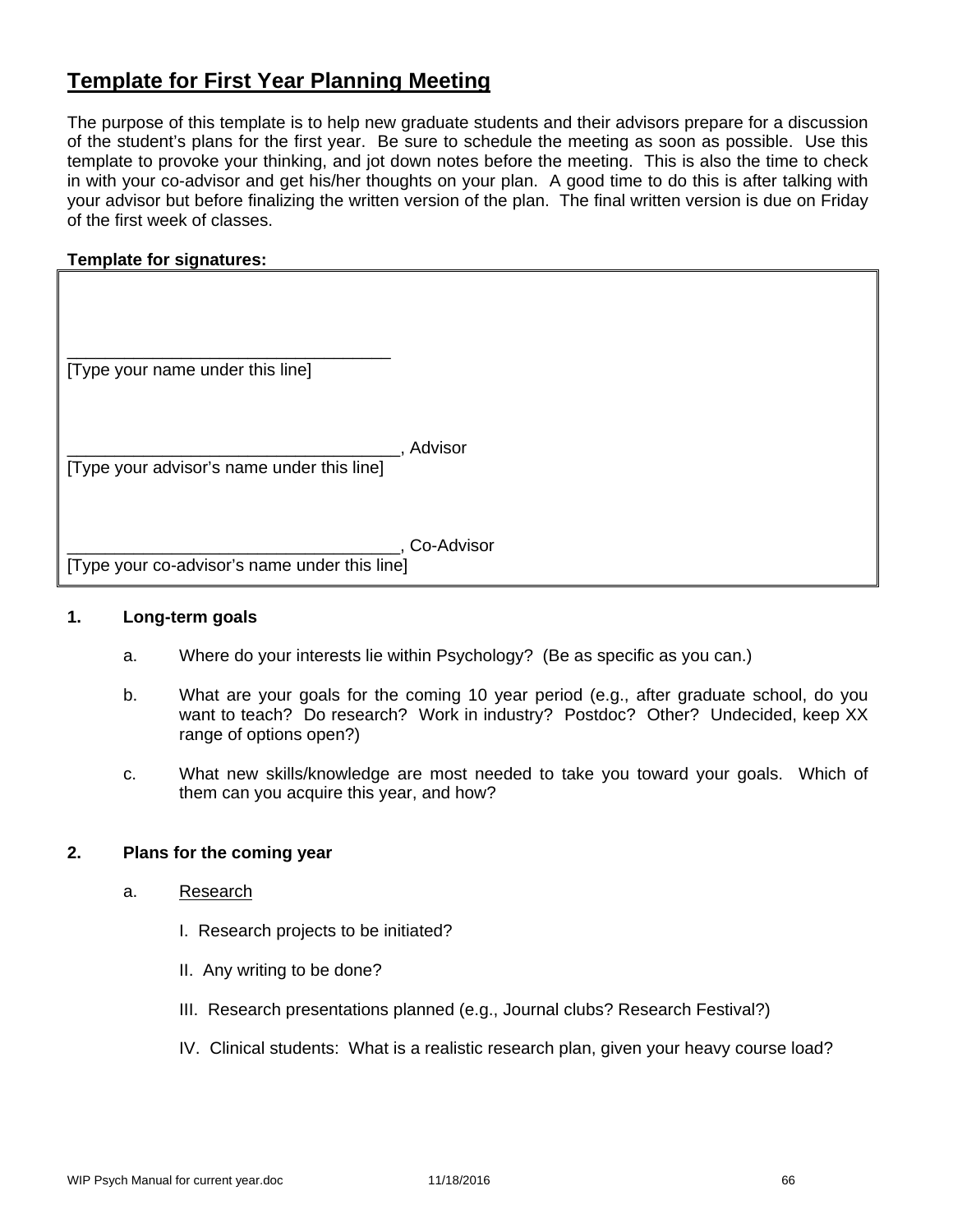# b. Coursework (Check the time schedule for conflicts)

- I. Required courses to be taken
- II. Other courses/seminars to be taken
- c. Development of teaching skills
	- I. Courses you hope to TA
	- II. Other teaching practice (e.g., Journal club presentations? Other?)
- d. Attendance at professional meetings? \$\$\$?
- e. Apply for outside funding (grants, fellowships)

# **3. Advisor and co-advisor**

- a. Given your goals, are you in the right research group with the right advisor?
- b. If you need to change, how and when could it be done gracefully?
- c. What about your co-advisor? Any change needed?
- d. Will any faculty sabbaticals/leaves interfere with your plans?

## **4. Mentoring**

Mentoring is a critical part of a successful graduate career. This list is meant to be a starting point for a discussion with your mentor.

"Mentors are advisers, people with career experience willing to share their knowledge; supporters, people who give emotional and moral encouragement; tutors, people who give specific feedback on one's performance; masters, in the sense of employers to whom one is apprenticed; sponsors, sources of information about and aid in obtaining opportunities; models, of identity, of the kind of person one should be to be an academic." --Morris Zelditch

Over the next quarter I feel the things that would most help me make good progress are in order of importance, where 1 is most important, 10 least (you also can put N/A or list specifics after each item):

- Regular face-to-face meetings
- \_\_\_ Feedback on written work
- **\_\_\_** Feedback on research
- \_\_\_ Discussion of papers/potential research topics
- **\_\_\_** Help with talk preparation
- Career guidance (e.g. networking)
- \_\_\_ Application help (e.g. ref letters, comments on applications)
- \_\_\_ Positive encouragement
- \_\_\_ Mutually setting goals/expectations/timelines
- \_\_\_ Guidance on work/life balance
- \_\_\_ Other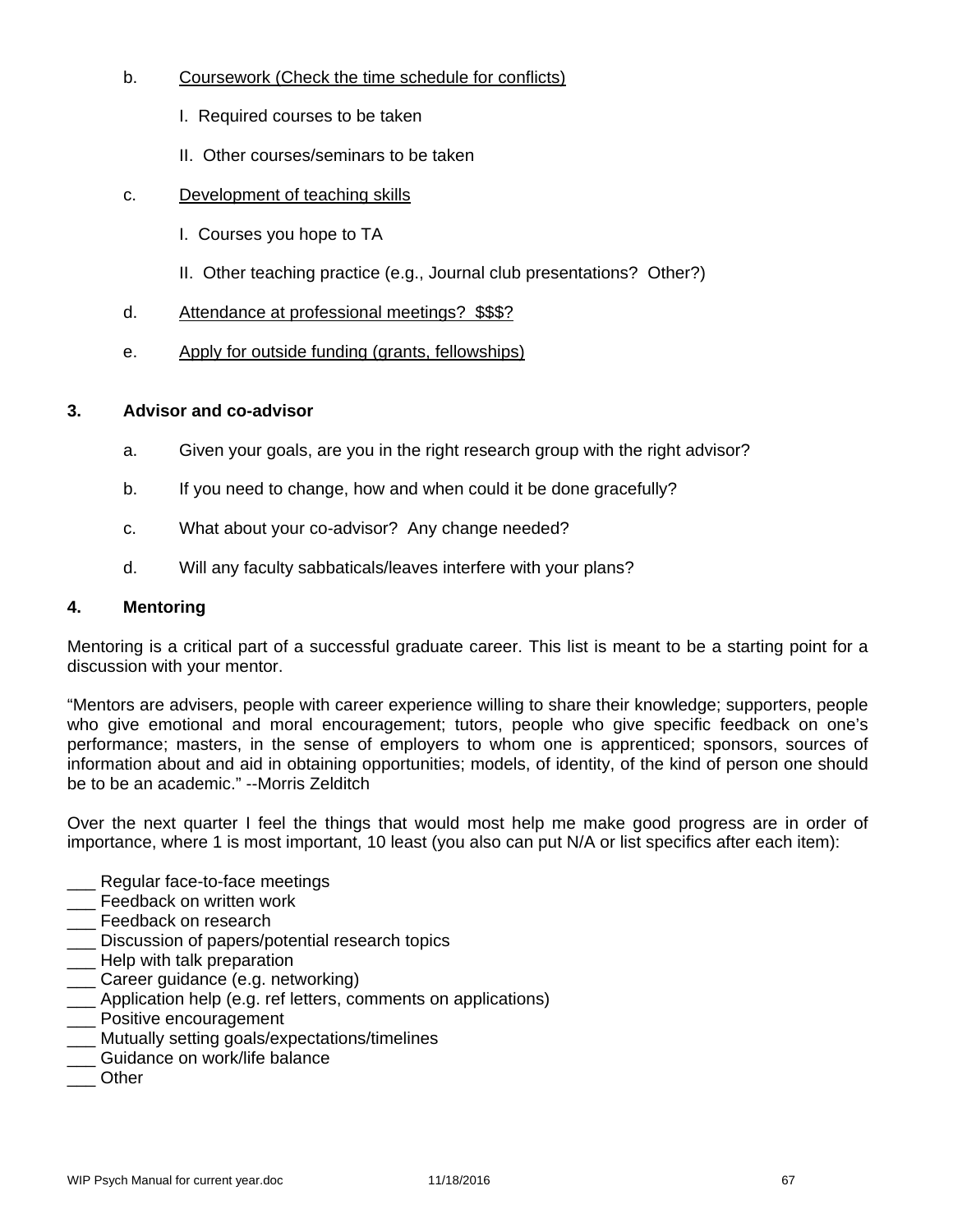# **5. Writing up your first year plan**

After you have talked to you advisor, check in with your co-advisor for additional suggestions. Then draft a first year plan (say, 1-2 pages in length). Include spaces for three signatures (yours, your advisor's, and your co-advisor's), as shown below. Give the draft to your advisor for comments. When the plan is finished, get the three signatures. Make four copies: for yourself, your advisor, your co-advisor, and the Graduate Training Committee (give this one to Jeanny Mai). Nancy Kenney, the Director of Graduate Training, will review the plans for the Graduate Training Committee. Finished plans are due by Friday of the first week of classes (earlier is better).

\* \* \* \* \* \* \* \* \* \* \* \* \* \* \* \* \* \* \* \*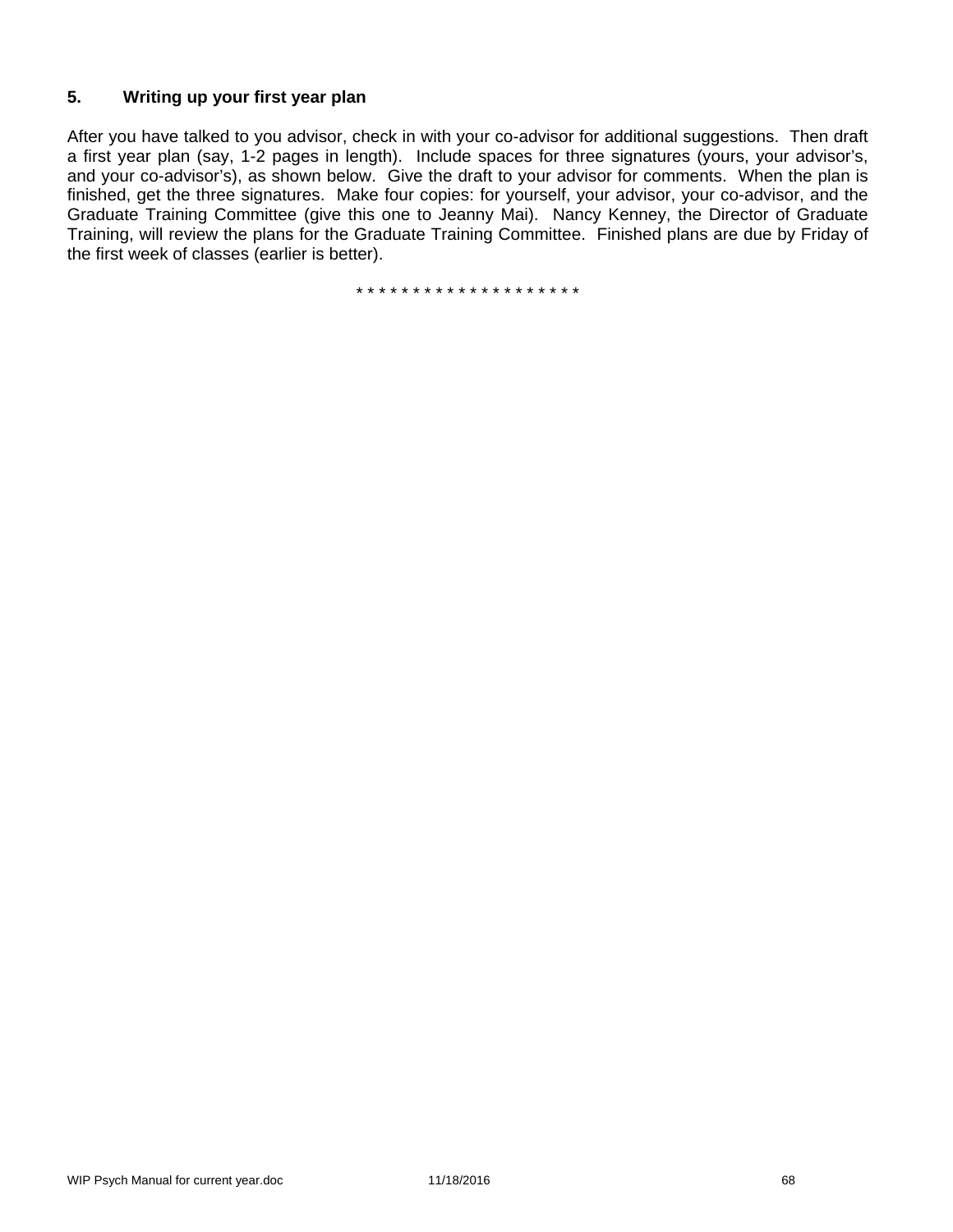#### **INDIVIDUALIZED TRAINING PLAN Department of Psychology Name:** Name: **University of Washington**

#### Major Area(s):

Below, please provide a written description of the goals of your training program. Please include a discussion of your major focus (your area(s) of depth), and the areas where you hope to gain breadth that will allow you to be a well-rounded psychology graduate student. Further, please explain how this plan is related to your longer-term and career goals (as they stand currently).

This template summarizes the minimum course requirements for all graduate students outside the areas of clinical and child clinical. Plans may (and often will) require coursework beyond the minimum. **A planned course of study, should be established by the student and her/his primary and secondary advisors by November 1 of the student's first quarter. Please complete only the white columns below (gray columns will be completed in future quarters after classes have been taken).** Plans will be reviewed and approved by the Graduate Training Committee, and feedback given to the student, by the end of fall quarter.

**An updated copy of this form will be used as part of the Annual Plan submitted at the end of each academic year (**with gray columns updated as appropriate**).** 

As a reminder, students are expected to take courses within their area of specialty but also outside it (to achieve depth and breadth in coursework) and to complete all substantive coursework required for the degree prior to completion of the General Examination.

| Course # | Course<br>Name | Quarter<br>Proposed | Quarter<br><b>Taken</b> | Instructor | <b>Credits</b> | Grade |
|----------|----------------|---------------------|-------------------------|------------|----------------|-------|
| 500A     | Orientation    |                     |                         |            |                |       |
| 500B     | Prosem         |                     |                         |            |                |       |
| 500A     | Prosem         |                     |                         |            |                |       |
| 500A     | Prosem         |                     |                         |            |                |       |
| 550A     | Colloquium     |                     |                         |            |                |       |
| 550A     | Colloquium     |                     |                         |            |                |       |
| 550A     | Colloquium     |                     |                         |            |                |       |

Departmental requirements (All Required):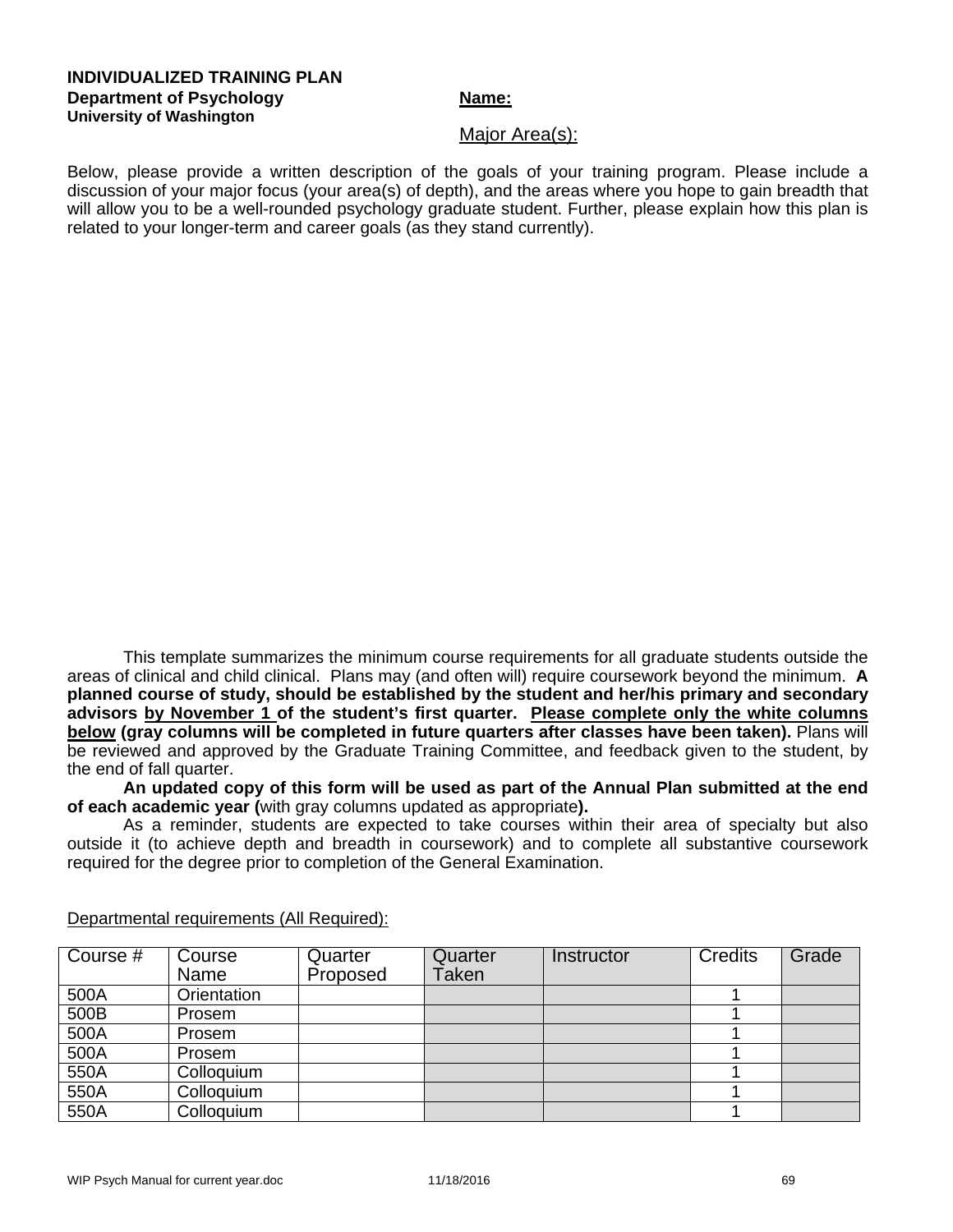Statistics/Methodology requirements (At least one statistics or methodology course in addition to those listed here is required. More may be required. If a student took the exam and passed out of one or more courses, add an asterisk next to the typical course number and list the replacement course under "actual course".)

| Course<br># | Proposed<br>Course                                 | Actual<br>Course** | Quarter<br>Proposed | Quarter<br><b>Taken</b> | Instructor | <b>Credits</b> | Grade |
|-------------|----------------------------------------------------|--------------------|---------------------|-------------------------|------------|----------------|-------|
| 522         | Lab in Stat<br>Comp I                              |                    |                     |                         |            | 2              |       |
| 524         | Intro to Stat<br>and<br>Data<br>Analysis           |                    |                     |                         |            | $\overline{4}$ |       |
| 523         | Lab in Stat<br>Comp <sub>II</sub>                  |                    |                     |                         |            | $\overline{2}$ |       |
| 525         | Linear<br><b>Models</b><br>and<br>Data<br>Analysis |                    |                     |                         |            | $\overline{4}$ |       |
|             |                                                    |                    |                     |                         |            |                |       |
|             |                                                    |                    |                     |                         |            |                |       |

\*\* The actual course column (and other grayed columns) should be completed once a course is completed. This allows students, advisors and the GTC to clearly see what a student has and has not yet taken. Importantly, the actual course column should match the proposed course column in nearly all cases. In rare cases where a student's plan changes or a course is no longer available, the student must receive written approval from his/her advising team to make the substitution, and must include that written approval with his/her annual plan (that includes an updated copy of this form). The GTC reserves the right to withhold approval of the new course if it is deemed an inadequate substitution. If time allows, students should seek approval in advance from the GTC for a substitution, by submitting the request to the GTC, along with approval from the advising team, and a stated explanation for the substitution.

# Core Concepts Courses (3 required):

| Course  <br># | Proposed<br>Course | Actual<br>Course** | Quarter<br>Proposed | Quarter<br>Taken | <b>Instructor</b> | <b>Credits</b> | Grade |
|---------------|--------------------|--------------------|---------------------|------------------|-------------------|----------------|-------|
|               |                    |                    |                     |                  |                   |                |       |
|               |                    |                    |                     |                  |                   |                |       |
|               |                    |                    |                     |                  |                   |                |       |
|               |                    |                    |                     |                  |                   |                |       |
|               |                    |                    |                     |                  |                   |                |       |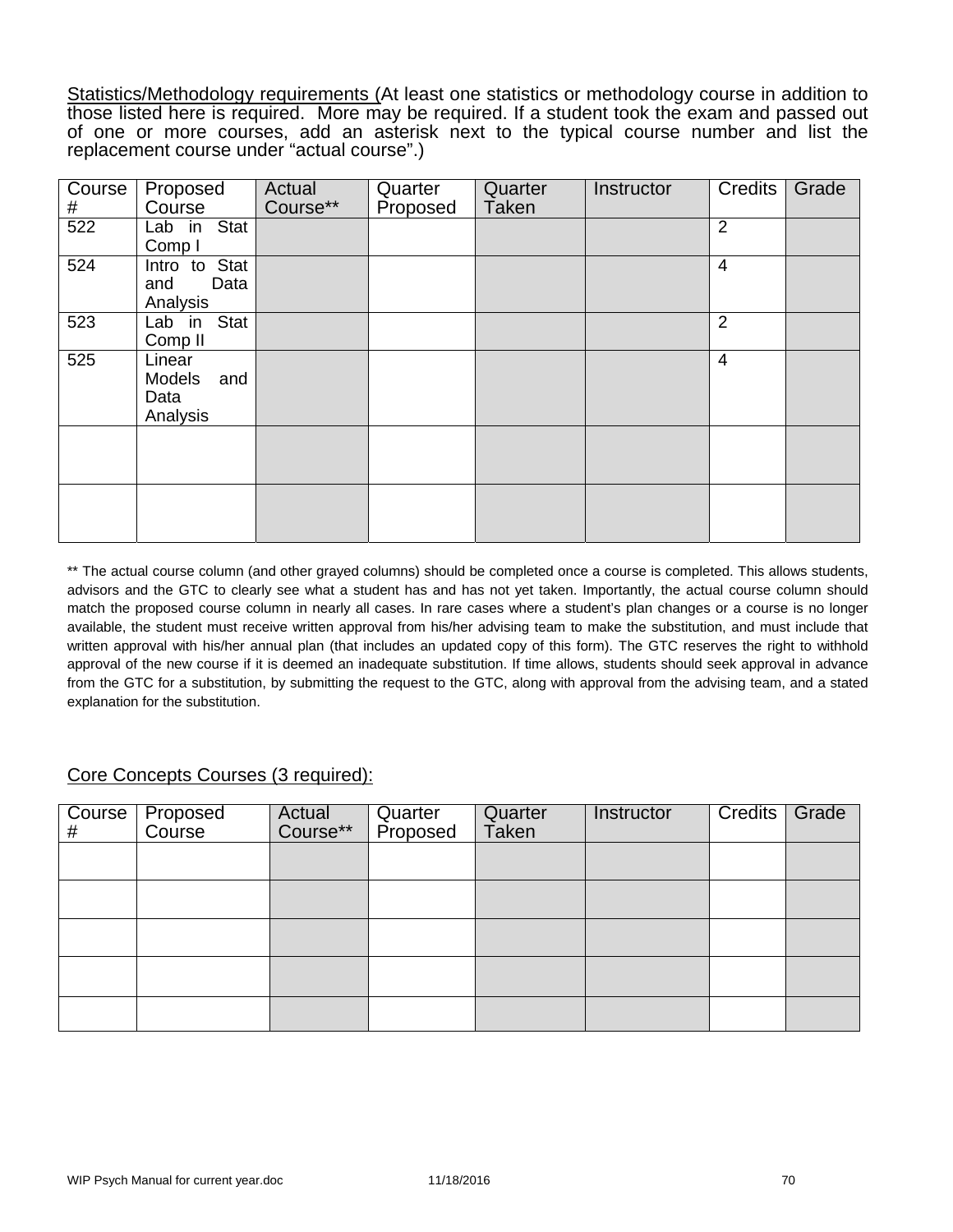# Advances or Focused Training Courses (minimum 3 required)

| $\overline{Cou}$ rse<br># | Proposed<br>Course | Actual<br>Course** | Quarter<br>Proposed | Quarter<br>Taken | Instructor | Credits | Grade |
|---------------------------|--------------------|--------------------|---------------------|------------------|------------|---------|-------|
|                           |                    |                    |                     |                  |            |         |       |
|                           |                    |                    |                     |                  |            |         |       |
|                           |                    |                    |                     |                  |            |         |       |
|                           |                    |                    |                     |                  |            |         |       |
|                           |                    |                    |                     |                  |            |         |       |

# Seminars/Brown bags/Journal Clubs (3 required, though regular attendance throughout graduate training is highly recommended):

| $\overline{C}$ ourse<br># | Proposed<br>Course | Actual<br>Course** | Quarter<br>Proposed | Quarter<br>Taken | Instructor | Credits | Grade |
|---------------------------|--------------------|--------------------|---------------------|------------------|------------|---------|-------|
|                           |                    |                    |                     |                  |            |         |       |
|                           |                    |                    |                     |                  |            |         |       |
|                           |                    |                    |                     |                  |            |         |       |
|                           |                    |                    |                     |                  |            |         |       |
|                           |                    |                    |                     |                  |            |         |       |

Other courses (as deemed necessary by advising team):

| Course <sup>1</sup><br># | Proposed<br>Course | Actual<br>Course** | Quarter<br>Proposed | Quarter<br>Taken | Instructor | <b>Credits</b> | Grade |
|--------------------------|--------------------|--------------------|---------------------|------------------|------------|----------------|-------|
|                          |                    |                    |                     |                  |            |                |       |
|                          |                    |                    |                     |                  |            |                |       |
|                          |                    |                    |                     |                  |            |                |       |
|                          |                    |                    |                     |                  |            |                |       |
|                          |                    |                    |                     |                  |            |                |       |

Approval (Sign and Date)

 $\overline{\phantom{a}}$  , and the contribution of the contribution of the contribution of the contribution of the contribution of the contribution of the contribution of the contribution of the contribution of the contribution of the Student **Primary Advisor** 

\_\_\_\_\_\_\_\_\_\_\_\_\_\_\_\_\_\_\_\_\_\_\_\_\_\_\_\_\_\_\_\_\_\_\_ \_\_\_\_\_\_\_\_\_\_\_\_\_\_\_\_\_\_\_\_\_\_\_\_\_\_\_\_\_\_\_\_

Secondary Advisor **GTC Representative**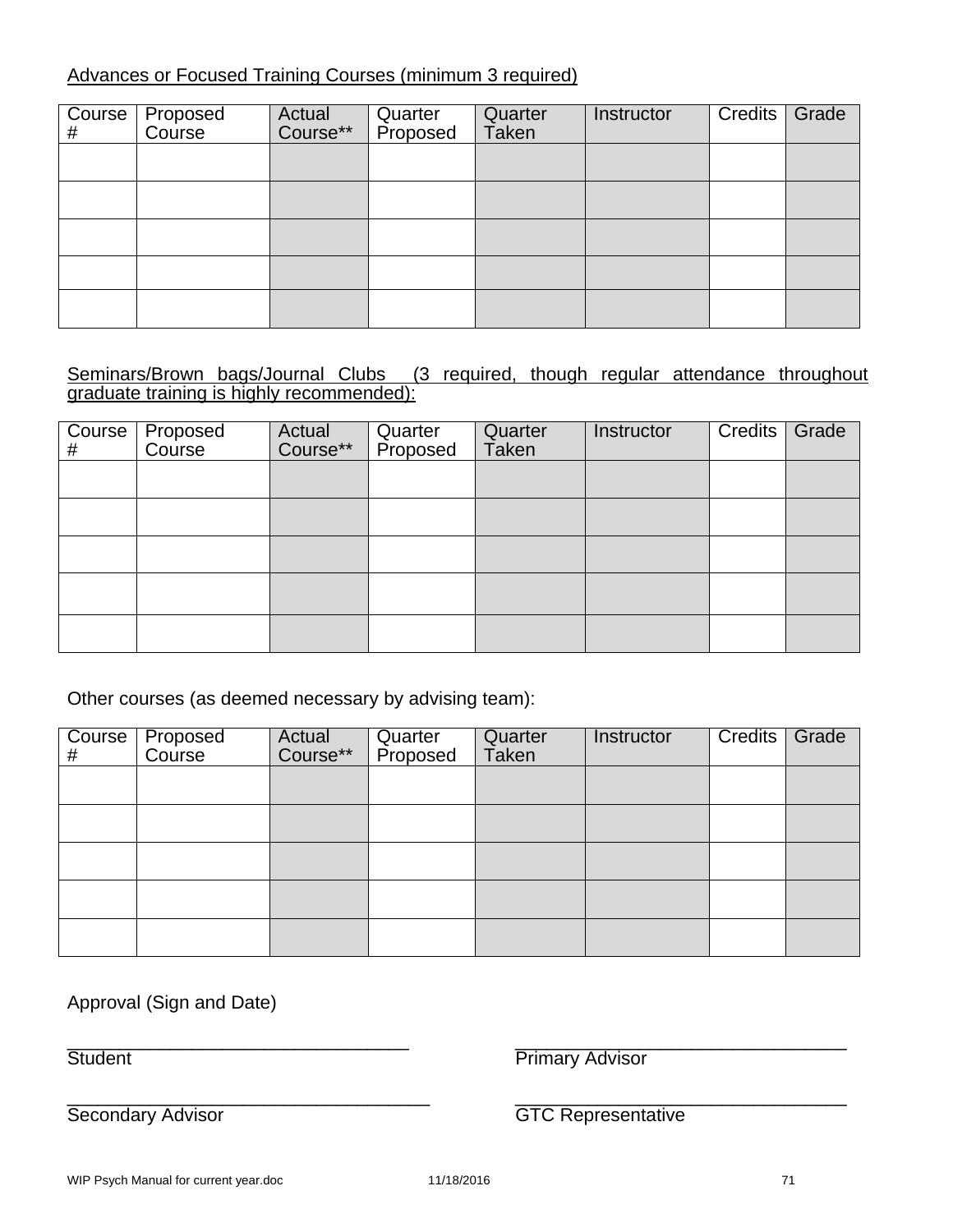# Template for annual planning/evaluation meeting

The purpose of this template is to help graduate students and advisors prepare for their annual planning/evaluation meeting. We suggest that the student use this template to jot down notes before the meeting. Not all parts of the template will be relevant for all students -- just use the parts that are relevant for you.

## **1. Template for signatures**

| Annual Plan                 |                  | Deadline: May 29 to Advisor |
|-----------------------------|------------------|-----------------------------|
| Student Name typed here:    | (signature here) | Date:                       |
| Advisor Name typed here:    | (signature here) | Date:                       |
| Co-Advisor Name typed here: | (signature here) | Date:                       |

# **2. Long-term goals**

- A. Describe your goals for the coming 5-10 year period (e.g., Do you want to teach? What range of courses? Do research in academia? In another setting? A postdoc? On what topics? Work in industry? Other? Want to keep a range of options open?)
- B. What new skills/accomplishments/knowledge are most needed to take you toward your goals (e.g., writing, speaking, critiquing the literature)? What will you be doing to improve these skills?
- C. Prepare an updated CV (curriculum vitae). Include courses taken, courses TA'd or taught, service, awards, publications, etc. Advanced students might also develop a statement of research and teaching interests.

#### **3. Accomplishments during the past year - (***Comparison to last year's Plan can be very instructive!***)**

#### A. Research

 Conferences attended Research projects planned/underway/completed Writing underway/completed/submitted/accepted for publication Applications for funding prepared and/or submitted Research presentations (e.g., Research Festival; journal clubs; colloquia; national meetings)

- B. Coursework Required courses taken Other courses/seminars taken
- C. Development of teaching skills Courses TA'd Courses taught Other teaching practice (e.g. journal club presentations, guest lectures, etc.)
- D. Development of writing skills

 What writing resources have you used? (e.g. writing clubs, Psychology Librarian, faculty writing office hours, etc.)

- E. Development of clinical skills (clinical students only) Clinical practicum training
- F. Milestones met 1st or 2nd year project completed Dissertation proposal accepted? Required coursework completed Dissertation completed? General exam scheduled/taken **Communists** Other?

Committee formed Quant minor or Diversity Science specialization?

- G. Departmental, University, Community, or National service
- H. Awards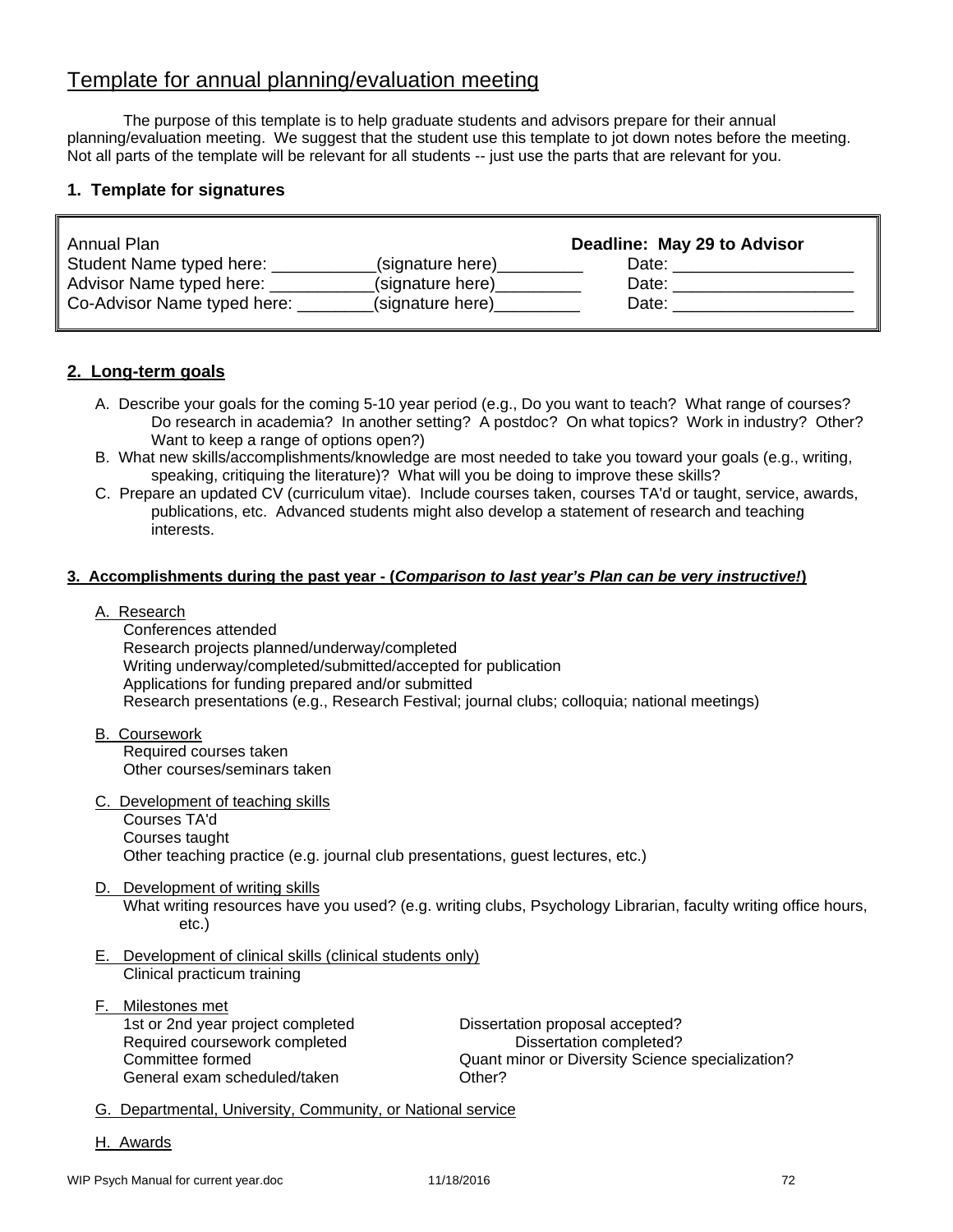#### **4. Plans for the coming year**

- A. Research Research projects to be initiated/completed Writing to be initiated/completed Research presentations planned (e.g., colloquia; invited presentations; talks at meetings)
- B. Coursework

 Required courses to be taken Other courses/seminars to be taken How will these courses help you achieve your long-term goals?

- C. Development of teaching skills Courses you hope to TA Courses you hope to teach Other teaching practice (e.g. journal club presentations, guest lectures, etc.)
- D. Development of writing skills What writing resources do you plan to use? (e.g. writing clubs, Psychology Librarian, faculty writing office hours, etc.)
- E. Development of clinical skills (clinical students only) Clinical practicum training
- F. Milestones to be met Complete required coursework Schedule/take Generals Form committee **Develop dissertation proposal** Begin reading for Generals **Complete** dissertation

- G. Application(s) for outside funding?
- H. Planning for life after Ph.D

 Are you looking for a post doc? Employment in academic setting? Employment outside of the academy? What steps will you take toward finding the right position for you?

I. Departmental, University or National service (optional, but start thinking about this)

#### **5. Advisor/co-advisor/committee**

Given your goals, are you in the right research group with the right advisor?

If you need to change, how and when could it be done gracefully?

Given your advancing knowledge and skills, are you ready to move up to higher level responsibilities (e.g., more involvement in planning research projects; high-level data management and interpretation; writing)?

(Before you have a Committee) What about your co-advisor? Any change needed?

Plan to have your committee formed by the end of your second year in the program, or shortly thereafter.

(When you have a Committee): Is your Committee still functional given your goals? Any changes needed?

Will any faculty sabbaticals/leaves interfere with your time plan?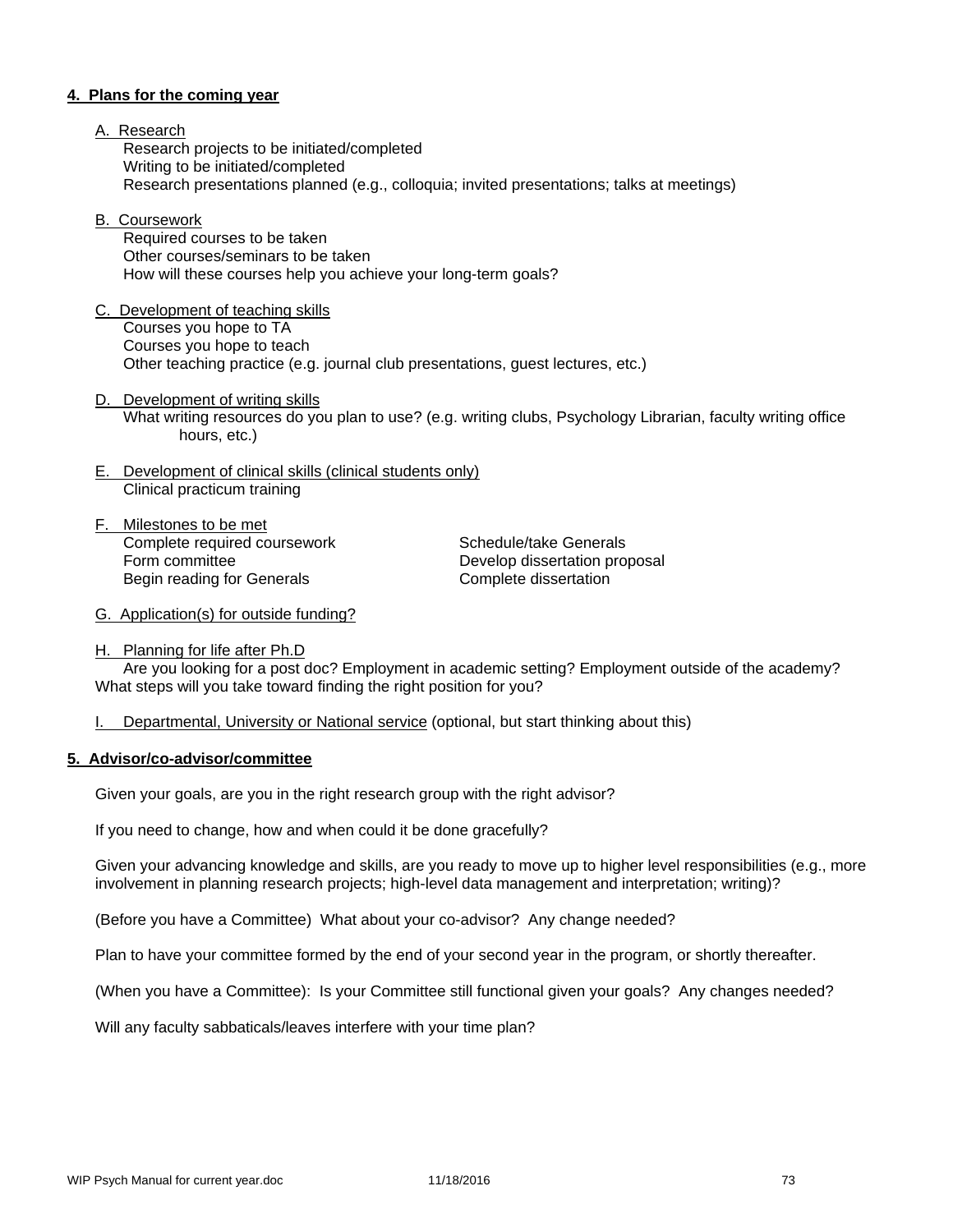## **6. Mentoring**

Mentoring is a critical part of a successful graduate career. This list is meant to be a starting point for a discussion with your mentor.

"Mentors are advisers, people with career experience willing to share their knowledge; supporters, people who give emotional and moral encouragement; tutors, people who give specific feedback on one's performance; masters, in the sense of employers to whom one is apprenticed; sponsors, sources of information about and aid in obtaining opportunities; models, of identity, of the kind of person one should be to be an academic." --Morris **Zelditch** 

Over the next quarter I feel the things that would most help me make good progress are ranked in order of importance, where 1 is most important, 10 least (you also can put N/A or list specifics after each item) Please use each number once:

| Career guidance (e.g. networking) example and the contract of the contract of the contract of the contract of the contract of the contract of the contract of the contract of the contract of the contract of the contract of |
|-------------------------------------------------------------------------------------------------------------------------------------------------------------------------------------------------------------------------------|
| ____ Application help (e.g. ref letters, comments on applications) _________________________________                                                                                                                          |
|                                                                                                                                                                                                                               |
|                                                                                                                                                                                                                               |
|                                                                                                                                                                                                                               |
|                                                                                                                                                                                                                               |
|                                                                                                                                                                                                                               |

#### **7. Stats for Department Fact Sheet (new for 2013)**

The fact sheet has information on our department and is available on our website/handed out at department events. Each year we update the graduate student honors section. It would be really helpful to provide the following information:

For the past year May 201X-April 201X, I have (please list accomplishments):

 \_\_\_ Professional honors or awards received (example: Conference recognition, one-time monetary award (dissertation or research), national or campus award).

\_\_\_ Book chapters or journal articles published

\_\_\_ Presentations at national meeting

Fellowships received (example: NSF, NRSA, GOMAP)

\_\_\_ Research grants or other funding (e.g., ADAI, RRF, foundation award, training grant)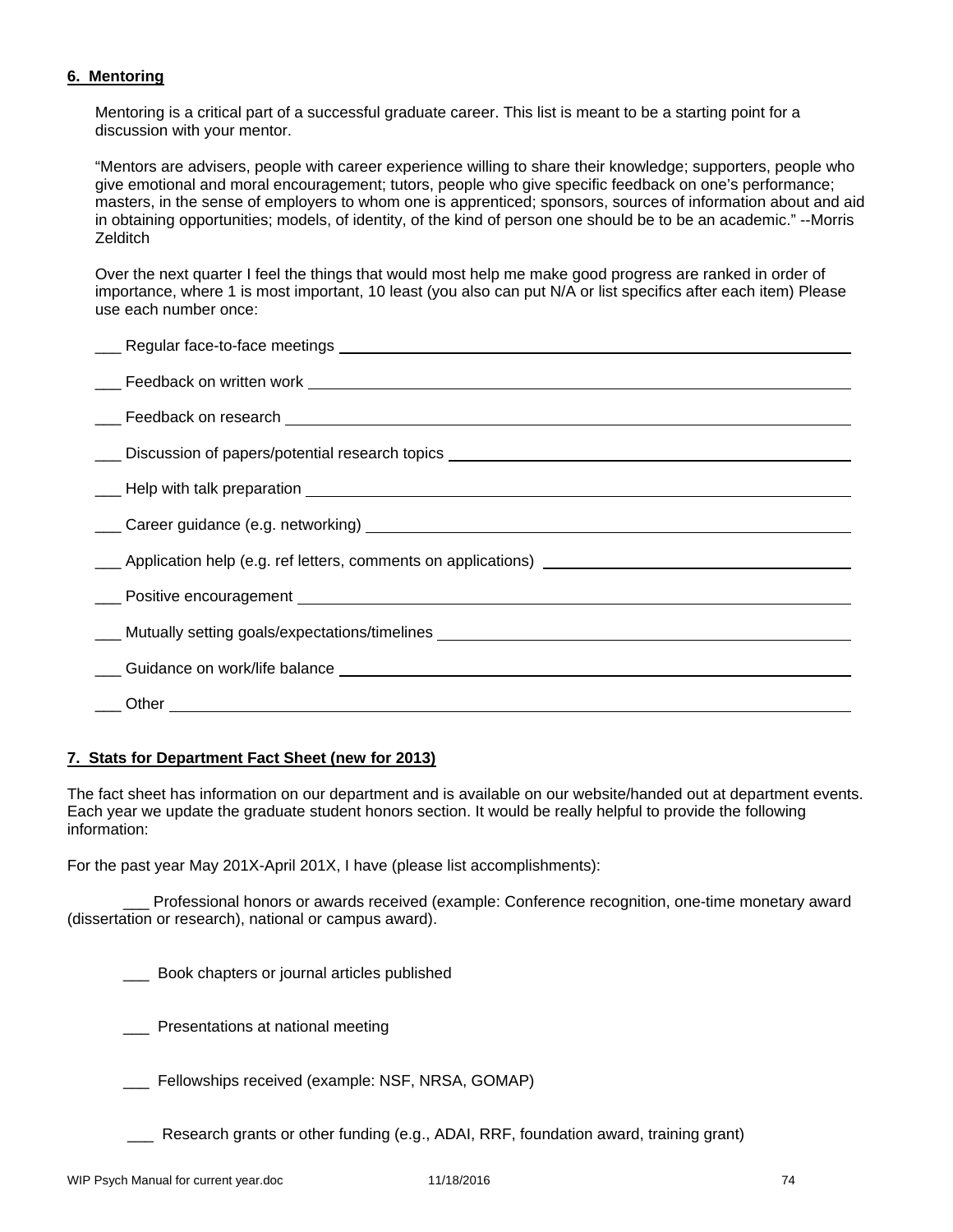### **8. Writing up the annual plan**

*After consultation with your advisor and co-advisor, you should write up your annual plan. You should review it*  with your advisor and co-advisor, and come to agreement on a final draft. The final draft should be signed by all *three of you. It needs to go forward with your advisor's draft of your feedback/evaluation letter, in time to be reviewed by the Area in early June. So please get it to your Advisor by approximately May 27th* 

Summary:

Deadline – May 27, 2011 – Annual Plan to Advisor Signatures required on Annual Plan – THREE – (Student, Advisor, Co-Advisor)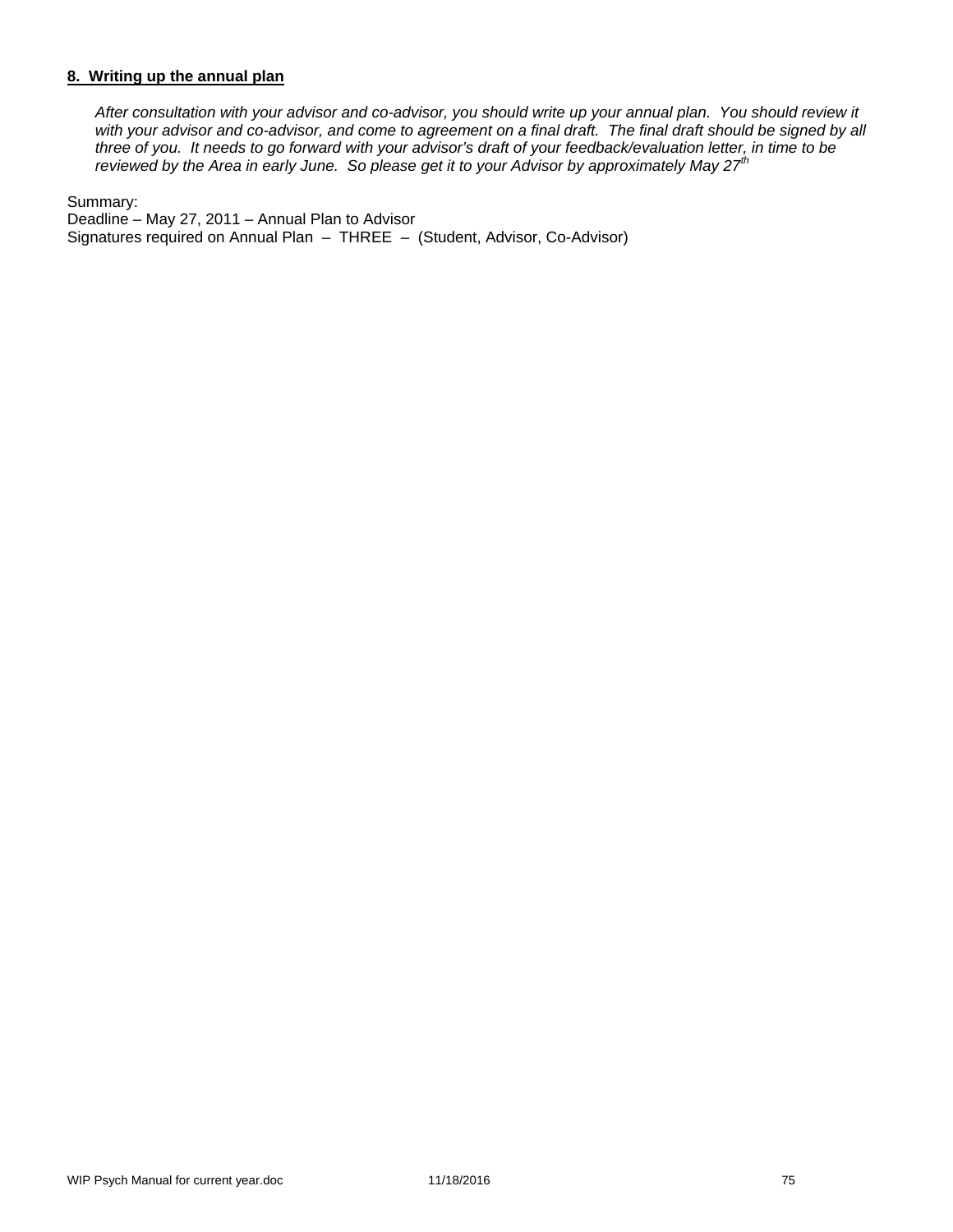# **Simplified template for faculty feedback/evaluation letter**

The old template for annual evaluation letters was too long and confusing. What follows is a much simpler template. Letters should include about 3‐5 paragraphs depending on the student.

**Paragraph 1:** This is where you tell them that this is their annual evaluation letter. You can note whose opinion(s) the letter reflects. Typically areas meet to discuss all students so letters will reflect the opinions of the faculty in the area rather than that of an individual faculty member even though most of the letter content will be from you as the primary advisor. This paragraph should make it clear that you know what year the student is in and their overall status in the program (making excellent progress, making adequate progress, making slow or inadequate progress).

**Paragraph 2:** This should address things the student did well over the past year---in the classroom, in the lab, in teaching, or in service. It is a sad state if the student did nothing good for a whole year and it is important to acknowledge their good work. (For a student who is about to or has defended or has been on internship, this may be the whole letter: "Good job. Good luck!")

**Paragraph 3:** Concerns over things that did not go as well as expected last year and the steps needed to correct or overcome. (This may not be relevant to some students.)

**Paragraph 4:** Goals for next year – finish certain courses, complete a specific research project, meet the next program milestone. These can be very typical expectations, encouragement to just keep going as they have been, or serious nudges with serious concerns (e.g., consider if this is the right lab for you/the right career for you or become more active in the lab).

**Paragraph 5:** Close – summary of successes and concerns. "We look forward to your meeting our expectations next year/keep up the good work."

Letters should be signed by Primary Advisor/Committee Chair and Area's GTC Rep. It's really nice if the Secondary Advisor signs if the student is pre‐committee. **Letters should be provided as hard‐copy with original, ink** signatures unless a signer is not in residence. Letters mark the end of the year; not the start of the next. So plan **to have your letters completed and submitted before you begin your summer activities.**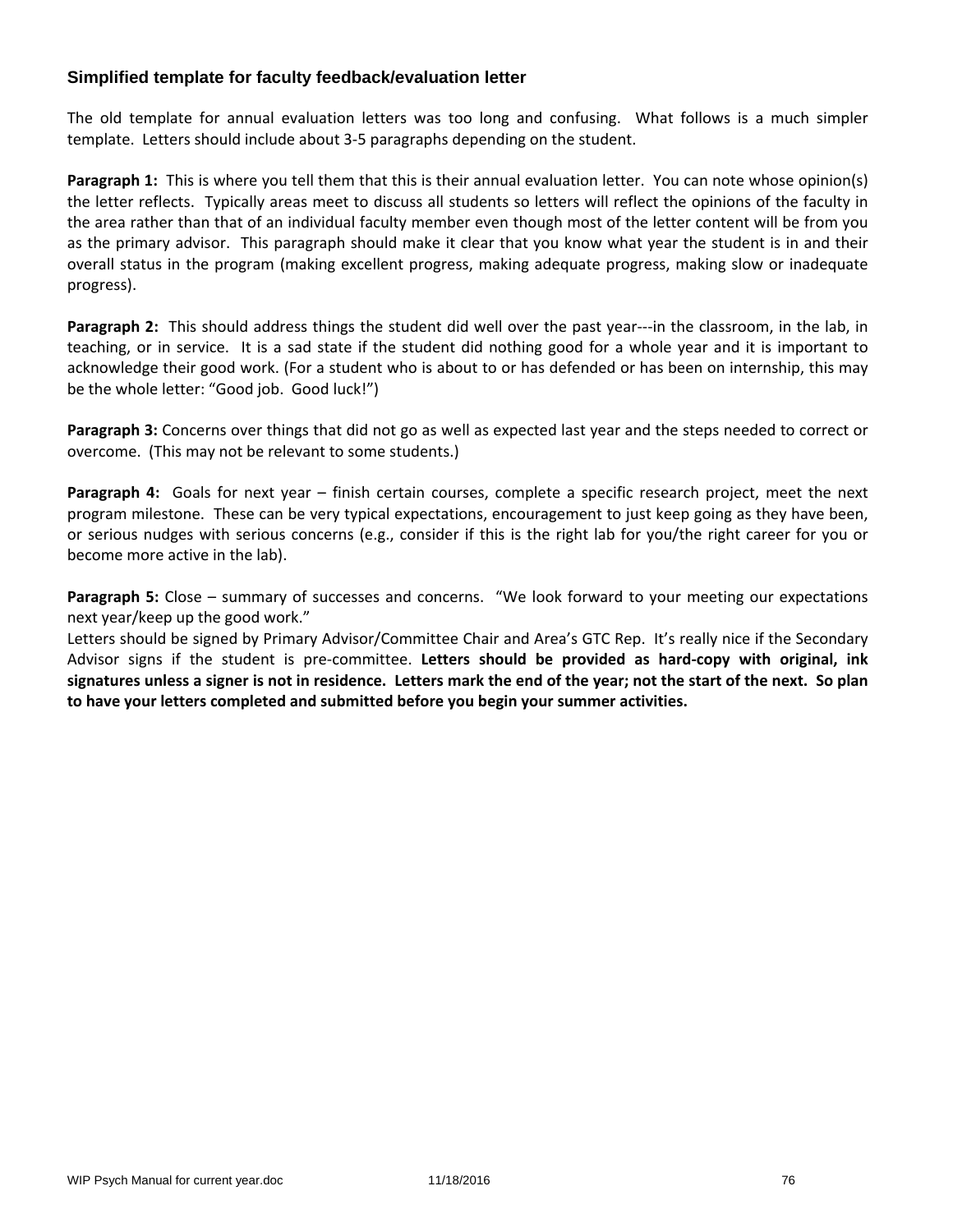

Date

Dear "Student":

The faculty in "our" area met recently to review the progress of all graduate students. We are pleased/most pleased/concerned/unhappy with your performance as a nth year graduate student in our program.

We were (very) pleased that – (possible things – you did well in courses/you were really active in the lab/you started/completed a research project/you submitted a grant/you did a great job TAing XXX – whatever said student did well). (If the student is finishing up in Spring or Summer, you can just say: We are pleased that you have completed your dissertation and are scheduled to defend in XXX. We wish you all the best as you start your internship/move on to a post doc/move into your position at XXX.)

We were concerned that (possible things – your research progress was very slow/you have incompletes in some courses/you still haven't completed the paper on your first year project). (A student may not have anything to mention here so you can skip this.)

Over the next academic year, we expect you to (complete a project/take an additional course/submit a grant/finish a manuscript/write your thesis or dissertation/apply for internship/)…..

Again, congratulations on your accomplishments during the 20XX‐20XX academic year. We look forward to your continued/improved performance over the next year.

<u> 1989 - Johann Stein, fransk politiker (d. 1989)</u>

<u> 1989 - John Stein, Amerikaansk politiker († 1989)</u>

Sincerely,

Your Primary Advisor or Committee Chair

GTC Rep from our area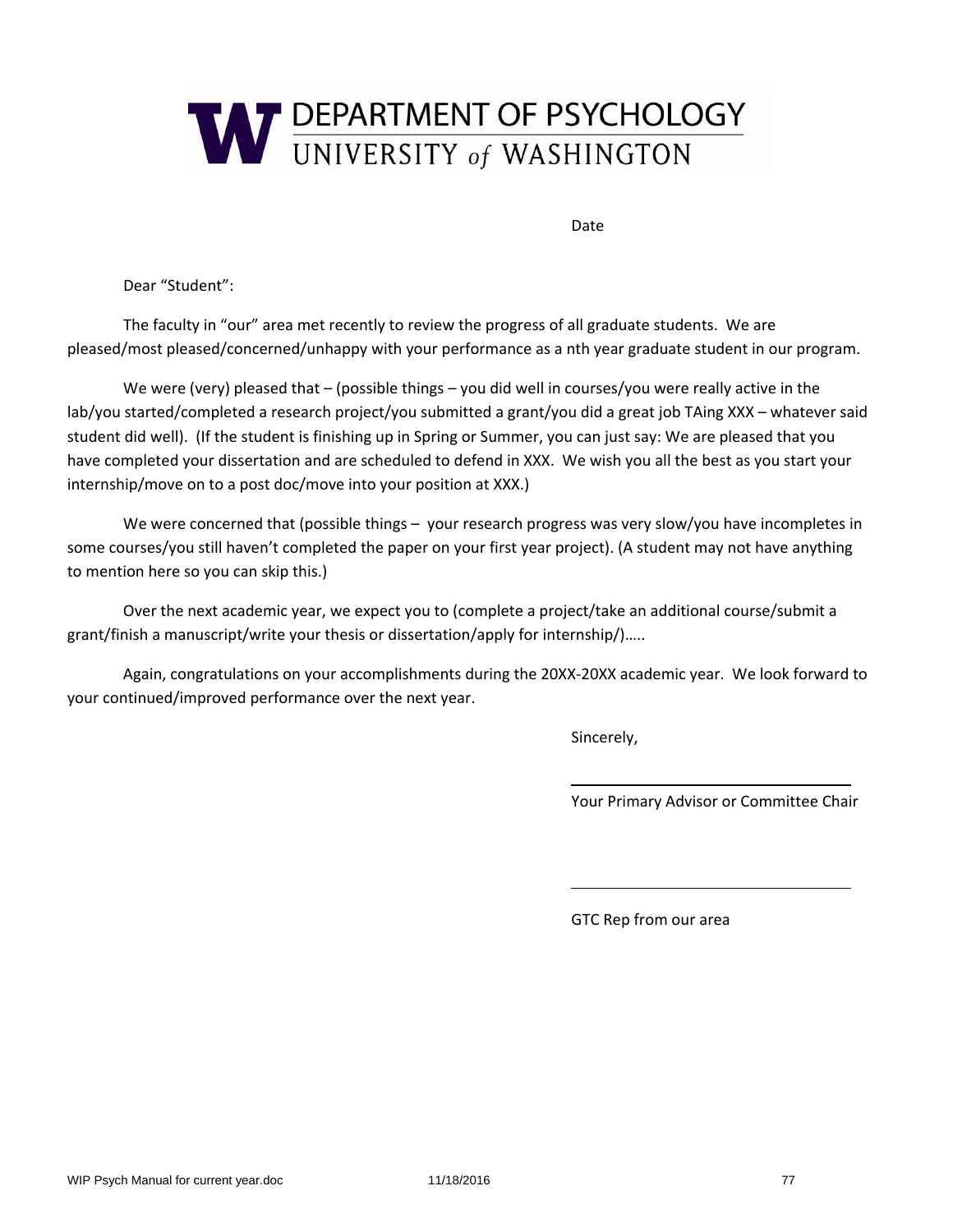# **Staff Support Services by Function**

| <b>AAALAC</b> rules/regulations                    | Michele Jacobs                          |
|----------------------------------------------------|-----------------------------------------|
| Academic policies-Graduate                         | Jeanny Mai                              |
| Academic policies-Undergraduate                    | <b>Carrie Perrin</b>                    |
| <b>Admissions-Graduate</b>                         | Jeanny Mai                              |
| Admissions-Undergraduate                           | <b>Vicky Hansen</b>                     |
| Advancement                                        | Sarah Burdell                           |
| Advising-Graduate                                  | Jeanny Mai                              |
| Advising-Undergraduate                             | Carrie Perrin, Cy Delgado, Vicky Hansen |
| Animal care issues                                 | Michele Jacobs                          |
| Autoclave maintenance                              | Michele Jacobs                          |
| <b>Budget report distribution</b>                  | <b>Yuri Clancy</b>                      |
| <b>Budgets-grant proposals</b>                     | Yuri Clancy/Vicki Paulus                |
| Budgets-Sponsored research accounting              | Yuri Clancy/Vicki Paulus                |
| Budgets-UW internal accounting (RRF/ADAI)          | Yuri Clancy/Margaret Cheng              |
| <b>Building coordinator-Chem Library</b>           | Michele Jacobs                          |
| Building coordinator-All Psych (not GA1, GA2, CHL) | Michele Jacobs                          |
| <b>Building coordinator-GA1</b>                    | <b>Amanda Patrick</b>                   |
| <b>Building coordinator-GA2</b>                    | Kim Lee (kctlee@uw.edu)                 |
| <b>Building Use Permits</b>                        | William Kaplan                          |
| <b>Bulletin board posting</b>                      | William Kaplan                          |
| Cagewasher maintenance                             | Michele Jacobs                          |
| Chair's calendar/appointments                      | Joanne Edwards                          |
| Classroom computer maintenance                     | Doug Kalk                               |
| <b>Classroom reservations</b>                      | <b>Kim Arbios</b>                       |
| Clinic conference room reservation                 | Sean Hudspeth                           |
| Clinic financial reports                           | <b>Amanda Patrick</b>                   |
| Clinic insurance billing                           | <b>Amanda Patrick</b>                   |
| Clinic operations                                  | <b>Amanda Patrick</b>                   |
| Clinic server maintenance                          | Shawn Heide                             |
| <b>Clinical internships</b>                        | Sean Hudspeth                           |
| Colloquia coordination                             | Dana Arnim                              |
| <b>Combined Fund drive</b>                         | Sarah Burdell                           |
| Computer networking                                | Doug Kalk, Rich Ball                    |
| Computer/printer purchasing                        | Doug Kalk                               |
| Computer/printer repair                            | Doug Kalk, Rich Ball                    |
| Computer/printer set up                            | Doug Kalk, Rich Ball                    |
| Computer/printer specifications                    | Doug Kalk                               |
| Computer/printer troubleshooting                   | Doug Kalk, Rich Ball                    |
| Copier troubleshooting                             | William Kaplan                          |
| Copy codes                                         | William Kaplan                          |
| Copying exams/syllabi                              | William Kaplan                          |
| Cost share coordinator (grants)                    | Michele Jacobs                          |
| Course descriptions                                | <b>Kim Arbios</b>                       |
| Course entry codes (100-500 level)                 | <b>Kim Arbios</b>                       |
| Course entry codes (600, 700, 800)                 | William Kaplan                          |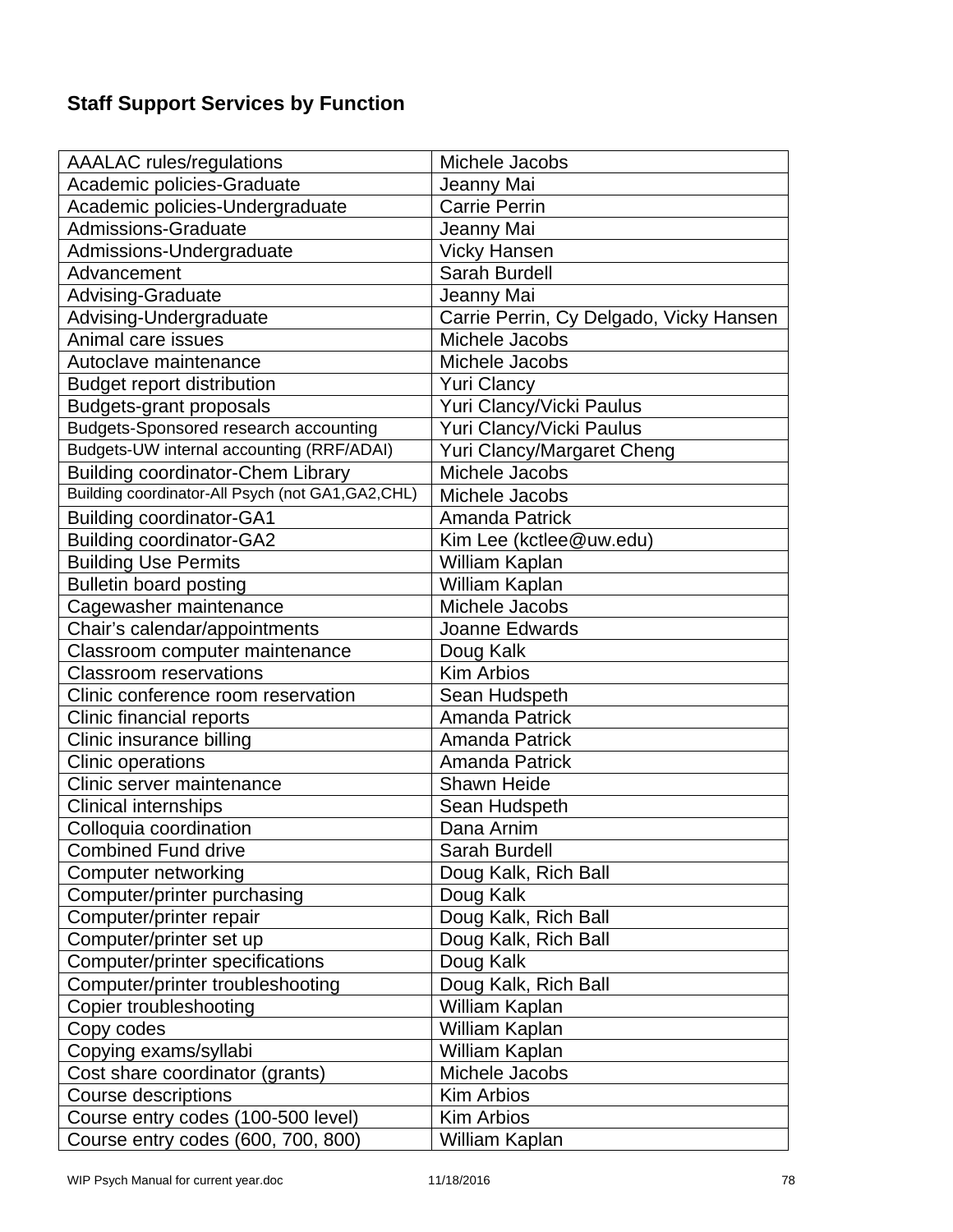| Department and lab servers                        | Doug Kalk                      |
|---------------------------------------------------|--------------------------------|
| Department website                                | Shawn Heide                    |
| Desk copies                                       | <b>Kim Arbios</b>              |
| Donation processing                               | Dana Arnim                     |
| Donor relations                                   | Sarah Burdell                  |
| <b>Edwards Lecture coordinator</b>                | Sarah Burdell                  |
| E-newsletter                                      | <b>Kim Arbios</b>              |
| <b>Equipment inventory</b>                        | <b>Rich Ball</b>               |
| eRA Commons access                                | Jeneil Lagasse/Yuri Clancy     |
| <b>Express mail receiving</b>                     | William Kaplan                 |
| Express mail shipping                             | William Kaplan                 |
| <b>Faculty appointments</b>                       | Joanne Edwards                 |
| Faculty effort reporting                          | Michele Jacobs                 |
| <b>Faculty leave</b>                              | Joanne Edwards                 |
| Faculty merit review                              | Joanne Edwards                 |
| <b>Faculty policies</b>                           | Joanne Edwards                 |
| Faculty promotion/tenure                          | Joanne Edwards                 |
| <b>Faculty searches</b>                           | Joanne Edwards                 |
| Fax machine                                       | William Kaplan                 |
| <b>Fiscal policies</b>                            | Jeneil Lagasse                 |
| General/Final Exams-graduate                      | Jeanny Mai                     |
| <b>Gift Processing</b>                            | Dana Arnim                     |
| Grade submission/changes                          | <b>Kim Arbios</b>              |
| Graduate Program                                  | Jeanny Mai                     |
| Graduate student academic records                 | Jeanny Mai                     |
| <b>Grant &amp; Contract Certification Reports</b> | <b>Melissa Harrell</b>         |
| Grant proposal preparation-all sponsors           | Yuri Clancy/Vicki Paulus       |
| Grants-advance budget requests                    | Yuri Clancy/Vicki Paulus       |
| Grants-allowability of costs                      | Yuri Clancy/Vicki Paulus       |
| Grants-closeouts                                  | Yuri Clancy/Vicki Paulus       |
| Grants-create sub budget                          | <b>Yuri Clancy</b>             |
| Grants-establishing                               | <b>Yuri Clancy</b>             |
| Grants-no-cost extensions                         | Yuri Clancy/Vicki Paulus       |
| Grants-outgoing subcontracts                      | <b>Yuri Clancy</b>             |
| <b>Grants-preaward issues</b>                     | Yuri Clancy/Vicki Paulus       |
| Grants-progress reports                           | Yuri Clancy/Vicki Paulus       |
| HIPAA compliance-clinic                           | <b>Amanda Patrick</b>          |
| Human subject application processing              | Joanne Edwards                 |
| <b>IACUC</b> rules/regulations                    | Michele Jacobs                 |
| Keys/codes for rooms/buildings                    | William Kaplan                 |
| Laptops & presentation equipment--                | William Kaplan                 |
| checkout                                          |                                |
| Laptops & presentation equip--                    | <b>Shawn Heide</b>             |
| maintenance                                       |                                |
| Long distance-UWATS code-admin                    | William Kaplan                 |
| Long distance-UWATS code-grants                   | <b>Yuri Clancy</b>             |
| Mailboxes/US mail                                 | William Kaplan                 |
| Maintenance/repairs for facilities                | William Kaplan/ Michele Jacobs |
| Media lab use                                     | Shawn Heide                    |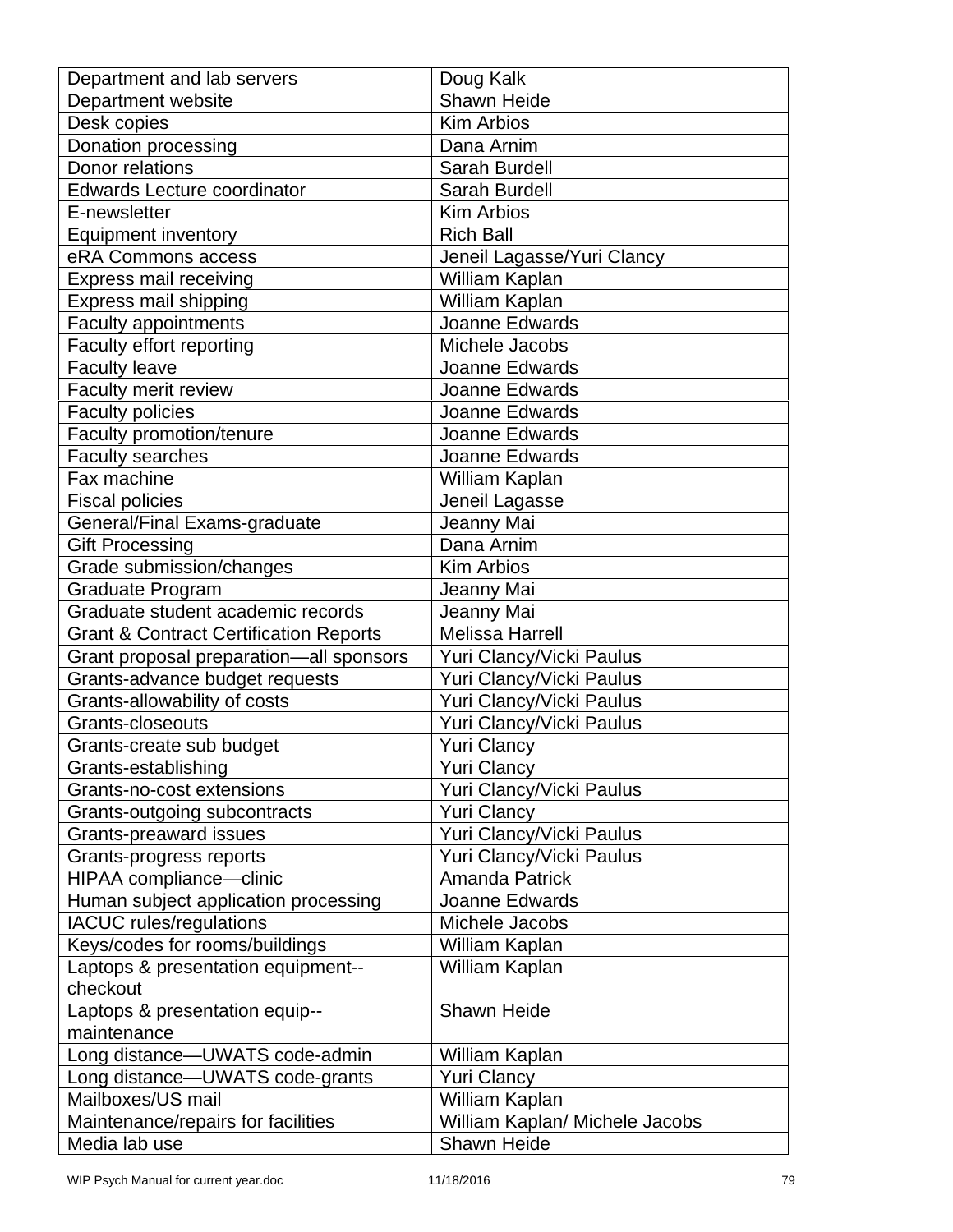| Multimedia instruction                   | <b>Shawn Heide</b>            |
|------------------------------------------|-------------------------------|
| Office assignments-temp faculty/visitors | Michele Jacobs                |
| Office hours publication                 | <b>Kim Arbios</b>             |
| Parking validation coupons               | William Kaplan                |
| Payroll appointment changes/corrections  | <b>Melissa Harrell</b>        |
| Payroll checks/advices                   | <b>Melissa Harrell</b>        |
| Personnel issues/policies                | Michele Jacobs                |
| Petty cash reimbursements                | <b>Margaret Cheng</b>         |
| Petty Cash revolving funds               | <b>Yuri Clancy</b>            |
| Procard applications                     | Jeneil Lagasse                |
| Procard purchase reconciliation          | <b>Margaret Cheng</b>         |
| Professional staff merit review          | Michele Jacobs                |
| Psych 497-fieldwork                      | Cy Delgado                    |
| Psych 499-research                       | <b>Carrie Perrin</b>          |
| Records retention                        | Michele Jacobs                |
| Remodeling projects                      | Michele Jacobs                |
| Research funding requests-grads          | Jeanny Mai                    |
| Safety-building                          | Michele Jacobs/William Kaplan |
| <b>SAGE access</b>                       | Jeneil Lagasse                |
| SecureID requests                        | Jeneil Lagasse                |
| Senior exit survey                       | <b>Carrie Perrin</b>          |
| Shipping/receiving (freight companies)   | <b>Rich Ball</b>              |
| <b>Shredding services</b>                | William Kaplan                |
| Software licenses/media                  | Doug Kalk                     |
| Space allocation                         | Michele Jacobs                |
| Staff hires (permanent)                  | Michele Jacobs                |
| Staff hires (temporary hourly)           | <b>Melissa Harrell</b>        |
| Staff leave records                      | <b>Melissa Harrell</b>        |
| State budgets                            | Jeneil Lagasse                |
| Supervisory committee formation          | Jeanny Mai                    |
| Supply orders-departmental               | <b>Margaret Cheng</b>         |
| Supply orders-grant office supplies      | <b>Margaret Cheng</b>         |
| Surplus equipment/furniture              | <b>Rich Ball</b>              |
| TA assignments                           | Jeanny Mai                    |
| Telephone lines and equipment            | Michele Jacobs                |
| Textbook ordering questions              | <b>Kim Arbios</b>             |
| Time schedule                            | <b>Kim Arbios</b>             |
| <b>Timesheet maintenance</b>             | <b>Melissa Harrell</b>        |
| Timesheet printing-proctors              | <b>Melissa Harrell</b>        |
| <b>Travel reimbursements</b>             | <b>Margaret Cheng</b>         |
| Travel requests-faculty                  | Jeneil Lagasse                |
| Travel requests-graduate students        | Jeanny Mai                    |
| Undergraduate student academic records   | <b>Carrie Perrin</b>          |
| Undergraduate workshops-career           | Cy Delgado, Vicky Hansen      |
| Undergraduate workshops-grad school      | Cy Delgado, Vicky Hansen      |
| <b>Undergraduate Advising</b>            | <b>Carrie Perrin</b>          |
| <b>UW Administrative Systems access</b>  | Jeneil Lagasse                |
| UWATS codes (long distance)-admin        | William Kaplan                |
| UWATS codes (long distance)-grant        | <b>Yuri Clancy</b>            |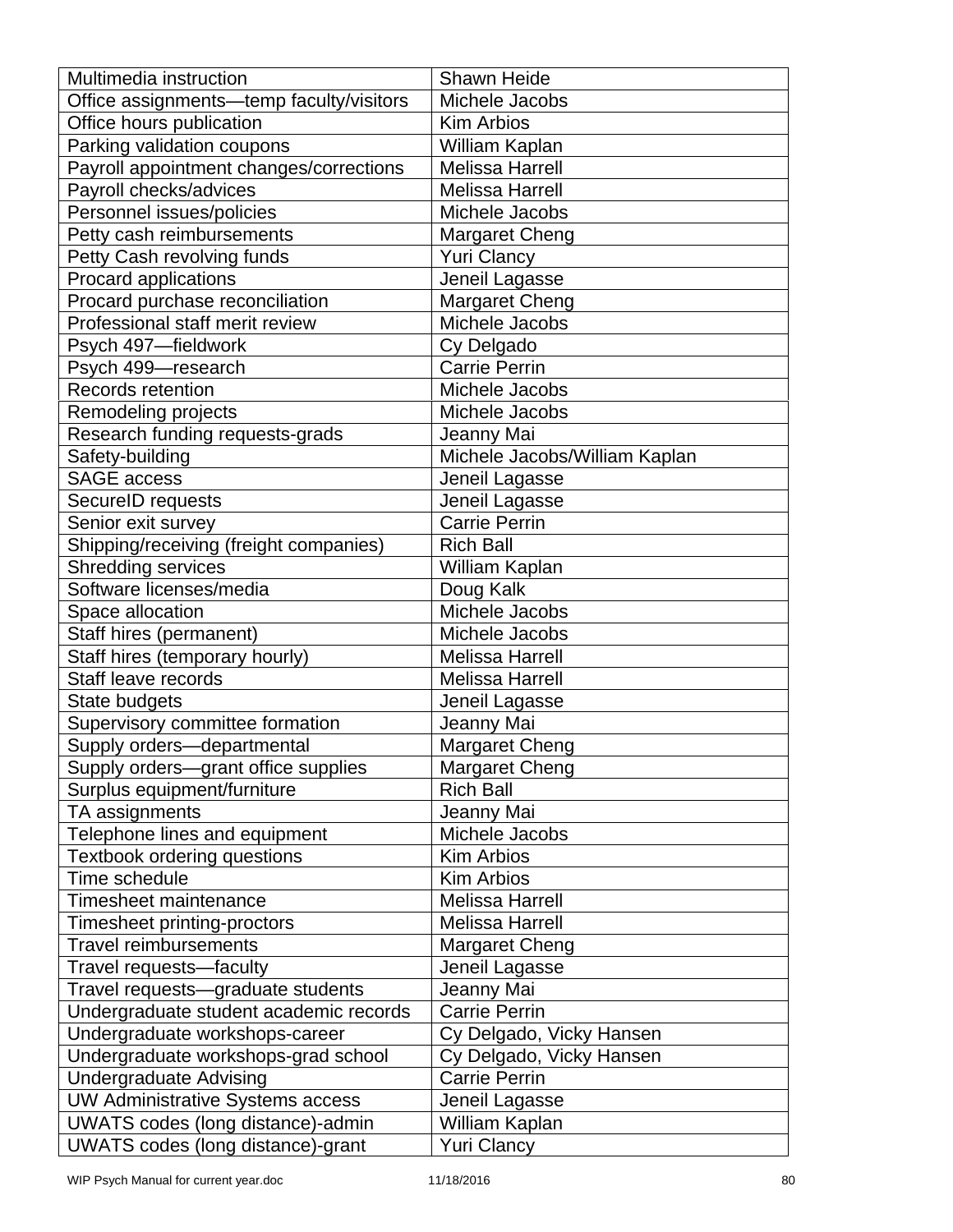| Visiting faculty appointments | Joanne Edwards     |
|-------------------------------|--------------------|
| Visiting lecturers offer      | Sarah Burdell      |
| Visiting lecturers travel     | Dana Arnim         |
| Web related issues            | <b>Shawn Heide</b> |
| Web server maintenance        | <b>Shawn Heide</b> |